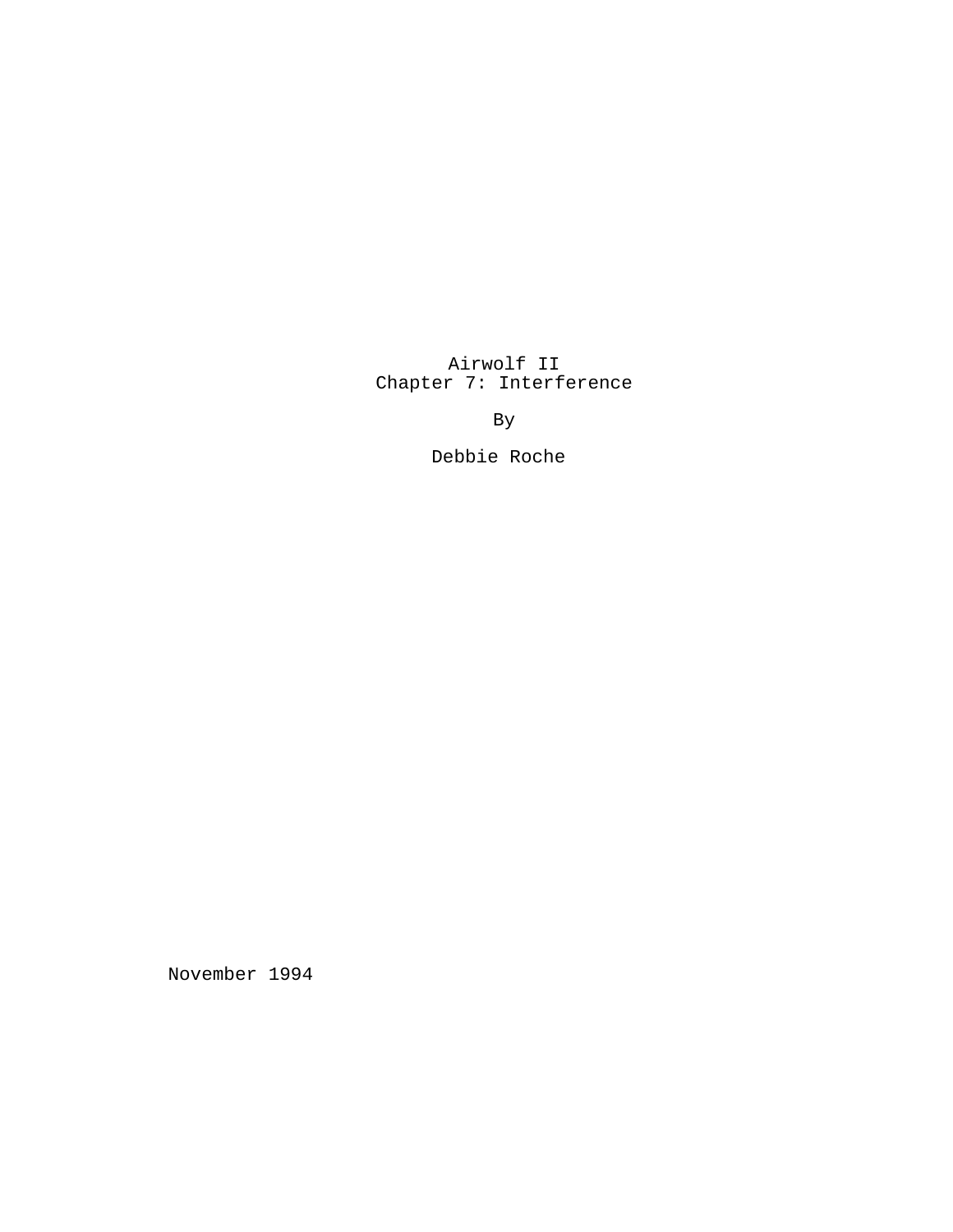#### **WEDNESDAY SEPTEMBER 15th 1993**

1 EXT: SANTINI AIR CHOPPER (8:00AM MST) 1

The chopper is flying over a lake. To the right, is a patch of land, covered with trees. It ends about 2 miles in front of the chopper. To the left, and behind, is water. The chopper passes the end point of the piece of land, then suddenly goes out of control. There is another patch of land ahead. The chopper tries to regain control, while heading toward that piece of land. The chopper crashes, on that piece of land.

CUT TO:

# 2 INT: DEBBIE'S - BEDROOM (10:02AM EST) 2

DEBBIE awakens with a start. She reaches for the phone and calls SANTINI AIR.

CONTINUE TO SPLIT SCREEN:

3 INT: SANTINI AIR - OFFICE (8:03AM MST) / DEBBIE'S BEDROOM 3

ST. JOHN is rummaging through the desk, trying to find something. The phone rings. He stops what he is doing, and answers the phone.

> ST. JOHN Santini... DEBBIE Stj! Thank god. ST. JOHN Deb? (beat) You all right? DEBBIE Fine. (beat) I just had the strangest dream, that's all. ST. JOHN (raise eyebrow) Oh? DEBBIE Yeh, I... (beat)

Wait, is everyone there?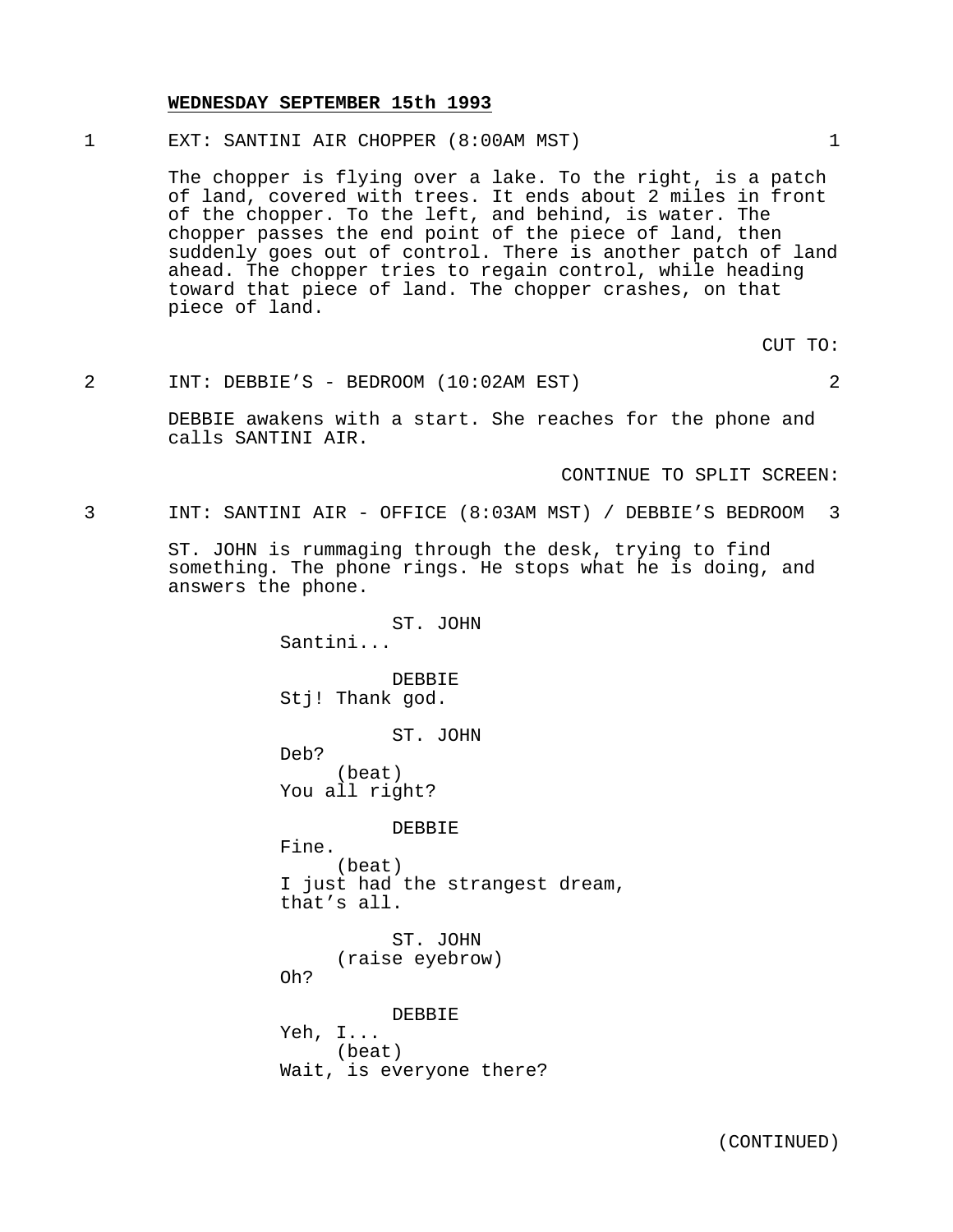ST. JOHN Well Jo's not in yet, and Mike had an early... DEBBIE Oh my god! (beat) It's Mike! ST. JOHN What? DEBBIE Radio him! ST. JOHN Why? DEBBIE Please, just do it! ST. JOHN Okay, okay. (beat) Hang on. ST. JOHN goes over to the CB radio, and calls MIKE. ST. JOHN Santini Air to Mike, come in Mike. (beat) Mike, do you copy? (beat) Mike? (beat) Mike, are you there? ST. JOHN gets no reply, just static. He puts the CB mike down, and goes back over to the phone. (DEBBIE hears him pick up the receiver.) DEBBIE Don't tell me... (beat) No answer, right? ST. JOHN Right.

> DEBBIE I was afraid of that.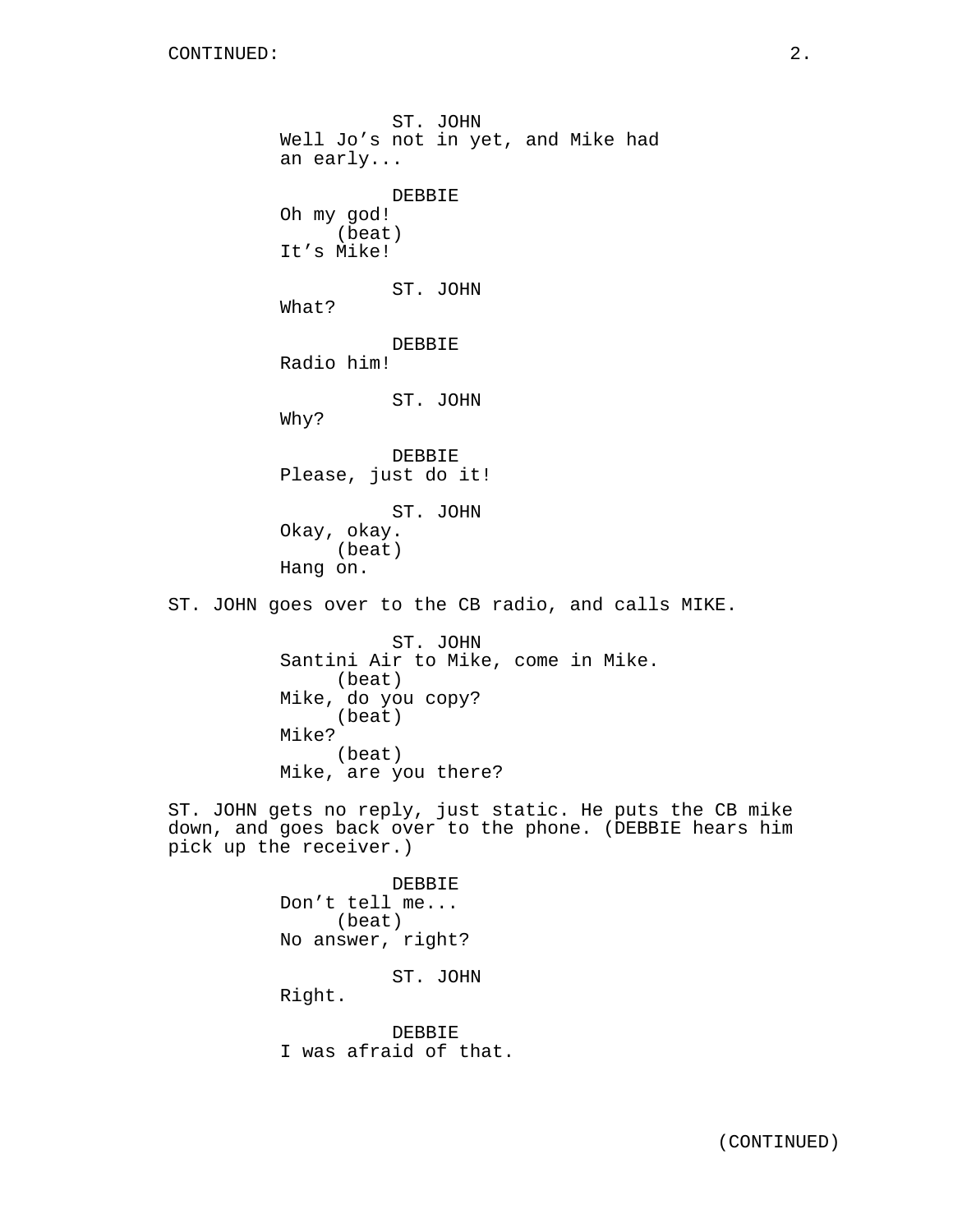ST. JOHN What do you mean? DEBBIE I think he's in trouble. ST. JOHN How would... DEBBIE I just had a dream of a Santini Air chopper crashing. ST. JOHN Where? DEBBIE I'm not sure. (beat) It happened so fast. Maybe you should take... ST. JOHN I will. Call you later. DEBBIE Okay. I just hope... ST. JOHN Don't say it. Don't even think it. DEBBIE Right. (beat) Well, you better get going. ST. JOHN Bye. DEBBIE Bye. CONTINUE TO SINGLE SCREEN: 4 SANTINI AIR - OFFICE 4 ST. JOHN hangs up the phone and runs out of the office.

CONTINUE TO: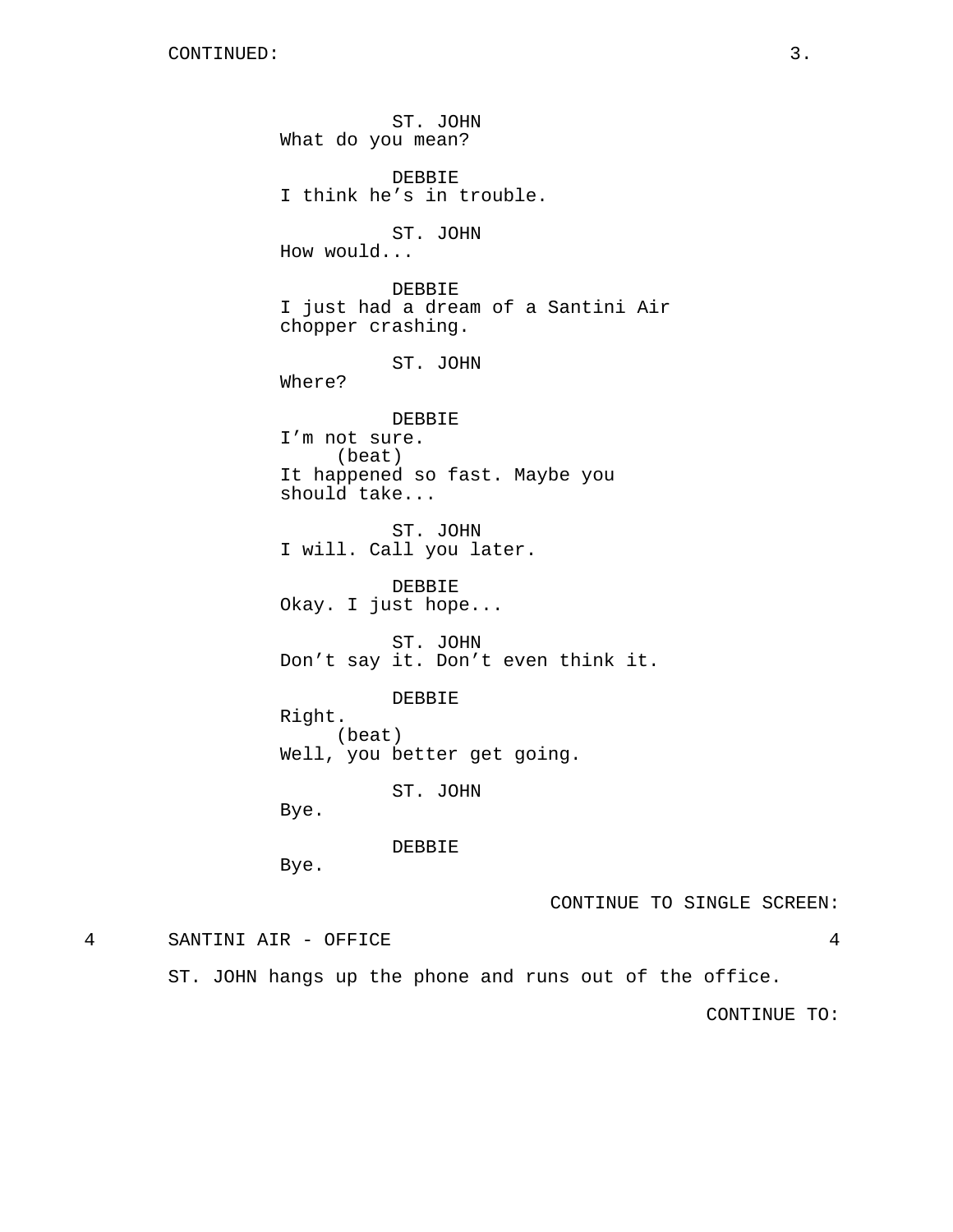5 EXT: HANGER 5 JO's car is pulling in as ST. JOHN is exiting the hanger. He runs over. ST. JOHN Jo, glad you're here. He opens the car door, and gets in. CONTINUE TO: 6 INT: CAR 6 ST. JOHN Let's go. JO Where? ST. JOHN The Lair. (beat) I think Mike's in trouble. JO What makes you... ST. JOHN I'll explain on the way. (beat) Just go. JO shakes her head and just drives off. JUMP TO: 7 INT: AIRWOLF (10:45AM) 7 ST. JOHN Find him yet? JO is finishing entering a computer command. JO One second. The computer displays a map. A blinking light appears in the center. JO Got'em

4.

(CONTINUED)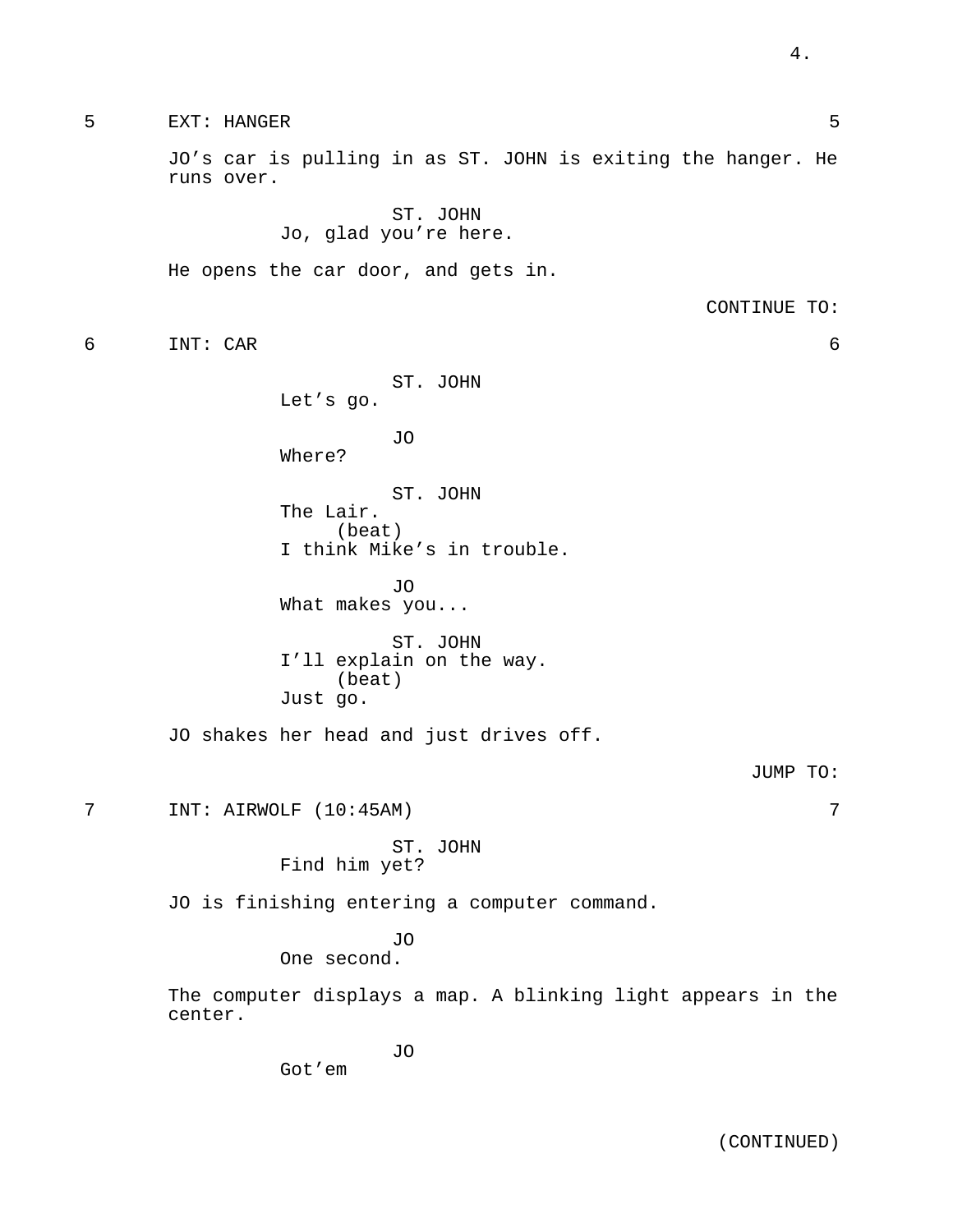ST. JOHN Air or ground?

JO

Ground.

ST. JOHN

ETA?

JO 10 minutes.

### 8 EXT: CRASH SITE (10:50AM) 8

MIKE is slumped over the dashboard. He has a cut on his forehead, that's bleeding. MIKE is unconscious. The passenger, male, is dead. After a few seconds, MIKE slowly regains consciousness and tries to raise his head. He turns to face the passenger. MIKE picks up the CB microphone, with his right hand. He raises it to his mouth, but the mike comes off in his hand. The CB is broken.

#### **MTKE**

(sarcastically) Great.

MIKE tries to sit back in his seat. He gets dizzy. He raises his left hand to his head, and puts his right hand on the dashboard. He waits for a few seconds, then leans back in his seat, holding on to the dashboard with his right hand. Once back in his seat, he removes his left hand from his head. He sees the blood on his hand. He looks again at his passenger, and realizes he is dead. He opens the chopper door, and gets out. Once out, he can't stay standing, and falls. AIRWOLF can be heard, and seen advancing. MIKE rolls over, and looks for AIRWOLF. He wants to be sure she's really there, and not in his imagination. MIKE tries to stay conscious, as AIRWOLF lands. ST. JOHN and JO, exit AIRWOLF. ST. JOHN runs over to MIKE, while JO goes to the chopper.

> ST. JOHN Mike? (beat) Mike, you okay?

I think so.

ST. JOHN Can you stand up?

MIKE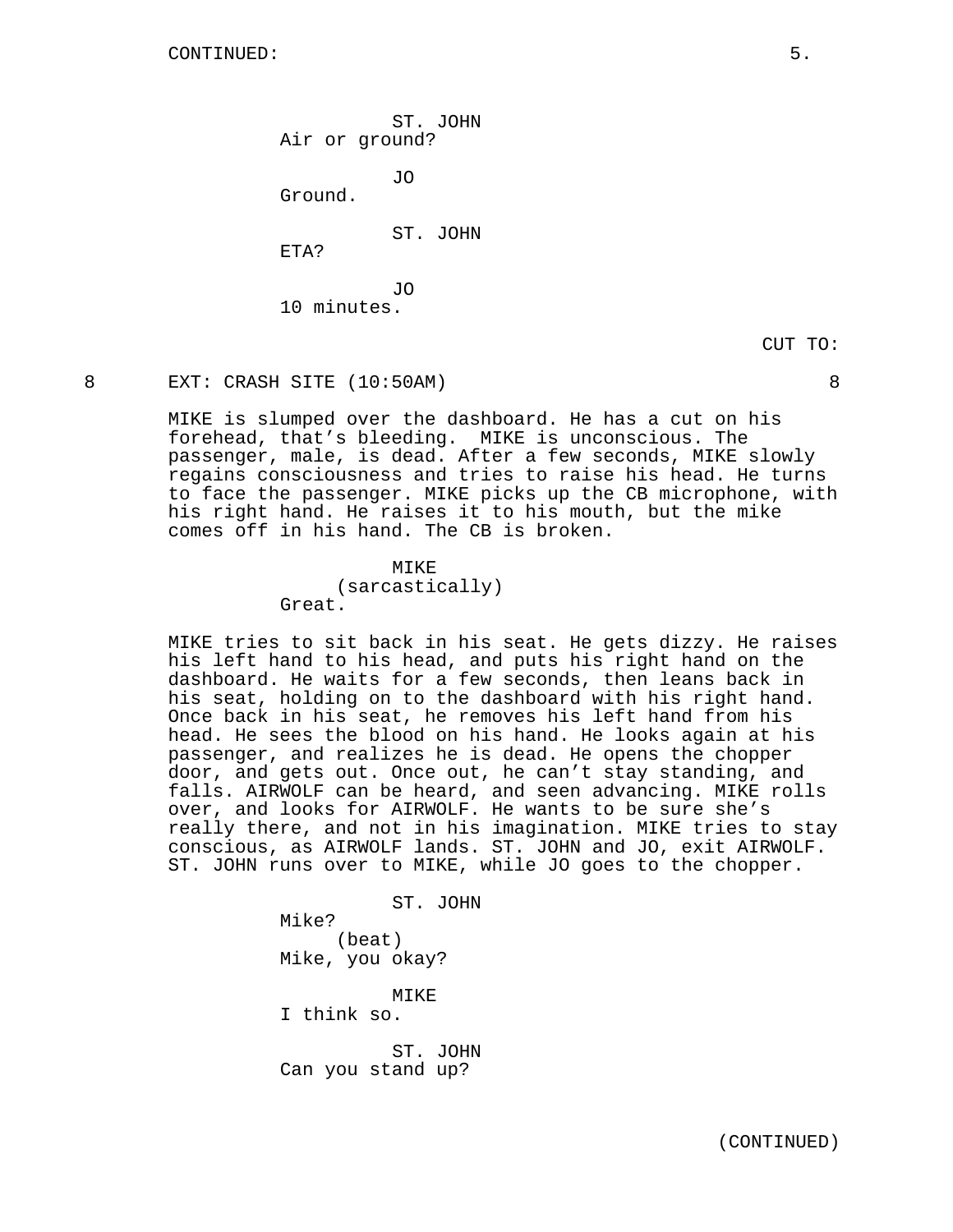MIKE tries to stand up, but loses his balance. ST. JOHN helps him up. JO comes over to them. JO helps ST. JOHN support MIKE. MIKE turns to JO, as they head towards AIRWOLF.

MIKE

Is he...

JO

Dead?

MIKE nods affirmatively.

MIKE

Yeh.

ST. JOHN What happened?

MIKE

Not sure.

They continue to AIRWOLF in silence.

JUMP TO:

9 INT: SANTINI AIR - OFFICE (1:30PM) 9

MIKE is lying on the couch. JO has just completed washing, and dressing, his head wound. ST. JOHN is on the phone.

> ST. JOHN He's fine. (beat) Look, I'll talk to you later, okay hon? (beat) Me too. (beat) Bye.

ST. JOHN hangs up, and goes over to MIKE and JO.

MIKE You still haven't told me how you...

ST. JOHN It's a long story. Besides, I don't think you'd believe me.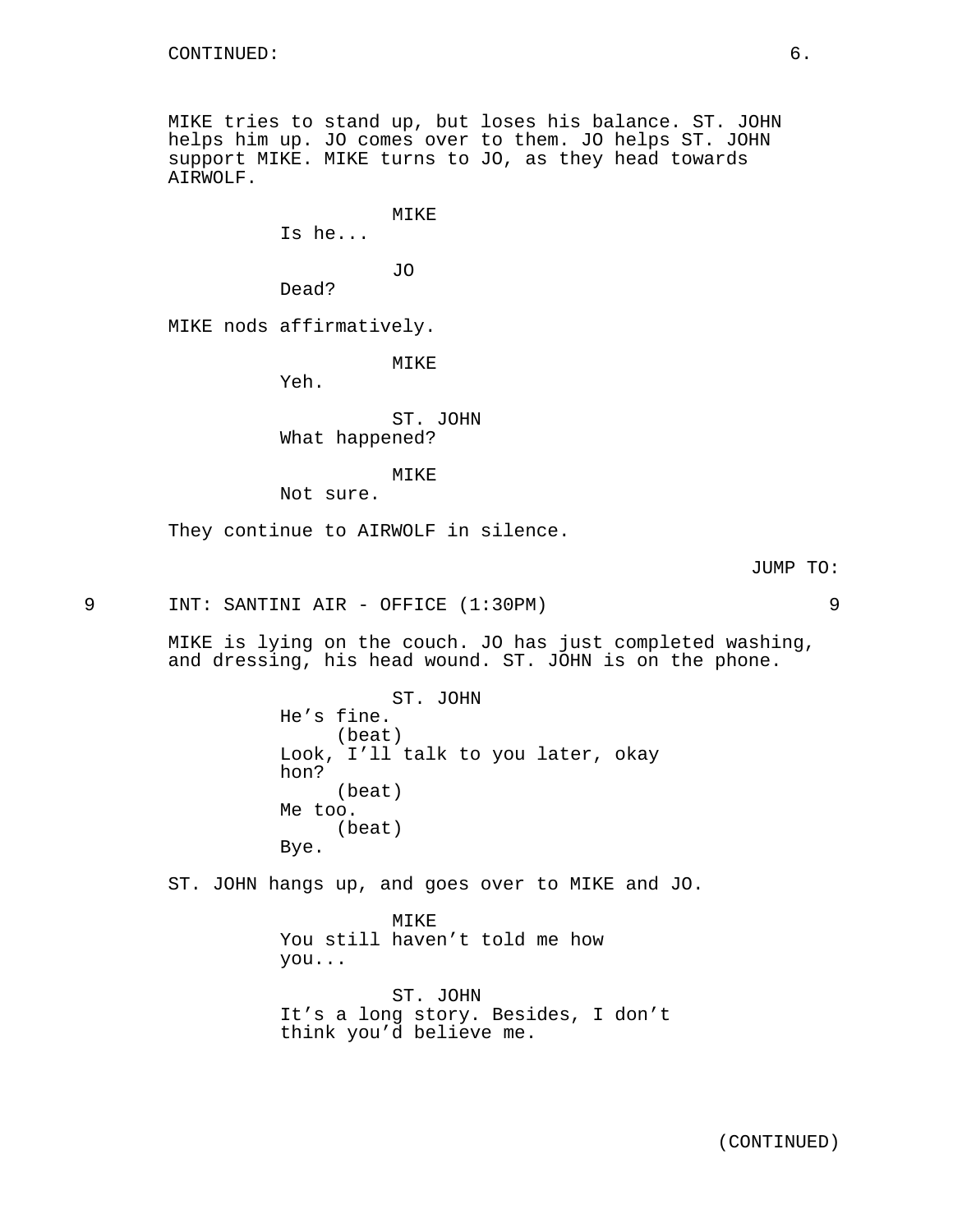# MIKE

Try me.

ST. JOHN looks to JO, who gives him a "go ahead" look.

JUMP TO:

10 INT: DEBBIE'S - LIVING ROOM (4:00PM EST) 10

DEBBIE is sitting on the couch, reading. The phone rings. She puts the book down, and answers the phone.

> DEBBIE Hello? MIKE (VO) Hi. DEBBIE Mike! MIKE (VO) I hear I owe you one. DEBBIE What? MIKE (VO) You, um, probably saved my life. DEBBIE It was nothing, Mike. Really. MIKE (VO) You ever had a dream come true like that before? DEBBIE No. But, you know what they say... (beat) ...there's a first time for everything. MIKE (VO) Yeh, right. Well... thanks. DEBBIE No problem. That's what friends are for, right? MIKE (VO) Right. (beat) (MORE)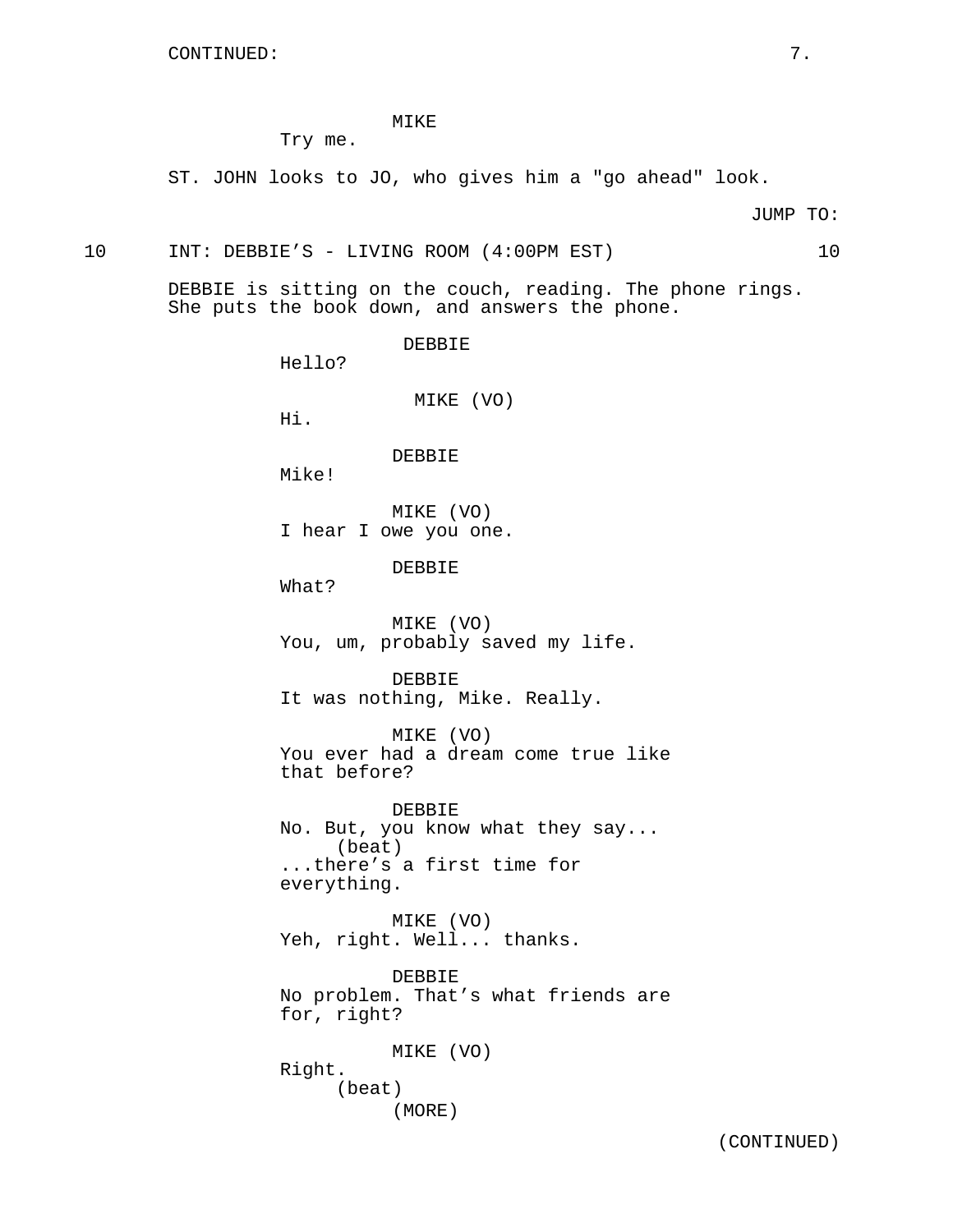MIKE (VO) (cont'd) Well, I just called to say thanks.

DEBBIE You're welcome.

MIKE (VO) I'll... talk to ya later. Bye.

#### DEBBIE

Bye.

DEBBIE hangs up.

JUMP TO:

# **THURSDAY SEPTEMBER 16th 1993**

11 INT: MIKE'S LOFT (10:00AM MST) 11

MIKE is sleeping, on the couch. The camera zooms in on him. He is tossing. The camera, goes for an extreme close-up, and enters his dream.

FADE TO:

#### 12 MIKE'S DREAM 22

**EXT: SANTINI AIR CHOPPER - AIR**

The chopper, is flying along side of a forest. As the chopper clears the forest, something hits the chopper. It's a bullet. The chopper starts to shutter, and shake.

CONTINUE TO:

#### **INT: CHOPPER**

MIKE is trying to get the chopper under control. Another chopper swerves in front of them. The ID # on the bottom of the other chopper, is clear. NA7352.

FADE TO:

#### 13 INT: LIVING ROOM 13

MIKE wakes up. He grabs a pen and a piece of paper, and writes down the chopper ID #. NA7352. Then he puts the paper in his pocket, and exits.

JUMP TO: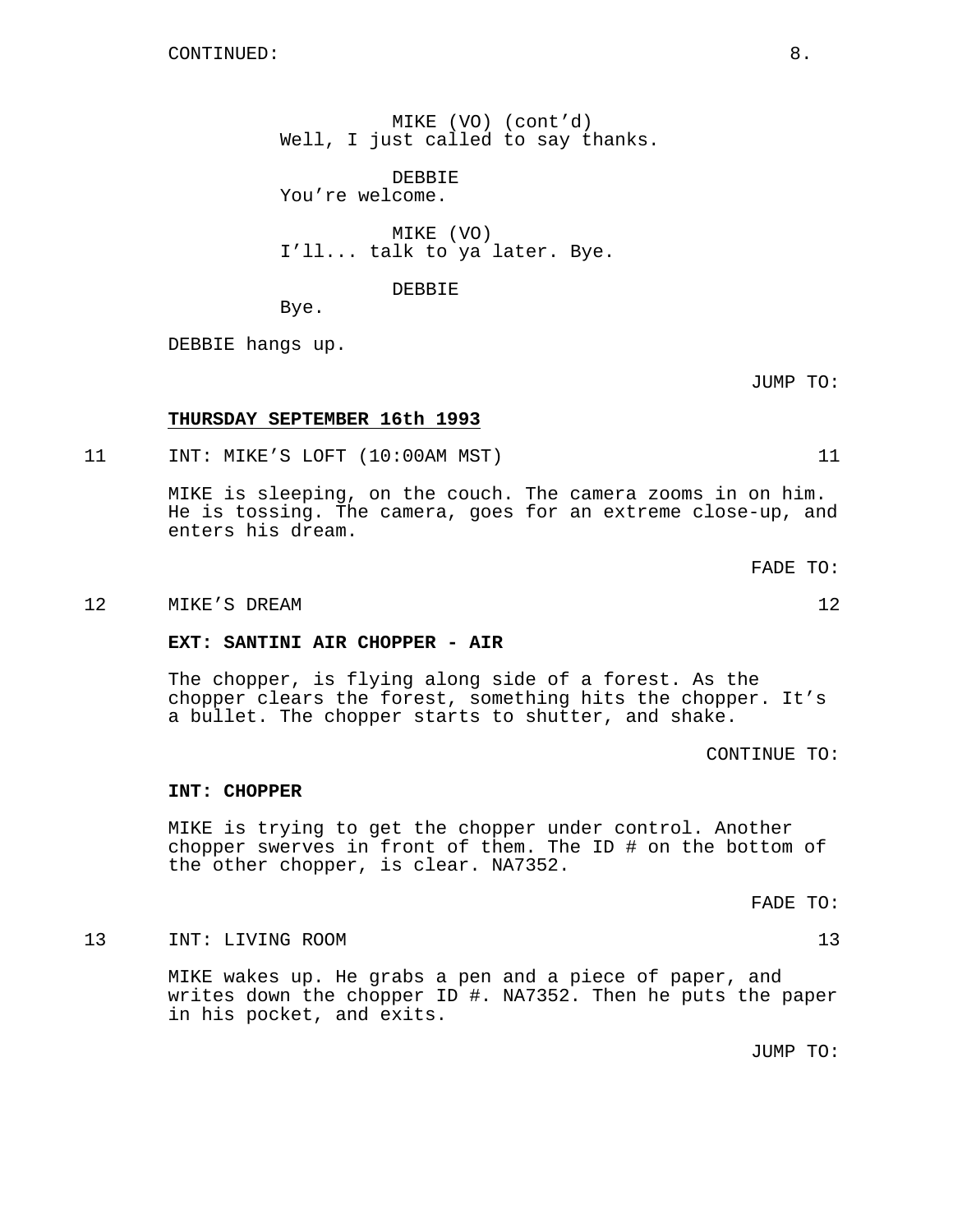ST. JOHN and JO, are looking at something on the computer. MIKE enters.

MIKE

Jo.

Both ST. JOHN and JO look at MIKE.

MIKE Can you do me a favor?

JO Sure Mike. What is it?

MIKE hands her the slip of paper.

MIKE Run this number.

JO What is it?

MIKE I think the pilot might know what happened to my chopper yesterday.

JO

Oh.

MIKE Have you guys checked out the chopper wreckage yet?

ST. JOHN I was just on my way...

MIKE Mind if I tag along?

ST. JOHN Not at all.

JO I should have an answer for you, by the time you get back.

MIKE Thanks. Come on St. John, let's go.

ST. JOHN and MIKE head for the door.

9.

14 INT: SANTINI AIR - OFFICE (11:00AM) 14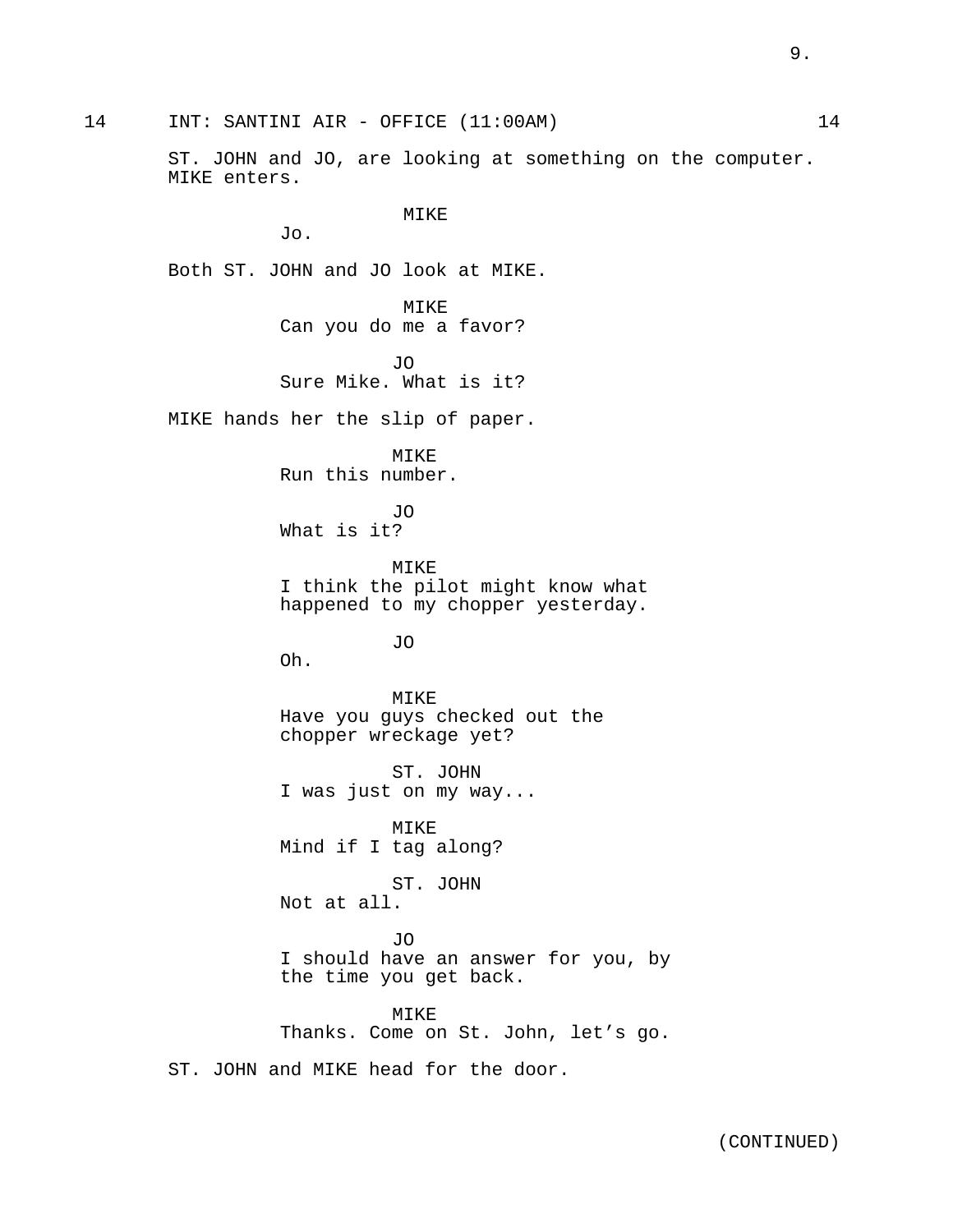JO

Bye guys.

# ST. JOHN / MIKE

Bye Jo.

JO turns back to the computer. ST. JOHN and MIKE exit.

JUMP TO:

15 EXT: WRECKAGE YARD (NOON) 15

ST. JOHN and MIKE are examining the remains of the chopper. MIKE finds a bullet in the right side of the chopper.

> MIKE St. John. (beat) Over here.

ST. JOHN comes over to MIKE's side. MIKE points it out. ST. JOHN removes his pocket knife from his pocket, and pries the bullet out. He lets it fall into a plastic bag, which MIKE is holding.

> ST. JOHN We should see if the lab can get any prints of the bullet.

MTKE<sup>®</sup> That's what I was thinking. Let's go.

JUMP TO:

16 INT: DNS LAB - WAITING ROOM (2:30PM) 16

ST. JOHN and MIKE are waiting for the results of the fingerprint analysis on the bullet. ST. JOHN is sitting, flicking through a magazine. MIKE is pacing.

> MIKE How long could it take to run a fingerprint?

ST. JOHN They only found the print... (look at watch) ...20 minutes ago.

MIKE Exactly. All they had to do, was run it through the computers. It should only have taken them...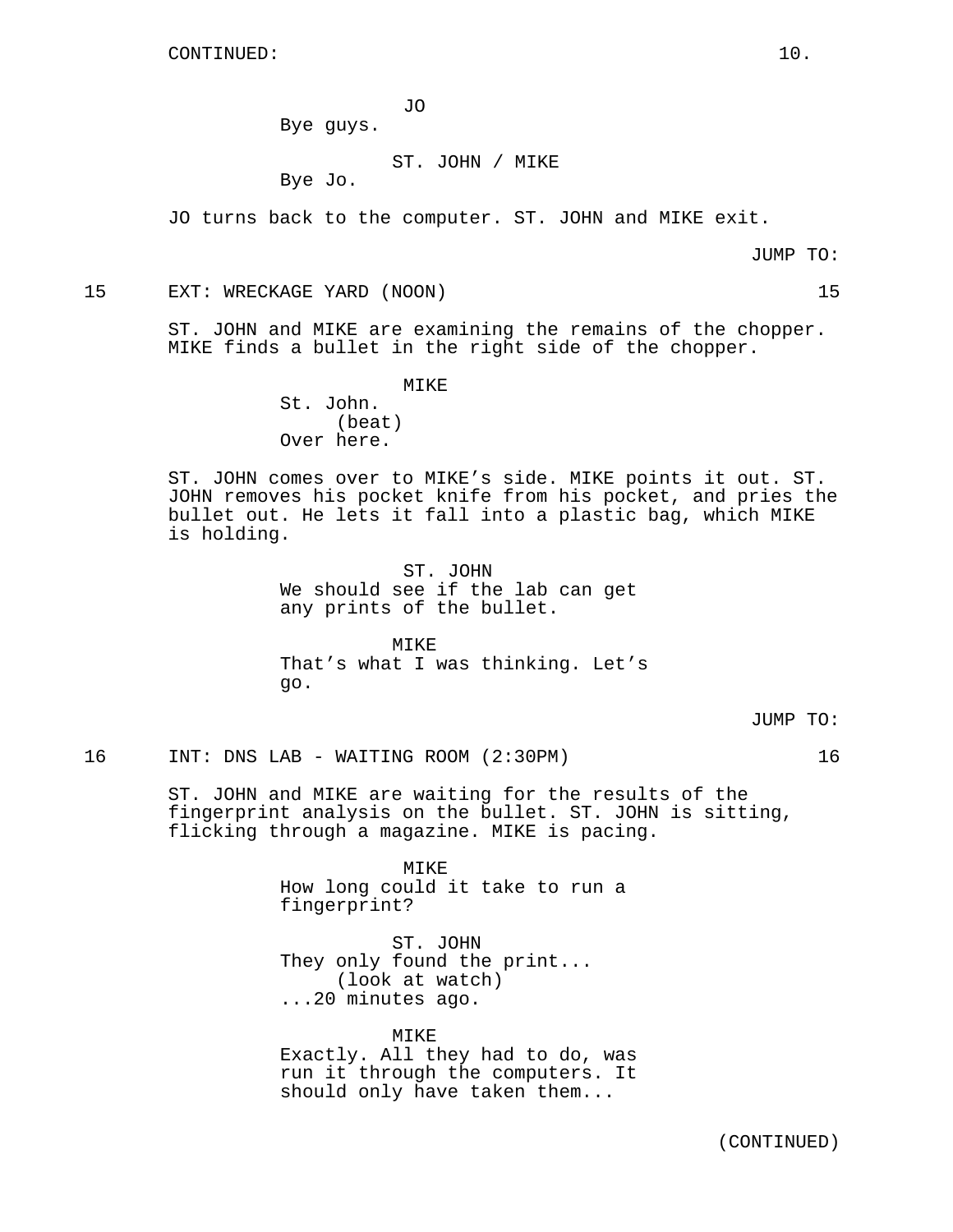MAN (approach them) Mr. Hawke. Mr. Rivers. I have some news for you. MIKE It's about time. What took so long? MAN First we ran the print through a local run only. Nothing turned up. (beat) So we ran the print through a national run. Again nothing turned up. (beat) Then we ran it through an international run. MIKE And? MAN It turned up. We had to wait for verification, from Scotland Yard and MI5. MIKE Well, who... MAN Does the name John Scarlett mean anything to you? ST. JOHN (stand up) Scarlett? The Ice Man? MAN That's him. MTK<sub>F</sub> What could he want with me? Or us? We're not... MAN It could have been a mistake. ST. JOHN No, guys like him, don't make mistakes. They're paid not to make mistakes.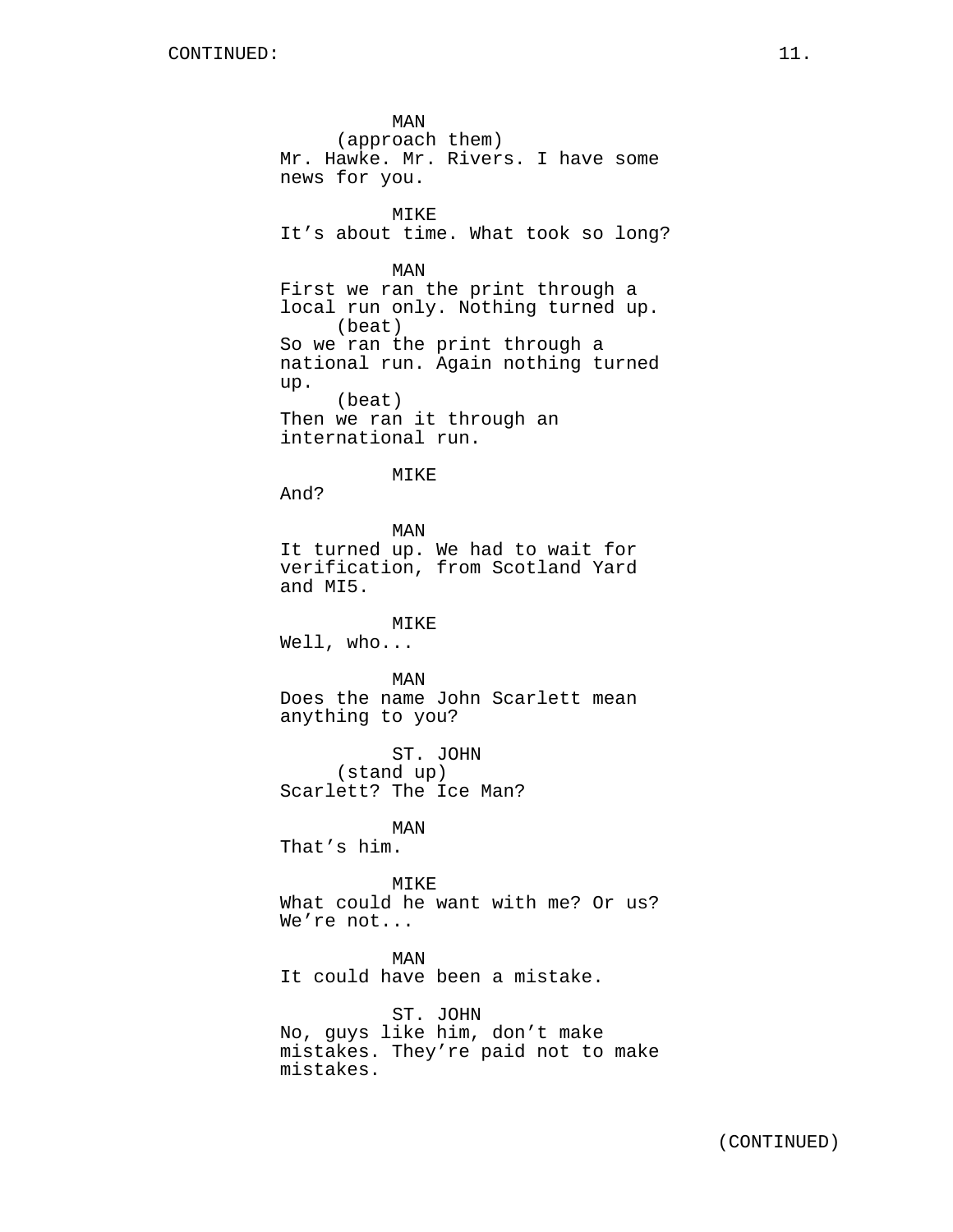MAN Well, I've got to... (turn to walk off) ...get back to the lab. Man starts to walk off. ST. JOHN calls after him. ST. JOHN Thanks. ST. JOHN walks over to MIKE. ST. JOHN Let's think about this. If he wasn't after you, or us... (beat) ...that only leaves your passenger. Who was he? MIKE (think) Um... Rob something... Rob... MIKE raises his hand to his head -- thinking. MIKE Hunter... (beat) Hunting.. (beat) Huntingdon. That's it. Robert Huntingdon. ST. JOHN Let's call Jo, and see if she's come up with anything on that chopper ID number yet. ST. JOHN and MIKE walk to a phone. CONTINUE TO: 17 PAY PHONE 17

ST. JOHN calls SANTINI AIR.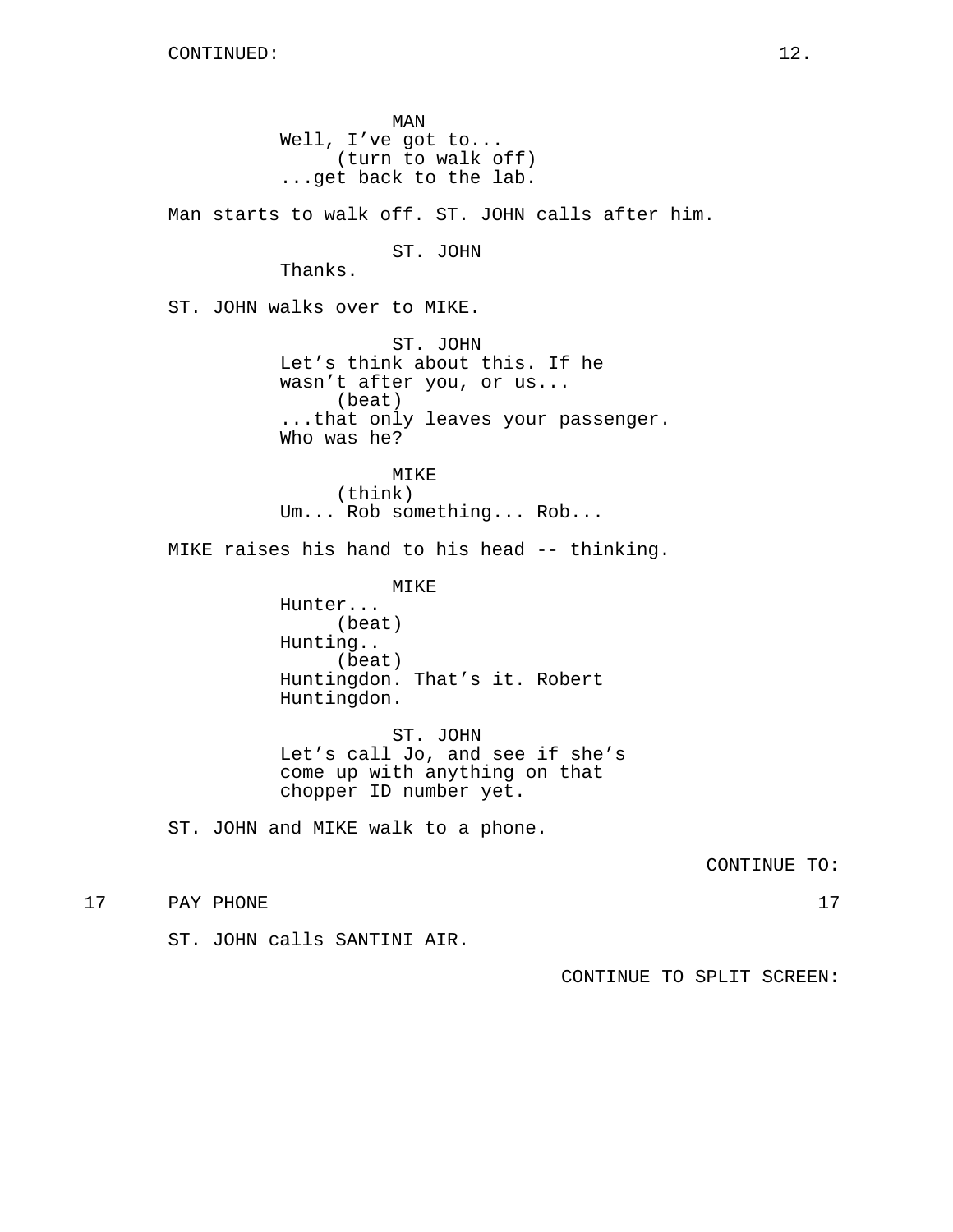18 PAY PHONE / SANTINI AIR - OFFICE 18 JO is sitting at the desk, eating lunch. The phone rings. She answers it. JO Santini Air. ST. JOHN It's us. Find anything? JO The chopper is registered to a William Little. ST. JOHN Little? JO You know him? ST. JOHN No. But I think I'm seeing a pattern here. JO How so? ST. JOHN Mike found a bullet in the side of the chopper. (beat) The prints on it belong to a John Scarlett. (beat) And Mike's passenger was named Robert Huntingdon. JO So? ST. JOHN I don't know what their connection is today but, put the names together. (beat) John Scarlett, William Little, and Robert Huntingdon. (beat) Change Scarlett and Little's first names. What do you have? (beat)

(MORE)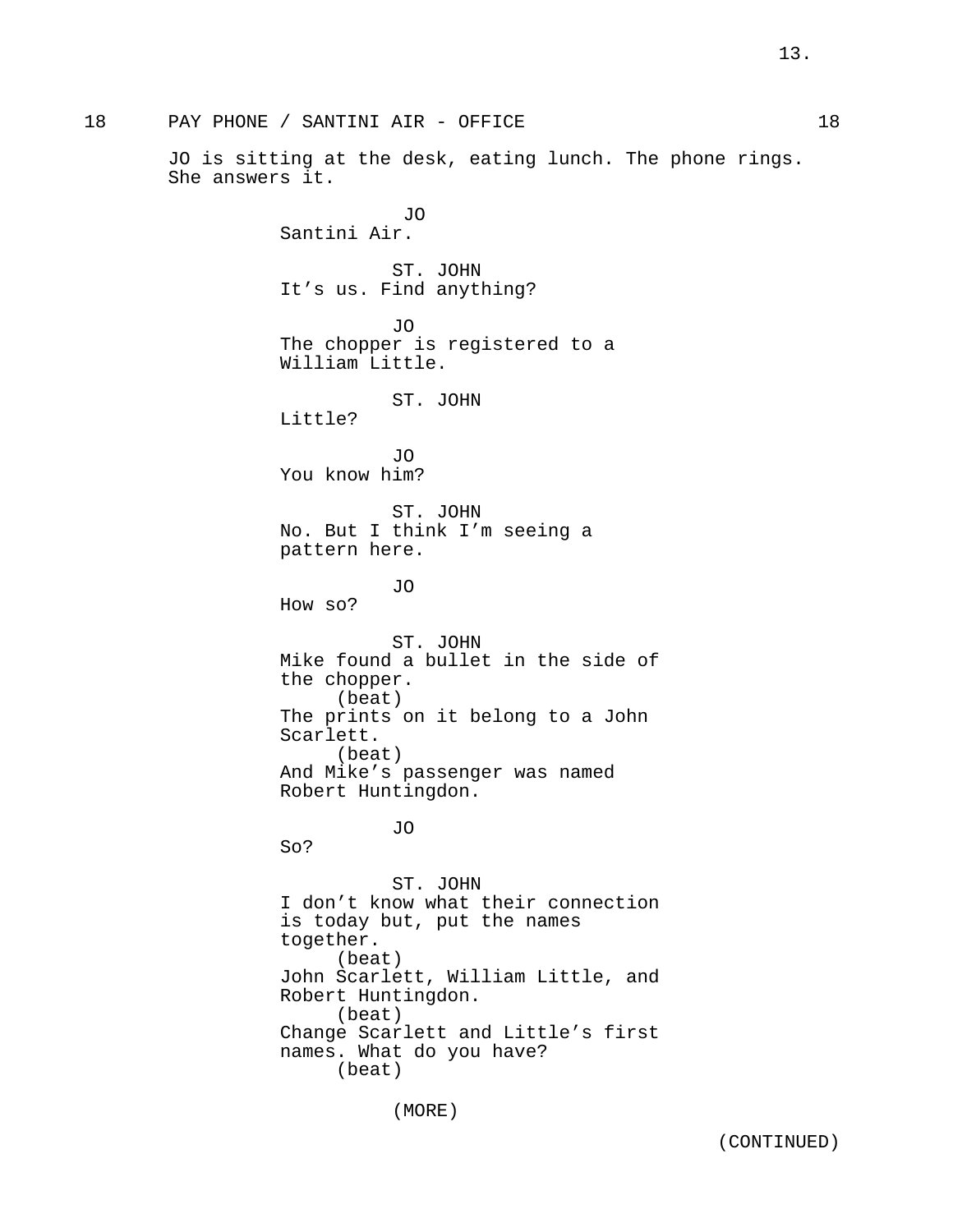ST. JOHN (cont'd) William Scarlett and John Little. Now, add Robert Huntingdon. See it yet? JO Will Scarlett, Little John, and Robin Hood. ST. JOHN But that was centuries ago. See what Huntingdon's connection to Scarlett and Little is today. JO Right. ST. JOHN See ya in a bit. Bye. JO Bye. ST. JOHN hangs up. CONTINUE TO SINGLE SCREEN: 19 SANTINI AIR 19 JO hangs up and returns to eating her lunch. JUMP TO: 20 EXT: SANTINI AIR (3:30PM) 20 ST. JOHN's jeep pulls up. ST. JOHN parks the jeep. ST. JOHN and MIKE exit the jeep, and walk to the hanger. CONTINUE TO: 21 INT: HANGER 21 21 ST. JOHN and MIKE, walk to the office. CONTINUE TO: 22 INT: OFFICE 22 JO is on the computer. ST. JOHN and MIKE enter. MIKE Well?

JO turns and faces them.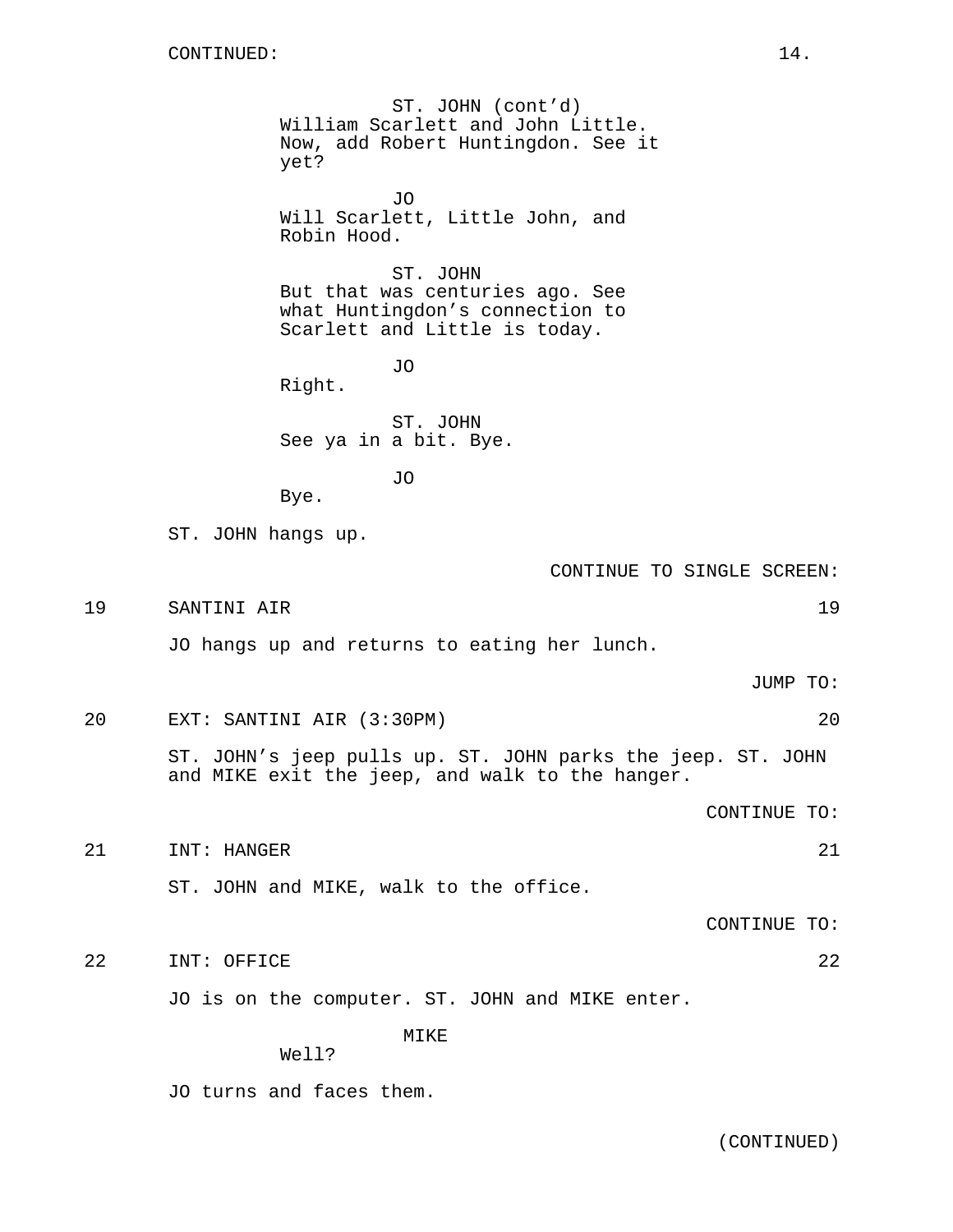JO According to Scotland Yard, and MI5... (beat) William Little is the head of an organized crime family, and John Scarlett works for him. ST. JOHN How's Huntingdon fit in? JO Huntingdon also worked for Little. Until... MIKE (beat) Until what? JO Until Little had a contract put out on Huntingdon's fiancee. ST. JOHN Why? JO Her father, Robert Derainault, works for MI5. MIKE Did Huntingdon know? JO That Marion's father is MI5? MIKE nods. JO Not sure. (beat) But Little didn't care. The fact that Huntingdon's future father-in-law was MI5 was enough to throw suspicion on him. ST. JOHN Wait. (beat) Did you say Marion? (beat) Huntingdon was engaged to a Marion?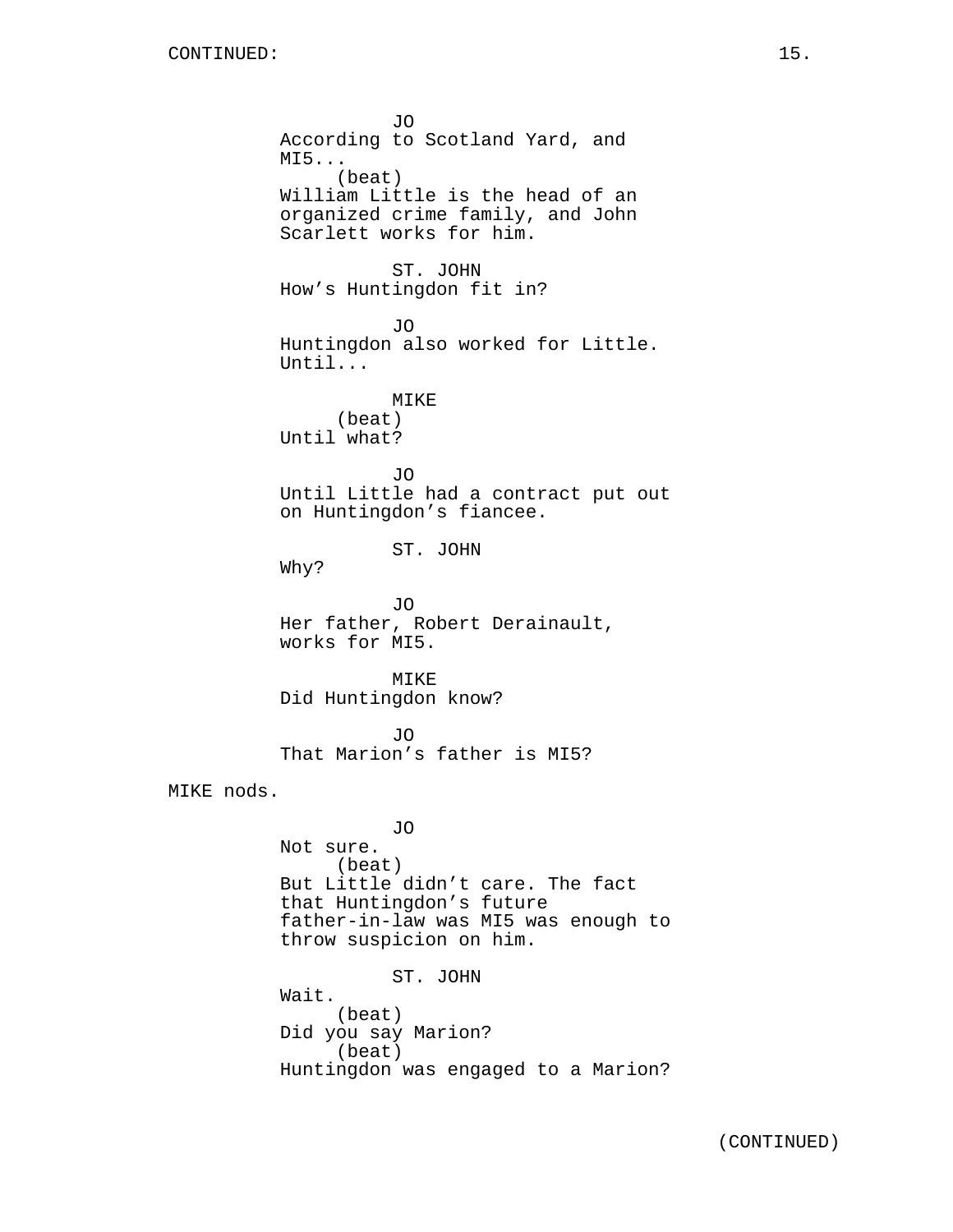JO Strange, hunh. (beat) I wonder if everyone connected to this, has a connection to the Robin Hood legend. MTKF. Even Marion's father fits in. JO What? MIKE Robert Derainault. (beat) The High Sheriff of Nottingham.

JO

Right.

MIKE So, why'd Little have Huntingdon killed?

JO

Huntingdon wanted out. He went to Derainault, at MI5, and agreed to testify against Little and his band of Merry Men. Derainault sent Marion away. Someplace where Little's men would never find her. MI5, sent Huntingdon here, to America, to wait for the trial.

MIKE Why here? Why not...

JO

Little has too many connections in England. They figured he'd be safer here.

ST. JOHN Looks like they were wrong.

JO (beat) Anyway, MI5, has told us to butt out. It's their affair, and they want us to leave it alone.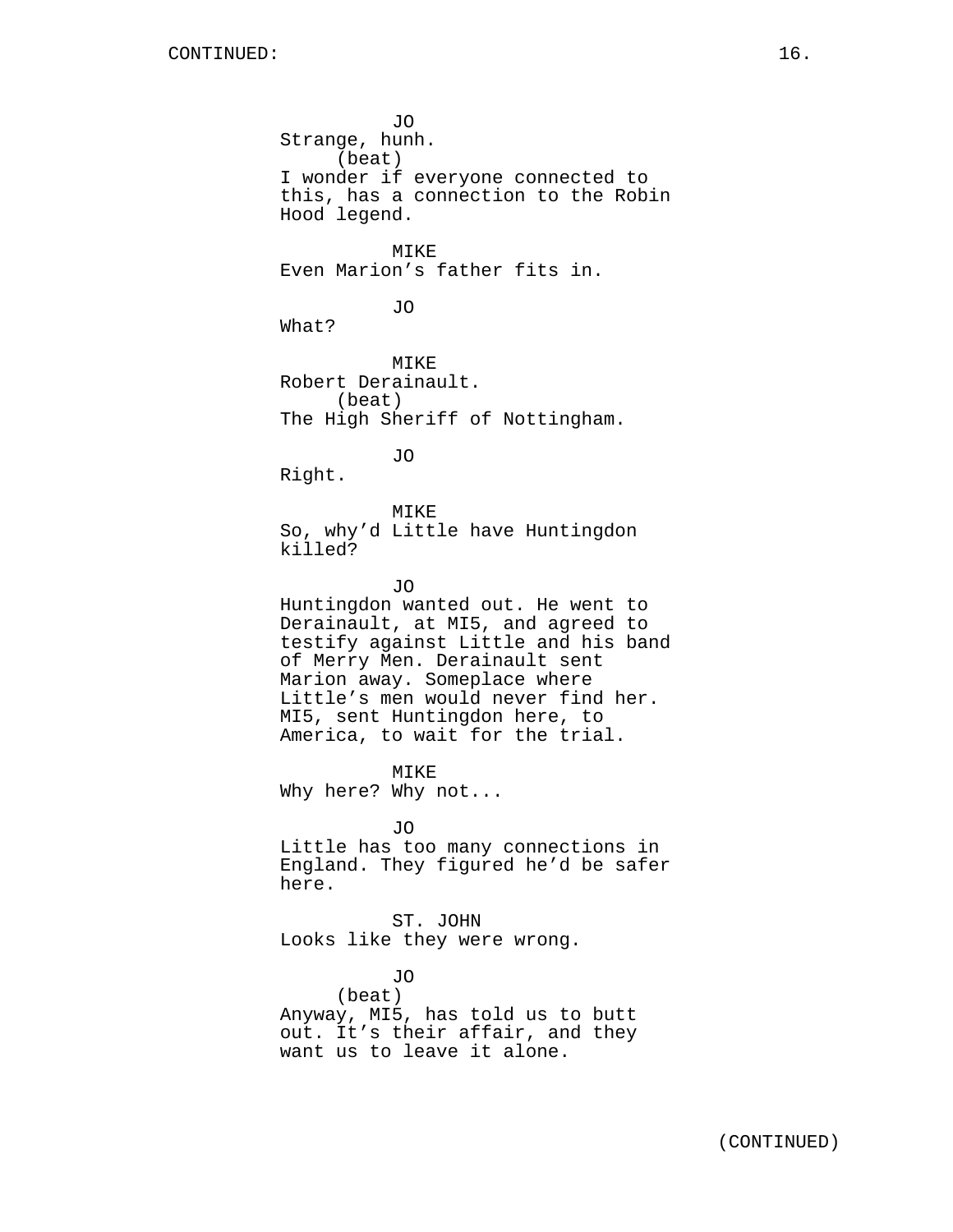MIKE I guess that means case closed. JO Looks like it. ST. JOHN Wait, your giving up? Just like that? MIKE Technically it's an internal affair, and... ST. JOHN An Internal Affair has never stopped you before, Mike. We're not the UFP. Since when did you care about the Prime Directive anyway? MIKE Funny, St. John. (beat) Seriously. They've told us to leave it alone. They don't want our help. I say... (beat) ...we do as they say. For now anyway... If they ask for our help later, or we think they need it, then we can do something about it. ST. JOHN O-kay. MIKE (beat) What do ya say we close up shop early, and go grab dinner. Just the three of us? ST. JOHN and JO exchange a look. ST. JOHN Sure. JO

Let's go then.

They exit office.

JUMP TO: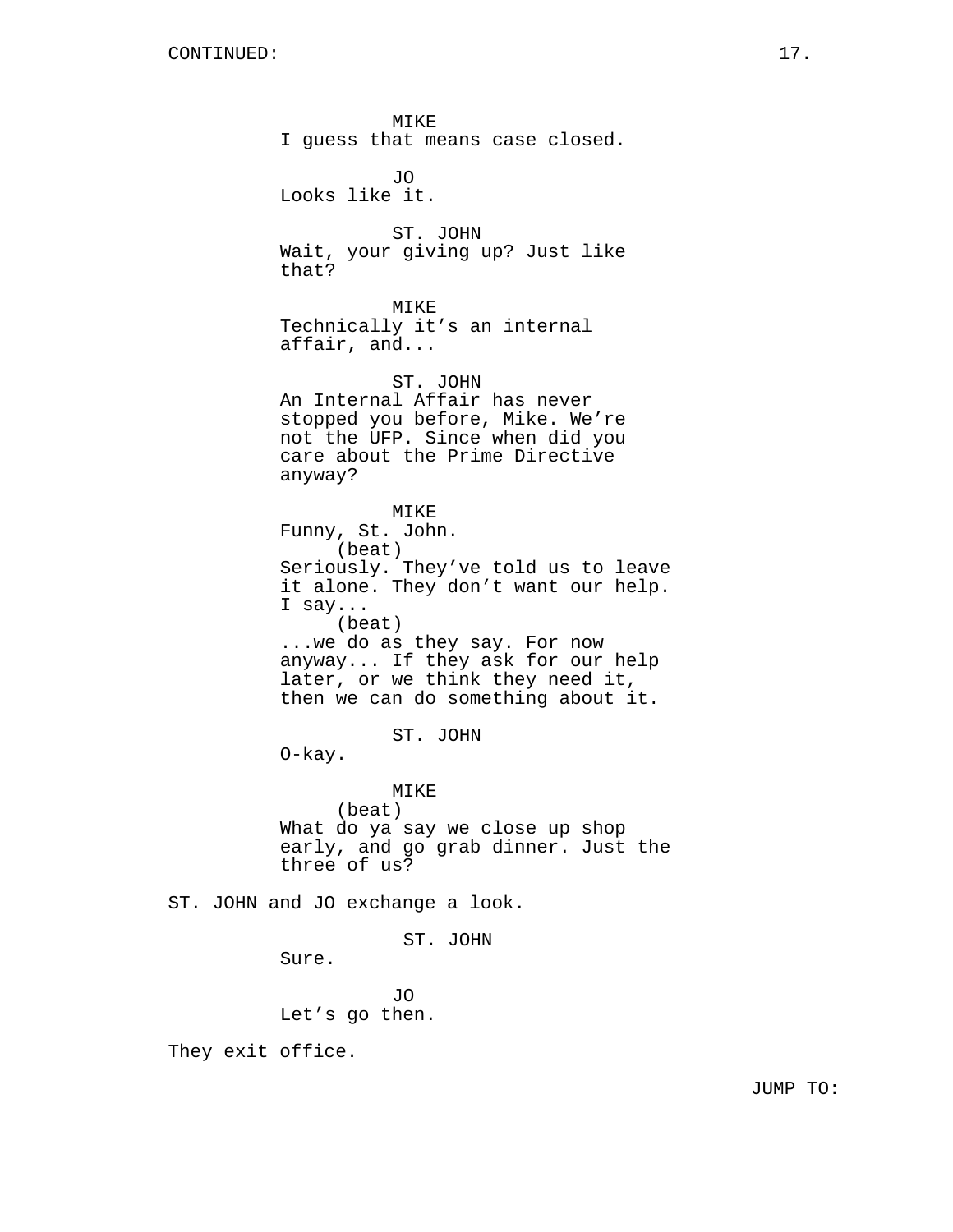# **FRIDAY SEPTEMBER 17th 1993**

23 INT: DEBBIE'S - BASEMENT (1:00PM EST) 23

DEBBIE is sitting on the couch, reading. The phone rings. She puts down her book, and answers it.

DEBBIE

Hello?

ST. JOHN (VO) Hi. It's me.

ST. JOHN doesn't sound very happy. In fact, he sounds like he has some really bad news. DEBBIE can tell from the tone in his voice, what he is going to say.

> DEBBIE Don't tell me. You can't make it, right?

ST. JOHN (VO) Something came up. I'm sorry but...

DEBBIE

I know.

ST. JOHN (VO) I do have some good news though.

DEBBIE

Oh?

ST. JOHN (VO) I have next week off, so I can come up on Monday.

DEBBIE

Really?

ST. JOHN (VO) Yes really. And, since I'll probably be up there all week... (beat) I thought I'd take a commercial flight in.

DEBBIE Great! Call and let me know what flight you'll be on, and I'll meet you at the Airport.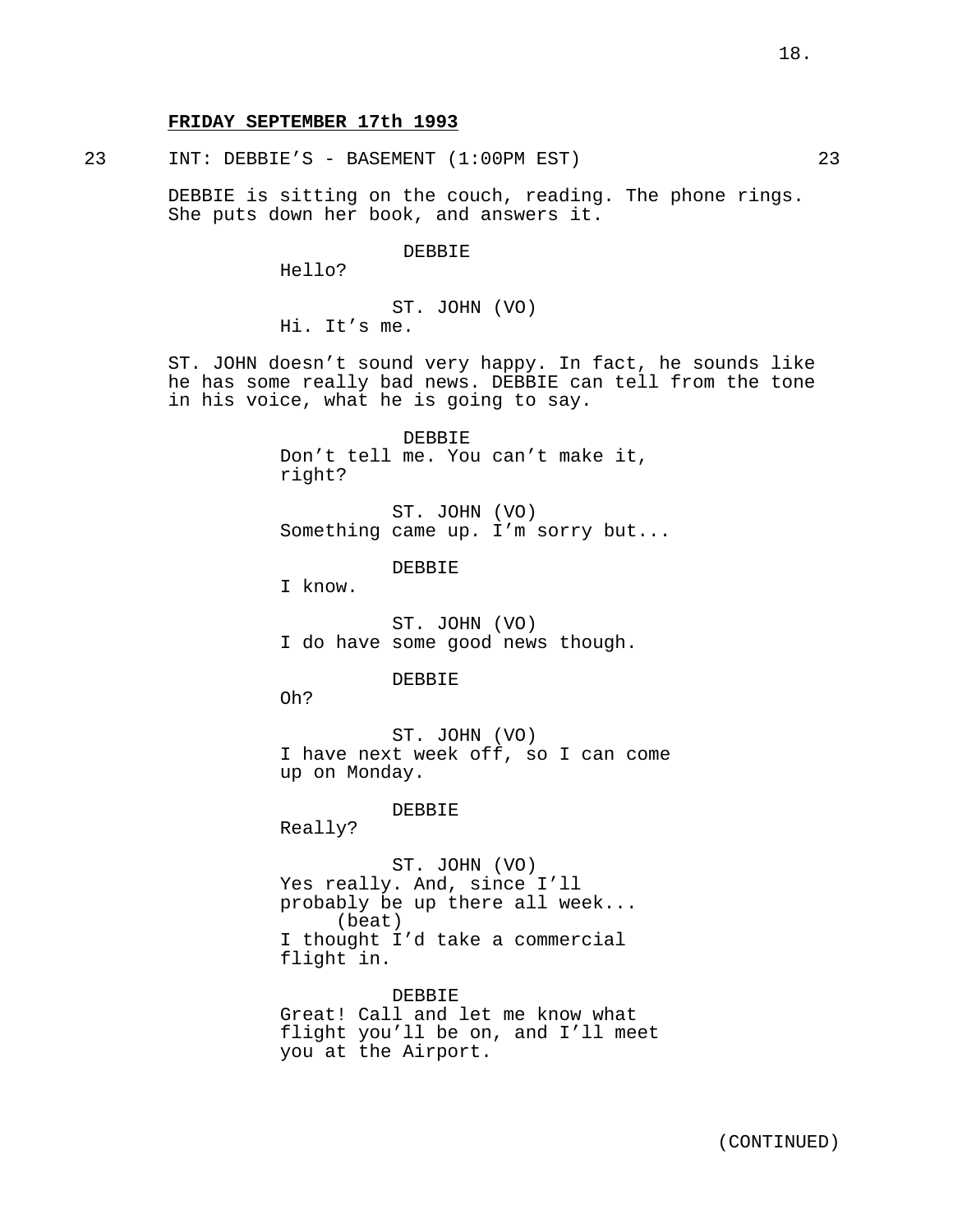ST. JOHN (VO) Okay. (beat) Oh, Deb? DEBBIE Yeh? ST. JOHN (VO) I love you. DEBBIE I love you too, Stj. Bye. ST. JOHN (VO) Bye.

DEBBIE hangs up the phone.

JUMP TO:

#### **TUESDAY SEPTEMBER 21st 1993**

24 INT: DEBBIE'S - LIVING ROOM (6:00PM EST) 24

ST. JOHN and DAD are sitting on opposite ends of the couch. Both are all dressed up. DUSTY is lying on the floor. MARIE enters, all dressed up, and sits in the rocking chair. MOM enters, all dressed up, and sits on the couch, beside DAD. DEBBIE enters. She too, is all dressed up. ST. JOHN looks at her with a "wow" look.

> DEBBIE Do you like?

ST. JOHN What's not to like.

DEBBIE Well, are we just gonna sit here all night, or are we gonna get outta here.

ST. JOHN rises from the couch, and goes to her. He puts his arm around her shoulder. MOM and DAD get up. MARIE gets up. MARIE looks at DUSTY.

> MARIE You be good, and watch the house. Okay Dust?

DUSTY doesn't even look at her. They all exit the room.

JUMP TO: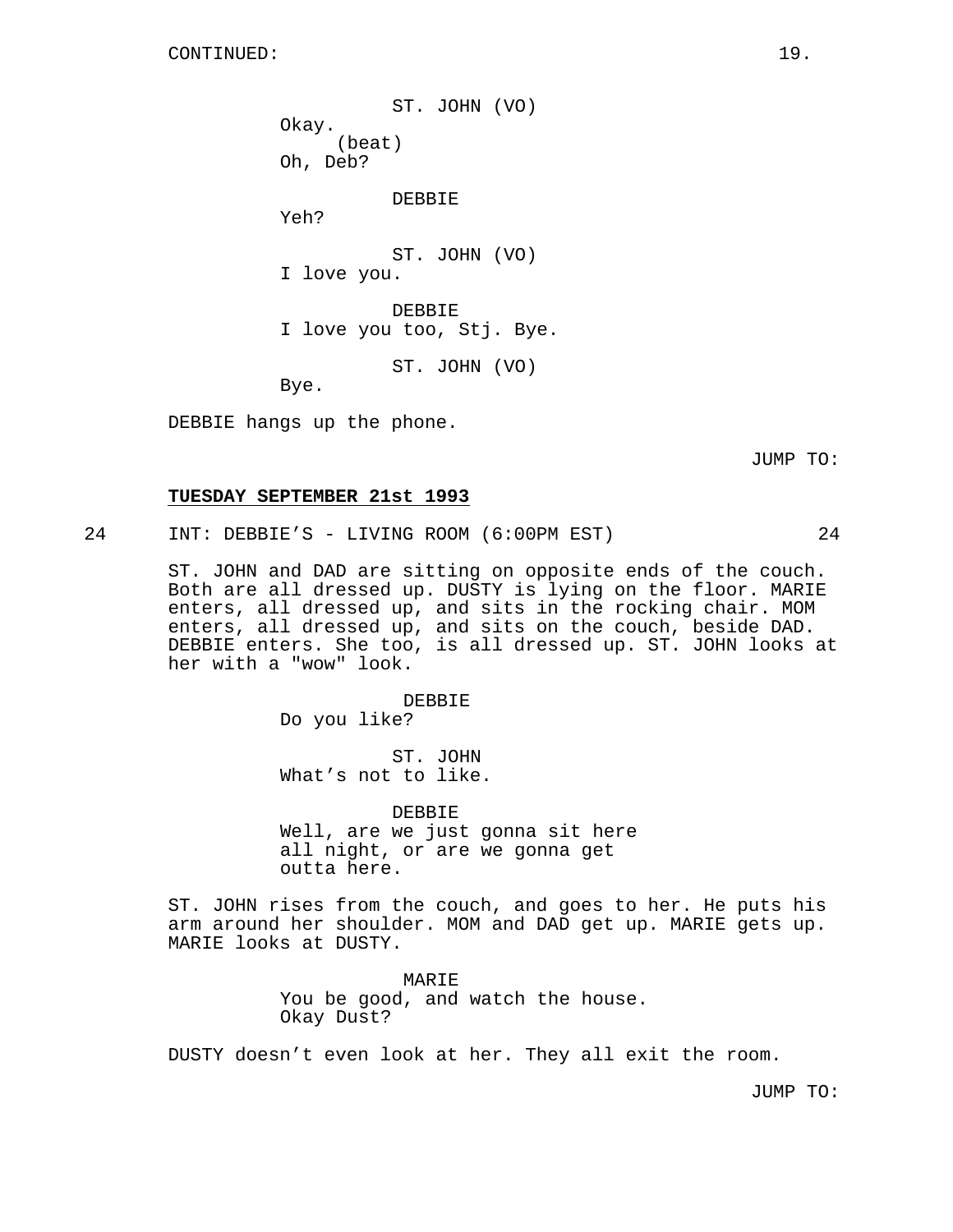25 INT: BASE (6:50PM) 25

The base computer beeps five times, and the roof opens, and AIRWOLF descends.

JUMP TO:

#### 26 INT: BASEMENT - WORK SHOP (7:15PM) 26

The door, in the floor, by the back door, opens. JO, FRANK, JASON, and MIKE, enter. The door closes. JO, has a bag of decorations in her hand. FRANK, is carrying the cake. JASON, has a bag of popcorn in one hand, and a bag of pretzels, in the other. MIKE is carrying the bag that has the gifts in it. They walk through the work shop, and into the basement.

CONTINUE TO:

#### 27 INT: BASEMENT - MAIN ROOM 27

JO puts her bag on the arm chair, and calls ANNA. FRANK puts the cake in the center of the pool table. MIKE puts the gifts on the desk. JASON puts the popcorn and pretzels on the pool table, then goes upstairs to get two bowls.

> JO Hi, is Anna there? (beat x3) Hi, it's Jo. (beat x2) Yeh, we're here. Come on over. (beat x2) Okay see ya in a bit. Bye.

JO hangs up the phone, as JASON comes back down the stairs. JASON has two bowls in his hand. He places the bowls on the pool table. FRANK has taken the cake out of the box. The cake is frosted with vanilla icing and has three flowers in every corner. One blue, one red, and one yellow. In the center of the cake, is written HAPPY 25th BIRTHDAY. [NOTE: HAPPY is on one line. 25th, is centered under HAPPY. (The numbers 2 and 5 in 25th, are candles. The th, is icing.) And, BIRTHDAY, is centered under 25th. The words, are written in blue icing.] JO picks up her bag, and looks at the guys.

> JO Anna's on her way. Let's start blowing up these balloons, and putting up the decorations.

> > CONTINUE TO: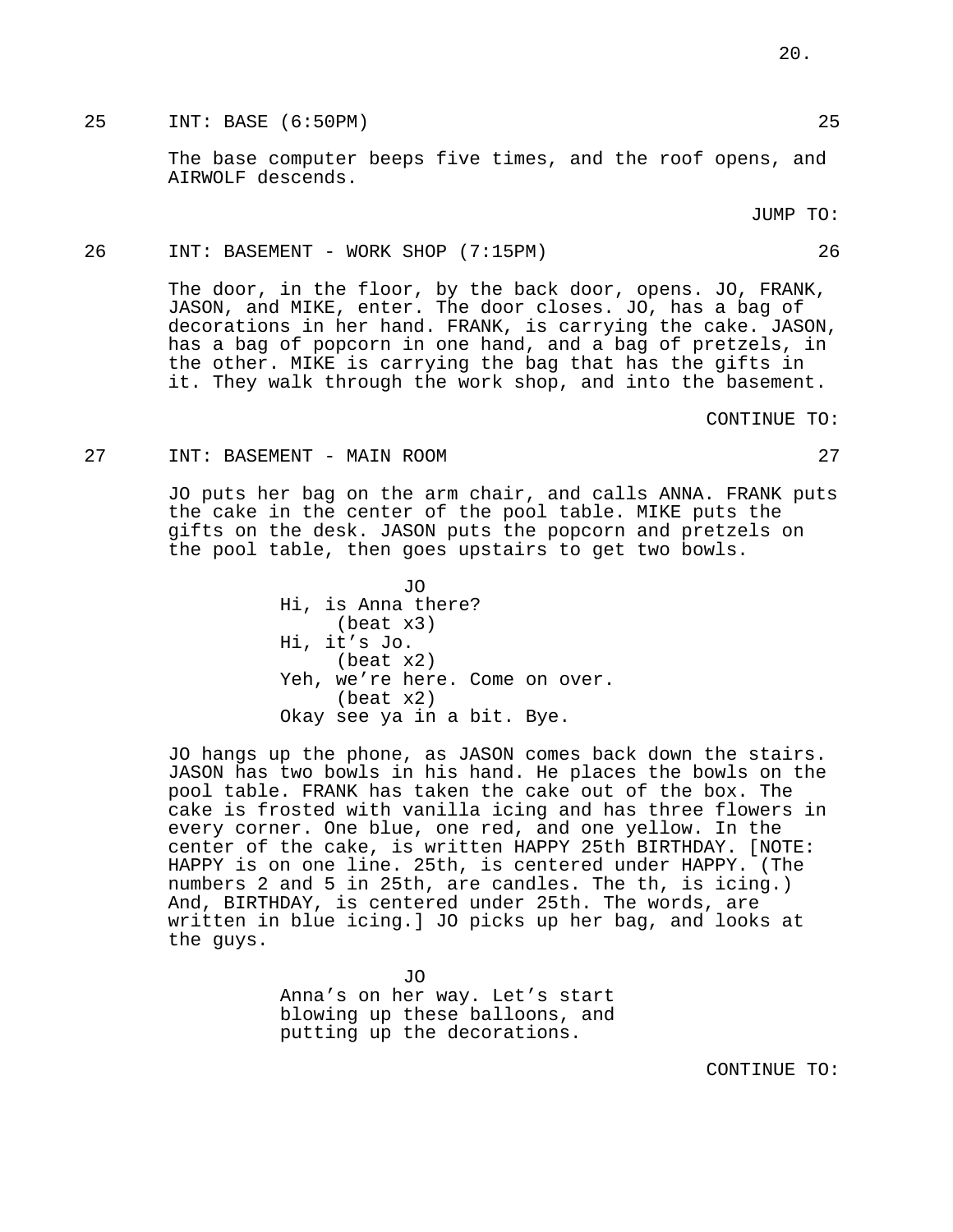# 28 TIME FLIES 28

The guys start blowing up balloons. Knock on side door. FRANK goes to answer it. He opens the door. It's ANNA. FRANK lets her in, closes the door, and they go downstairs. She puts her gift on the desk with the rest. She places the cans of cola, 12 regular and 12 diet, on the pool table. Then, she helps with the decorations. They put up streamers, and a HAPPY BIRTHDAY banner.

CONTINUE TO:

29 TIME RESUMES (8:00PM) 29

MIKE is sitting on the piano bench. He hears a car pull into the driveway, and motions everyone to be quiet. ANNA is standing beside the light switch.

> MIKE Sh. I think that's them. (look to Anna) Hit the lights.

ANNA turns off the lights. They hear the side door open and everyone enter. They're all laughing.

> MOM (VO) Why don't you two go on downstairs? We'll be down in a minute.

DEBBIE (VO) Okay. Come on Stj, let's go.

The side door closes. ST. JOHN and DEBBIE come down the stairs. ST. JOHN turns on the light.

EVERYONE

(yell) SURPRISE!!!!

DEBBIE is really surprised. FRANK lights the candles on the cake, and carries it over to her, while everyone sings HAPPY BIRTHDAY. (NOTE: MIKE plays the tune on the piano, and everyone sings along.) DEBBIE blows out the candles. FRANK puts the cake back down on the table. DEBBIE gives FRANK, JO, and ANNA, a hug.

> DEBBIE (go to Jason) Where's Karen?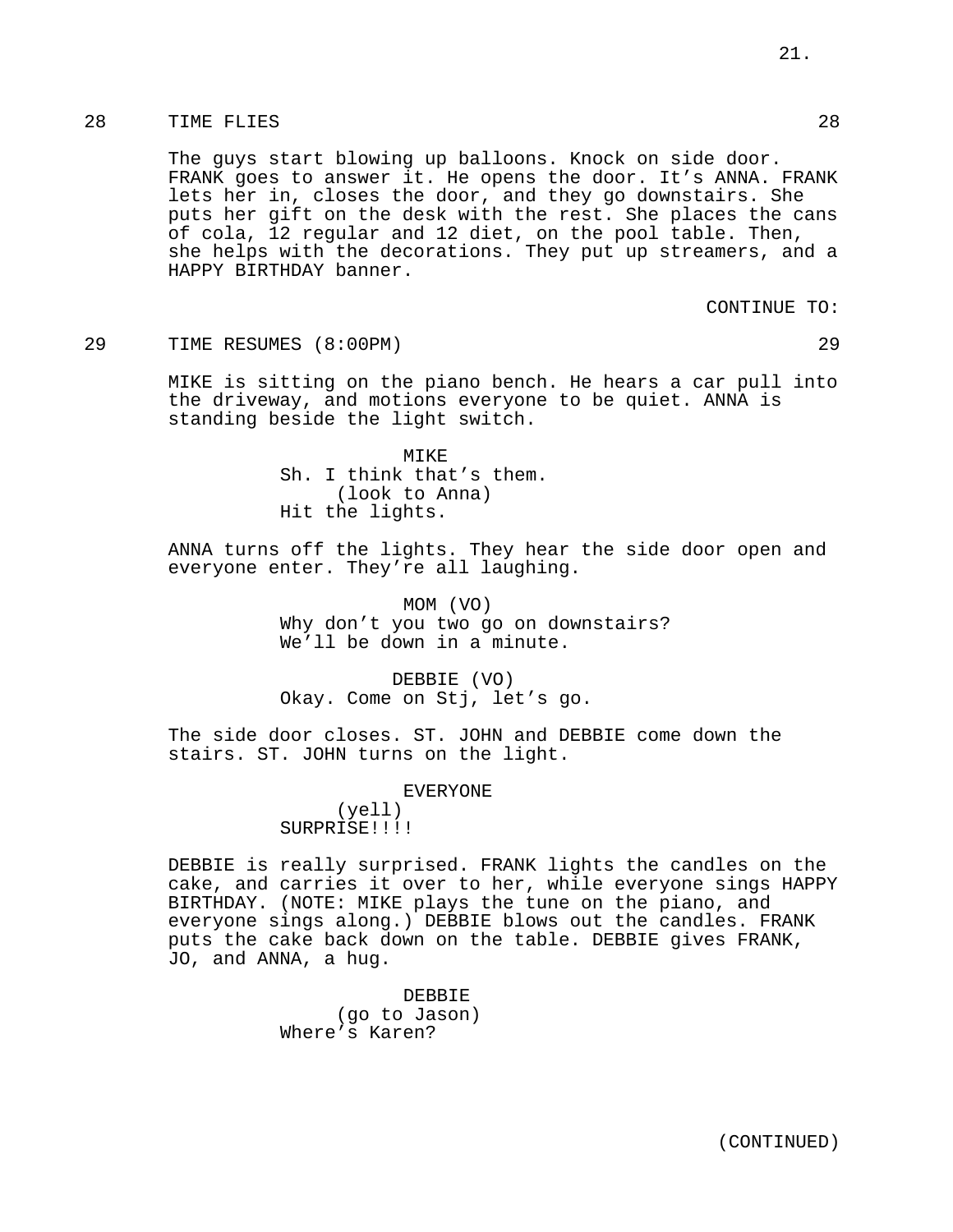JASON (hug her) She couldn't make it.

DEBBIE (go to Mike) Since when can you play the piano?

MIKE

Oh, since I was about 12-13.

DEBBIE gives MIKE a hug, and a peck on the cheek. DEBBIE turns around, and ANNA is standing there, with a knife. DEBBIE is a little startled.

> ANNA Here, cut the cake.

> > CONTINUE TO:

#### 30 TIME FLIES 30

DEBBIE cuts the cake. They eat the cake. They watch a movie, and eat the popcorn and pretzels during the movie. Then, they turn on the stereo, and dance. [NOTE. For the 1st slow song: ST. JOHN dances with DEBBIE, FRANK dances with JO, and JASON dances with ANNA. (MIKE sits this dance out.) For the 2nd slow song: MIKE dances with DEBBIE, ST. JOHN dances with JO, and FRANK dances with ANNA. (JASON sits this dance out) For the 3rd slow song: FRANK dances with DEBBIE, JASON dances with JO, and MIKE dances with ANNA. (ST. JOHN sits this dance out.) For the 4th slow song: JASON dances with DEBBIE. MIKE dances with JO. ST. JOHN dances with ANNA. (FRANK sits this dance out.)] DEBBIE opens her gifts. MIKE gives her a model of the Enterprise. JO and FRANK, give her a sexy black evening dress. ANNA gives her a Y & R cast photo. (Which the whole cast has signed, on the back of the photo, under the words "Happy 25th B-Day, Debbie.") ST. JOHN gives her a Star Trek package. Item #1: an autographed cast photo of TNG, and one autographed cast photo of DS9 . Item #2: A backstage pass. Item #3: The chance to watch one episode develop from Script to Screen. JASON gives her 2 airline tickets, to Seattle, Washington. The tickets are dated September 24-October 7, 1993.

CONTINUE TO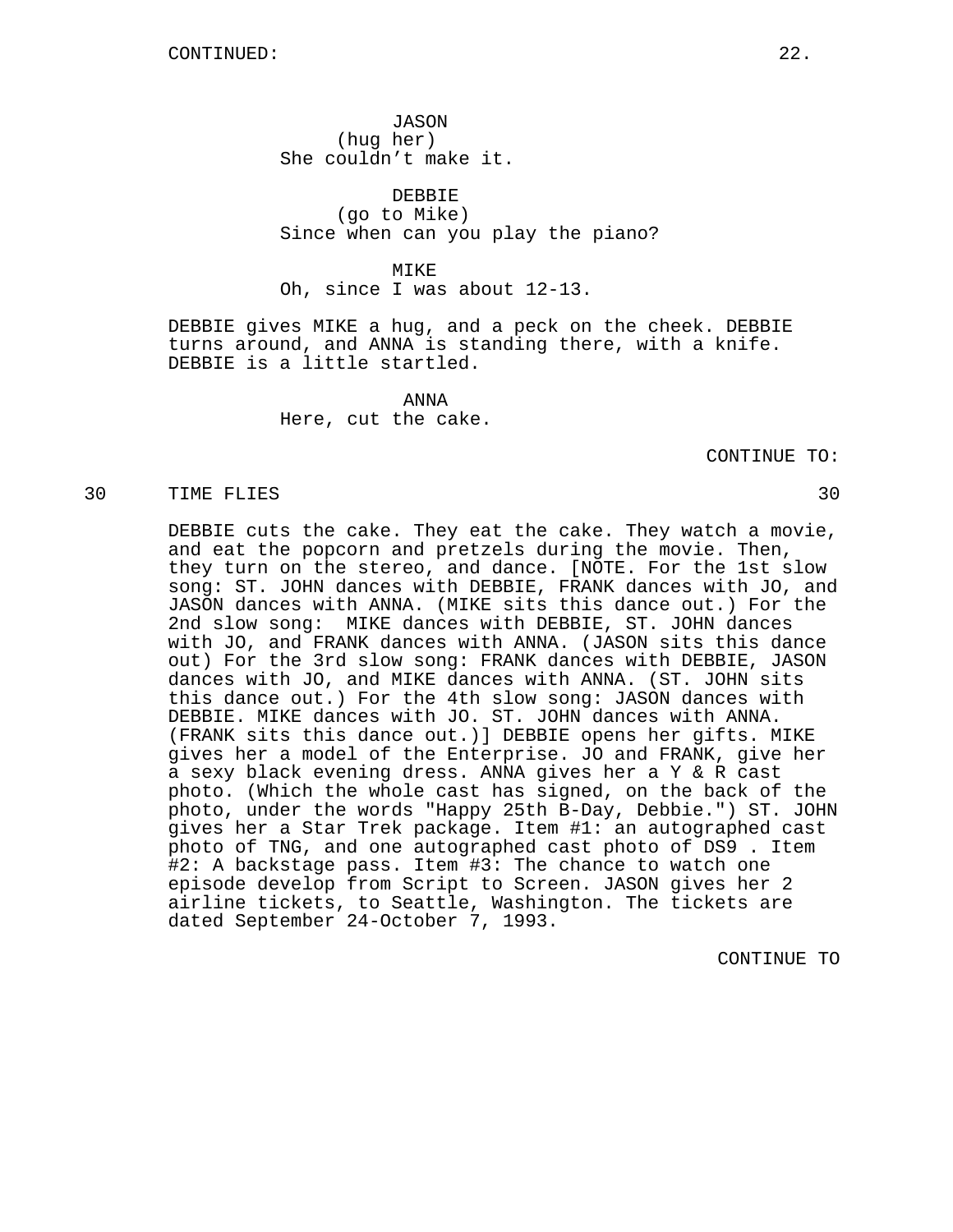23.

# 31 TIME RESUMES (11:58PM) 31

DEBBIE Two tickets? Does this mean I can steal him... (point to St. John) ...till October 7th?

JASON Yep. He deserves a vacation.

There is a knock on the side door.

DEBBIE (rising) I wonder who that is?

ANNA (glance at watch) Probably my ride.

DEBBIE I'll be right back.

DEBBIE goes up the stairs to the side door. ANNA rises, and starts to gather up her stuff. The side door can be heard opening.

DEBBIE (VO)

Yes.

PERSON (VO) Is Anna ready?

DEBBIE (VO) One second. (yell) Anna?

ANNA (yell) Coming. (turn to everyone) Night guys.

EVERYONE

Night.

ANNA goes up the stairs.

DEBBIE (VO) Night. Thanks for coming.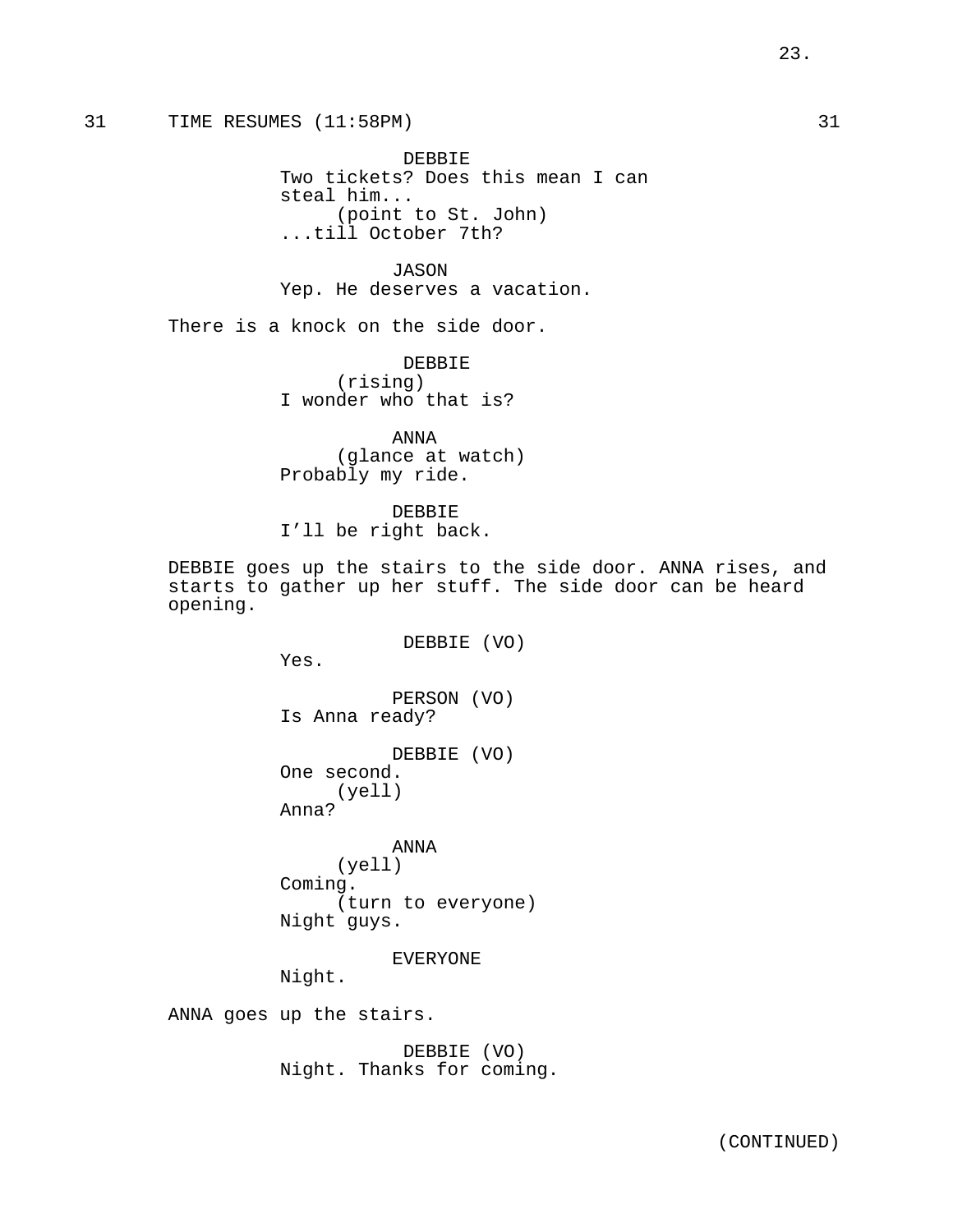ANNA (VO)

Night.

The door can be heard closing. DEBBIE descends the stairs.

DEBBIE I just thought of something.

MIKE

What?

DEBBIE What time do you plan to leave tomorrow?

JO, MIKE, JASON, and FRANK, all look at each other.

MIKE

Ah, 5-5:30?

EVERYONE nods.

DEBBIE Since my parents don't know about the base... (beat) Here are what they'll think are the sleeping arrangements. (beat) Frank and Jason, you guys will share TJ's room. Mike and St. John will share Brenda's room. And Jo and I will share my room.

JO What will the real arrangements be?

DEBBIE Jo, you and Frank take the base apartment. Jason, you can have TJ's room. And Mike, you can have Brenda's room. But please, lock the doors okay?

JASON and MIKE nod okay.

DEBBIE Mike, you might want to close the blinds too.

MIKE nods affirmatively.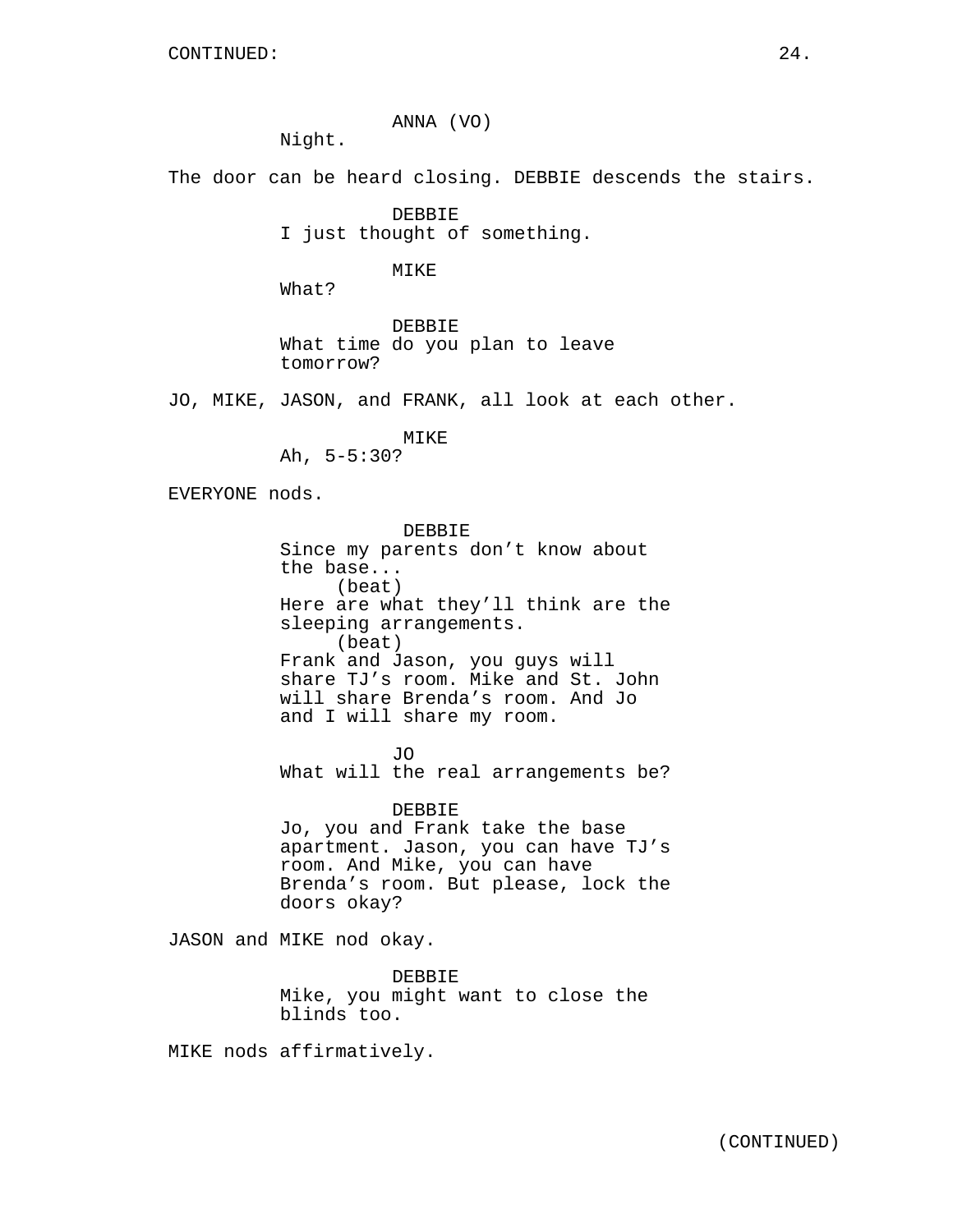DEBBIE In the morning, Mike and Jason can meet you two... (point to Jo and Frank) ...in the base. (beat) Oh one more thing. Mike, before you leave your room tomorrow unlock the door to the balcony, but leave the door from the hall to the room, locked. That way, once you're gone, St. John can go out, and up.

MIKE

Right.

JO If we're leaving at 5:00, I think we should call it a night.

EVERYONE nods. They all say their good nights. JO and FRANK enter the work shop. MIKE and JASON go up stairs. The tunnel door, in the work shop, is heard opening, and closing. ST. JOHN and DEBBIE are alone. DEBBIE smiles at him, and takes his hand in hers, turns out the lights, and takes him to her room.

CUT TO:

#### **FRIDAY SEPTEMBER 24th 1993**

32 INT: HOTEL ROOM - SEATTLE, WA. (NOON PST) 32

DEBBIE is sitting on the couch listening to the radio. On the radio is a talk show. The host of the show is Dr. Frasier Crane. DEBBIE is listening to the show. She thinks to herself: "Maybe I should call in. I mean St. John will be gone for a while. Maybe Dr. Crane can help me. Maybe he can tell me what to do." DEBBIE picks up the phone, and calls the radio station.

> ROZ (VO) Hello. Can I have your name please?

DEBBIE De... uh... Diana.

ROZ (VO) And what would you like to talk to Dr. Crane about?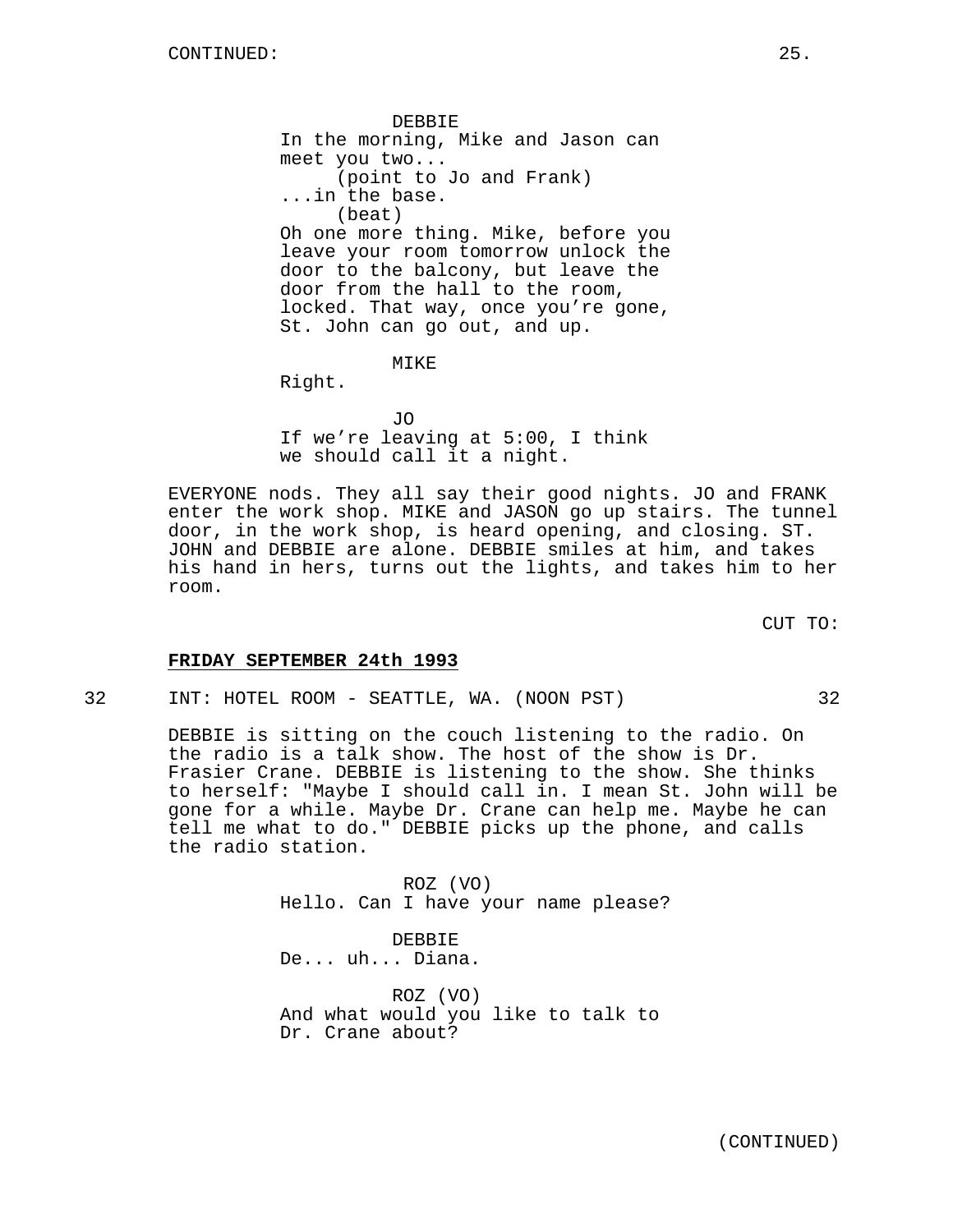DEBBIE I think I may be fa... developing feelings for my boyfriend's best-friend. ROZ (VO)

Hang on.

DEBBIE is put on hold. She can hear on the radio that FRASIER is finished with his current caller.

> FRASIER (VO) Thanks for calling, and, good-luck. (beat) Roz, who's our next caller?

ROZ (VO) There's a Diana on line two. She believes she falling for her boyfriend's best-friend.

FRASIER (VO) Sounds interesting. (on radio and phone) Hello, Diana. You're on the air.

DEBBIE

Hi. I... I...

FRASIER (VO) Why don't you take a deep breath, and just start at the beginning.

DEBBIE

Right.

(take a deep breath) It all started the night I met S... Jake.

FRASIER (VO) Jake? Is he your boyfriend?

#### DEBBIE

Yes. I met him and his friend at a party. And, well, Jake and I kinda hit it off. Things got real hot and heavy between us that night.

FRASIER (VO)

When you say hot and heavy, you are referring to sex, right?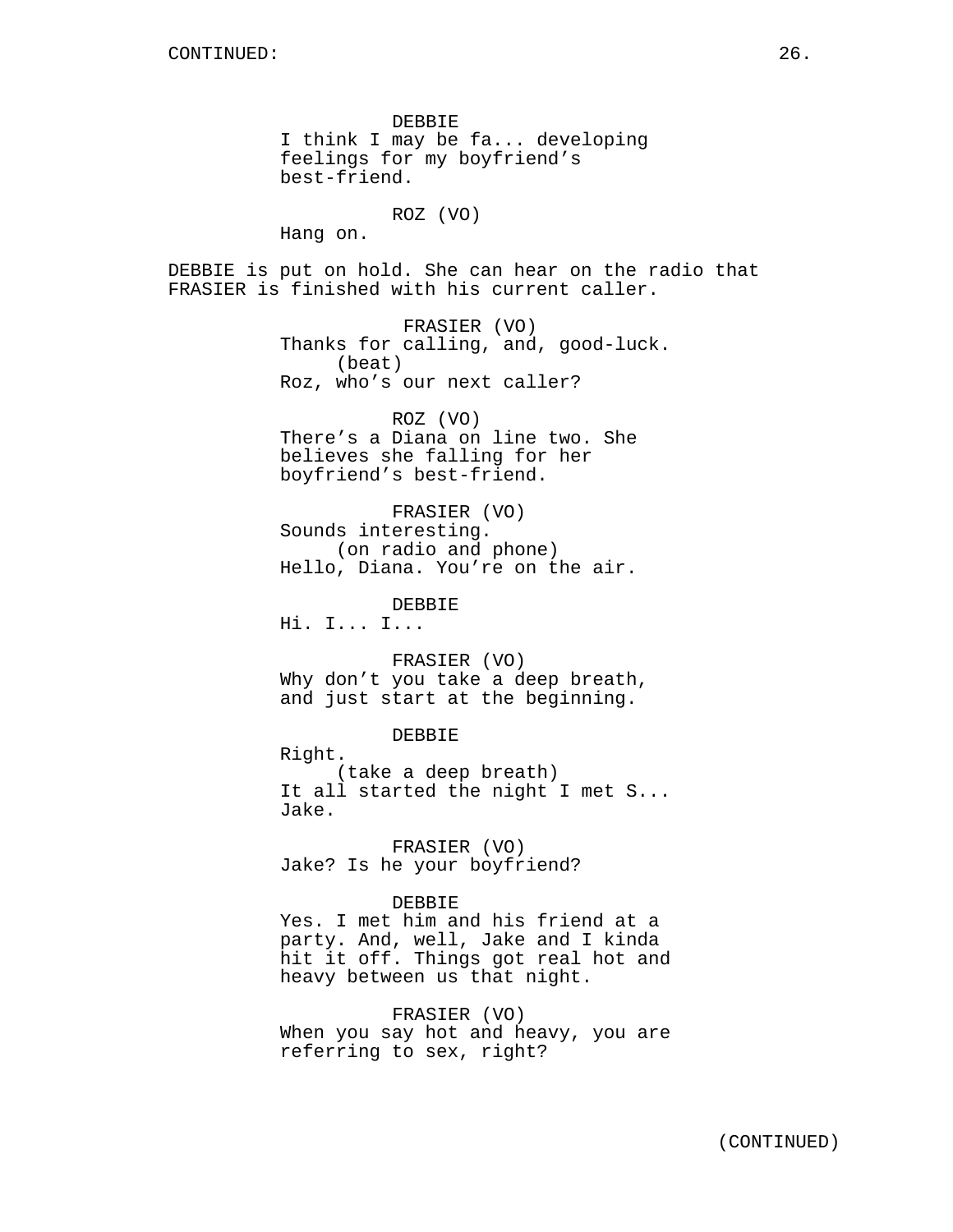Right. FRASIER (VO) (beat) Go on. DEBBIE Well, the trouble started a few days later when I went to Jake's work place. We were supposed to go... out, but he wasn't there. Mi... Nick was. FRASIER (VO) Nick. His friend? DEBBIE And business partner. (beat) Anyway, Nick didn't know when Jake would be back, so he said he'd like to take me instead.

DEBBIE

FRASIER (VO) I take it you went with him.

### DEBBIE

Yes, I did. Anyway, we... wound up on the beach, and the sunset was so beautiful, and everything was so romantic, and... and I guess we just got caught up in the moment.

FRASIER (VO) I take it something happened.

#### DEBBIE

Yes. He kissed me. But, I, I didn't stop him. I kissed him back. Now, every time I'm... near him I... I feel this, this strong magnetic pull to him.

FRASIER (VO) How would you describe Jake and Nick?

DEBBI What do you mean?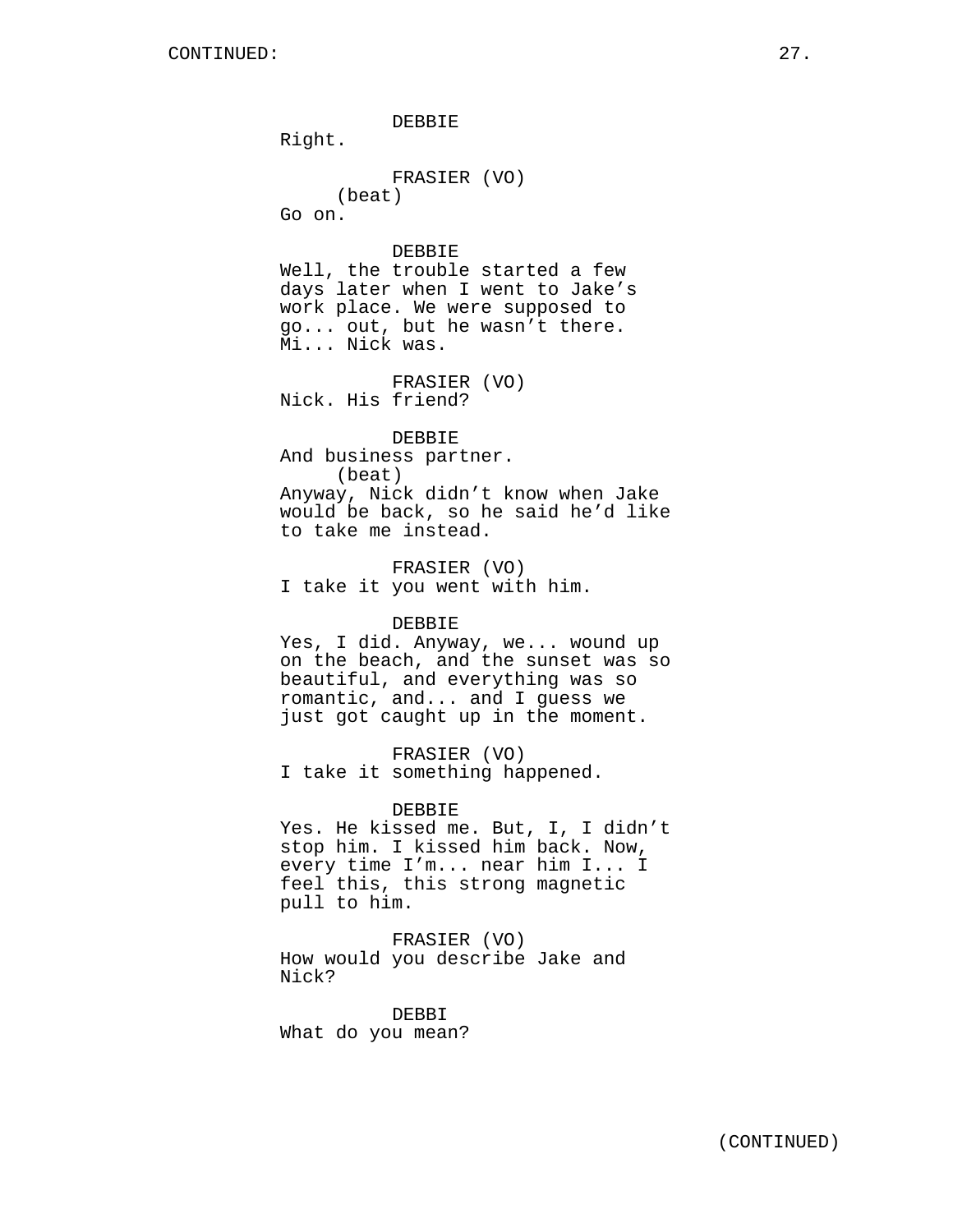FRASIER (VO) Are they alike?

### DEBBIE

No. In fact, they are flip opposites of each other. Jake's the kinda guy any woman could see spending the rest of her life with. And Nick... well, Nick's the sort of guy one would have a passionate love affair with. Not a serious relationship.

FRASIER (VO) So, Diane is it?

#### DEBBIE

Diana.

FRASIER (VO) Diana. What exactly is your question? I mean if Nick...

DEBBIE What should I do? Do I tell Jake, and risk losing him? Or do I keep my feelings bottled up?

FRASIER (VO) How long have you been seeing Jake?

DEBBIE

Almost a year.

FRASIER (VO) Well, if it's been that long, I suggest you just forget it ever happened. I mean... A kiss is just a kiss, right?

DEBBIE It was a lot more than just a kiss, doc. A lot.

FRASIER (VO) Oh. But, it happened over a year ago. Before you and Jake were serious right?

Momentary pause as DEBBIE thinks.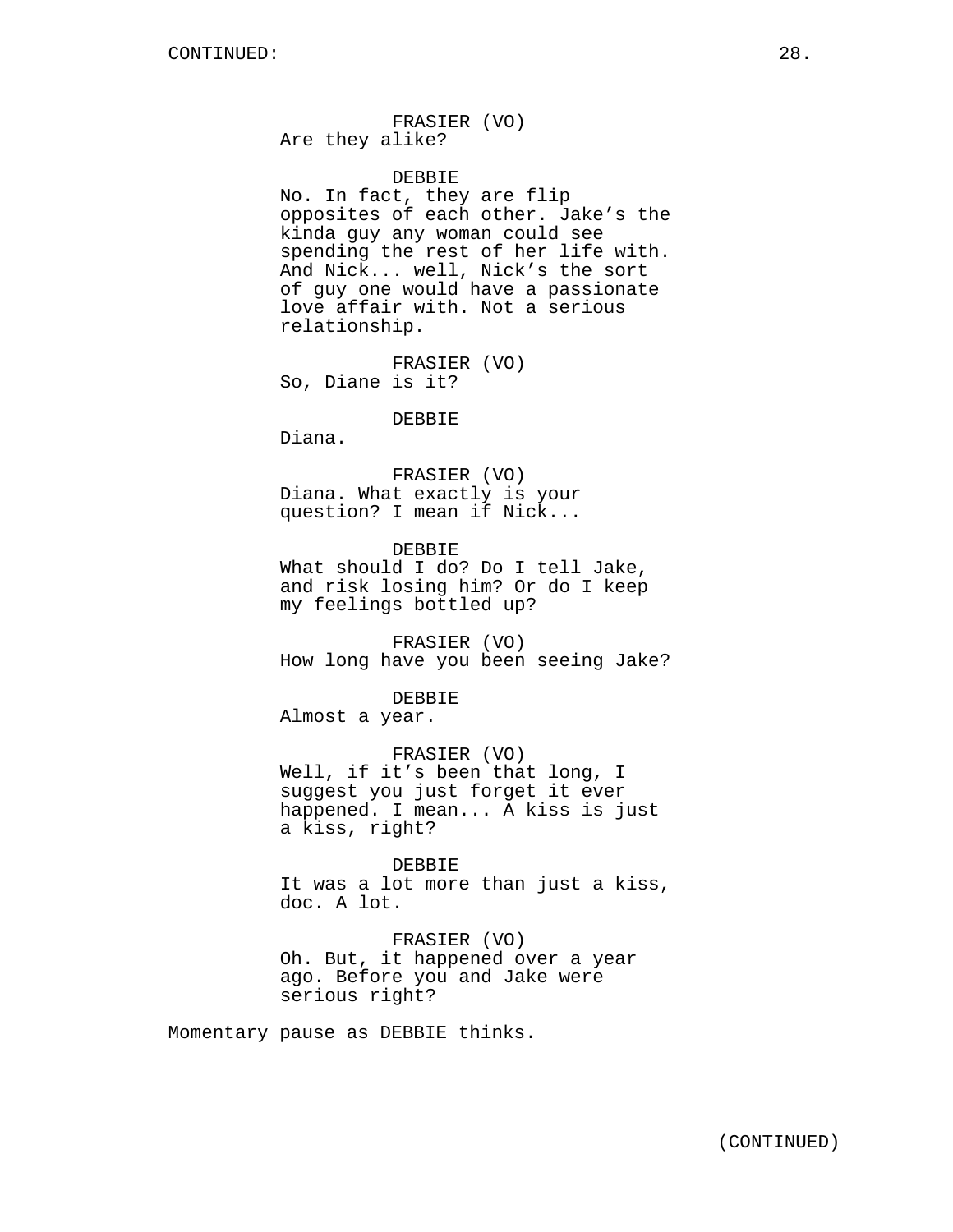FRASIER (VO)

Diana?

DEBBIE Well... Yes and no.

FRASIER (VO)

Oh?

DEBBIE The first incident, yes.

FRASIER (VO)

The first? You mean there was more than one?

# DEBBIE

The second time, was last Christmas. We were all alone, and... well, one thing lead to another and... We almost crossed the line again. Mi... Nick stopped before we went to far... But doc, I have dreams about being with Nick. I can't get him off my mind.

#### FRASIER (VO)

Well, it seems you really do have a problem. Have you considered ending it with Jake, and just going for Nick?

#### DEBBIE

No!!! (beat) I mean, I love S... Jake. I really do. I don't want to leave him.

FRASIER (VO) Then maybe you should tell him.

#### DEBBIE

I don't want to lose him. And, I don't want to ruin Jake and Nick's friendship. Remember, they're business partners.

FRASIER (VO)

I see.

#### DEBBIE

So, you see my problem. What should I do?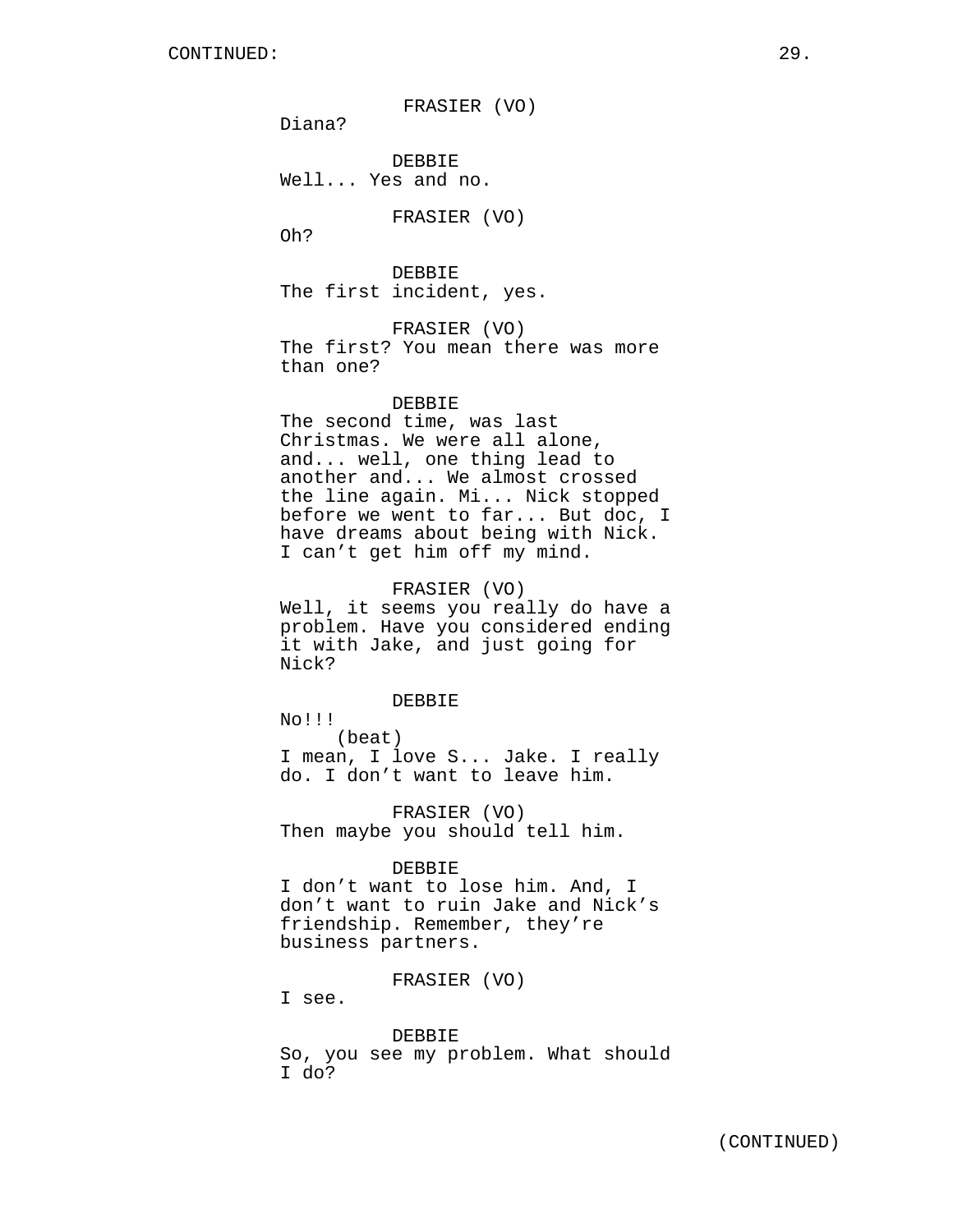FRASIER (VO) I think... (beat) ...that if you're relationship with Jake, is as strong as you say, and if he cares as much as you say, then tell him. (beat) Sure, he'll be mad at first. Might even go punch out Nick. But... in the end, when he cools down, he'll realize what you mean to him, and all will be fine.

(Note: FRASIER doesn't really believe what he is saying.)

### DEBBIE

You think so?

DEBBIE isn't convinced either.

FRASIER (VO)

Absolutely.

## DEBBIE

Thanks.

DEBBIE hangs up the phone, but can still hear FRASIER on the radio. DEBBIE walks over to the radio.

> FRASIER (VO) Make sure to call us back and let us know how it turns out.

> > DEBBIE

Yeh. Right.

FRASIER (VO) Who's our next...

DEBBIE changes the radio station.

ANNOUNCER (VO) Attention all passengers. If you would all kindly...

FADE TO: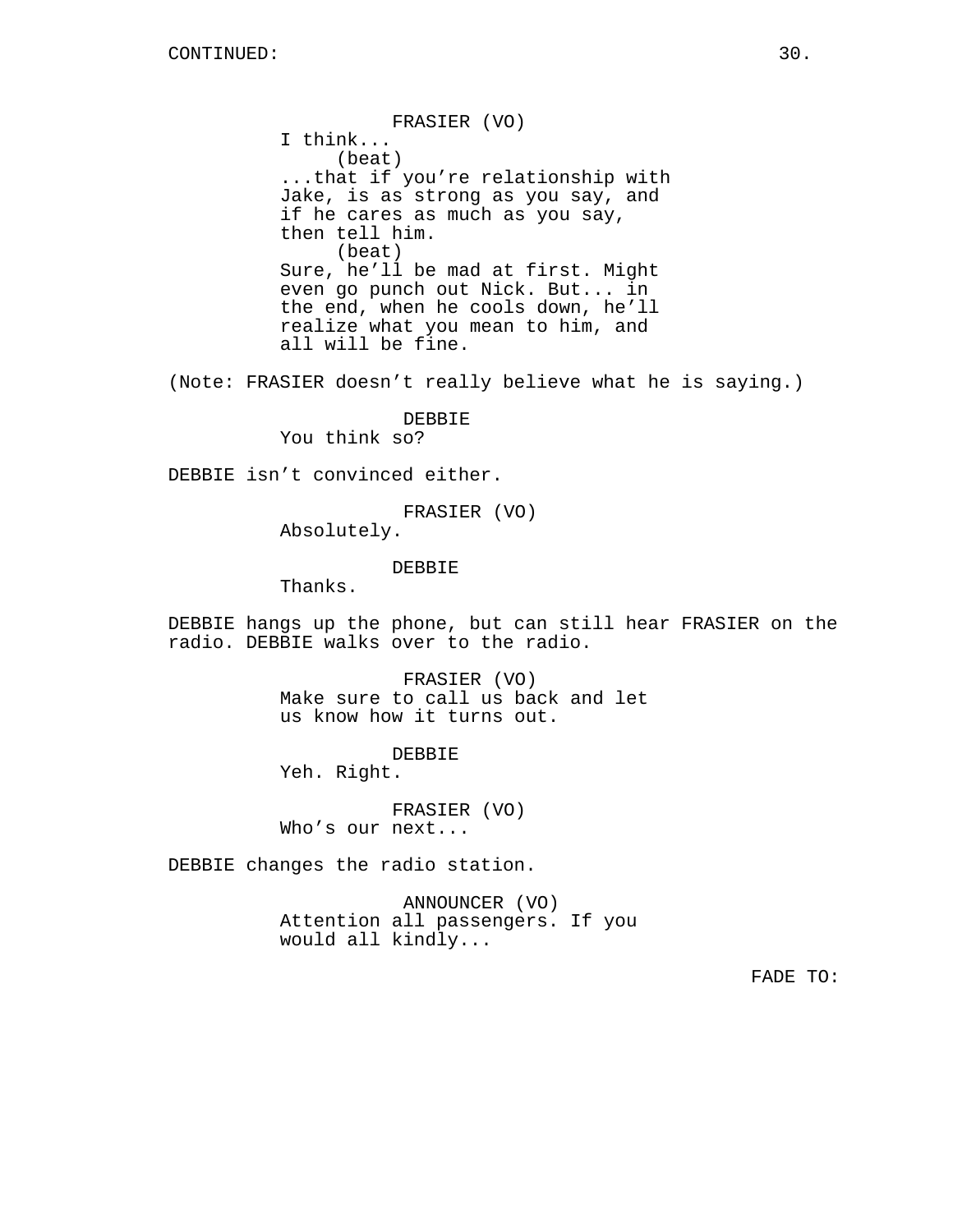DEBBIE wakes up from a dream.

# ANNOUNCER (VO) ...fasten your seat belts and put your chairs in an upright position. We will be beginning our descent to Seattle International in 5 minutes. Thank you.

DEBBIE fastens her seat belt. ST. JOHN turns to her.

ST. JOHN Interesting dream?

### DEBBIE

Hunh?

ST. JOHN You slept the whole way here. You okay?

DEBBIE Yeh, fine. Just a little tired I guess.

CONTINUE TO:

#### 34 TIME FLIES 34

The plane lands. ST. JOHN and DEBBIE get off the plane, and go through customs. They exit the airport. They rent a car. They put their bags in the car, and drive to the hotel. They check in to the hotel. Then go to their room. They unpack. They dress for dinner. DEBBIE puts on the black dress that JO and FRANK gave her for her birthday. She puts on the unicorn necklace that MIKE gave her for Christmas. She puts on the ID bracelet that ST. JOHN gave her for Christmas. ST. JOHN puts on a nice pair of black dress pants, and a white dress shirt. He has the collar open two buttons. He also wears the ID bracelet that DEBBIE gave him for Christmas. They exit the room, and go down to the hotel diner for dinner. They eat, and then go dancing. They return to their room, and go to bed.

## **SATURDAY SEPTEMBER 25th - FRIDAY OCTOBER 1st 1993**

They spend the week seeing all the sights of Seattle. (The Space Needle, the zoo, etc.)

CONTINUE TO: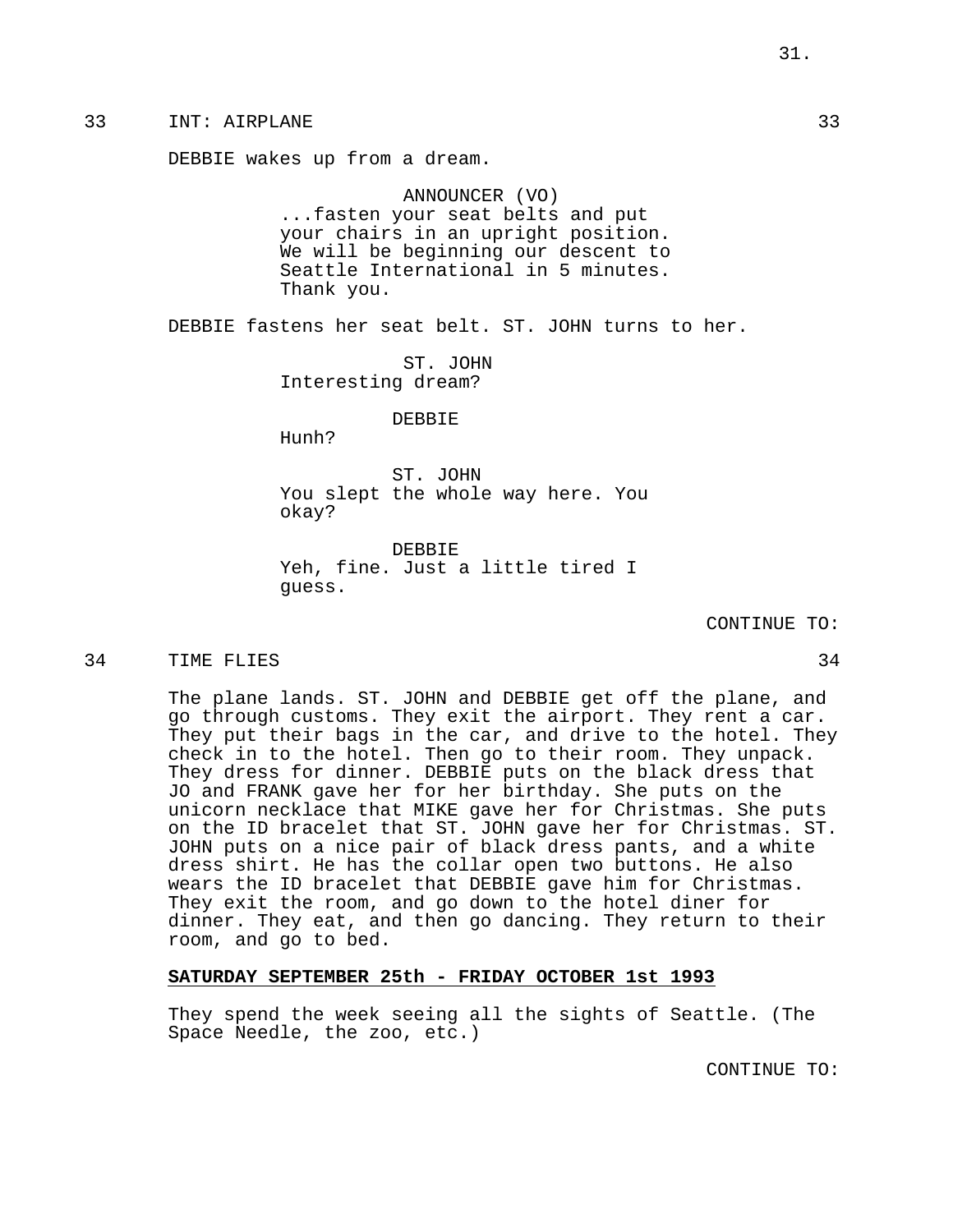They are in their room, snuggled on the couch.

DEBBIE I can't believe how much we've seen, and we still have five days left.

ST. JOHN Gee, whatever shall we do?

DEBBIE looks at him and smiles. He kisses her.

DEBBIE You know, there is one thing I'd really like to do before we leave.

DEBBIE leans back in his arms. He kisses her head.

ST. JOHN Oh? And what, pray tell would that be?

DEBBIE I'd love to go horseback riding.

ST. JOHN Riding? You never said you could ride?

DEBBIE You never asked. (beat) Besides I haven't gone in years. (beat) Do you know if there are any stables around here?

ST. JOHN No. But, we can always ask around.

#### DEBBIE

Great.

DEBBIE rises from his arms and off the couch.

ST. JOHN Where are you going?

DEBBIE I'll be back in a second.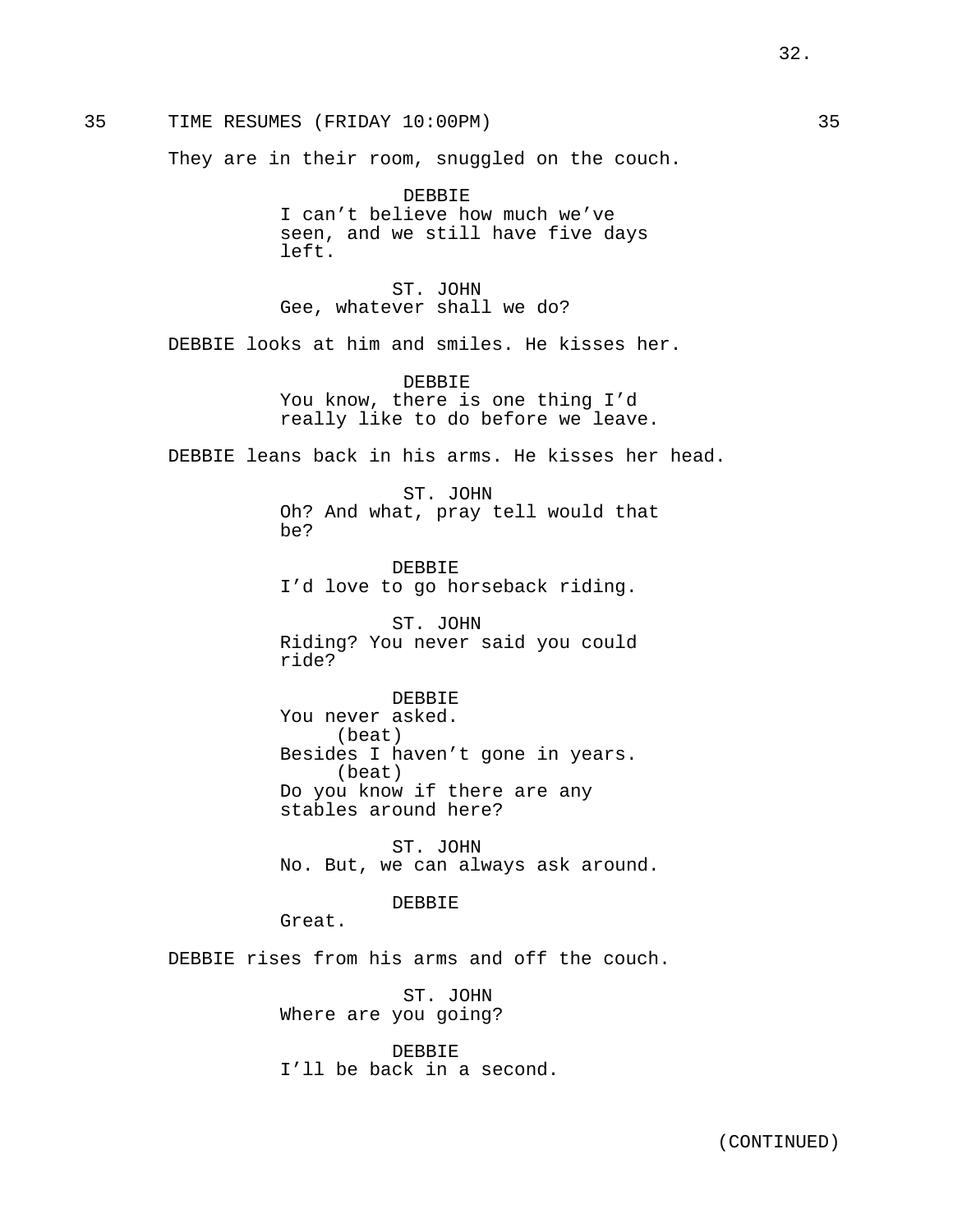She goes to the bedroom. ST. JOHN picks up a copy of the yellow pages and looks up Horses - Riding. As he finds the page, he hears DEBBIE clear her throat. He looks up from the book, and sees DEBBIE standing in front of him, wearing a black lace negligee. He closes the book, and rises up off the couch. He puts his arms around her and pulls her close. He kisses her, passionately. She wraps her arms around his neck. He picks her up and carries her to the bedroom. He lays her down on the bed and lies on top of her. He breaks the kiss and rises up off the bed. He removes his shirt as she pulls back the covers, and slides under them. He finishing undressing and goes to her side. He kisses her. She pulls him to her and rolls onto her back. He positions himself on top of her. He kisses her bare neck, while his hands explore her body. They make love.

JUMP TO:

### **SATURDAY OCTOBER 2nd 1993**

36 EXT: ROAD (11:30AM) 36

A car is driving down a deserted road. Zoom in on the car.

CONTINUE TO:

37 INT: CAR 37

ST. JOHN is driving. DEBBIE is resting her head on her arm, which is resting on the door. She is looking out the window, at the beautiful scenery.

> DEBBIE So how much further is it?

ST. JOHN Just over the hill.

CONTINUE TO:

38 EXT: CAR 38

The car drives up the hill and turns into a riding stable. The car drives up the driveway and parks in the lot. ST. JOHN and DEBBIE exit and walk to the main building.

PAN TO: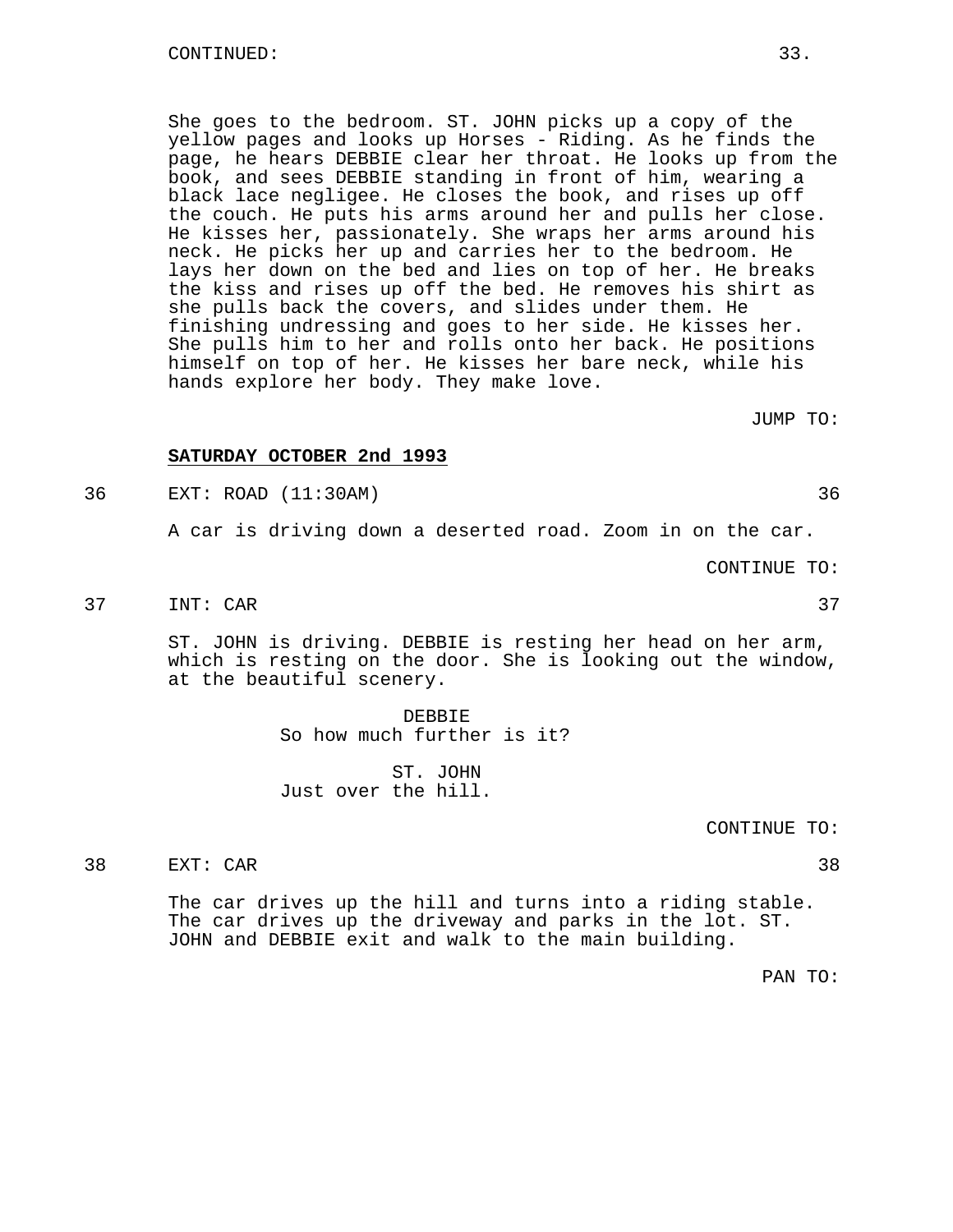39 INT: MAIN BUILDING - FRONT DESK 39

ST. JOHN and DEBBIE, walk to the front desk.

ST. JOHN Hi, I called earlier about...

RECEPTIONIST

Name?

ST. JOHN

Hawke.

RECEPTIONIST (look in book) Yes. I've got you right here, Mr. Hawke. If you'll just follow the yellow lines, they will lead you to the stables.

ST. JOHN

Thank-you.

ST. JOHN and DEBBIE follow the yellow lines to an exit door. They exit.

JUMP TO:

40 EXT: STABLES 40

ST. JOHN and DEBBIE are getting up on their horses. A stable hand approaches them as they finish mounting their horses.

> STABLE HAND You've two of our finest horse there, sir. Comet and Viper are the friendliest, and fastest, horses in the stable.

ST. JOHN (pat Comet's side) Guess that's why they called you Comet, hey boy?

STABLE HAND (laugh) Yeh. He lives up to his name.

DEBBIE pats Viper's side, and looks at the STABLE HAND.

DEBBIE So, why's this one called Viper?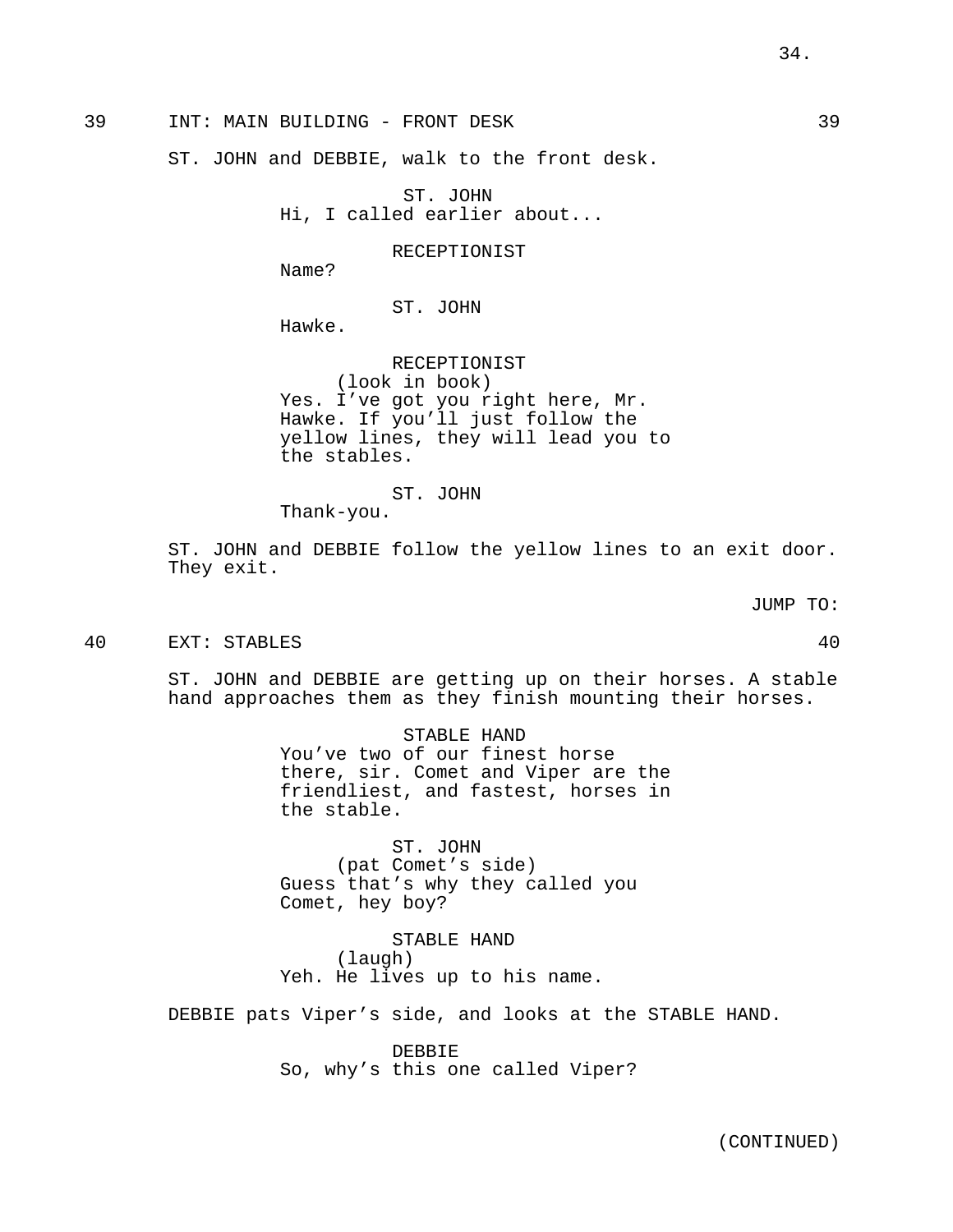STABLE HAND Oh, he's ah, afraid of snakes. DEBBIE The "Indiana Jones" of horses, eh boy? STABLE HAND (laugh) I guess so. (beat) You two have fun now, you hear? ST. JOHN (smile) We will.

CONTINUE TO:

#### 41 TIME FLIES 41

ST. JOHN and DEBBIE ride off. They ride the horses through the forest, down a path. They stop the horses by a stream, and wade in the water. A water fight breaks out. The water fight reaches its conclusion. They exit the water. They make love under the big oak tree. They watch the sun set, then mount their horses and ride back. They race the last half of the way back. DEBBIE and VIPER are winning. They reach the clearing first. The men in the stable watch as ST. JOHN and DEBBIE race COMET and VIPER. COMET is advancing on them. VIPER slows down.

CONTINUE TO:

# 42 TIME RESUMES 42

COMET passes VIPER. DEBBIE urges VIPER forward. VIPER, stands up on his hind legs.

#### DEBBIE

Stj!!

ST. JOHN stops COMET and turns around. He sees DEBBIE fall off VIPER. The men at the stable run over. ST. JOHN turns COMET around and heads back to DEBBIE. VIPER is still hysterical. ST. JOHN dismounts COMET, and goes over to DEBBIE.

# ST. JOHN Deb, honey. You okay?

DEBBIE places her right hand on her back -- trying to sit up.

(CONTINUED)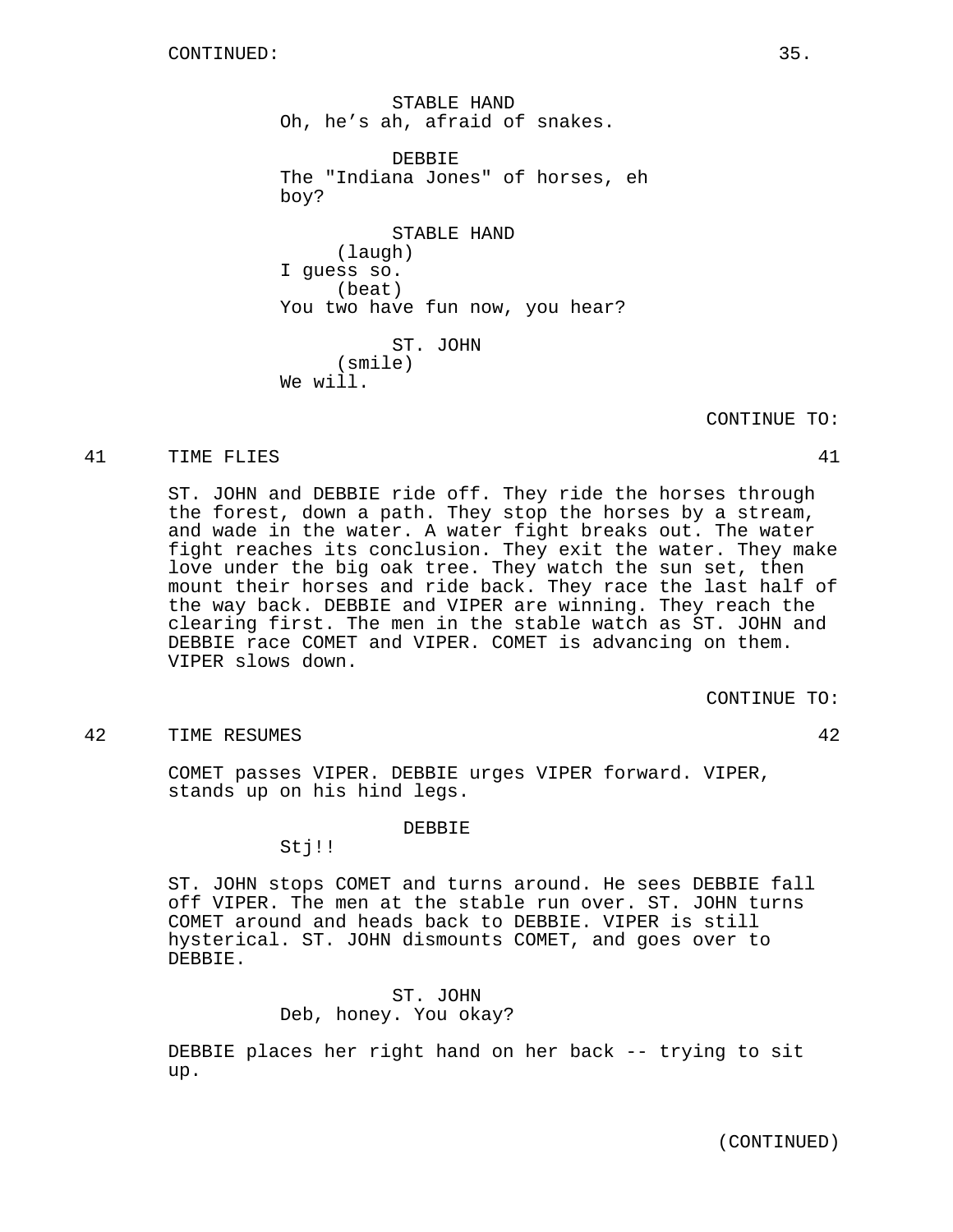DEBBIE Yeh, I think so, just help me up.

ST. JOHN offers her his hand. She takes it with her left hand. ST. JOHN pulls her to her feet. A STABLE HAND (stable Hand #2) has reached VIPER and calmed him down. Once on her feet, she feels dizzy and loses her balance. ST. JOHN catches her.

ST. JOHN

Easy.

STABLE HAND #2 walks over to them.

STABLE HAND #2 You okay, miss?

DEBBIE I, I think so.

DEBBIE doesn't look okay.

ST. JOHN What happened? What spooked Viper like that?

STABLE HAND #2 A snake. Don't know where it came from. Not many snakes around here. Especially at this time.

Another STABLE HAND (Stable Hand #3) pulls up in a pickup and calls to ST. JOHN.

> STABLE HAND #3 You know, your lady friend ain't looking to good. Why don't you hop in back, and I'll take you to the hospital.

> > ST. JOHN

Thanks.

ST. JOHN picks up DEBBIE. They get in the back of the pick up truck, and the truck drives off. The stable hands take VIPER and COMET back to the stable.

JUMP TO: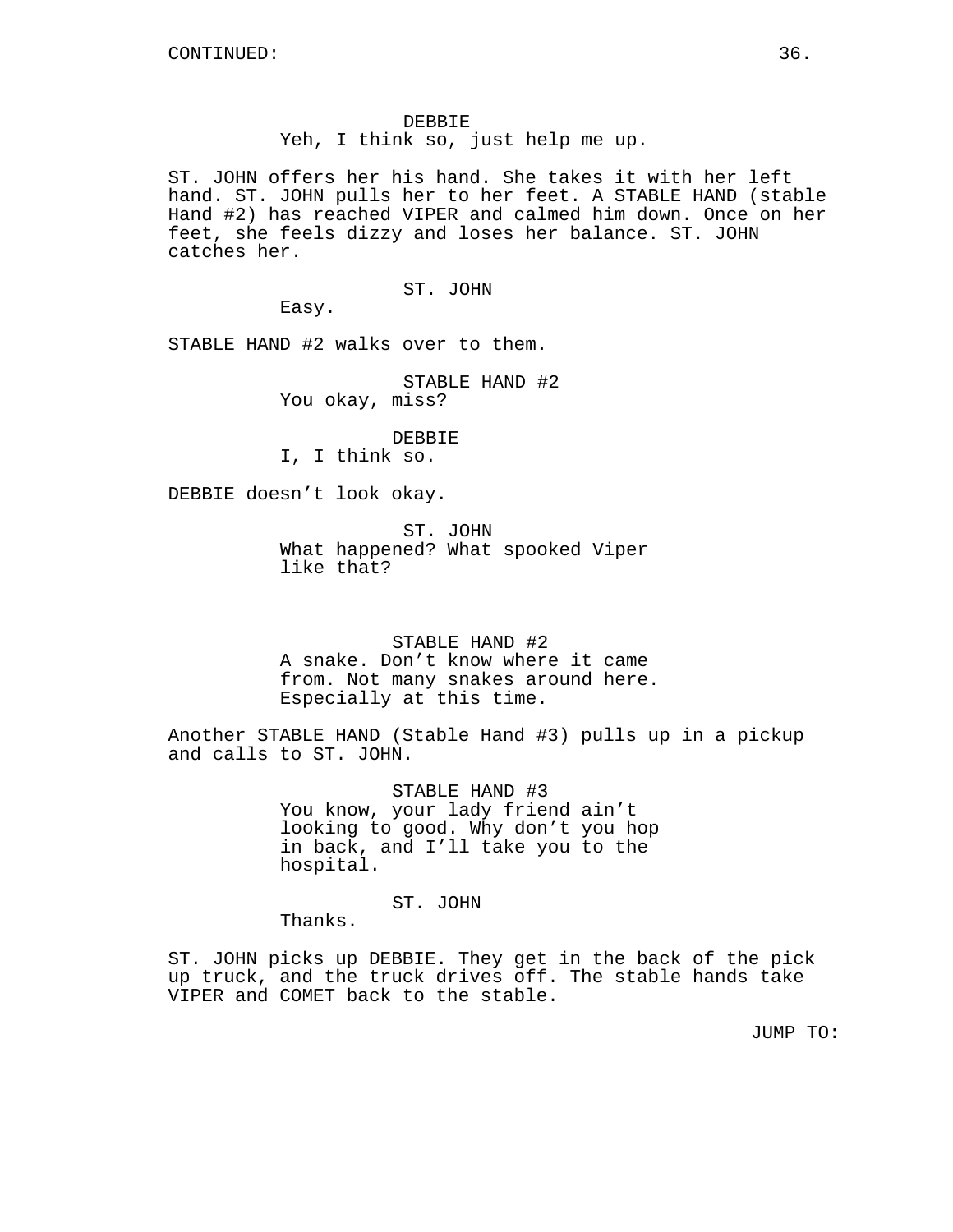43 INT: HOSPITAL - WAITING ROOM (10:30PM) 43

ST. JOHN is pacing. The doctor enters.

DOCTOR

Mr. Hawke?

ST. JOHN (look at doctor) Yes.

The doctor approaches him.

ST. JOHN How is she, doc?

DOCTOR Well, there is good news, and there is bad news.

ST. JOHN raises his eyebrow.

DOCTOR Which do you want first?

ST. JOHN The good news I guess.

DOCTOR The good news... (smile) She's going to be fine.

ST. JOHN is relieved. But then he remembers there is bad news and gets concerned.

> ST. JOHN (curious) So, what's the bad news?

DOCTOR She lost the baby. I'm sorry.

ST. JOHN (surprise) Baby?

DOCTOR Yes. She was two weeks pregnant. Didn't you know?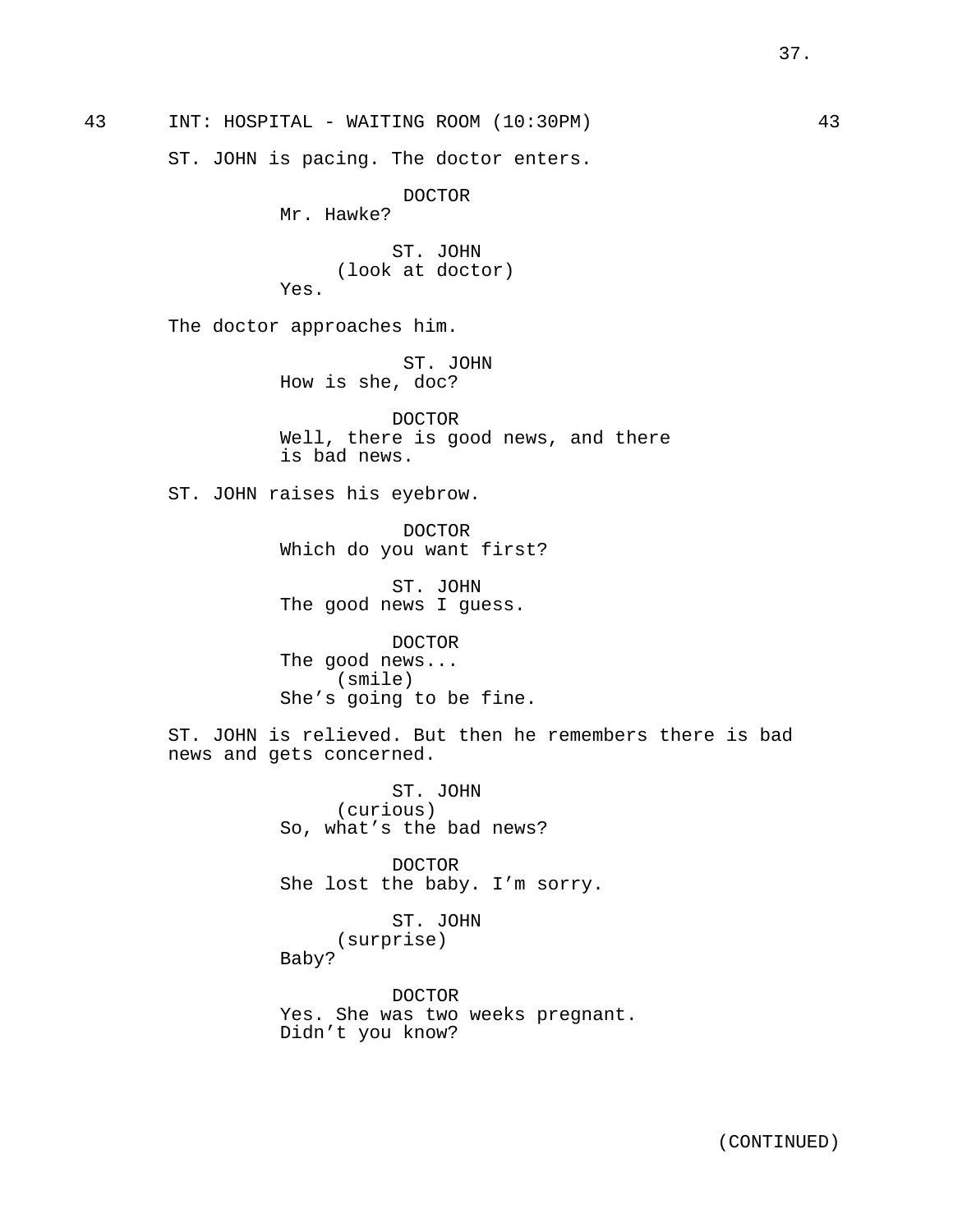ST. JOHN No. I didn't.

DOCTOR Oh, I'm sorry.

ST. JOHN Did you mention it to her.

DOCTOR About the baby?

ST. JOHN nods affirmatively.

DOCTOR No. Not yet. Would you like to be the one to tell her?

ST. JOHN Yeh. I guess so. Where is she? Can I see her?

DOCTOR Right this way.

ST. JOHN and the doctor exit the waiting room.

JUMP TO:

44 INT: HOSPITAL ROOM (10:45PM) 44

ST. JOHN is sitting on the edge of the bed holding DEBBIE's hand. He has just told her about the baby.

> DEBBIE Baby? I can't believe it. I mean... we were always so careful. How could...

ST. JOHN Nothing's fool proof.

DEBBIE But, I mean, if I was pregnant, wouldn't I know it?

ST. JOHN It was only two weeks, hon.

DEBBIE That's not the point, Stj. I...

The DOCTOR enters the room. ST. JOHN addresses him without looking at him.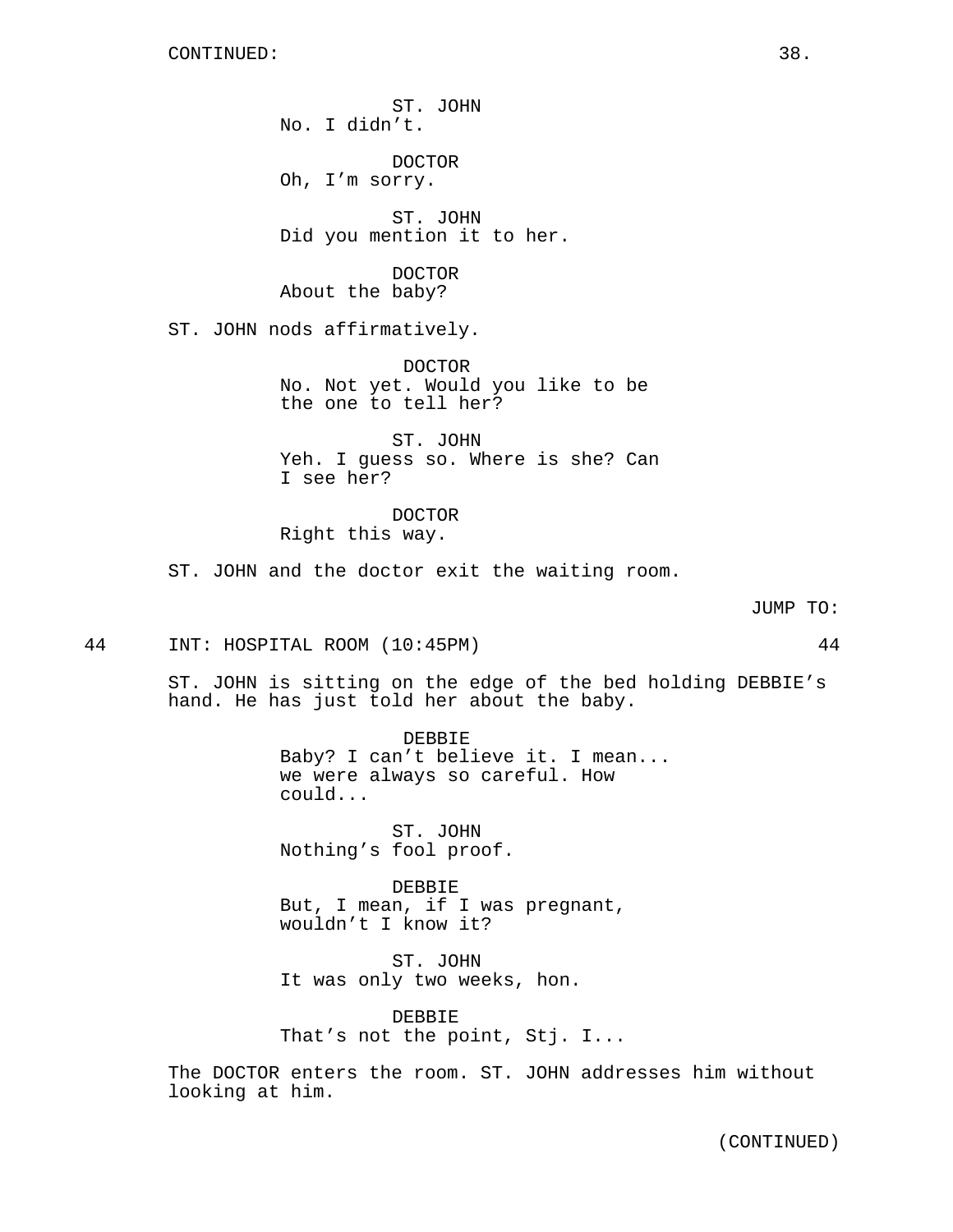ST. JOHN So, when can I take her out of here, doc? DOCTOR We'd like to keep her overnight for observation. You should be able to take her home tomorrow evening. ST. JOHN turns back to DEBBIE. DOCTOR I'm afraid I'm going to have to ask you to leave, Mr. Hawke. (beat) She needs her rest, and visiting hours are over. ST. JOHN (smile) I'll see you tomorrow, okay? DEBBIE (smile) Okay. ST. JOHN (kiss her) I love you. DEBBIE I love you.

ST. JOHN rises off the bed. He and the doctor exit.

JUMP TO:

## **MONDAY OCTOBER 4th 1993**

45 INT: AIRPLANE (NOON) 45

ST. JOHN and DEBBIE are walking to their seats. They sit and fasten their seat belts. ST. JOHN turns to her.

> ST. JOHN I'm really sorry about having to cut our trip short. But...

DEBBIE I understand. (beat) At least I still get to spend some of the rest of the week with you, right?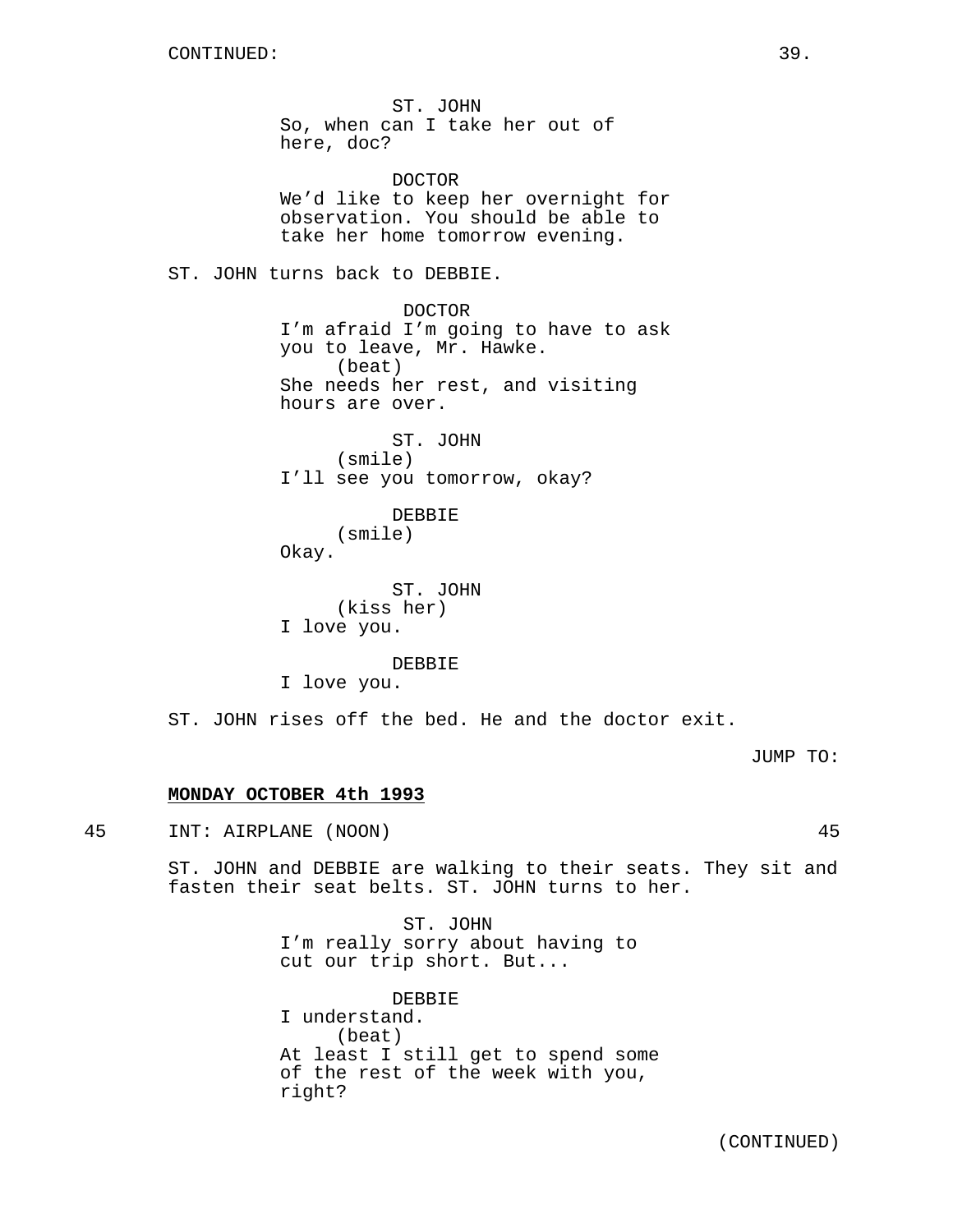ST. JOHN smiles, and kisses her. The stewardess comes on the loud speaker.

> STEWARDESS (VO) Attention all passengers. (beat) If you could please all fasten your seat belts. (beat) We can begin our ascent. You will be happy to know that the weather in Utah, is terrific -- real sunny. Enjoy your flight.

ST. JOHN and DEBBIE break the kiss and she rests her head on his shoulder. He puts his arm around her shoulder.

PAN TO:

46 EXT: RUNWAY 46

The plane takes off.

JUMP TO:

#### **FRIDAY OCTOBER 8th 1993**

| 47 |  |  |  | EXT: SANTINI AIR CHOPPER - AIR (8:45PM EST) |  |  |
|----|--|--|--|---------------------------------------------|--|--|
|    |  |  |  | Flying to Toronto. Zoom in on chopper.      |  |  |

CONTINUE TO:

48 INT: CHOPPER 48

ST. JOHN is flying. DEBBIE is staring at him. Both are wearing their headphones. ST. JOHN turns and looks at her.

ST. JOHN

What?

DEBBIE

Hunh?

ST. JOHN (raise eyebrow) Why are you looking at me like that?

DEBBIE Like what?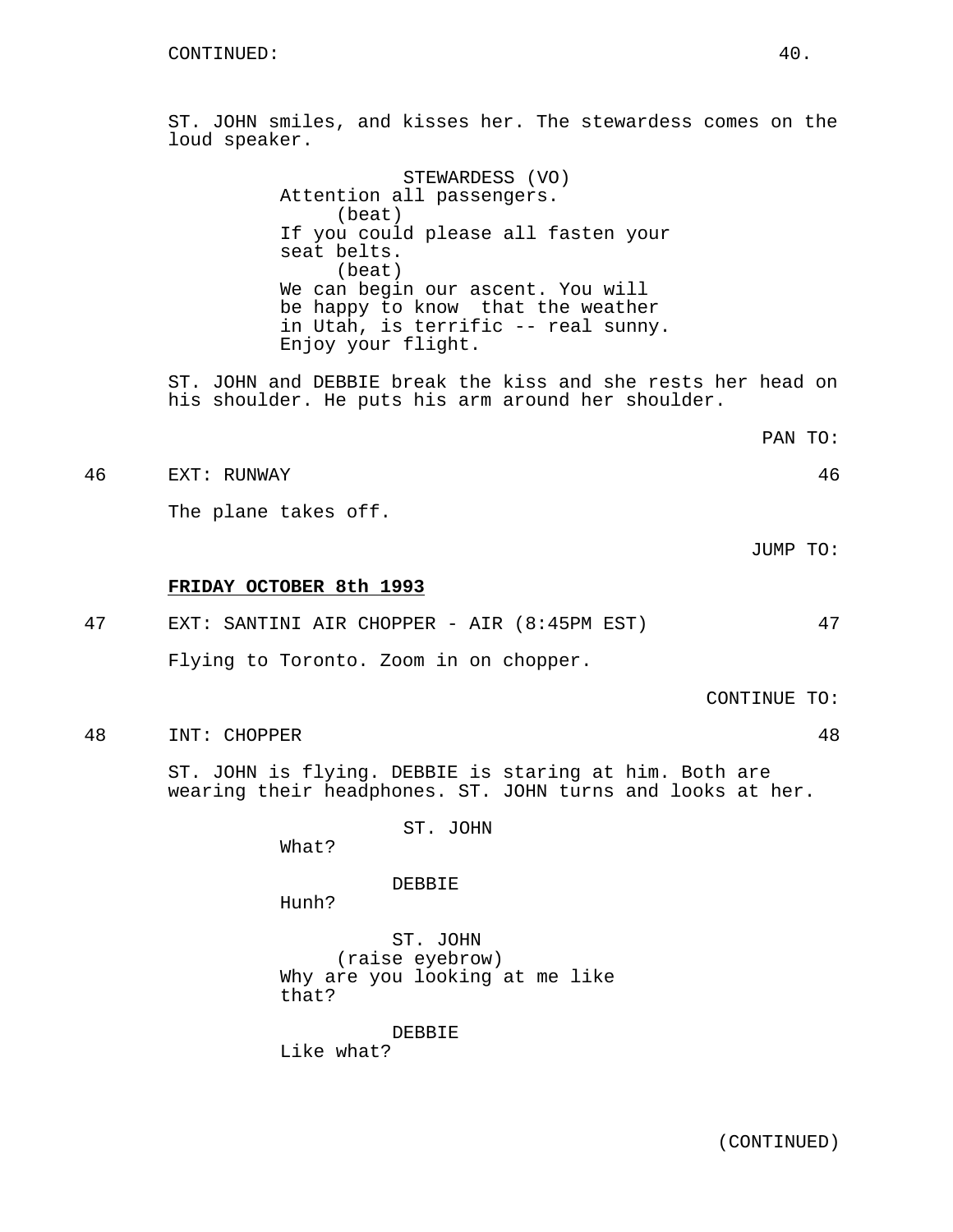ST. JOHN What are you up to? What are you thinking? DEBBIE Can't you tell? ST. JOHN I'm, not, sure. Short pause. DEBBIE looks out her window. DEBBIE I'm so glad you're spending our Thanksgiving weekend with us. ST. JOHN Now you're changing the subject. DEBBIE (look back at him) Am I? ST. JOHN Okay, okay. DEBBIE (beat x2) How'd you manage to get away for the weekend? I mean Jase isn't... ST. JOHN (smile) That was easy. I just reminded him he still owed me three days. DEBBIE Clever. ST. JOHN Thank-you. (beat x4) I'll be leaving on Tuesday. DEBBIE What time? ST. JOHN (turn to her) You trying to get rid of me already?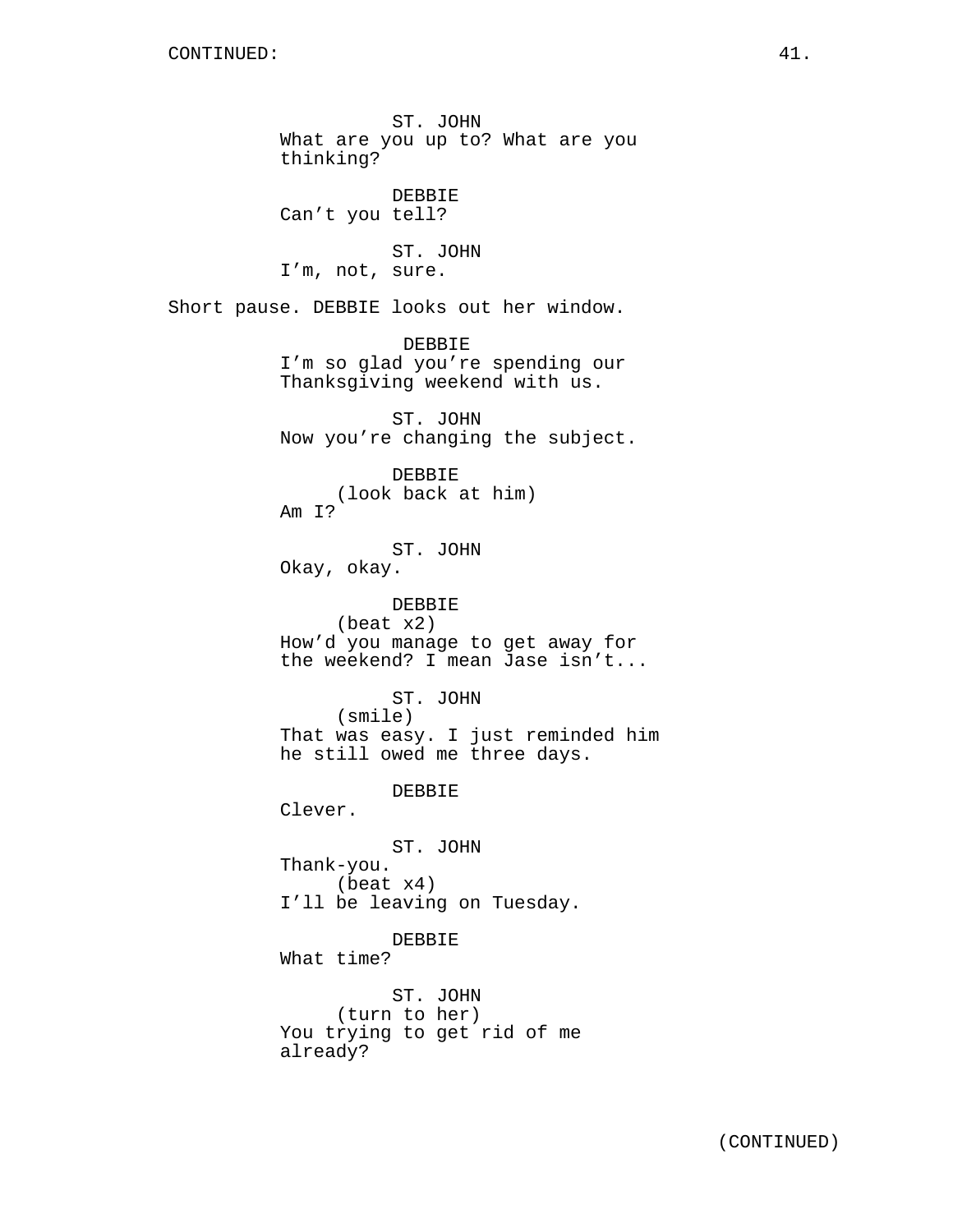DEBBIE Of course not. Don't be ridiculous. (beat) I just wanted to know if we'd have time to do anything on Tuesday. ST. JOHN

Noon.

DEBBIE

Hunh?

ST. JOHN Noon. I'll be leaving at noon.

DEBBIE

Oh.

ST. JOHN (beat x2) You never said, are Brenda and TJ coming home for the weekend?

DEBBIE No. They're both coming up Monday morning, and leaving Monday evening.

PAN TO:

49 EXT: CHOPPER 49

Continues flight to Toronto.

JUMP TO:

50 INT: MIKE'S (7:00PM MST) 50

MIKE is sitting on the couch. He is watching TV and flicking through channels.

> NEWSCASTER ...Marion Derainault...

MIKE's attention perks at the mention of Marion's name. A photo of MARION, is displayed behind the newscaster.

> NEWSCASTER ...daughter of Robert Derainault, the head of MI5, is missing. Her car...

The photo changes to a picture of an abandoned car.

(CONTINUED)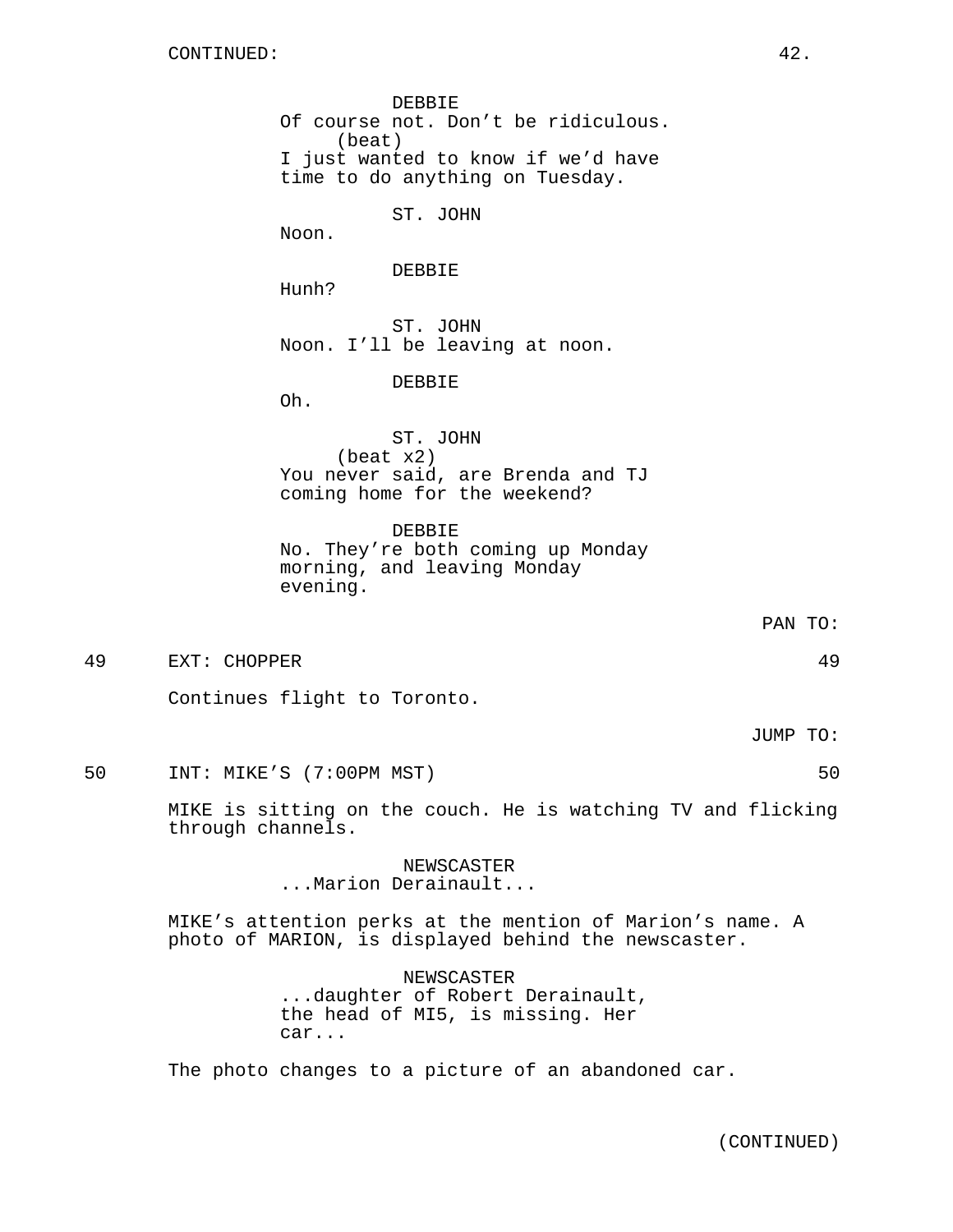NEWSCASTER ...was found abandoned on the side of a road, near Sherwood Forest, earlier today.

The photo changes to a photo of MARION and HUNTINGDON.

NEWSCASTER Three weeks ago, her fiancee, Robert Huntingdon, was killed while in the U.S.

The photo changes back to MARION.

NEWSCASTER MI5, at this time, has no knowledge on Marion's whereabouts. (beat) They believe this to be a kidnapping, and are requesting that anyone who may have seen her in the last 24 hours, to call them, or pay them a visit. (beat x2) In other news...

MIKE turns off the TV and picks up the phone. He dials a number. The phone rings twice, then it is answered.

> MIKE Yes, I'd like to know when the next flight to London, England is? (beat) Yes I'll hold. (beat x3) 9:30? (look at watch) Can you book me on it? (beat) Mike Rivers.

> > JUMP TO:

51 EXT: DEBBIE'S - BACK YARD (9:15PM EST) 51

### **TIME FLIES**

The chopper lands. ST. JOHN shuts it down. DEBBIE and ST. JOHN exit and walk through the yard to the side door. They enter the house. They go into the living room. DEBBIE's parents are watching a movie. They watch the movie with them. When the movie ends, they exit the living room, and walk down the hall to Brenda's room. ST. JOHN opens the door

(CONTINUED)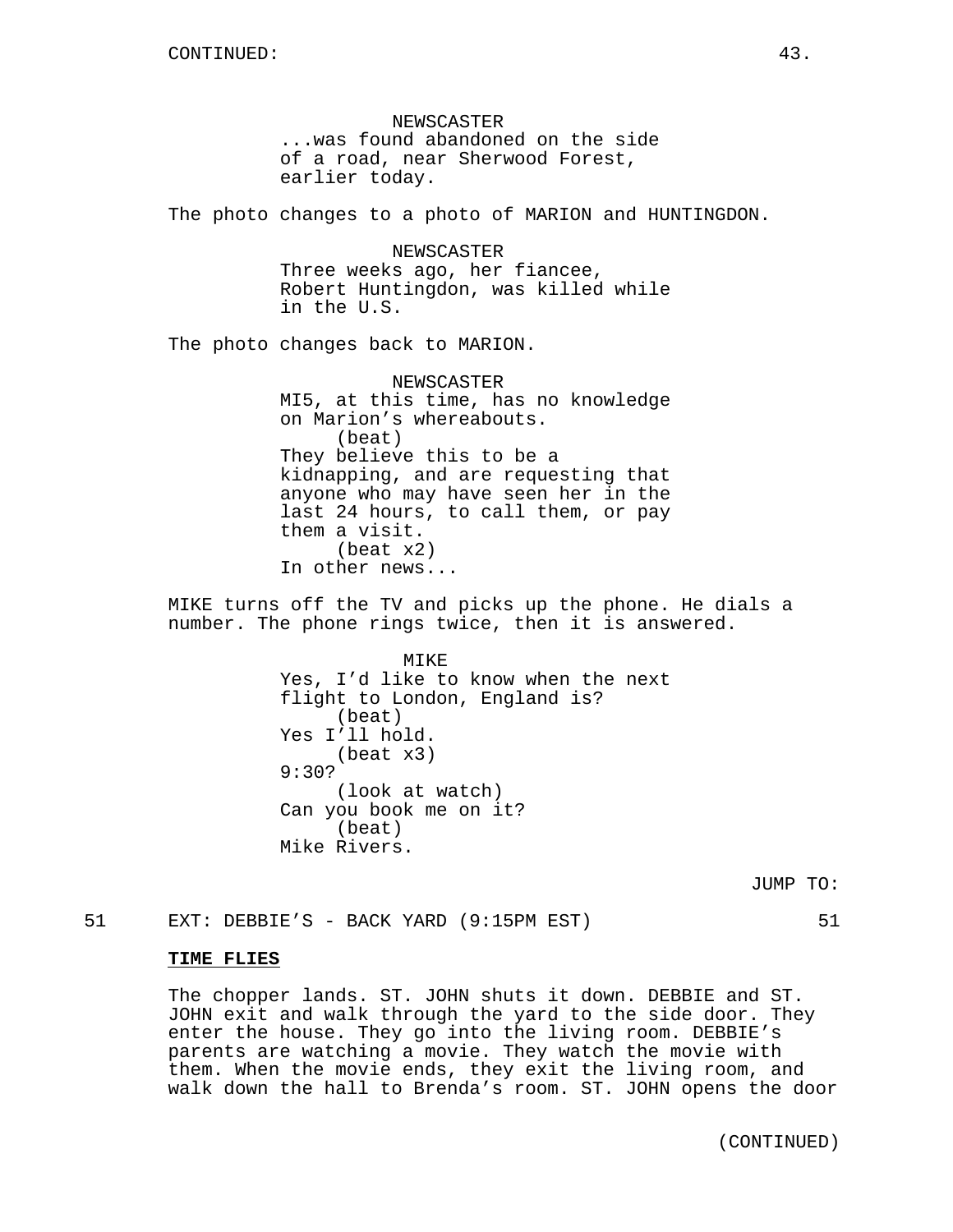that leads to the balcony, and they go outside. They go down the stairs, and walk down to the swing at the end of the yard. They sit on the swing, and stare at the stars. (NOTE: DEBBIE is sitting on ST. JOHN's lap.) DEBBIE points to a star constellation, then looks at ST. JOHN. ST. JOHN kisses her.

JUMP TO:

### **SATURDAY OCTOBER 9th 1993**

52 INT: SANTINI AIR - HANGER (9:30AM MST) 52

JO is standing on a ladder, fixing a plane. JASON enters, and walks over.

> JASON Morning Jo.

JO (look at him) Morning Jason.

JO returns to fixing the plane. JASON reaches JO.

JASON Is Mike around?

JO Haven't seen him.

JO looks at JASON, who is looking at his watch.

JO

Why?

JASON He was supposed to meet me here at 10:00.

JO What for?

JASON There's this new computer guidance system that HQ wants tested.

JO And AIRWOLF is the lucky one who gets to test it, right?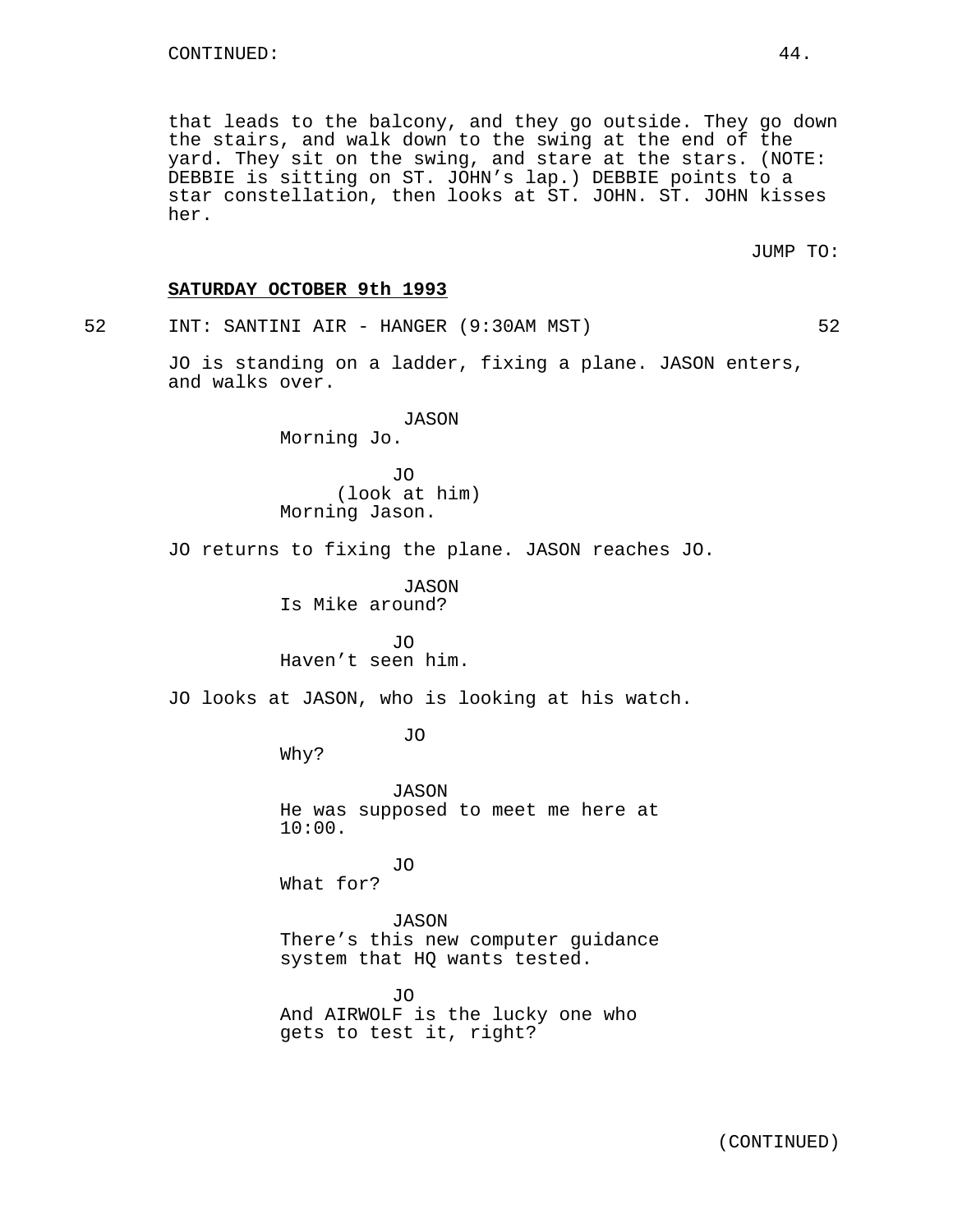JASON

Right.

JO Well, if Mike said he'd be here at 10:00, he should be here soon. (beat) Why don't you leave your briefcase in the office, and help me with this thing, until he gets here?

> JASON (smile)

Sure.

CONTINUE TO:

53 TIME FLIES 53

JASON heads to the office. JO returns to the plane. JASON returns and they fix the plane.

CONTINUE TO:

54 TIME RESUMES (11:45PM) 54

JASON glances at the hanger clock, then at his watch. They both read 11:45pm.

> JASON 11:45? Where is he?

JO Maybe you should call him.

JASON

I will.

JASON goes to the office. JO sees him pick up the phone, dial, then hang up. JASON walks over to her.

JO

Not home?

JASON Nope. No answer. His machine didn't even pick up.

JO Maybe we should swing by his place and...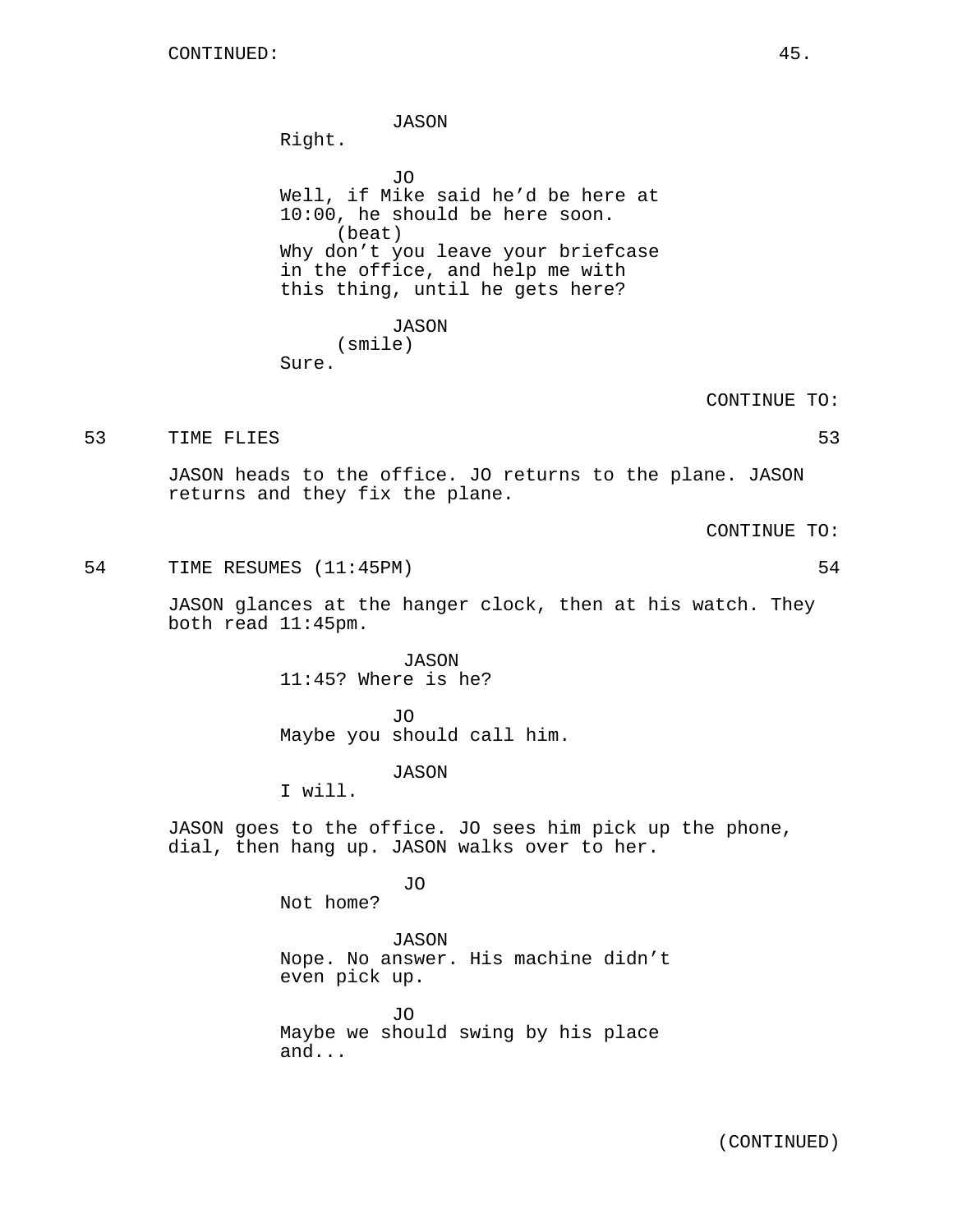JASON Right. You ready? JO Yep. Let's go. JO gets down of the ladder. JO and JASON, exit the hanger. JUMP TO: 55 INT: MIKE'S (12:35PM) 55 JO and JASON enter. JO Mike? (beat) Mike, you here? JO closes the door. JASON looks around. JASON Mike? JO (beat) Looks like he's not here. JASON Question is, where is he? JO thinks of something and goes over to the phone. JASON Who are you calling? JO ignores JASON. She picks up the receiver, and presses redial. The phone rings twice, then it is answered. JO (raise eyebrow) Did you say airport? (beat) Thanks. Bye. (hang up) The Airport? JASON What? JO The Airport. That was the last numbered dialed.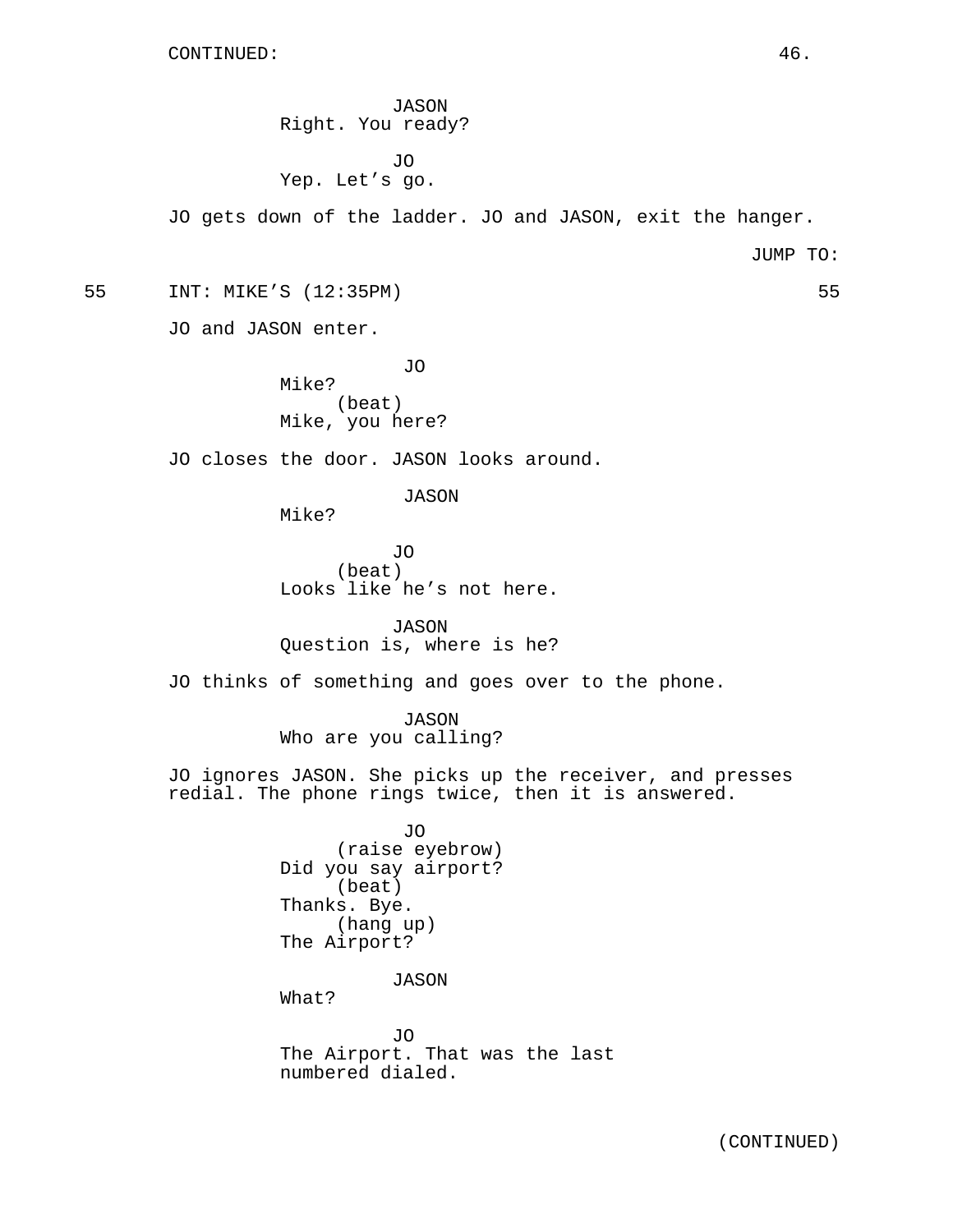JASON Call them back. Find out where he went.

JO

Right.

JO picks up the receiver, and presses redial. Again, the phone rings twice, then it's answered.

> JO Yes, reservations please.

Momentary pause as call is transferred.

JO Hi. I was wondering if you could tell me if a Mike Rivers left on a flight within the last 20 hours? (beat) Mike Rivers. (beat) Yes, I'll hold. (beat) He did? (beat) When? (beat) Destination? (beat) Thank-you (hang up)(turn to Jason) He took the 9:30 flight last night, to London. JASON England? JO Yeh. JASON Why would he go to England? What... JO thinks of something. JO (mutter) Huntingdon. JASON What?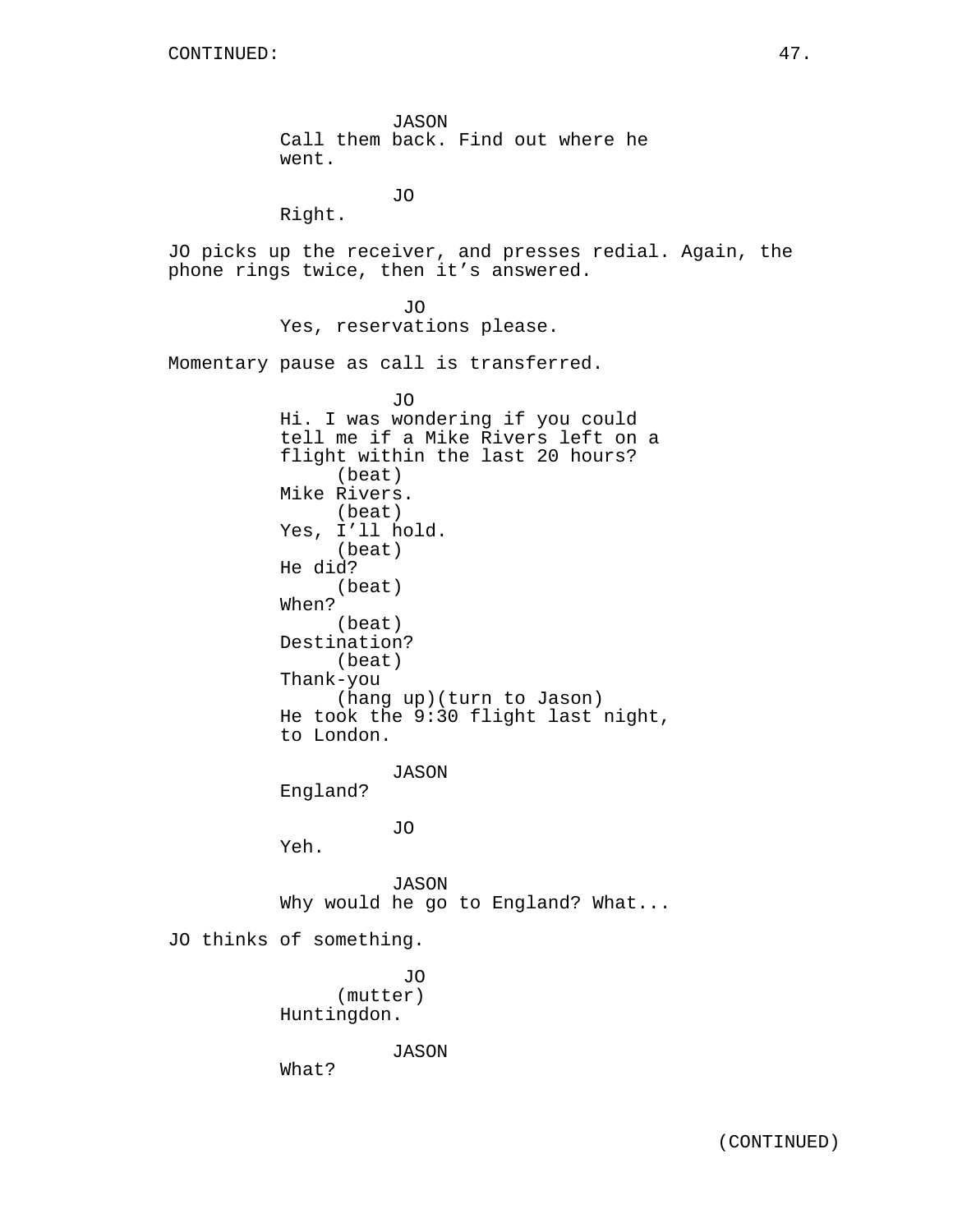JO (heading for door) I'll explain on the way. JASON (following) On the way where? JO Come on, let's go. JO opens the door, and they exit. JO closes the door behind her. JUMP TO: 56 INT: THE LAIR / EXT: AIRWOLF (2:00PM) 56 JASON and JO enter the lair, and go to AIRWOLF. They enter AIRWOLF. CONTINUE TO: 57 INT: AIRWOLF 57 JO and JASON start her up, and then take her up and out. CONTINUE TO: 58 EXT: AIRWOLF 58 En-route to London -- Mach 1. CONTINUE TO: 59 INT: AIRWOLF 59 JO is in the back on the computer. JASON is up front flying. JASON Do you mind telling me what we plan to do once we get there? JO I don't know. Yet. JASON So, you think Mike's gone after this John Scarlett guy? JO Yeh.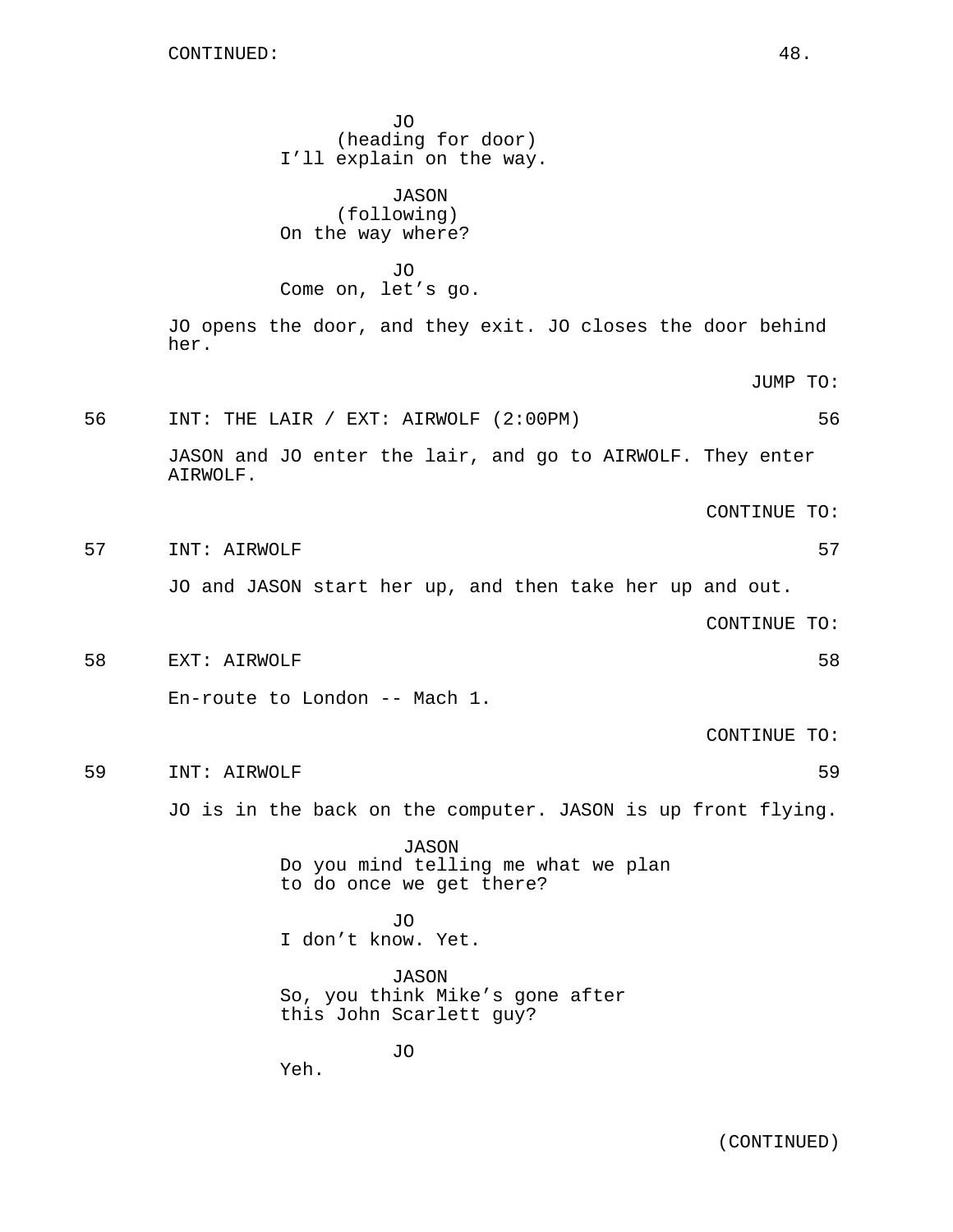JASON But why would he just take off and not let anyone know? JO I don't know. JASON Where does MI5 stand? JO Last time we were talking to them, they told us to leave it alone. JASON I'm surprised Mike sat still for 3 weeks. Maybe we should check in with MI5, let them know we're coming. JO Good idea. I'll send them a message. JO prepares an E-Mail letter for MI5. LETTER To : Robert Derainault - MI5 From: Jo Santini - DNS RE : John Scarlett We believe that Mike Rivers is, currently in London. Tracking John Scarlett. We are en-route and should arrive in London by 7:00am your time. We will be in touch. END TRANSMISSION.

JO sends the letter.

CUT TO:

60 INT: MI5 HQ - DERAINAULT'S OFFICE - LONDON (9:30PM LST) 60

ROBERT is sitting at his desk, doing some paperwork. There is a knock on his door. ROBERT says line, but doesn't look up from his paperwork.

(CONTINUED)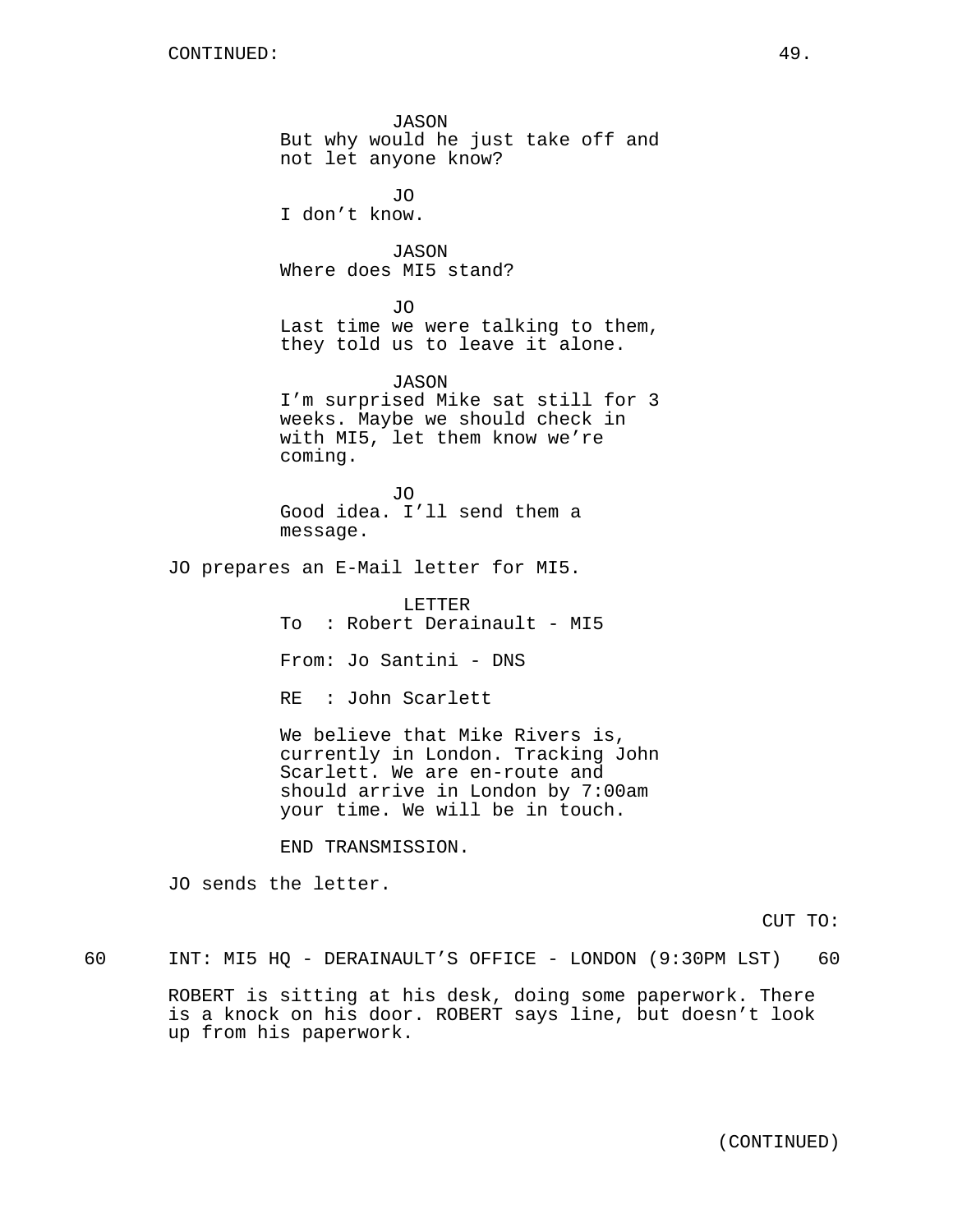### ROBERT

Come in.

His secretary, KATHERINE, enters. She walks over to him, and hands him a letter.

> KATHERINE This just came in for you, sir.

ROBERT looks up and takes the letter. It's JO's letter. He reads it to himself. KATHERINE turns and walks away, after he takes the note from her. She reaches the door. Her hand is on the knob.

ROBERT

Katherine?

KATHERINE (stop and turn to him) Yes?

ROBERT What was the name of that American who was in a while ago?

> KATHERINE (smile)

Mike Rivers.

ROBERT

Right.

ROBERT looks back at note. KATHERINE exits, closing the door behind her.

CUT TO:

61 INT: HOTEL ROOM (10:00PM) 61

MIKE is on the phone. The phone, on the other end, rings three times, then a machine picks it up.

> JO (VO) You have reached Santini Air. No one is available right now, so if you leave your name and number, we'll get back to you. (BEEP).

MIKE Hi guys, it's me. (beat) Where is everyone? (beat) (MORE)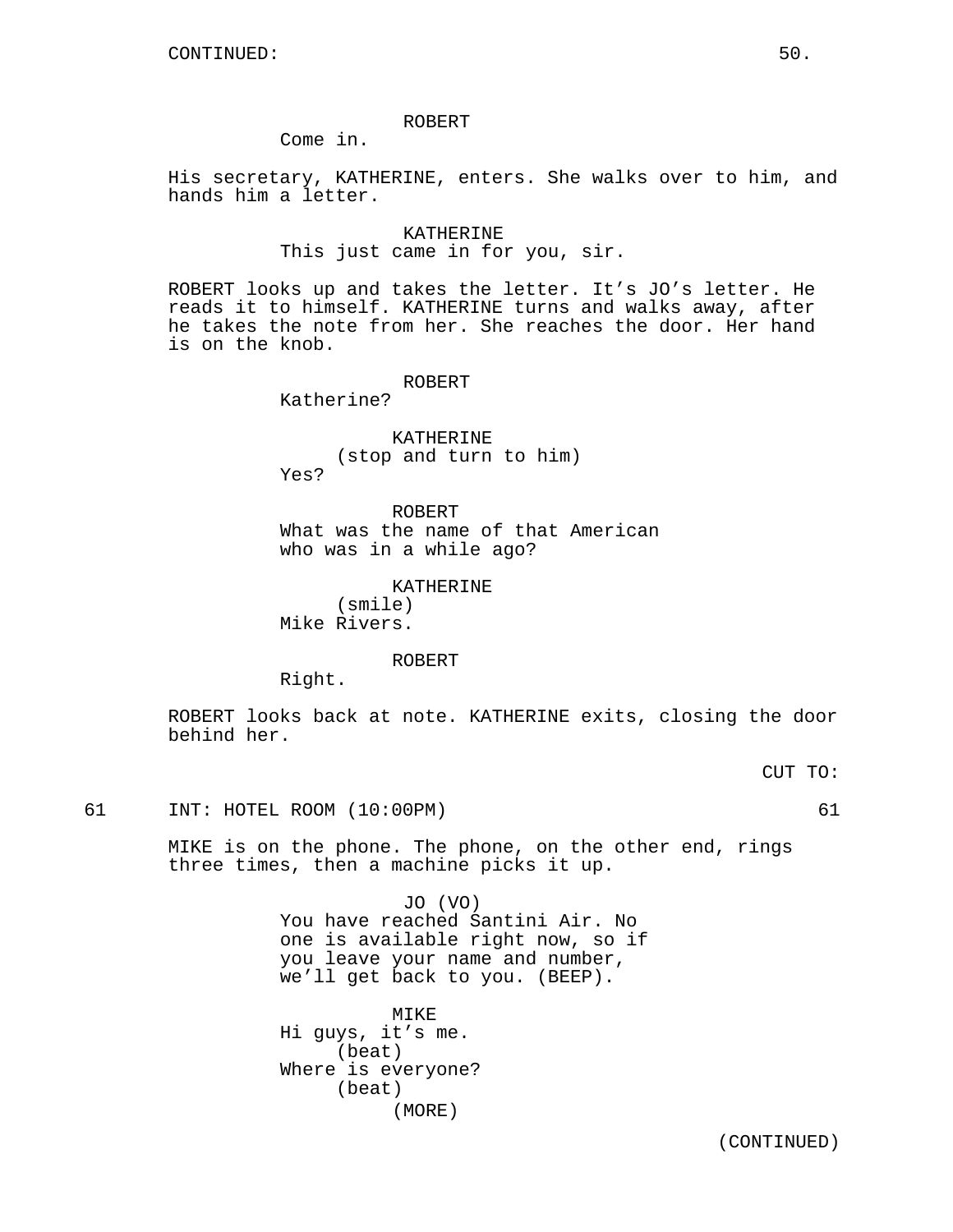MIKE (cont'd) Just calling to tell you I'm in London. (beat) Yes that's right London, England. (beat) I'm sorry I didn't check in with you before I left, but, this was last minute. (beat) I'm staying at the Royal Edward Hotel. Room 493. Talk to ya later. Bye.

MIKE hangs up the phone.

CUT TO:

### **SUNDAY OCTOBER 10th 1993**

62 INT: MI5 HQ'S - DERAINAULT'S OFFICE (9:00AM) 62

JO and JASON are sitting in front of the desk. ROBERT, is sitting behind said desk.

> ROBERT All I know, is that he said he knew where Scarlett's base was, and, that it was probably Scarlett who took my Marion. (beat) He wanted permission to hunt them.

> > JASON

Did he give you any indication as to where he suspected the base was?

ROBERT No. Only that he'd be heading there first thing this morning.

JO (think of something) I think I know where he thinks the base is.

JASON

What?

JO It's so obvious.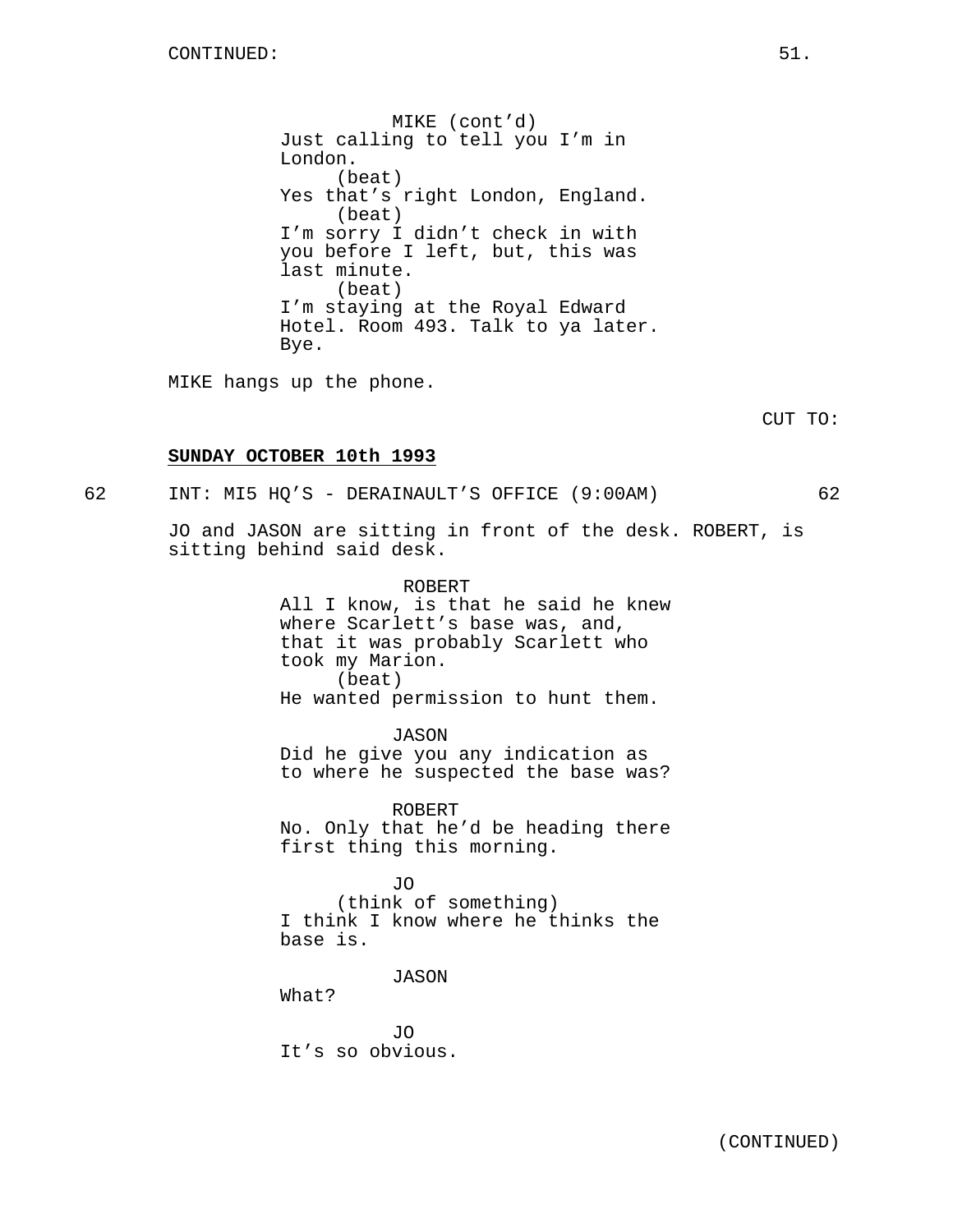ROBERT What is? JO When we got involved in this before, we noticed how everyone had a connection to the Robin Hood legend. JASON So? JO There's a pattern. JASON I don't... JO Marion's car. It was found near Sherwood Forest, right? ROBERT Right. But what... JO Sherwood was Robin's forest. JASON Jo, will you just get to the point. JO Nottingham. ROBERT / JASON Nottingham? JO Yes Nottingham. I bet Scarlett is in Nottingham. (beat) How far is it to Nottingham. ROBERT About 120 miles. JO (rise) Let's get a move on then. Mike's already got a head start on us. And it'll take us 2 hours to get there.

JASON rises.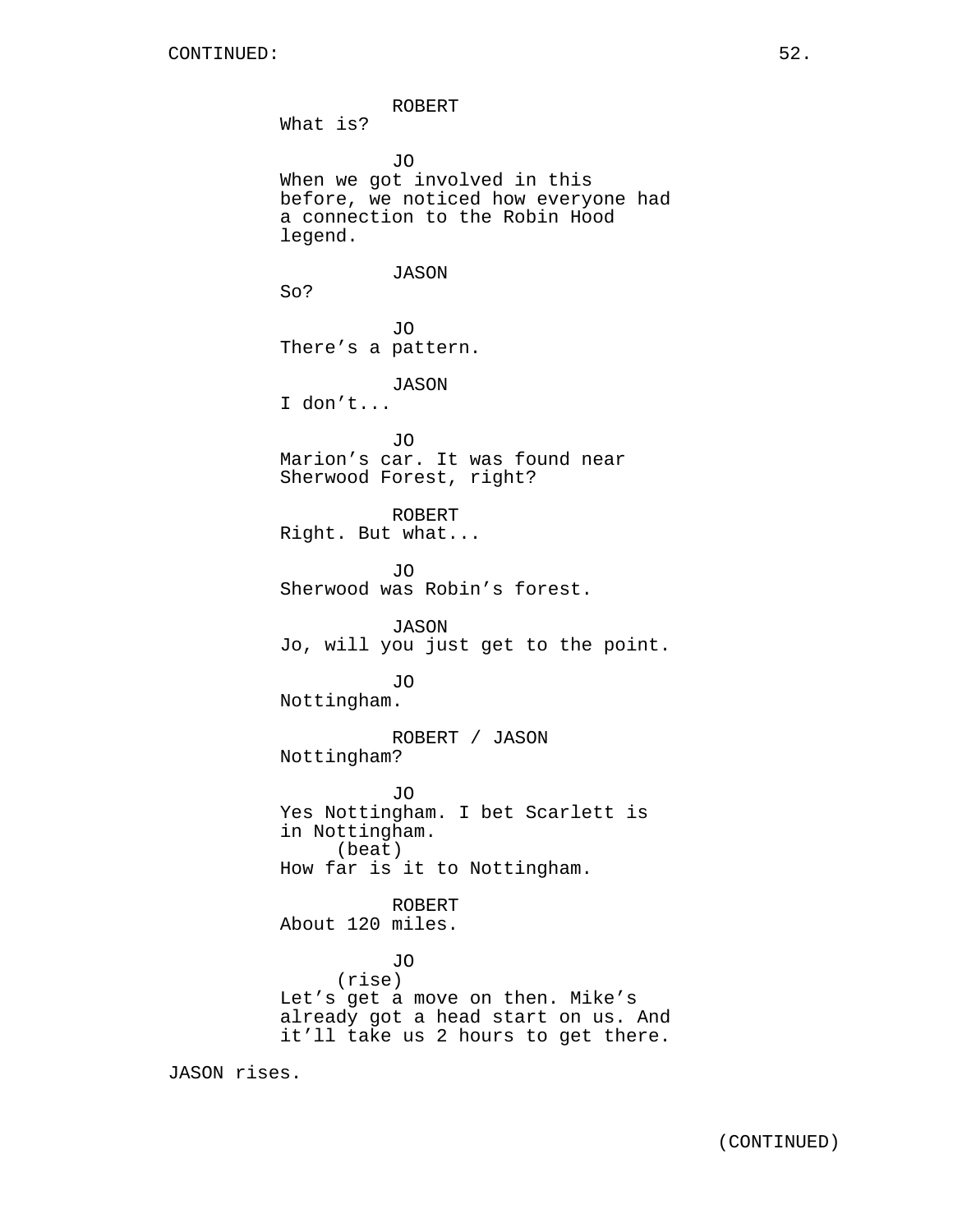ROBERT I'm coming with you.

ROBERT rises. JASON and JO exchange a look.

ROBERT This is my daughter we're talking about. And, this is my country.

JASON

Of course. Let's go.

JO, JASON, and ROBERT exit the office.

JUMP TO:

63 TIME FLIES -- THE STREETS OF NOTTINGHAM (10:30AM) 63

MIKE is walking around the town asking questions, and showing pictures. He spots a pub.

CONTINUE TO:

64 TIME RESUMES (NOON) 64

MIKE enters the pub.

CONTINUE TO:

65 INT: PUB 65

MIKE goes to the bar, and orders a drink. He finishes his drink. He looks around the pub, and sees two men, SCARLETT and LITTLE, rising from a table and exiting. MIKE pays for his drink, and follows SCARLETT and LITTLE out of the pub.

JUMP TO:

66 EXT: THE STREETS OF NOTTINGHAM (1:00PM) 66

JO, JASON, and ROBERT are walking.

ROBERT We'll never find your friend in here.

JASON Oh yeh? (turn to JO) Jo, scan for him.

JO pulls out a small scanner. A red blip appears on the screen.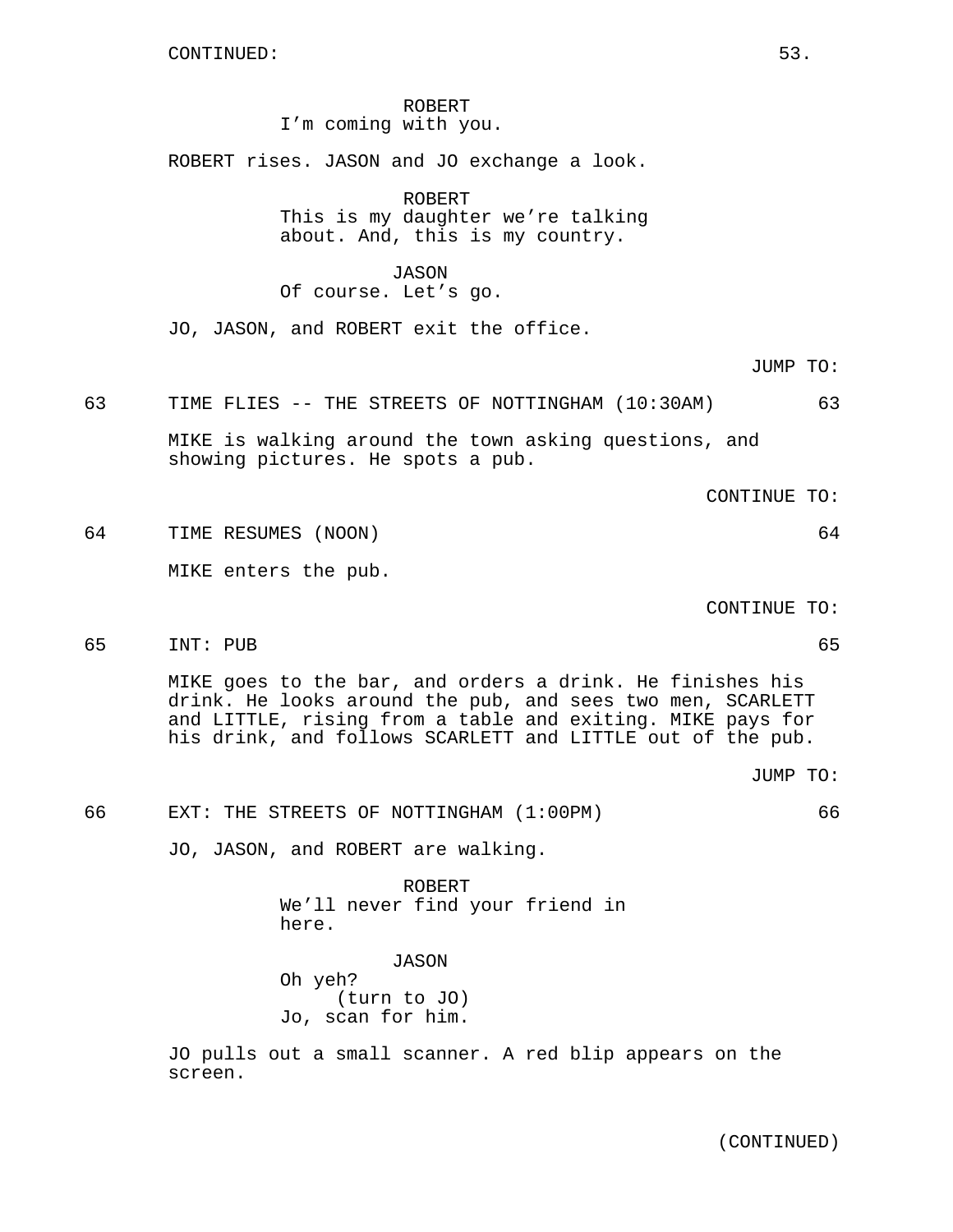JO

Got him.

ROBERT What is that?

JASON A tracer. Mike's wearing a homing device.

ROBERT You Americans and all your hi-tech gadgets.

JO This way guys.

JASON and ROBERT follow JO.

JUMP TO:

## 67 EXT: ALLEYWAY (4:00PM) 67

MIKE is still following SCARLETT and LITTLE. MIKE is keeping to the shadows, so as not to be seen. SCARLETT and LITTLE, are approximately 60ft in front of MIKE. They stop. MIKE stops. They turn around. He ducks behind a garbage box. SCARLETT and LITTLE open a door, and enter. MIKE hears the door close, and comes out. He walks along the side of the wall. He is looking for the door. He walks right past it. It is a hidden door. MIKE realizes he's gone too far, and turns back. He looks closely at the wall this time. He finds the door. Now all he has to do is figure out how to open it.

JUMP TO:

68 INT: BUILDING - ROOM AT THE END OF THE HALL (5:00PM) 68

MARION is tied to a table. Her wrists and ankles are cuffed to the table, and she is gagged. Her clothes are ripped. There are 2 other men, besides SCARLETT and LITTLE, in the room. SCARLETT is fondling MARION's breasts. The other two men are smirking. SCARLETT removes his hands from her breasts, and runs them up inside her skirt. He places his hands between her legs, and starts to fondle her. He inserts his fingers into her, and notices that she is warm. He removes his hand, and turns to the other two men.

SCARLETT

(smile) I see you two've been entertaining yourself with the fair Marion here.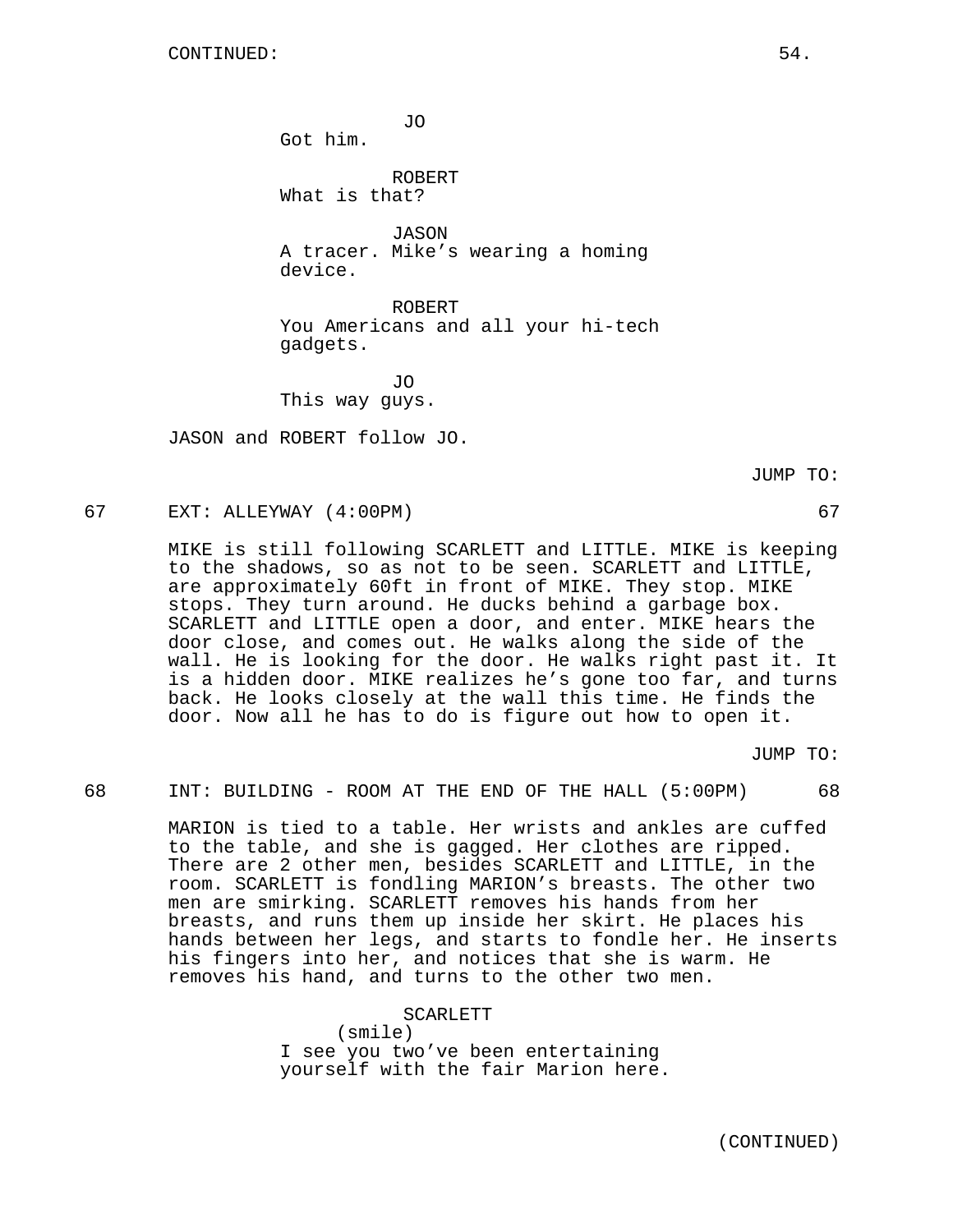MAN #1 (laugh) Yeh boss. MAN #2 (laugh) She's real great boss. We got a lot of good rides out of her. She don't quit. SCARLETT (look mad) I thought I told you not to touch her. She's mine now. MINE! And no-one, I mean no-one, gets to touch her without my permission. Understand? MAN #1 That's not fair boss. You leave us here all day, with her tied there so... helpless and inviting. How can you expect us not to play with her? SCARLETT looks at MARION -- lustfully. SCARLETT You're right. I suppose I can't

blame you. (turn back to them) But don't let it happen again.

SCARLETT turns back to MARION and removes the belt from his trousers.

> SCARLETT But now, fair Marion, you are mine. And I will take you.

SCARLETT removes his pants and straddles MARION. The men watch as SCARLETT forcibly takes her.

JUMP TO:

69 EXT: BUILDING (5:40PM) 69

MIKE has found a crowbar and is trying to open the door. He gets the door open. He is about to throw the crowbar away, but decides to keep it with him. His gun would make too much noise, and he wants to surprise them.

CONTINUE TO: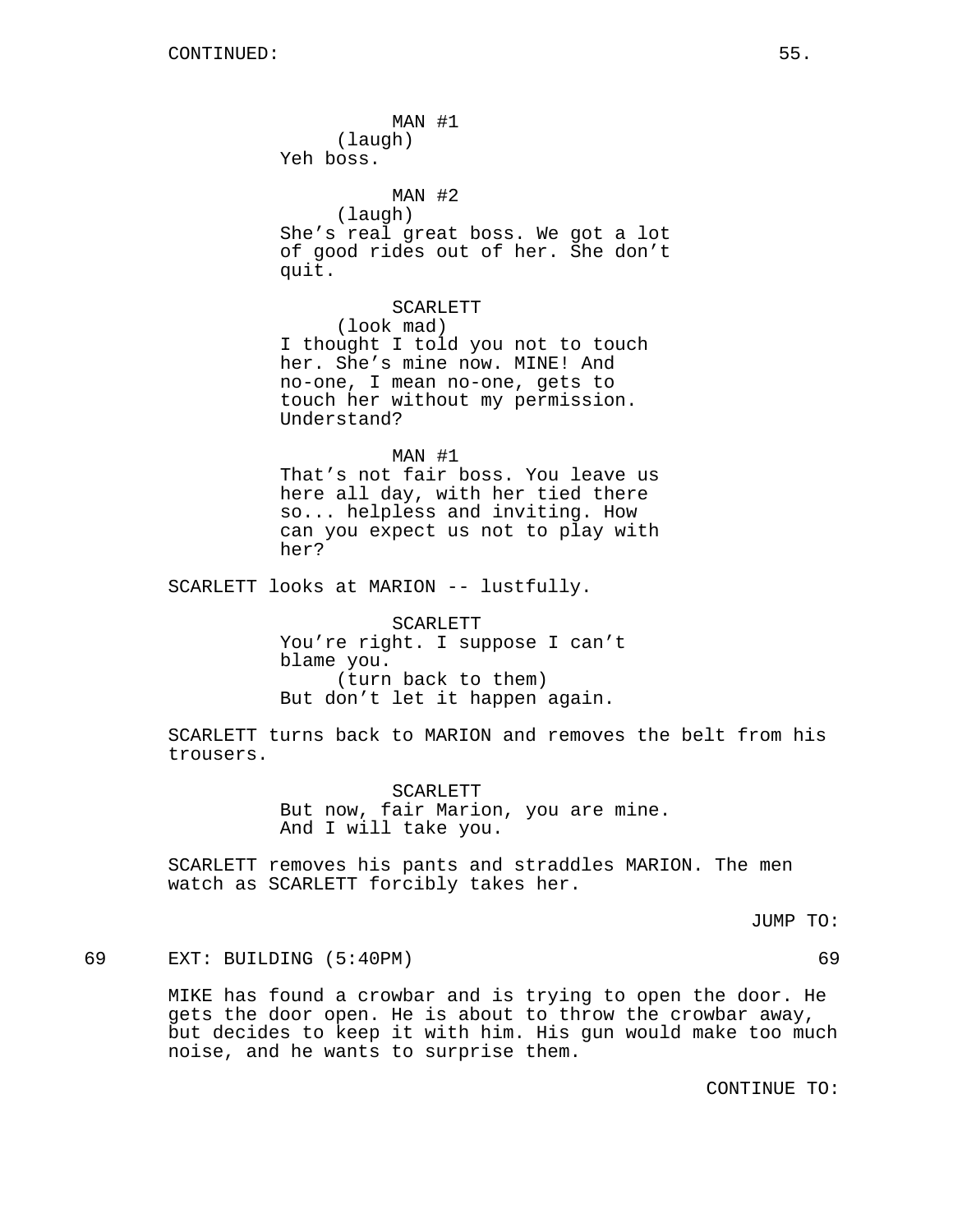## 70 INT: BUILDING 70

MIKE enters. He sees a light at the far end of the hall, and can hear voices. He closes the door over.

> MAN #1 (VO) That's it boss, show her how it's done.

MAN #2 (VO) She must really like you boss, she didn't respond to us like that.

MAN #1 (VO) I told you she'd give you one hell of a ride. What'd you think boss? Was I right?

SCARLETT (VO) Oh yeh. It felt real good inside her. Nice and wet. I couldn't wait to erupt inside. And it felt soooo good.

 $MAN$  #2 (VO) Hey boss, you rode her for a full 40 minutes. That's the longest yet.

SCARLETT (VO) I'll do her longer and harder shortly. I think I will turn the reins over to Cowboy Little while I recharge. Let's see how long he can ride this bucking bronco. She's all yours.

LITTLE (VO) Thanks boss.

MIKE slowly advances down the hall. He has a curious expression on his face. MIKE hasn't figured out what the men are talking about yet.

> MAN 1 (VO) Hey Will, don't tell me she's killin' ya already.

SCARLETT (VO) Yeh Little, show her what sort of man you really are. Make her forget Huntingdon.

MIKE stops. He realizes the guys are talking about MARION. He runs down the hall.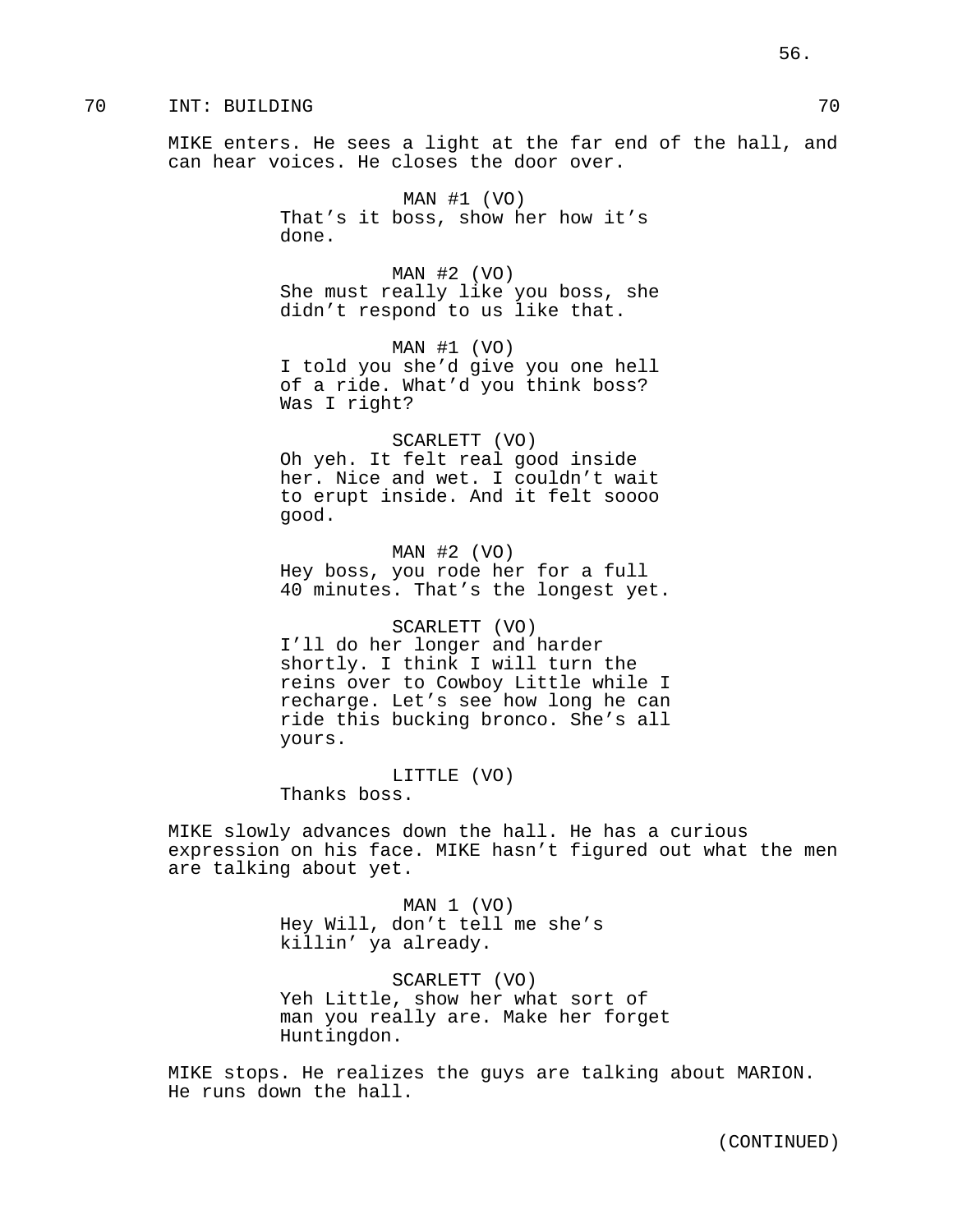MIKE (mutter) Marion. God, how could I have been so stupid.

He looks in the door, and sees LITTLE dismounting MARION. He puts the crowbar down.

> SCARLETT (VO) You're pathetic Little. Anyone can ride a woman longer than that. Get back in her and finish the job. Do her good and hard. NOW!!!!

MIKE draws his gun and bursts into the room.

CONTINUE TO:

#### 71 INT: ROOM 71

LITTLE is just about ready to mount MARION again.

# MIKE

I don't think so, guys.

LITTLE and SCARLETT turn to MIKE. The other two reach for their guns. MIKE shoots them. He hits both of them in their arms, causing them to drop their guns. SCARLETT reaches for one of the fallen guns, MIKE shoots him. MIKE was aiming from SCARLETT's arm, but SCARLETT moved. MIKE's shot was a killing shot. SCARLETT falls to the floor, dead. He lands on both guns. MIKE looks at LITTLE.

### MIKE

You, untie her. NOW!

LITTLE unlocks the cuffs and removes the gag. MARION doesn't know what to do. MIKE looks at her.

**MTKE** 

It's okay Marion. Your father sent me.

MARION slowly walks to MIKE. MIKE flashes her a smile. MIKE looks at LITTLE as MARION passes him.

> MIKE Don't even think about it.

MARION reaches MIKE. MIKE whispers to her.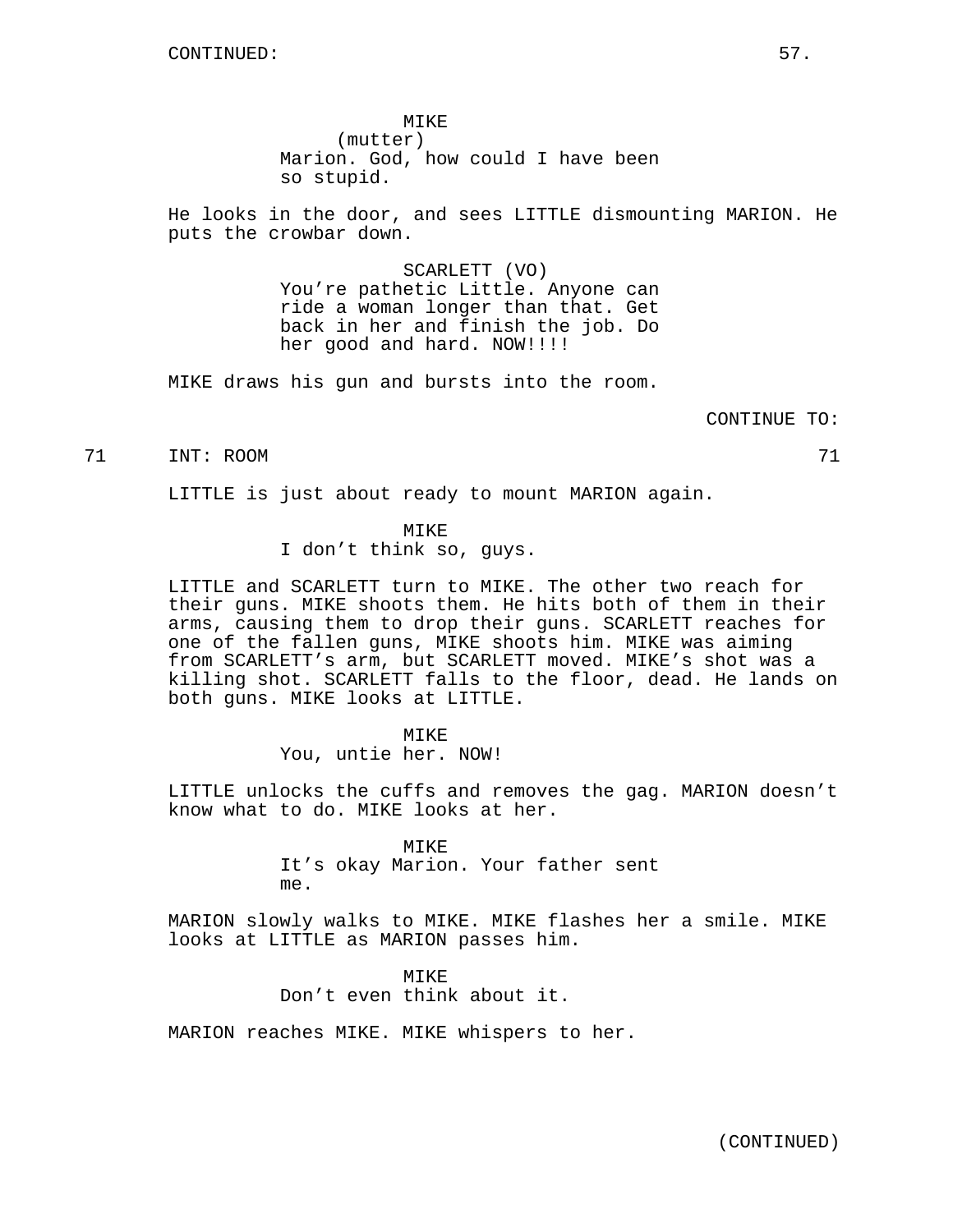MIKE Wait in the hall.

MARION exits. MIKE backs out of the room.

72 INT: HALL 72

MIKE slams the door shut, then slips the crow bar through the handle, thereby locking the door from the outside. MIKE goes to a frightened MARION. He offers her his hand. She pulls away.

> MIKE I won't hurt you, honest. (flash her a smile) Hey, I'm one of the good guys, remember?

MARION takes his hand. They run to the door.

CONTINUE TO:

73 EXT: ALLEY (6:00PM) 73

JO, JASON, and ROBERT are walking around.

ROBERT So where is he?

JO Inside. Somewhere. (beat) But I can't seem to find a door.

FOCUS on tracer. MIKE's red blip is moving, getting closer.

OT. Wait, I think...

A door opens a few feet behind them. MIKE and MARION exit. ROBERT sees MARION.

ROBERT

Marion!

MARION (turn) DAD!!!

MARION runs into ROBERT's arms and starts crying. ROBERT comforts her. JO and JASON go to MIKE.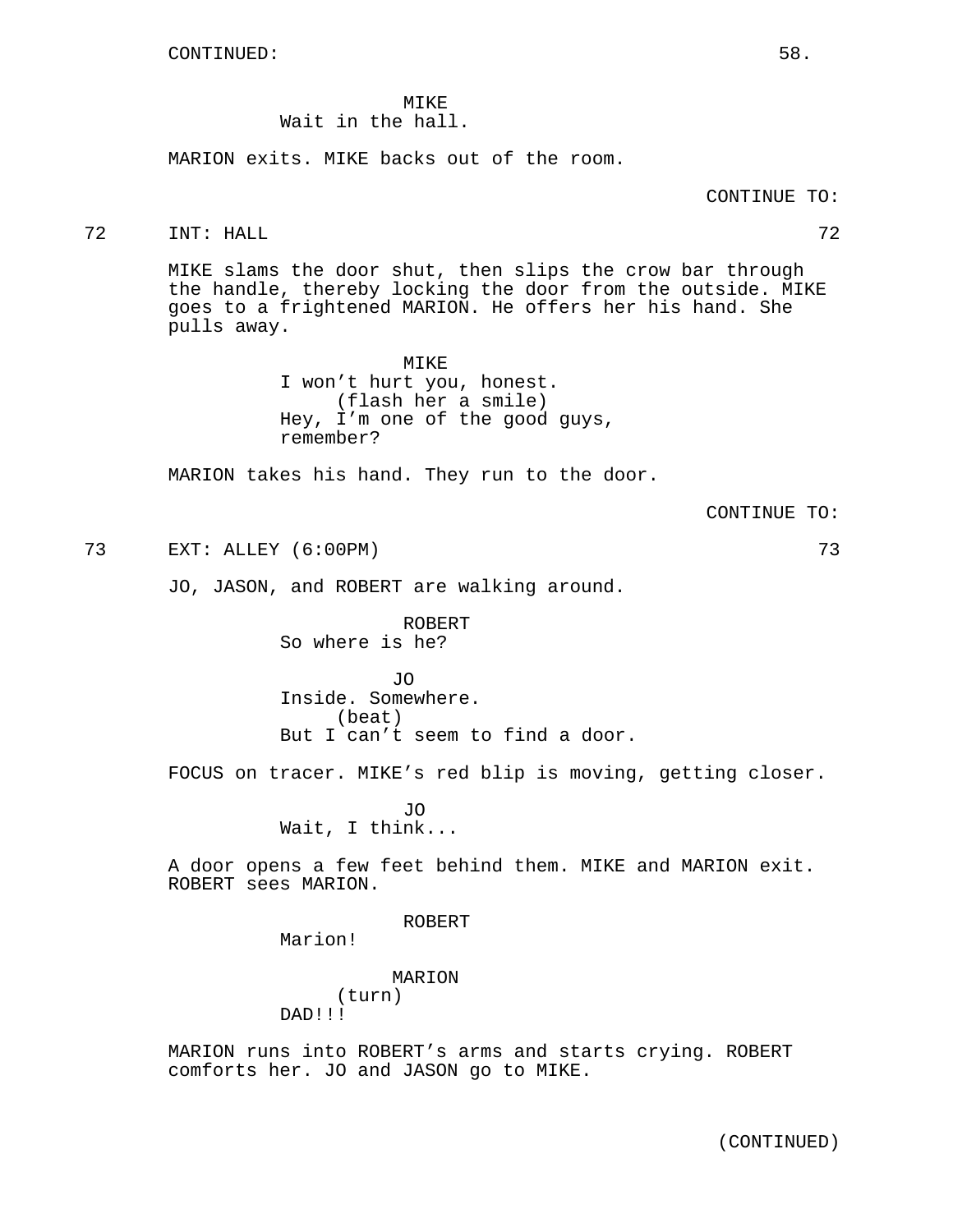JASON Where's Scarlett and Little? MIKE Scarlett's dead. Little is locked in room inside with two others. JO Congratulations on finding Marion. MIKE Yeh. If only I'd gotten there sooner. JASON Shall we go back in and bring them out? MIKE Sure, why not. Jo... (beat) ...you might want to stay with Marion. They all got to her, if you know what I mean. JO How many times? MIKE

I don't know. But, I suspect she'll want a woman to talk to.

# JO

Right.

JO walks over to ROBERT and MARION. MIKE and JASON enter the building.

JUMP TO:

# **MONDAY OCTOBER 11th 1993**

74 INT: HOTEL ROOM (NOON) 74

ROBERT, MARION, MIKE, JO, and JASON, all sitting around. ROBERT and MARION rise to exit. The 12:00 news is on the television in the background.

> ROBERT Thank you all again, for your help.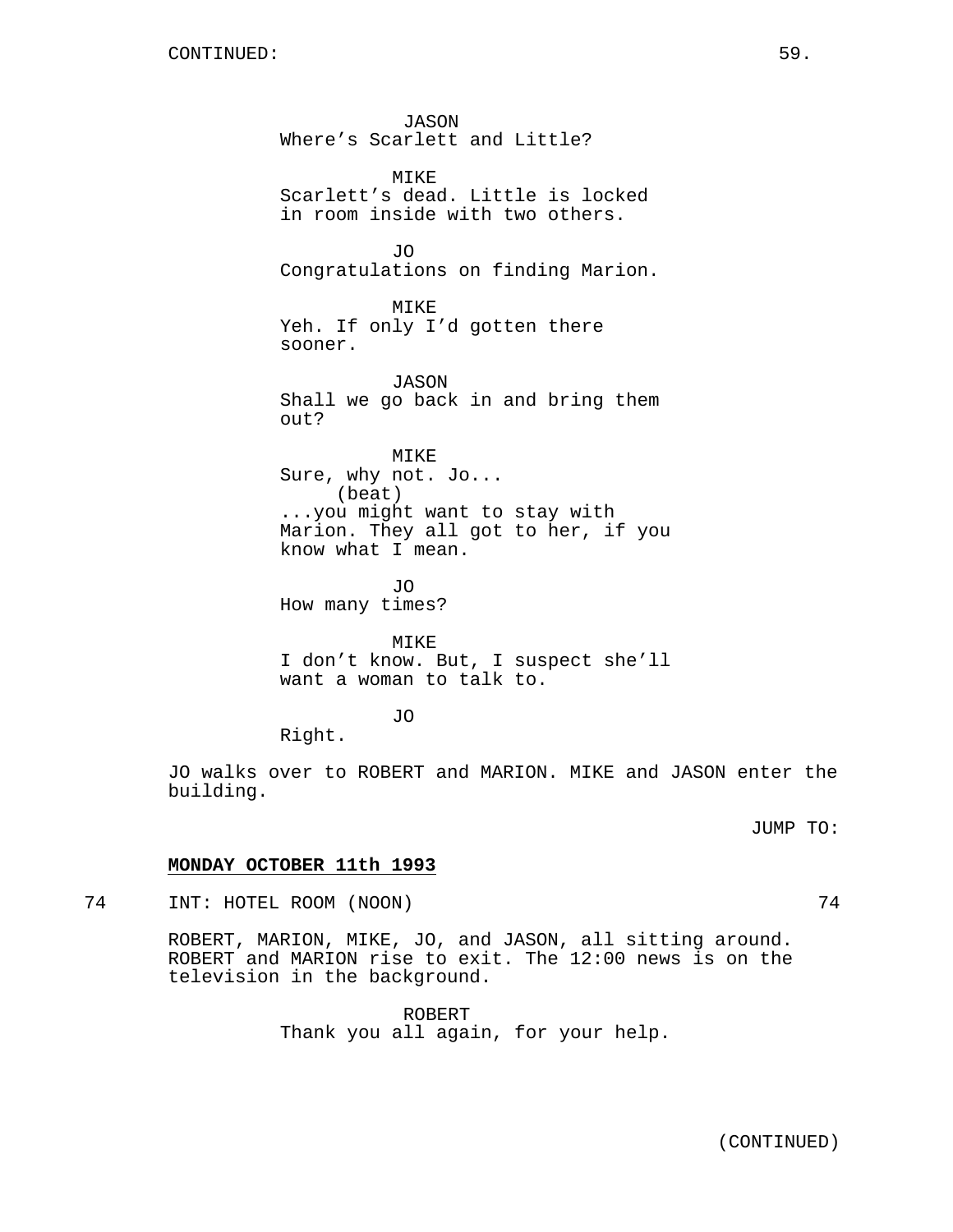JASON Hey, don't worry about it.

JASON, JO, and MIKE rise. ROBERT and MARION say their good byes.

# ROBERT

It was nice meeting you all. I just wish it could've been under better circumstances.

> MARION (go to Mike)

Thank you Mr. Rivers. I owe you my life.

MIKE You're welcome, and it's Mike.

MARION

Mike. (kiss him on the cheek) I won't forget you Mike.

MARION goes to her father.

ROBERT Good bye guys.

JO / JASON / MIKE

Bye.

ROBERT and MARION leave. JASON turns to the TV set.

NEWSCASTER And in other news...

A picture of LITTLE appears behind the newscaster. (NOTE: NEWSCASTER and JASON say lines simultaneously.) MIKE and JO turn when JASON says line.

JASON

Hey guys, look.

NEWSCASTER William Little was arrested last night in Nottingham in connection, with the kidnapping of Marion Derainault. Marion has been returned safely to her father. Little's boss, John Scarlett, was killed by MI5 in the rescue attempt...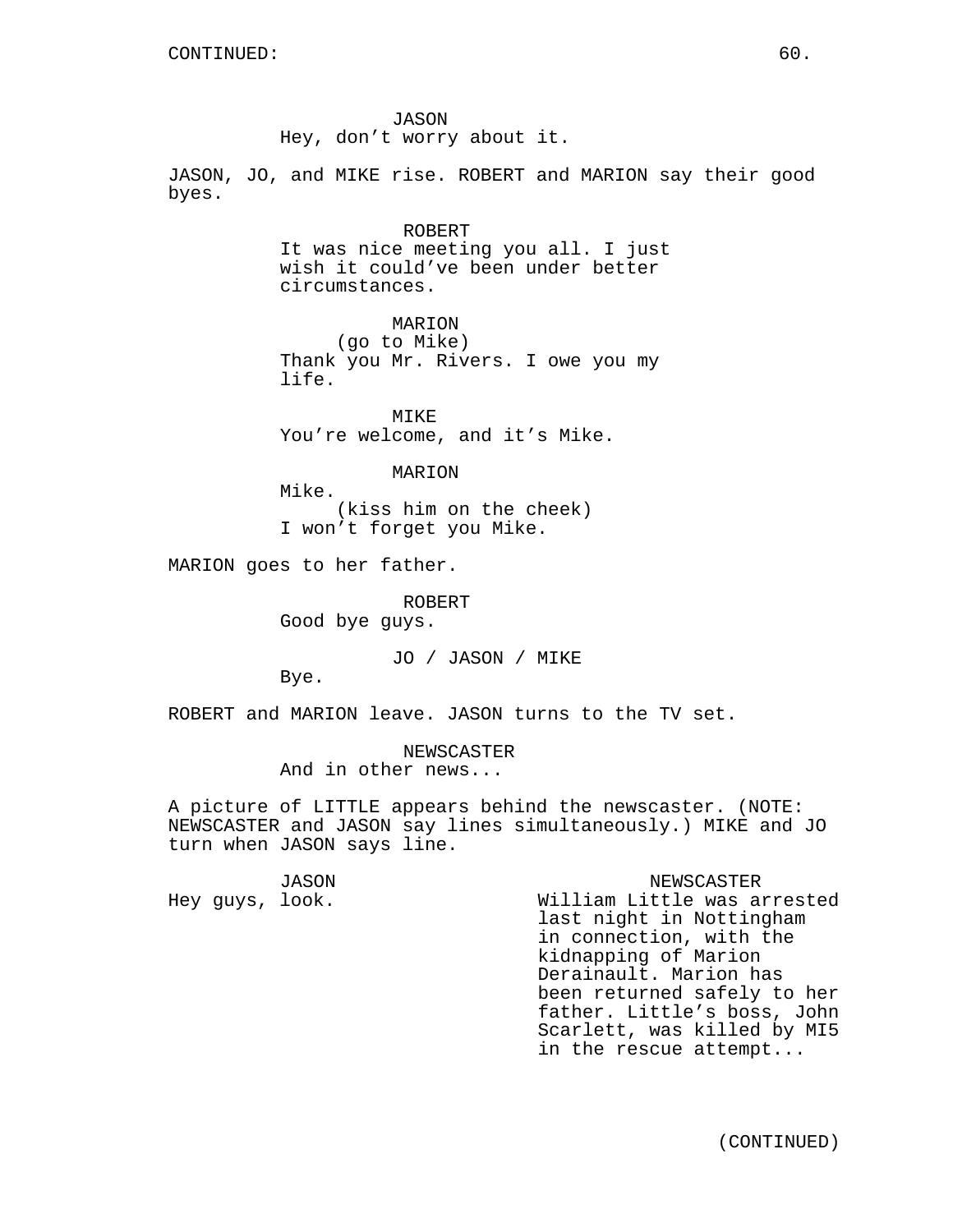MIKE MI5? I... NEWSCASTER More on these stories and others, later. So, from all of us here at Channel 4, have a good day. The news signs off. JO turns off the TV. MIKE I risk my neck, and MI5 gets the credit. JASON Well, I for one can't wait to get home. (beat) What do you say we head to The Lady, and get out of here? MIKE Wait... (beat) You two brought her, here? (look at Jason) And you say we're reckless. This is... (beat) Wait, where'd you leave her? JASON smiles and turns to JO, then looks back at MIKE. JASON The middle of Sherwood. JO Hey, if it was good enough for Robin Hood... MIKE laughs. JO and JASON laugh. They exit the room. (MIKE first, followed by JO, then JASON.) JASON closes the door behind him. CUT TO: 75 INT: LAIR (5:00PM MST) 75 AIRWOLF descends.

CONTINUE TO: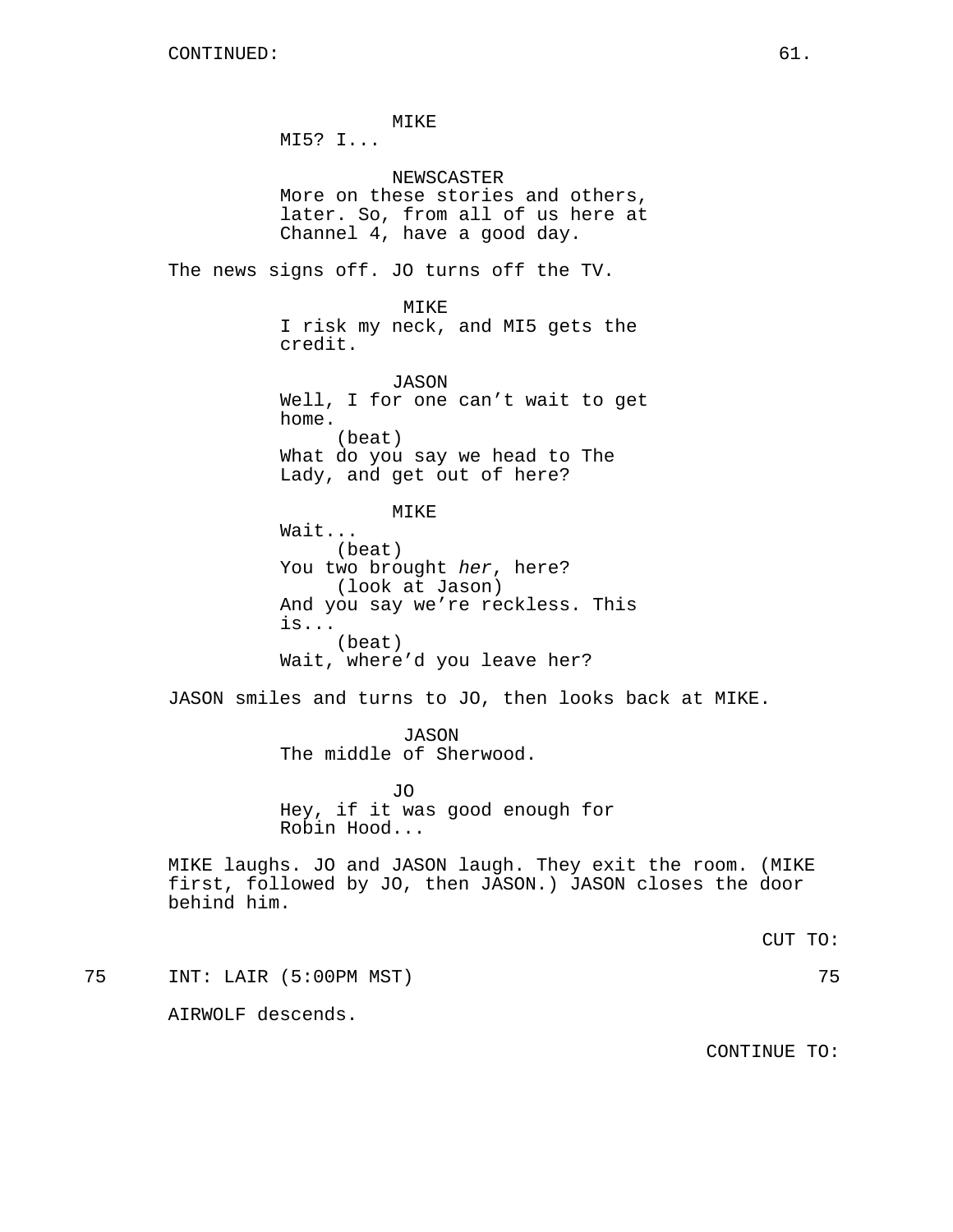MIKE and JASON shut down AIRWOLF's front systems, while JO shuts down her back systems.

CONTINUE TO:

77 INT: LAIR / EXT: AIRWOLF 77

MIKE, JASON, and JO, exit AIRWOLF.

JASON Let's head back to Santini Air and check in with St. John.

MIKE Why don't we just call him from here?

MIKE walks over to the phone, and dials DEBBIE's number. Her phone rings, and rings, and rings, and no one answers it. MIKE hangs up.

> MIKE No answer. They must have gone out.

JASON All of them?

JO Today is Thanksgiving up there.

JASON

Right.

MIKE I'm starved. You guys wanna go grab dinner?

JO I'd love to Mike but, Frank's getting back tonight and...

MIKE

Right. (turn to Jason) Jason?

JASON Sure. Karen's still away on her Teacher's Conference.

62.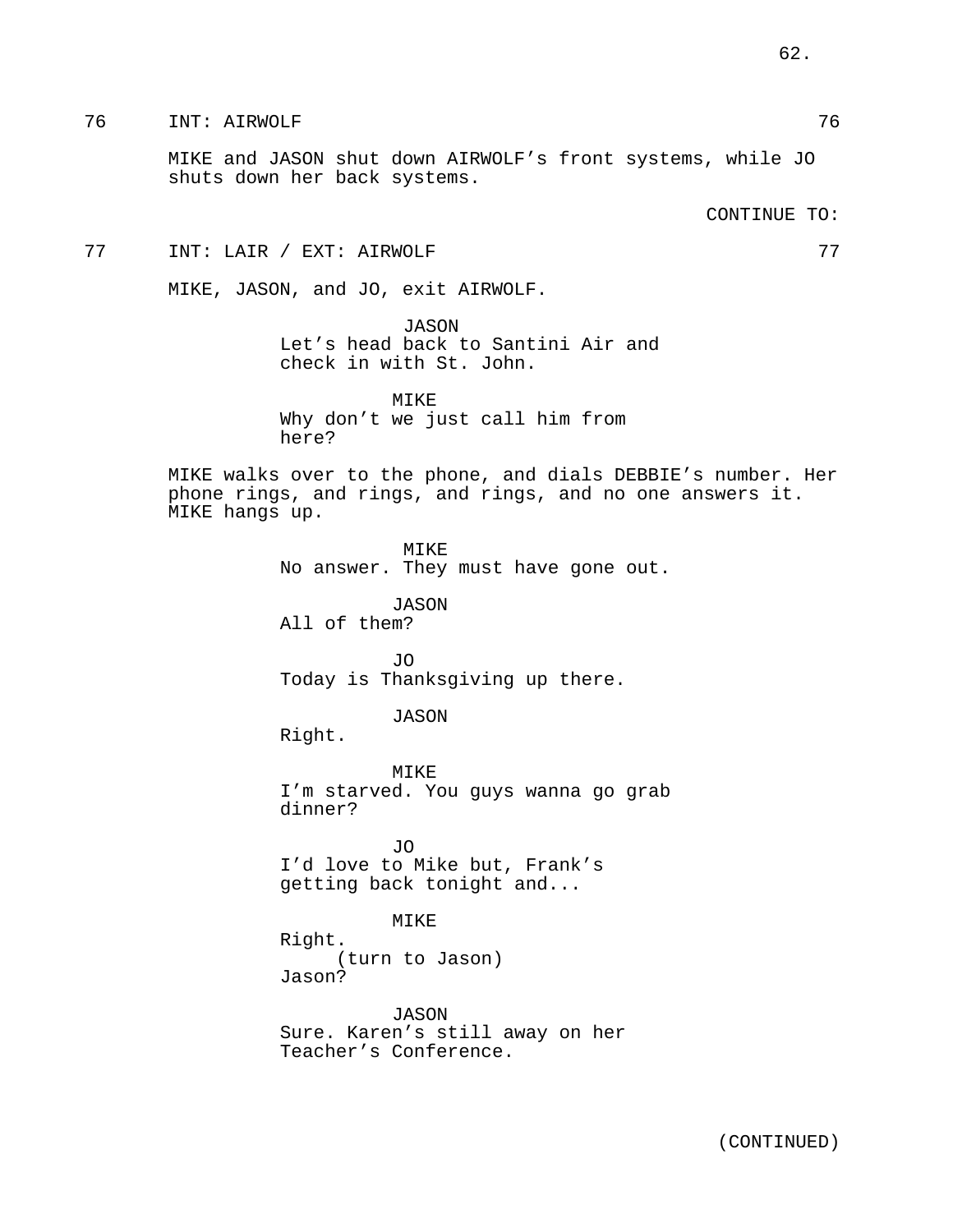# MIKE

# Let's go then.

The three of them exit The Lair.

JUMP TO:

78 INT: SANTINI AIR - OFFICE (7:00PM) 78

JO enters the office, and sits at the desk.

JO I guess I should check our messages first.

JO goes to the phone, and rewinds the answering machine tape.

CUT TO:

79 INT: FRANK'S PLACE (9:30PM) 79

Door opens. JO enters. She is carrying a bag of food.

JO Frank, I'm home.

JO walks to the kitchen.

CONTINUE TO:

80 KITCHEN 80

JO Frank? (beat) Frank?

JO places the bag on the kitchen table, and looks at her watch.

CONTINUE TO:

81 STAIRS 81

She goes to the stairs and ascends them.

JO Frank, are you up here?

PAN TO: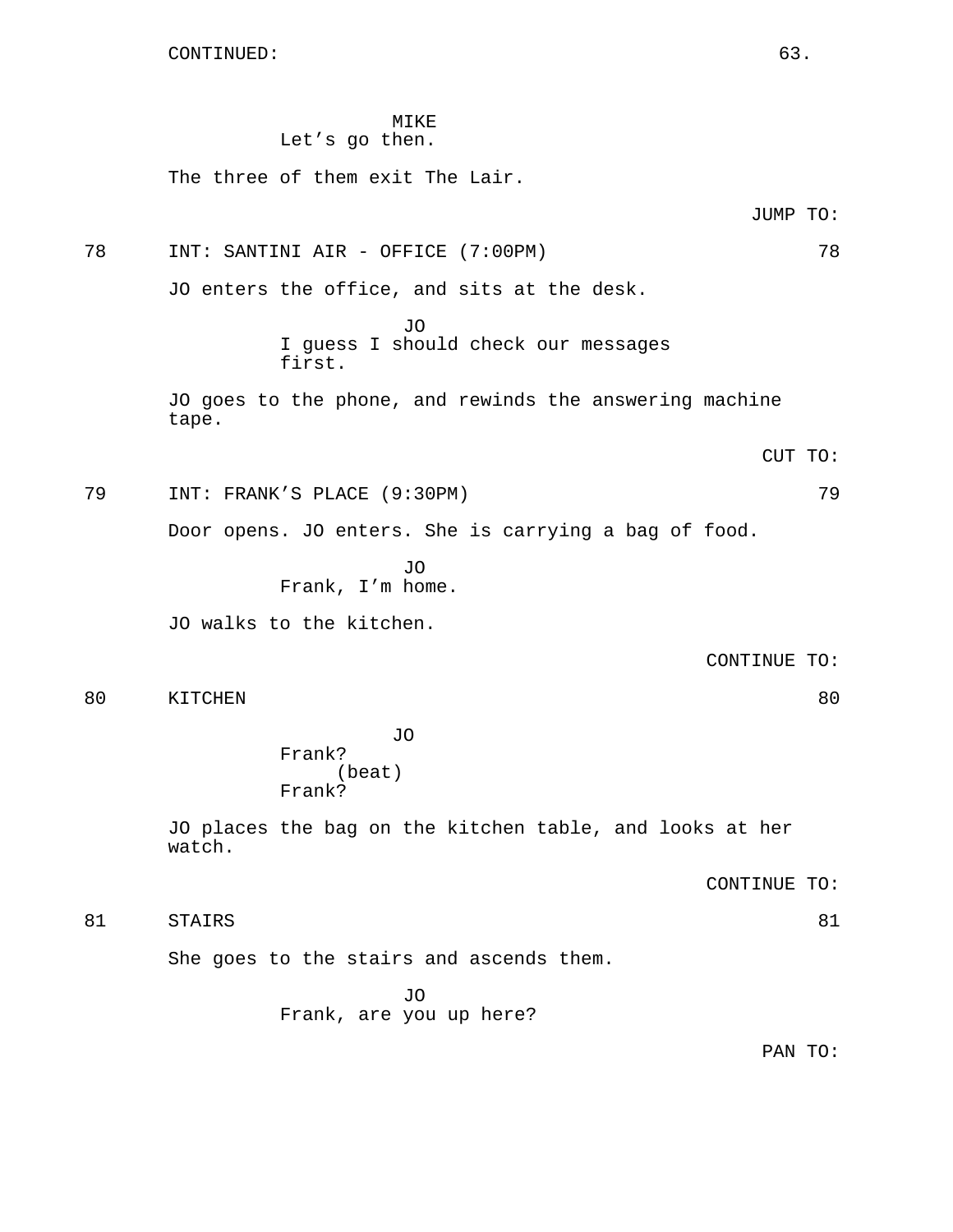# 82 BEDROOM 82

JO opens the bedroom door she looks in. No Frank.

JO Well, I guess he's not home yet. That gives me time to prepare him a "welcome home" meal.

PAN TO:

# 83 STAIRS 83

JO goes back downstairs.

CONTINUE TO:

# 84 TIME FLIES 84

JO prepares FRANK's favorite meal -- spaghetti and meatballs. JO sets the dining room table. She places two candles in the center of the table. She gets the champagne bucket, and fills it with ice. She places a bottle of champagne in the ice-bucket. JO lights the candles. FOCUS on the candle as it burns and shrinks, and finally disappears.

CONTINUE TO:

### 85 TIME RESUMES (NOON) 85

### **TUESDAY OCTOBER 12th 1993**

JO is asleep on the couch. The bottle of champagne, is now empty. It is sitting on the coffee table, and so is a champagne glass. There is a knock on the door. JO wakes up. She brings her hand to her head, and rubs her eyes. Another knock. JO rises from couch.

JO

Coming!

JO goes to the door. Rubbing her eyes, trying to wake up. She also brings her hand to the side of her head. She has a headache, or is it a hangover? Another knock.

> JO I'm coming, I'm coming. Hold your horses.

JO opens the door. It's MIKE.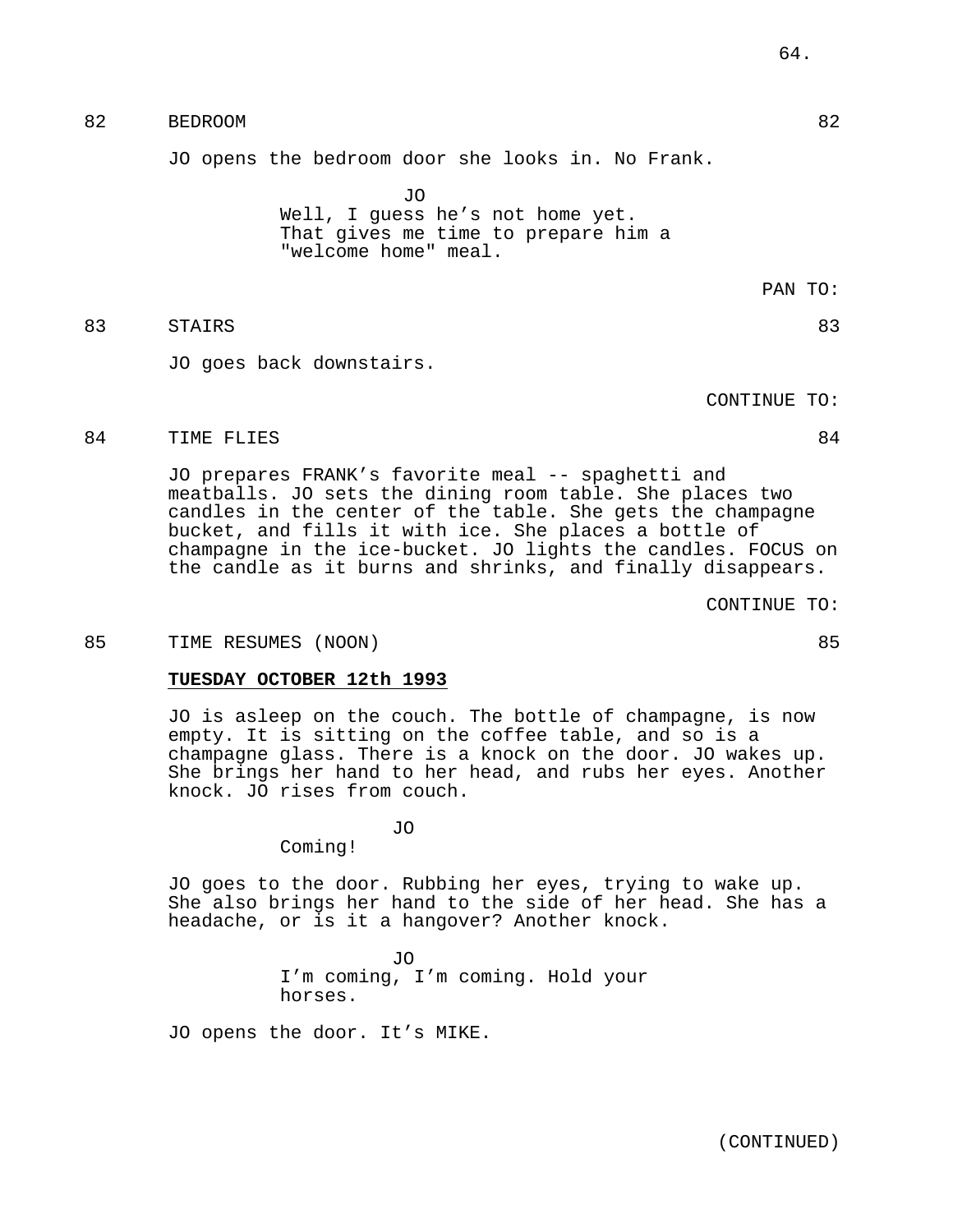JO Mike? What are you doing here so early? MIKE Early? MIKE enters and JO closes over the door. MIKE Jo, it's noon. I... (beat) Are you okay? You don't look very good. JO I'm fine. I just... MIKE Is Frank up yet? I really need to... JO He didn't get in last night after all. MIKE You sure? Maybe he came in after you feel asleep? JO Maybe he did. Go on upstairs and check if you want. MIKE Be right back. MIKE runs up the stairs. JO returns to the kitchen and gets herself a cup of coffee. MIKE comes back downstairs, and joins her in the kitchen. JO Well? MIKE Not there. I thought he was supposed to... JO So did I.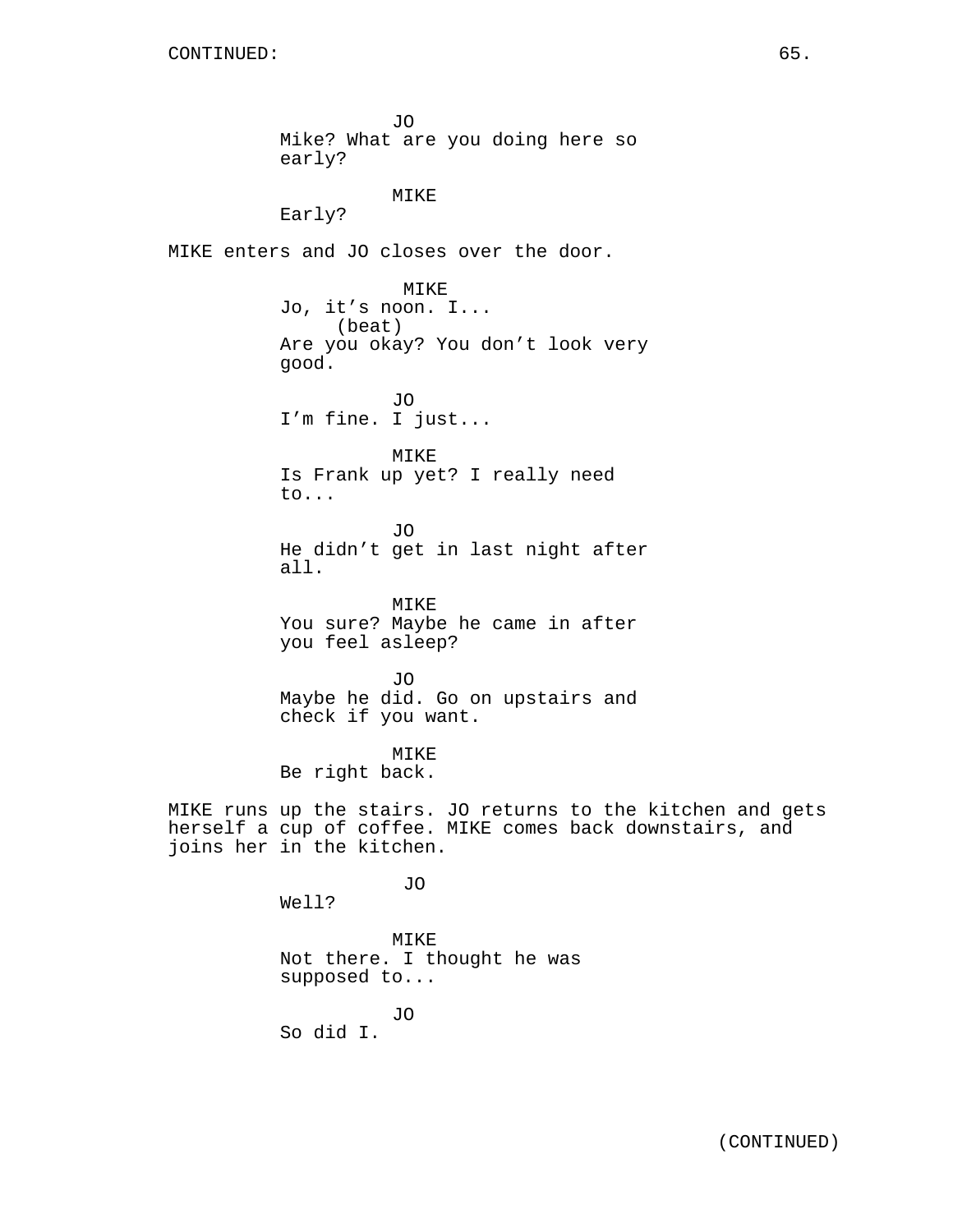MIKE Did he call to say why... JO No. Which is so unlike him. MIKE Maybe his assignment just went overtime. You know how it is. JO Yeh. MIKE St. John called last night. He and Deb are flying in today. In fact... (look at watch) They should be on the way as we speak. JO When will they be here? MIKE Should be at Santini Air around 5:00. JO Good. Hopefully by then Frank will be home. Or, I'll know where he is. MIKE notices the empty champagne bottle on the table. He turns to JO. MIKE Are you sure you're okay? JO I said I'm fine Mike. Honest. MIKE O-kay. JO puts down her coffee cup, and starts walking out.

> JO Are you coming Mike? Or are you gonna stay here?

> > MIKE

I'm coming.

MIKE follows her out. They exit house. JO closes and locks the door behind her.

(CONTINUED)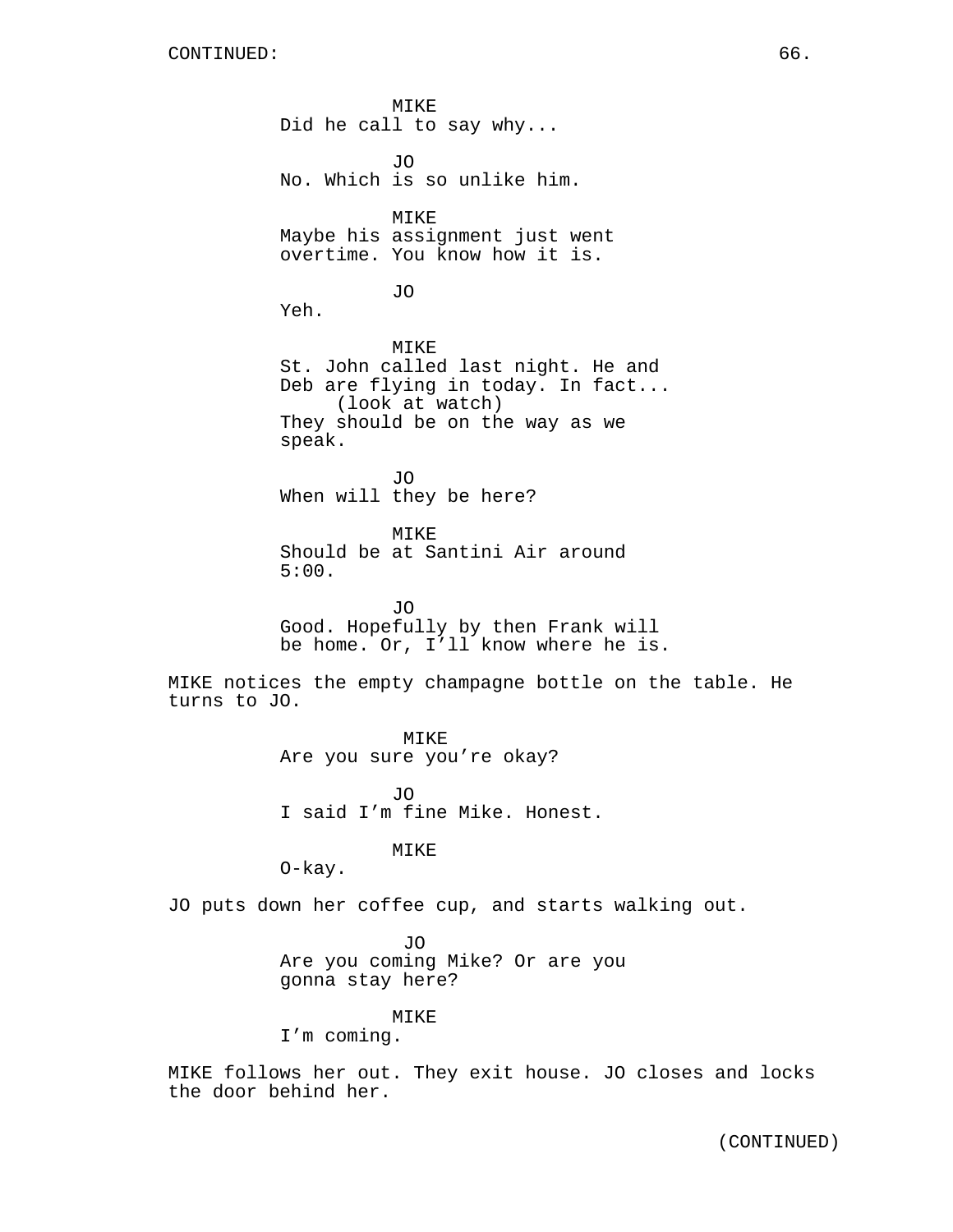JUMP TO:

# 86 INT: DNS HQ - JASON'S OFFICE (1:00PM) 86

JASON is sitting at his desk reading some stuff on his desk. There is a knock on the door.

# JASON

Come in.

A MAN enters. JASON finishes what he is reading then looks up at him.

JASON

Yes.

MAN Mr. Locke, I have some bad news. It seems that we have lost Frank Stein.

JASON Lost? What do you mean lost?

MAN I mean, we can't seem to find him sir. (beat) He wasn't at the DPP yesterday, and...

JASON Does anyone else know?

# MAN

No sir. I...

JASON Keep it that way. And keep looking. Send someone in after him if you have to. And keep me posted on your progress.

MAN

Yes sir.

MAN exits.

CUT TO: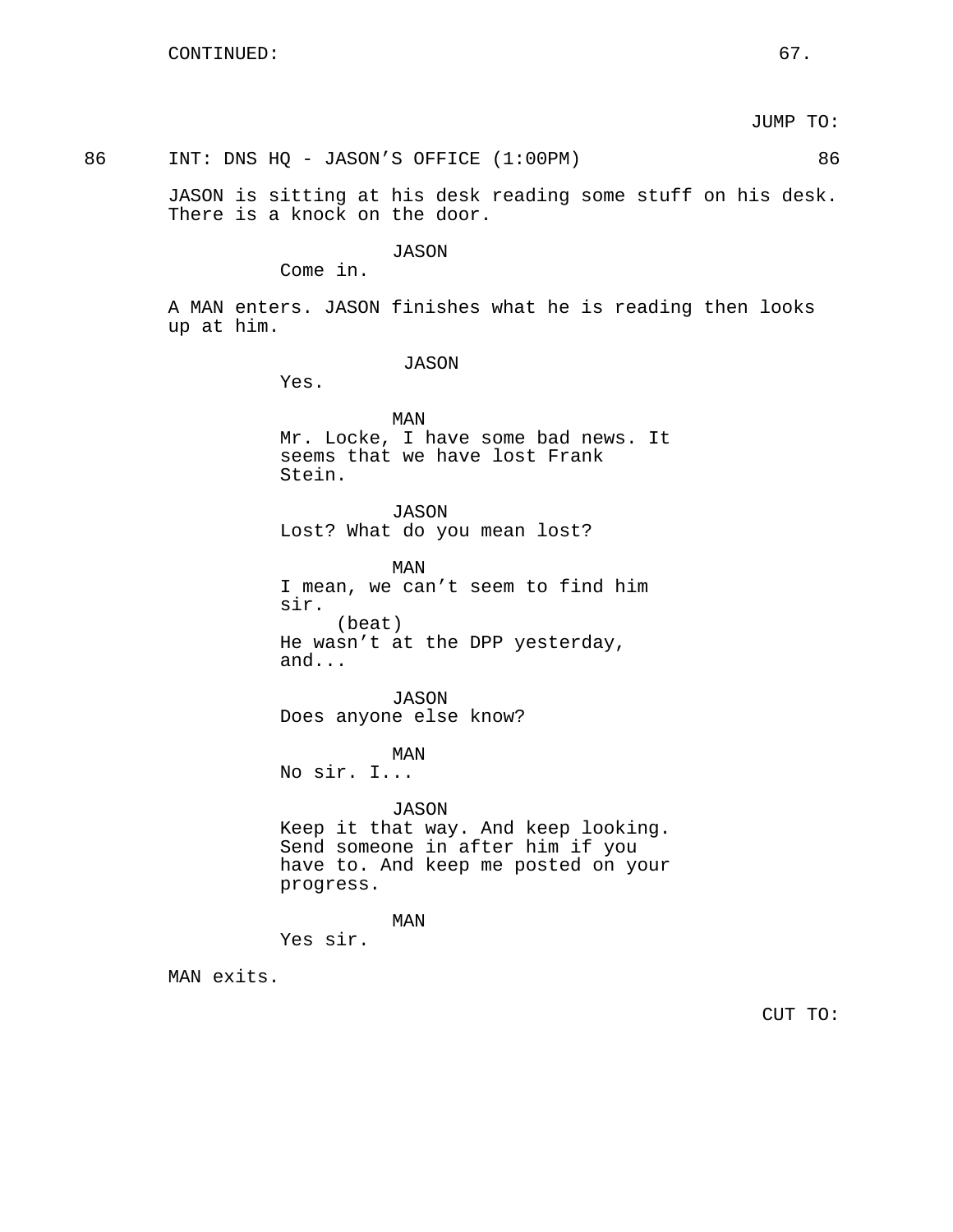87 EXT: SANTINI AIR (5:05PM) 87 and 87

ST. JOHN and DEBBIE walk to the hanger. ST. JOHN has his arm around her. They enter the hanger.

CONTINUE TO:

88 INT: SANTINI AIR - OFFICE 88

MIKE and JO are in the office. ST. JOHN and DEBBIE can be seen walking through the hanger via the window. MIKE is sitting on the couch, JO is hanging up the phone.

> ST. JOHN (VO) Jo? Mike?

MIKE We're in the office.

ST. JOHN and DEBBIE enter the office.

ST. JOHN So, did I miss anything?

JO Not much, really.

MIKE We'll tell you all about it over dinner. Okay?

ST. JOHN

Okay.

JO Ah, St. John, can I, uh, talk to you for a moment.

ST. JOHN (curious) Sure. (turn to Debbie) Be right back.

DEBBIE nods. ST. JOHN and JO go into the back office. DEBBIE walks over and sits beside MIKE.

> DEBBIE Any idea what that's about?

MIKE Frank's missing.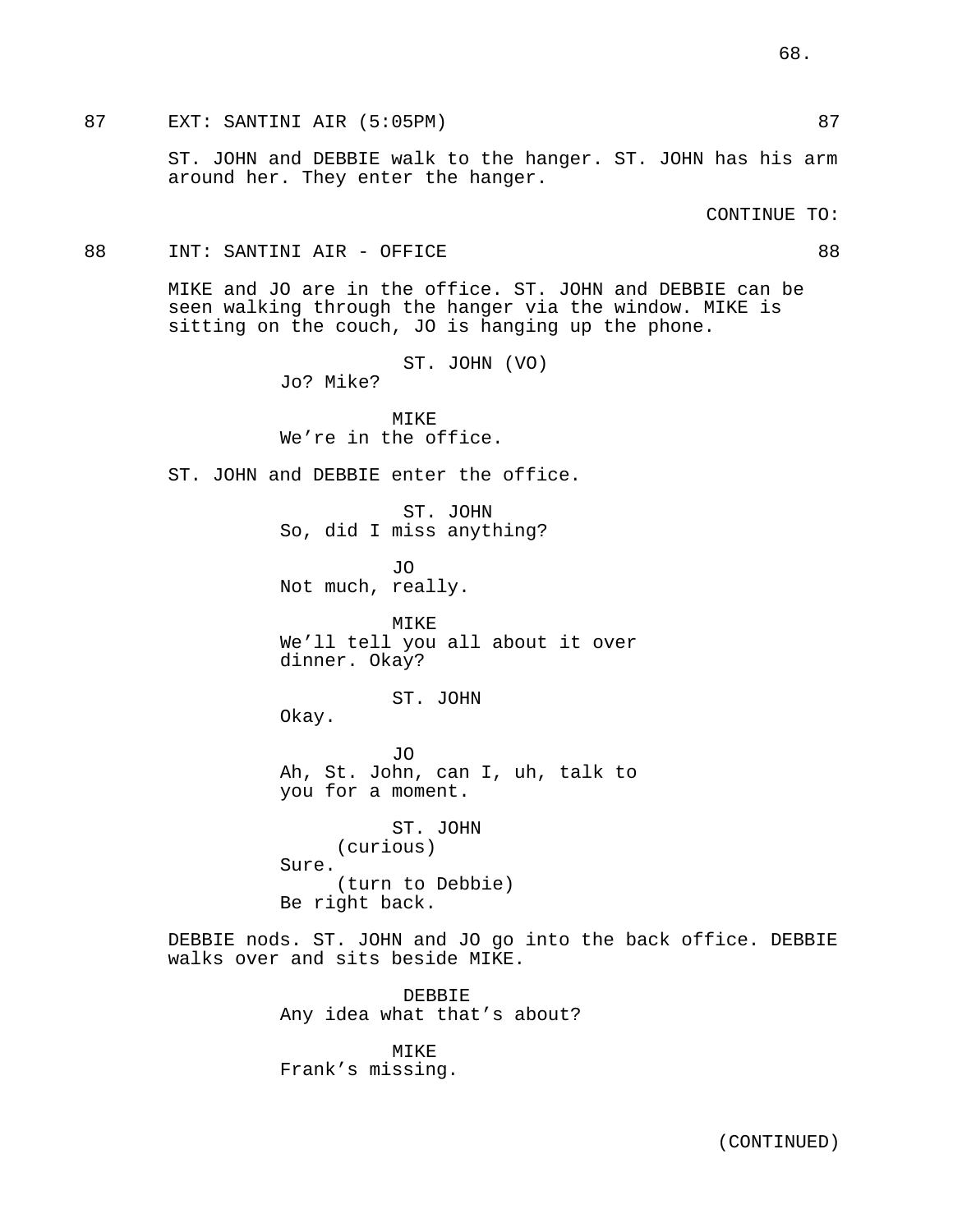DEBBIE Missing? MIKE He wasn't at his DPP last night. No-one knows where he is. DEBBIE You don't think he's... MIKE We don't know. Right now, we're just hoping our guys can find him. And... DEBBIE Yeh. Momentary silence. MIKE looks at her. MIKE So, how was your weekend? DEBBIE Okay I guess. MIKE Okay, just okay? DEBBIE You know my parents. Stj and I hardly had a moment alone, and... MIKE Well if you'd rather not go out with us I'm sure... DEBBIE Don't be silly. We all have to eat, right? MIKE (laugh) Right. The inner office door opens and ST. JOHN and JO exit. ST. JOHN What's right? DEBBIE (rise off couch) Nothing.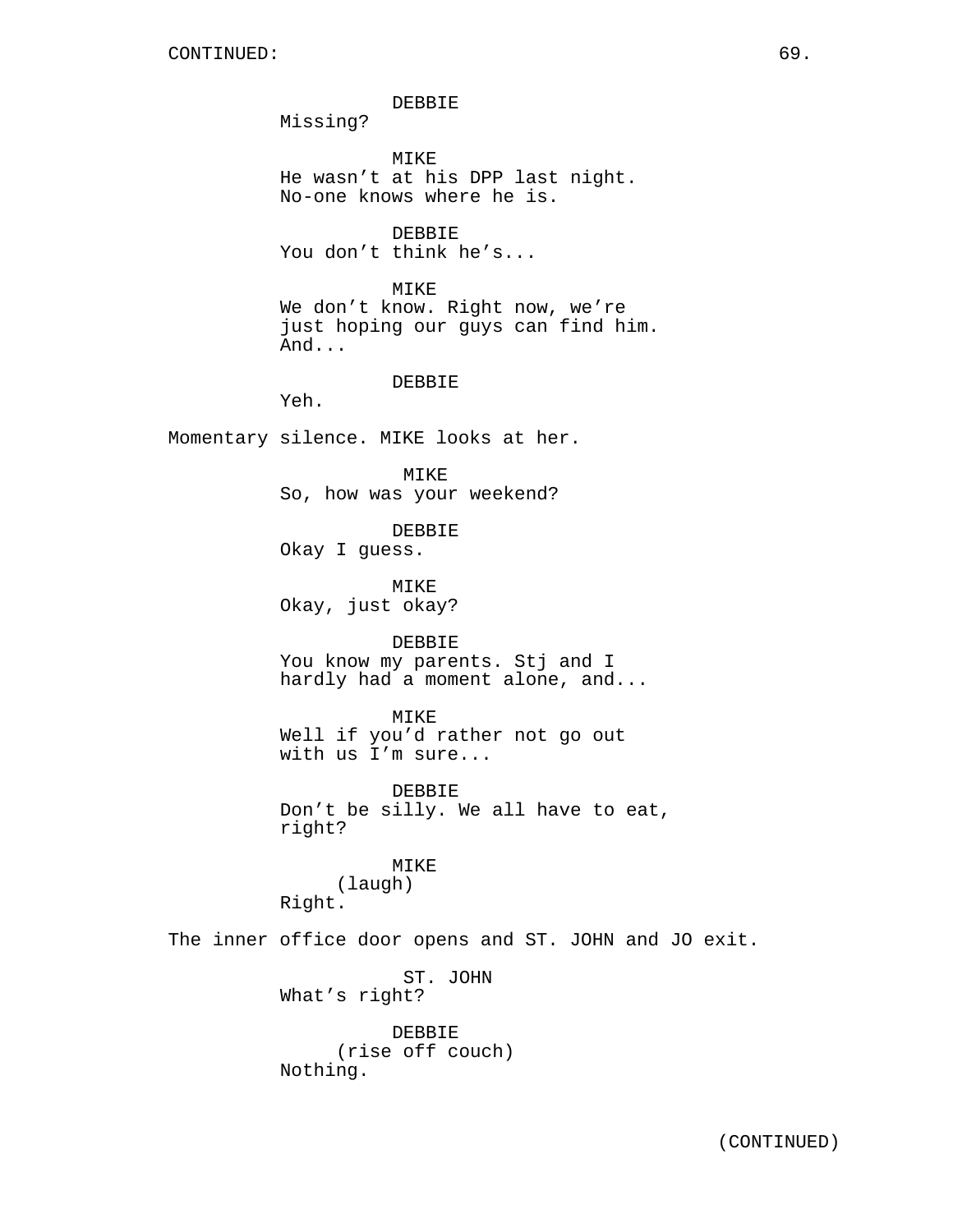ST. JOHN (raise eyebrow) So, what's it gonna be?

## JUMP TO:

### **WEDNESDAY OCTOBER 13th 1993**

89 INT: ST. JOHN'S - BEDROOM (7:30AM) 89

ST. JOHN and DEBBIE are asleep. ST. JOHN wakes up. He looks at DEBBIE who is still asleep. He is about to kiss her, when the phone rings. ST. JOHN answers it on the second ring.

> ST. JOHN Hello? (beat x3) Hello?

Still no answer. ST. JOHN hangs up the phone. DEBBIE wakes up. He looks at her.

> DEBBIE Who was it? ST. JOHN Don't know. (beat) So, what do you want for breakfast?

DEBBIE smiles and slides up to him. She puts her arms around his neck.

> DEBBIE How about, you.

> > ST. JOHN

Me?

DEBBIE

Yeh, you.

He smiles and kisses her. He rolls forward, and pins her to the bed. He breaks the kiss and looks at her.

> ST. JOHN I meant to eat.

DEBBIE Who can think of food at a time like this? Besides, I'd rather work up an appetite first. Wouldn't you?

He kisses her again.

(CONTINUED)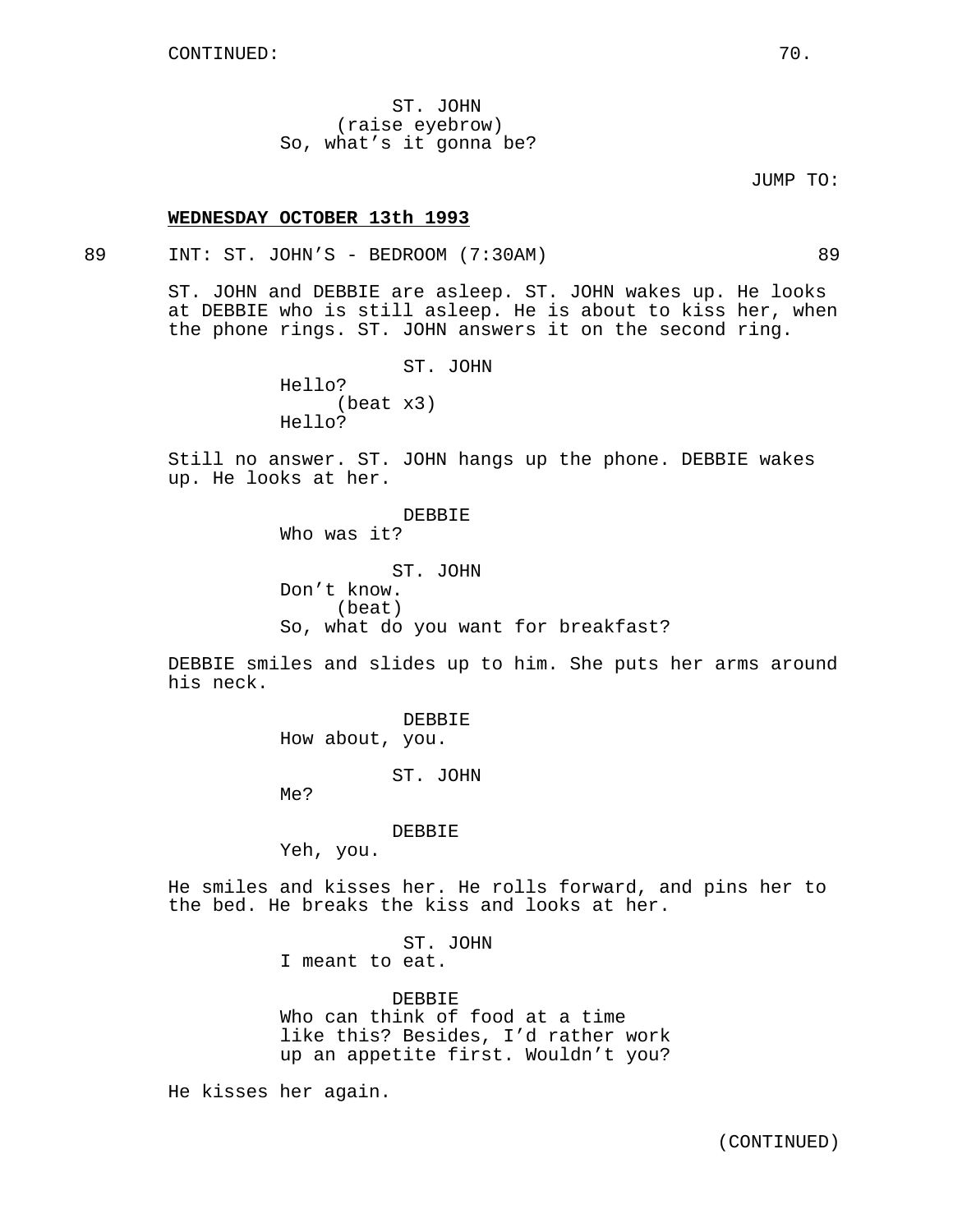JUMP TO:

| t. | and DEBBIE are dressed and are just finishing                                 |
|----|-------------------------------------------------------------------------------|
|    | DEBBIE<br>What time can I expect you home?                                    |
|    | ST. JOHN<br>Around $6:00$ .                                                   |
|    | DEBBIE<br>That's early.                                                       |
|    | ST. JOHN<br>I was thinking maybe we could go<br>out for dinner, then dancing. |
|    | <b>DEBBIE</b><br>(smile)<br>Sounds like fun.                                  |
|    | ST. JOHN<br>$(\text{smil}\,\Theta)$                                           |

(smile) Guess I better get going if I want to be home by 6:00.

DEBBIE

Yeh.

ST. JOHN rises from the table. DEBBIE also rises. They walk to the door. ST. JOHN opens the door, then turns and looks at DEBBIE. He kisses her goodbye.

> ST. JOHN See ya tonight.

# DEBBIE

I'll be waiting.

ST. JOHN exits. DEBBIE closes the door, and walks back to the kitchen.

JUMP TO:

90 INT: KITCHEN (8:30AM) 90

ST. JOHN breakfas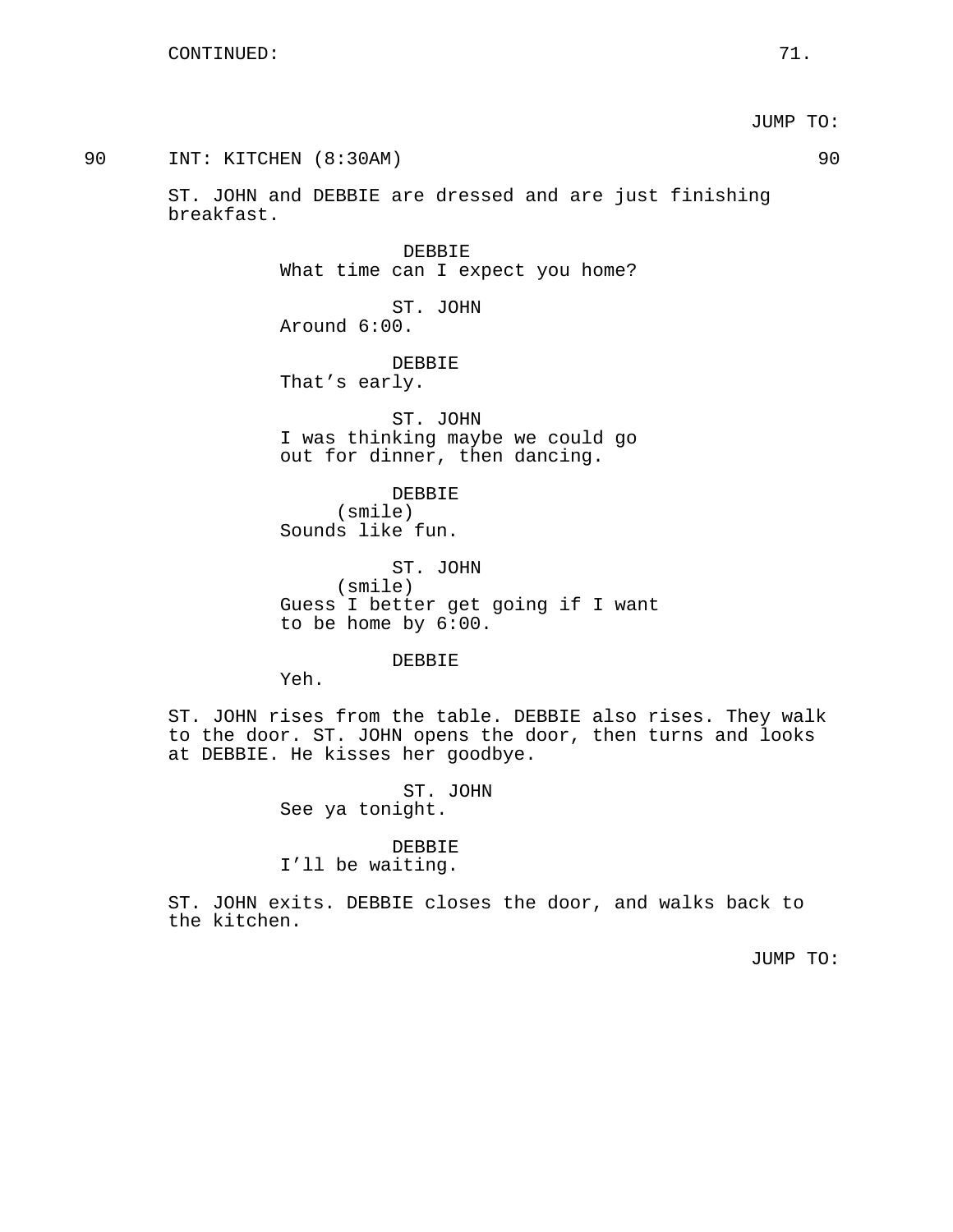91 INT: DNS HQ - JASON'S OFFICE (NOON) 91

JASON is on his computer. Knock on door.

JASON

Enter.

The door opens. It's the same guy from before. (The one who informed JASON that FRANK was missing.) Guy enters, and closes the door. He walks over to JASON, who is still looking at his computer screen.

JASON

I'll be with you in a second.

MAN I can wait.

JASON recognizes the voice, and turns to face him.

JASON

Any news?

MAN

Yes and No.

JASON What's that supposed to mean, yes and no?

MAN Our contacts inform us that Stein never left Columbia.

JASON So he's still there then.

MAN We're not sure. (beat) It seems that no-one down there has seen or heard from him since Monday.

JASON Have you tracked his route to the DPP? (beat) Maybe someone...

MAN He passed checkpoint 1, but never reached number 2.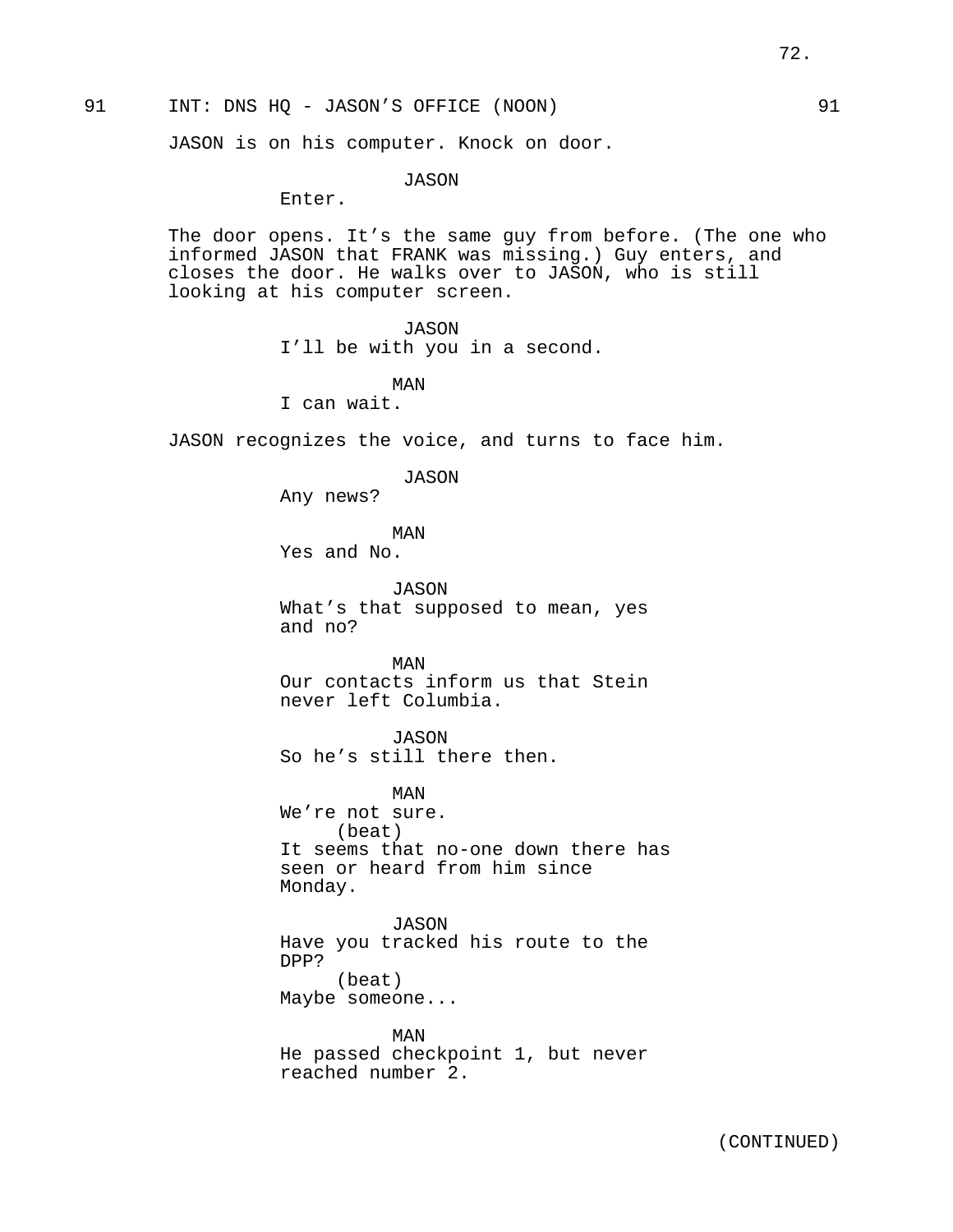JASON So something happened between CP-1 and CP-2. MAN Unless he turned around and went back, yeh. JASON Unless? (beat) Don't you know if he did or not? (beat) Wouldn't your guys have seen him? MAN Not if he didn't want to be seen. JASON I take it you guys are assuming he is somewhere between his target area and CP-2? MAN For now. JASON's phone rings. MAN I'll keep you posted. JASON Thanks. MAN exits. JASON answers phone. JASON Locke. DEBBIE (VO) Hi Jase. JASON Debbie? DEBBIE (VO)

Any news on Frank?

JASON takes a deep breath.

JUMP TO: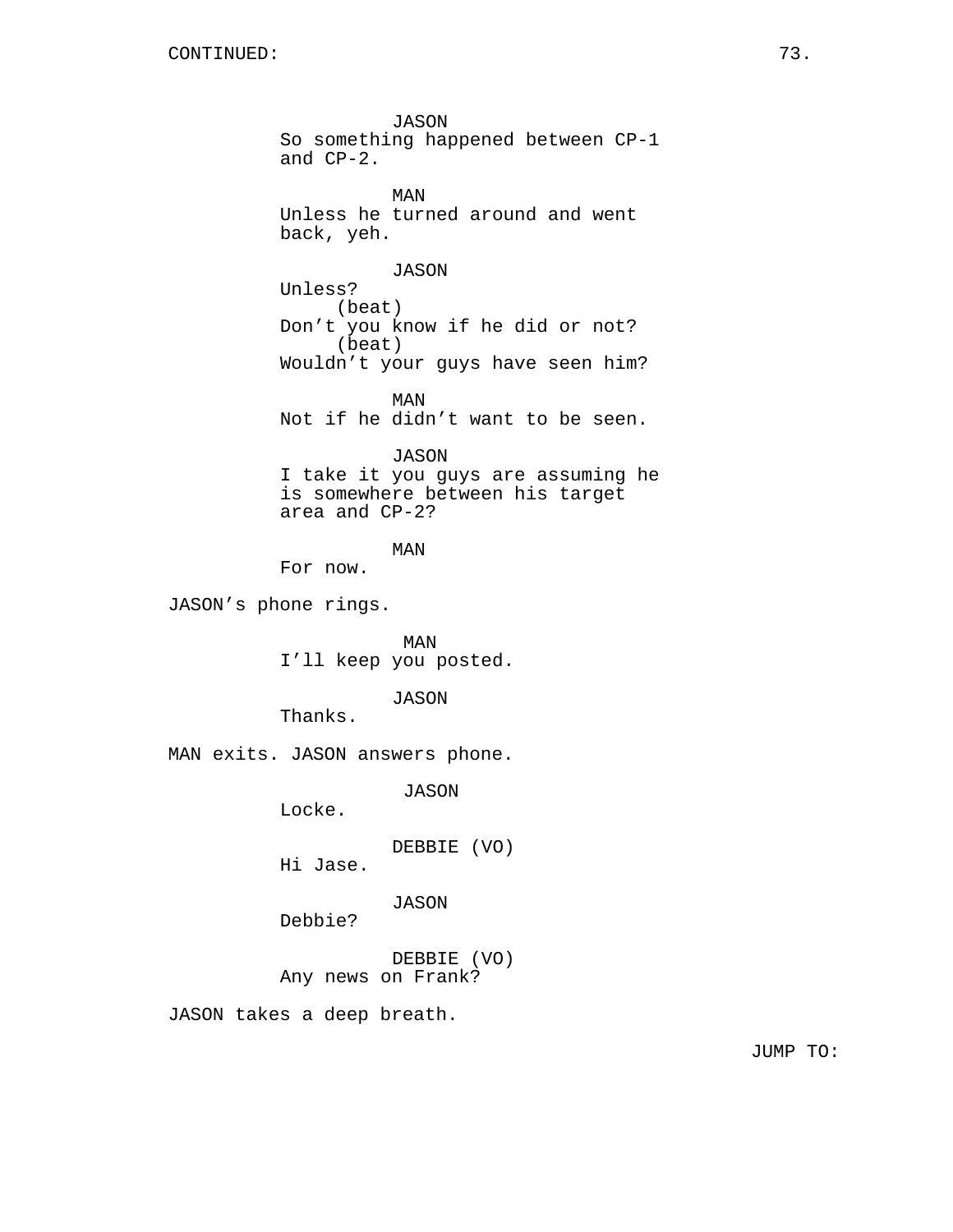74.

92 INT: ST. JOHN'S JEEP (7:55PM) 92

ST. JOHN is driving. DEBBIE is resting her head on her arm, which, is resting on the window. DEBBIE turns to him.

> DEBBIE What's the name of this club we're going to?

ST. JOHN Charlie's Jungle Club.

DEBBIE Charlie's Jungle Club? (beat) Where did they get a name like that?

ST. JOHN The owner's name is Charlie, and, with all the people in there, the place is like a jungle. (beat) Lot's of wild animals.

DEBBIE (snicker) Did you just make that up, or...

ST. JOHN (smile) What do you think?

They drive on.

JUMP TO:

93 EXT: CHARLIE'S JUNGLE CLUB - PARKING LOT (8:00PM) 93 ST. JOHN's jeep pulls in, and parks. ST. JOHN and DEBBIE exit the jeep, and head to the club.

PAN TO:

94 INT: CHARLIE'S JUNGLE CLUB - BAR 94

There is a man, CHRISTOPHER CAINE, sitting at the bar. He can see the door from where he is sitting. He takes a drink from his glass. He glances at the door just, as ST. JOHN and DEBBIE enter. The man puts his glass down, and stares at ST. JOHN in recognition.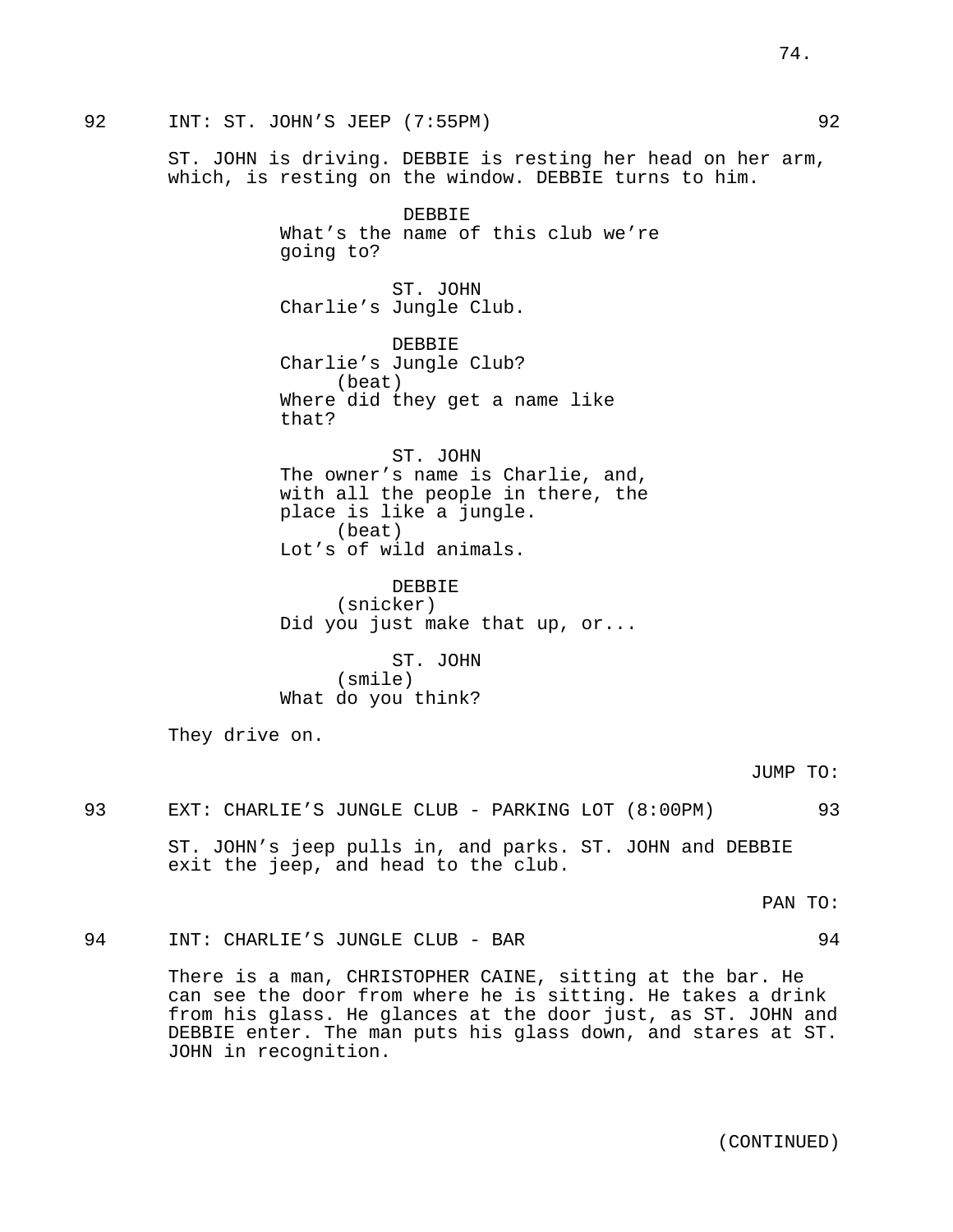CHRIS (mutter) Hawke? I thought he was dead.

### CONTINUE TO:

## 95 TIME FLIES 95

CHRIS watches ST. JOHN and DEBBIE dance. Every now and then, ST. JOHN gets the feeling that he is being watched, and looks around for the source. He never spots CHRIS, and just brushes of the feeling.

CONTINUE TO:

96 TIME RESUMES (MIDNIGHT) 96

**THURSDAY OCTOBER 14th 1993**

Slow dance. DEBBIE kisses ST. JOHN. FOCUS is still on CHRIS. He takes a drink from his glass.

> CHRIS (mutter) Well, well, well, looks like Lt. Hawke is in love. (beat) I wonder how much she means to him?

The song ends. ST. JOHN and DEBBIE go back to their table, gather up their jackets etc.. and head for the exit. CHRIS follows them.

CONTINUE TO:

97 EXT: PARKING LOT 97

ST. JOHN and DEBBIE are walking towards the jeep. He has his arm around her.

CONTINUE TO:

98 EXT: JEEP 98

ST. JOHN opens the door for DEBBIE. DEBBIE enters the jeep. ST. JOHN is about to close the door. He gets that "I'm being watched feeling again". He tenses and turns around. Nobody's there. DEBBIE notices ST. JOHN tense up and looks at him.

> DEBBIE Sti? (beat) Honey, what is it?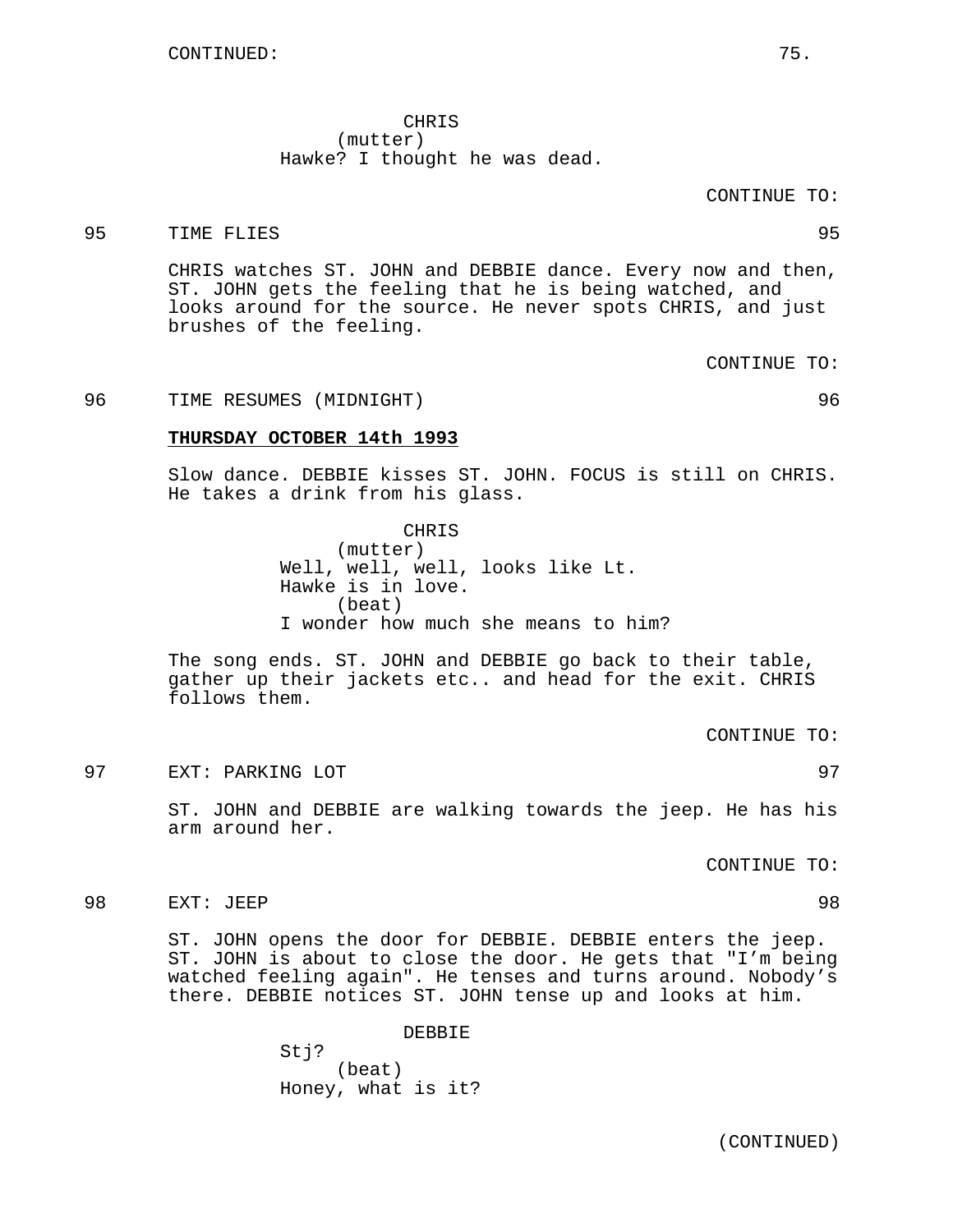ST. JOHN turns to her and closes the door. ST. JOHN It's nothing. ST. JOHN walks around to the other side of the jeep. ST. JOHN Nothing. He looks back to club again as he opens his door. ST. JOHN I just... He stands there with the door open staring. DEBBIE (beat x2) You just what? (beat) St. John? (beat) Stj, honey, talk to me? He snaps out of it. ST. JOHN Hunh? DEBBIE You've been doing that all night. What's wrong? ST. JOHN (get into Jeep) Nothing. CONTINUE TO: 99 INT: JEEP 99 DEBBIE Are you sure? ST. JOHN Positive.

He leans over and kisses her. He breaks the kiss and looks at her.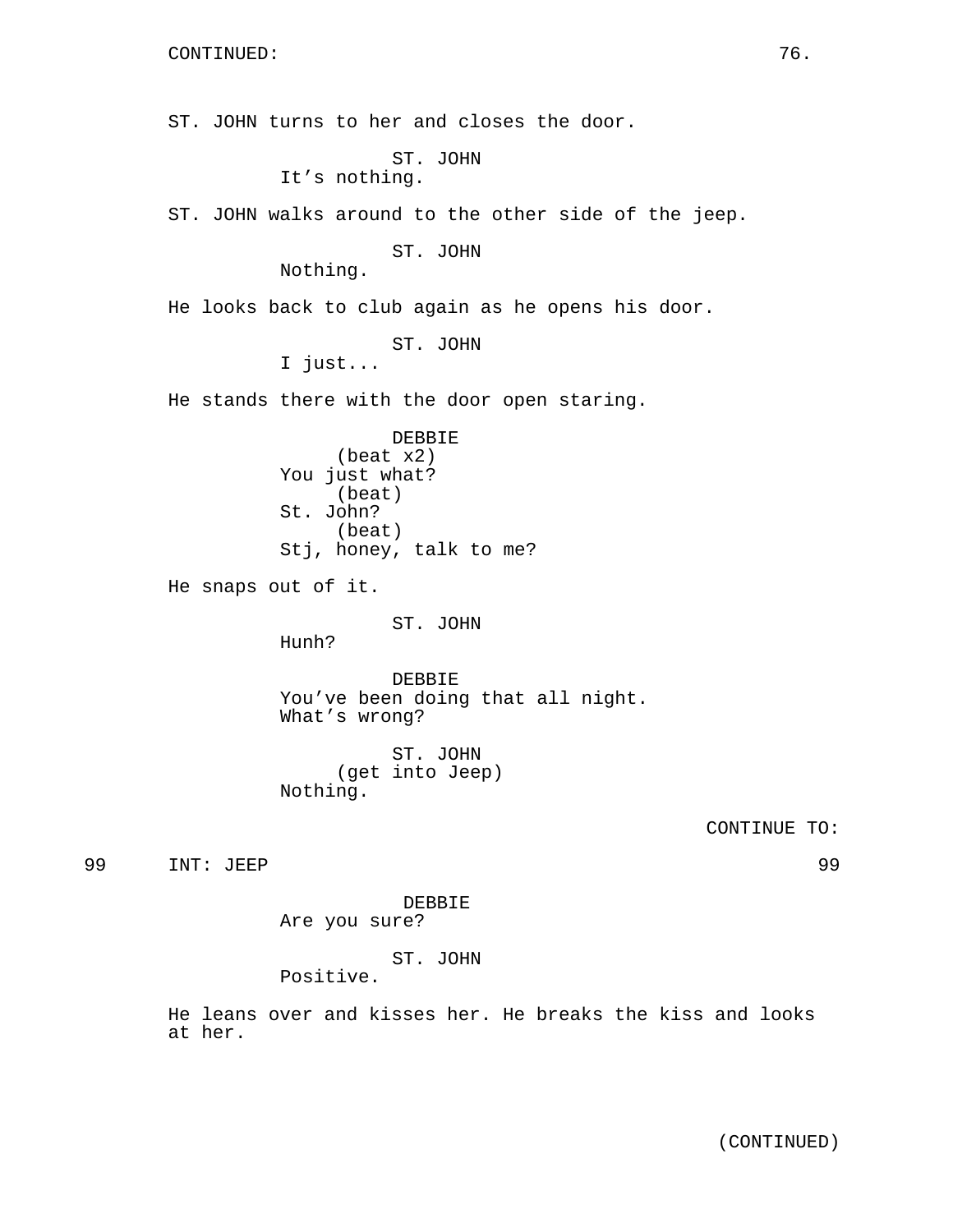ST. JOHN Would I lie to you?

DEBBIE (beat) You've just been so...

ST. JOHN Hey, if something was really wrong, I'd tell you.

DEBBIE

Promise?

### ST. JOHN

Promise.

DEBBIE In that case, let's get out of here and back to the apartment.

ST. JOHN smiles at her and starts the jeep.

PAN TO:

100 EXT: PARKING LOT 100

ST. JOHN's jeep backs out, and drives off. A blue corvette follows the jeep. CAINE is driving it.

FADE TO:

#### 101 FLASHBACK TO NAM 101

### **EXT: JUNGLE**

LIEUTENANT ST. JOHN HAWKE and his platoon are under heavy fire from Charlie. They are running to their DLZ to meet with the chopper. Only two men make it to the chopper alive -- LIEUTENANT ST. JOHN HAWKE and SERGEANT CHRISTOPHER CAINE.

PAN TO:

#### **EXT: CHOPPER**

HAWKE and CAINE board the chopper. The chopper takes off, and flies back to base.

JUMP TO:

### **EXT: INSIDE BASE**

The chopper lands. A woman runs to the chopper.

(CONTINUED)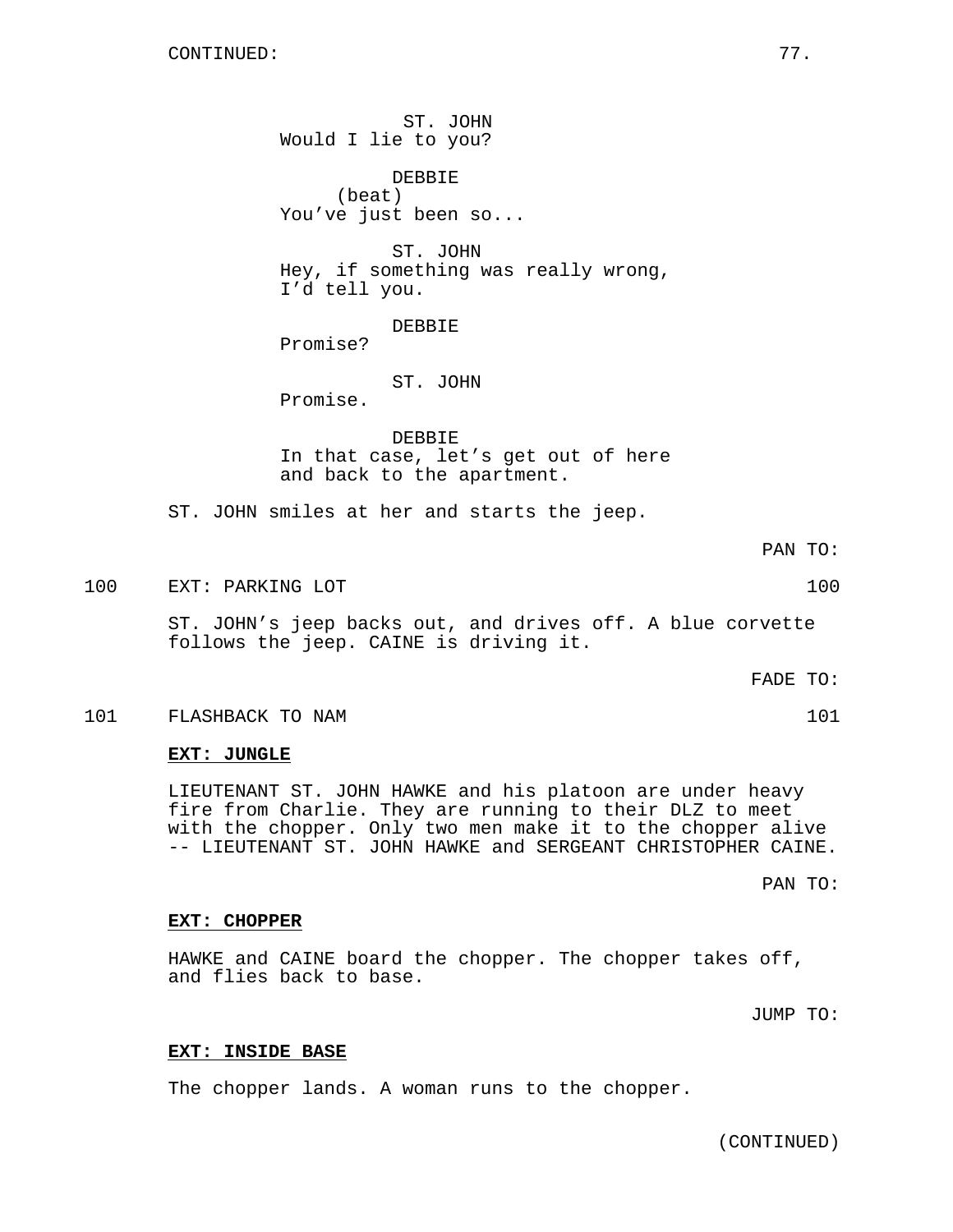### **EXT: CHOPPER**

The woman, is CHERYL-LYNN WARNER. She is a photo-journalist, and CAINE's girlfriend. CAINE and HAWKE get off the chopper. CHERYL runs into CHRIS's arms and gives him a big kiss. HAWKE goes to see the Colonel. CHERYL releases CHRIS. CHRIS looks at her.

> CHRIS Cheryl! I thought you would have left by now. Aren't you supposed to...

CHERYL Change of plans. The General said I could accompany a recon-team on operation Bluesmoke. Know anything about it?

CHRIS Bluesmoke? No. But, if they're letting you tag along, it can't be all that dangerous.

CHERYL (exasperation) Uhh. What am I gonna do with you?

CHRIS (smile) Marry me.

CHERYL (stunned) What?

CHRIS (serious) Marry me. My tour ends next week, and, Washington can always find another PJ to cover the war.

CHERYL You're serious.

CHRIS

Dead serious.

CHERYL

Yes.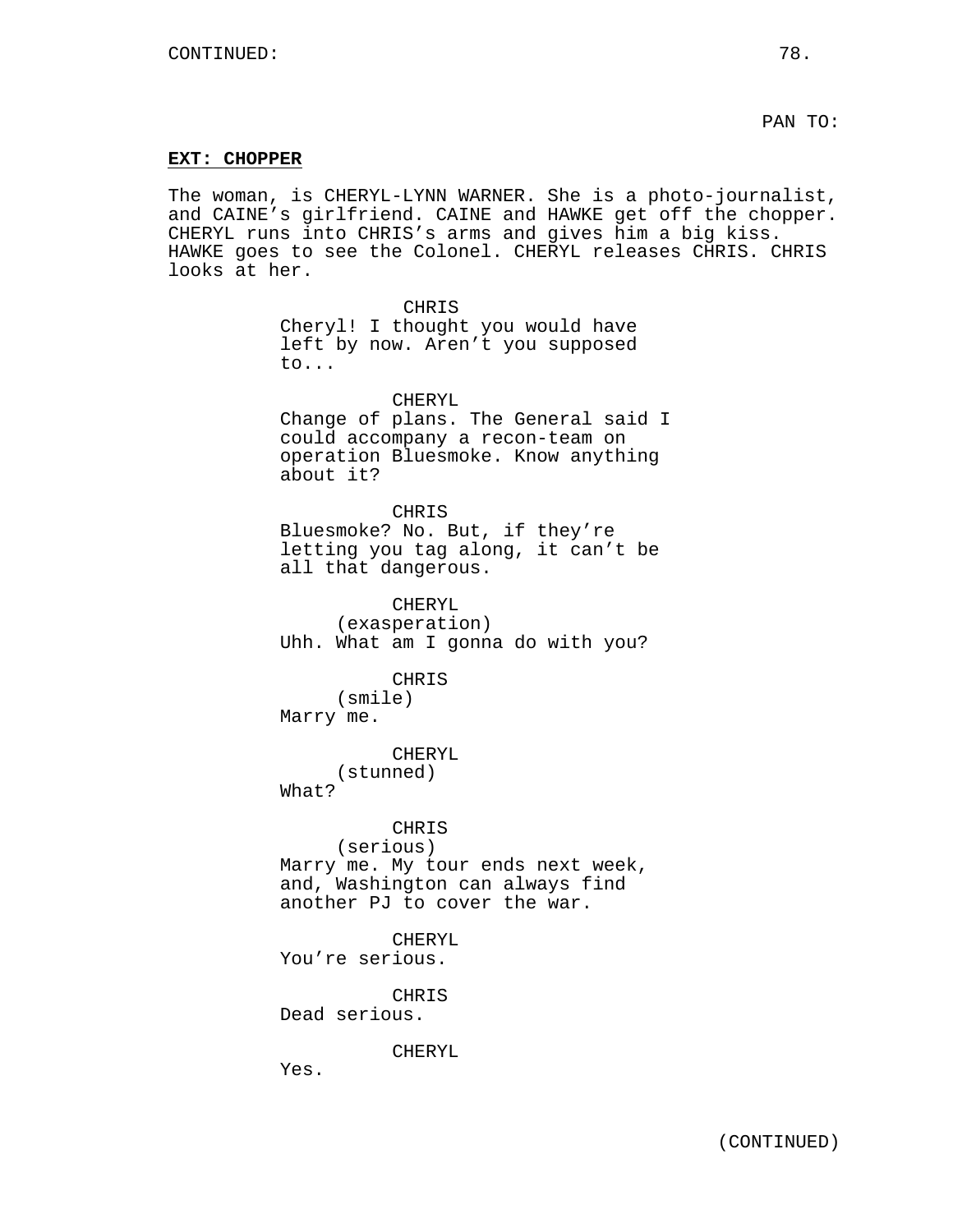### CHRIS

Yes?

CHERYL Yes. Yes, I'll marry you.

CHRIS takes her in his arms and swings her around.

CONTINUE TO:

## **EXT: CAINE's QUARTERS**

There is a knock on the door. CAINE rises from the bed, wrapping a bed sheet around his waist, and answers the door. It's ST. JOHN. Over CAINE's shoulder, ST. JOHN can see CHERYL in the bed. She has another bed sheet pulled up around her shoulders.

> CHRIS Ah, Lieutenant. I, uh...

ST. JOHN Sorry to interrupt Caine, but... I just got our new orders. I'll need your help in selecting 4 men to accompany us on Operation Bluesmoke.

CHRIS Bluesmoke, sir?

ST. JOHN

Yes.

CHRIS I'll be right with you.

ST. JOHN Oh, and Miss Warner?

CHERYL Yes, Lieutenant?

ST. JOHN Our orders say that you'll be accompanying us.

CHERYL (smile excitedly) I know.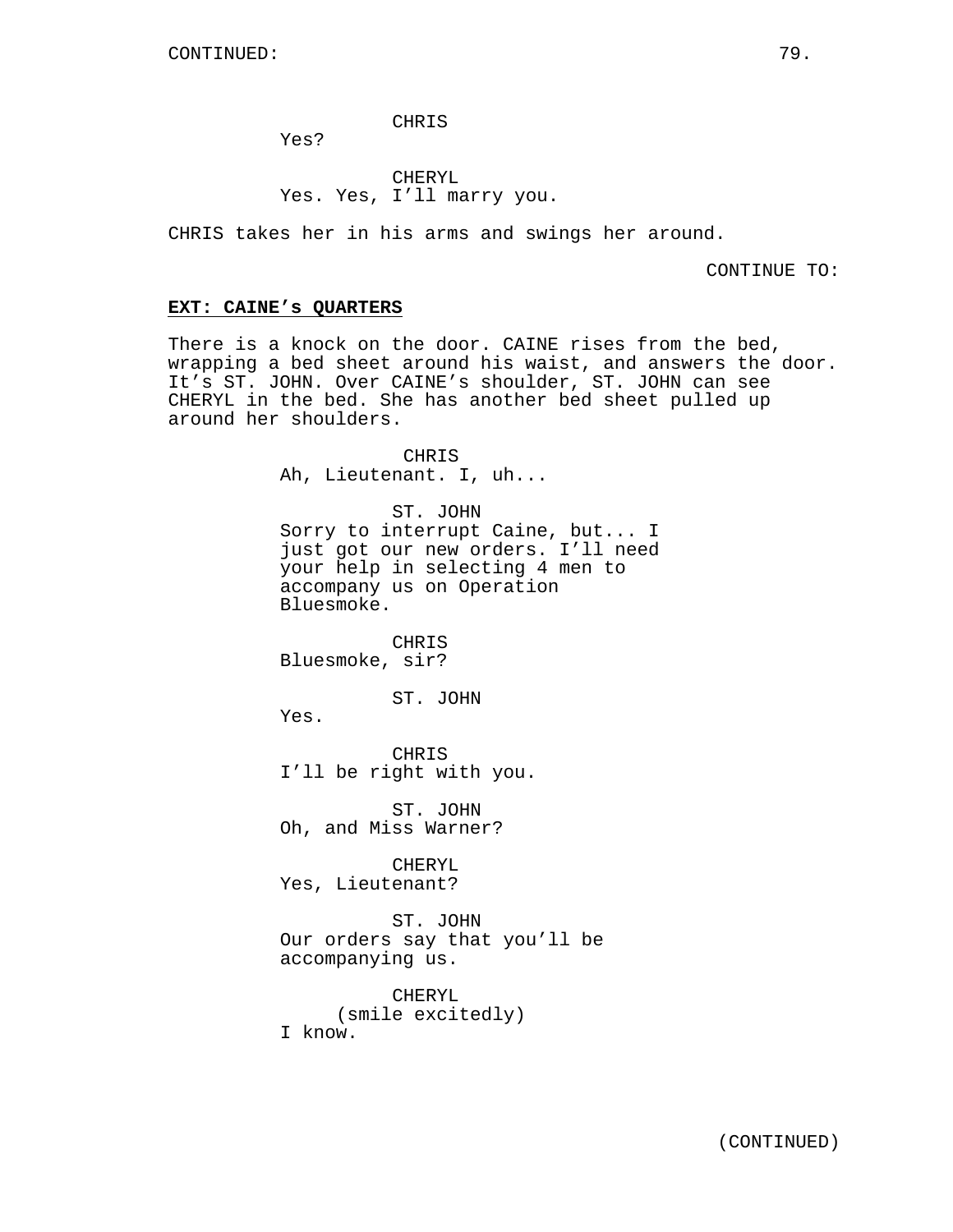ST. JOHN Don't get too excited Miss Warner. The jungle is no place for... CHERYL (cut him off) A woman? ST. JOHN That's not what I was gonna say. CHERYL Oh? And just what were you gonna say, Lieutenant? ST. JOHN A civilian. (beat) The jungle is crawling with booby traps, and trip wires. Everyone has to look out for themselves. I don't want to have to baby-sit you. There are enough problems out there as it is. CHERYL I can take care of myself, Lieutenant. ST. JOHN Good. (turn to Caine) Get dressed and be in the Mess Hall in five. CHRIS

Yes Lieutenant.

ST. JOHN walks off. CHRIS closes the door.

CONTINUE TO:

### **INT: CAINE'S QUARTERS**

CHRIS starts to get dressed.

CHERYL What is his problem?

CHRIS He's seen a lot of good men die out there. So have I. (beat) (MORE)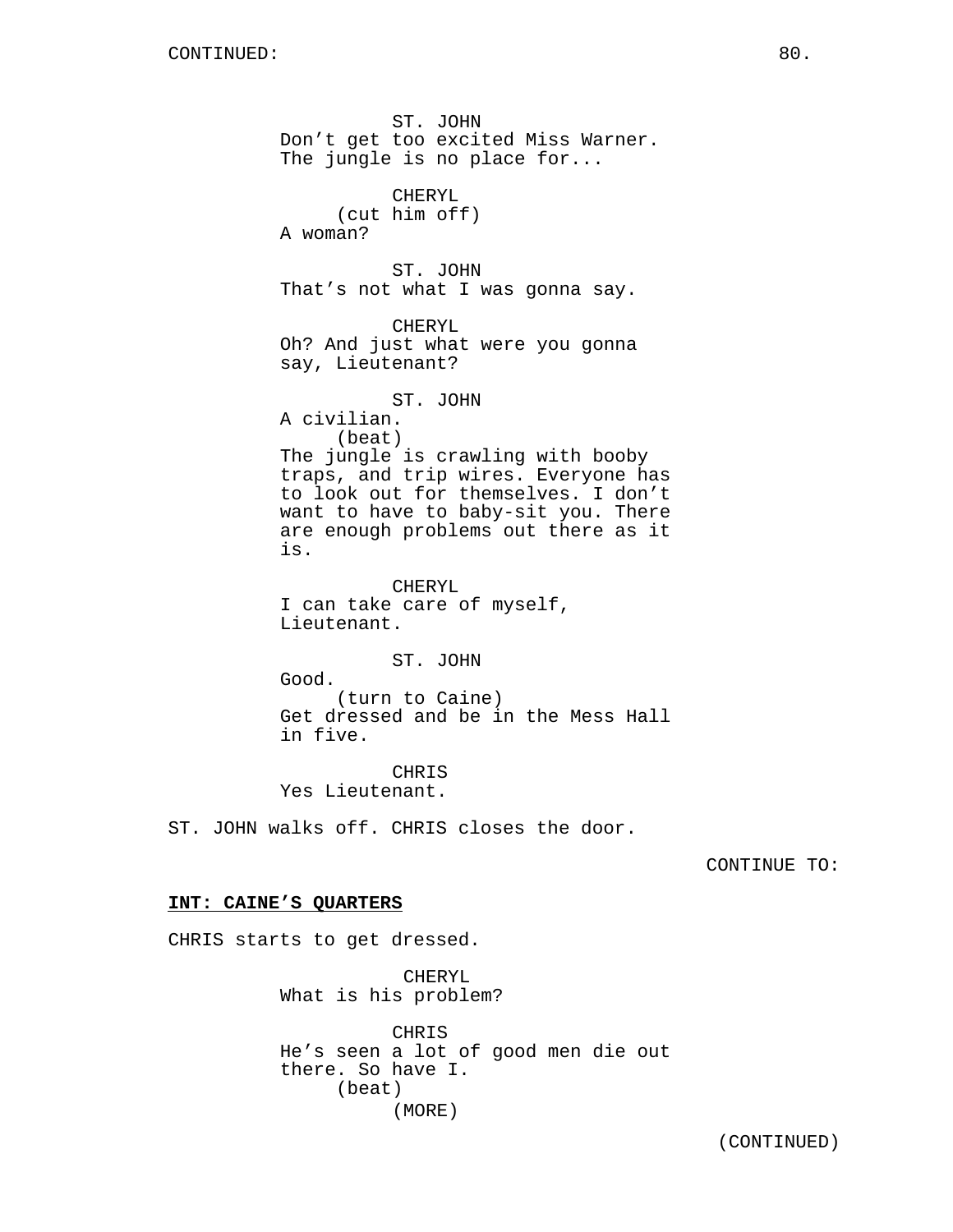CHRIS (cont'd) He's right you know. And, if it was up to him, you wouldn't be coming with us tomorrow.

CHERYL

Well then, I'm glad it's not up to him. I'll show him that I can take care of myself. Besides, like you said, if it was dangerous, the General wouldn't be letting me go.

JUMP TO:

## **EXT: INT. JUNGLE - NEXT DAY**

ST. JOHN, CHRIS, CHERYL, and 4 other men, are all walking through the jungle. ST. JOHN's on point, and CAINE is behind him. The other four are behind them, talking with CHERYL. CHERYL is taking pictures and asking questions. CHERYL decides to go up front and get a shot of Lt. Hawke leading his men through the jungle. She sneaks around and stops in front of ST. JOHN.

#### CHERYL

Okay guys, smile.

CHERYL is walking backwards -- trying to get the perfect angle for the shot. As she is walking, ST. JOHN is talking to her.

> ST. JOHN Miss Warner, I thought I told you to stay behind us.

CHERYL Relax, Lieutenant. It's just one...

CHERYL never finishes her line. She steps on a hidden mine, and is blown to bits. The team hits the ground. CHRIS screams.

### CHRIS

Noooooo!

CHRIS is about to run to her. ST. JOHN grabs his arm.

ST. JOHN Chris, don't. She's gone. There's nothing to run to. You hear me. Nothing.

CHRIS looks at the spot where CHERYL was standing. The team rises, and dusts themselves off. ST. JOHN turns to the team.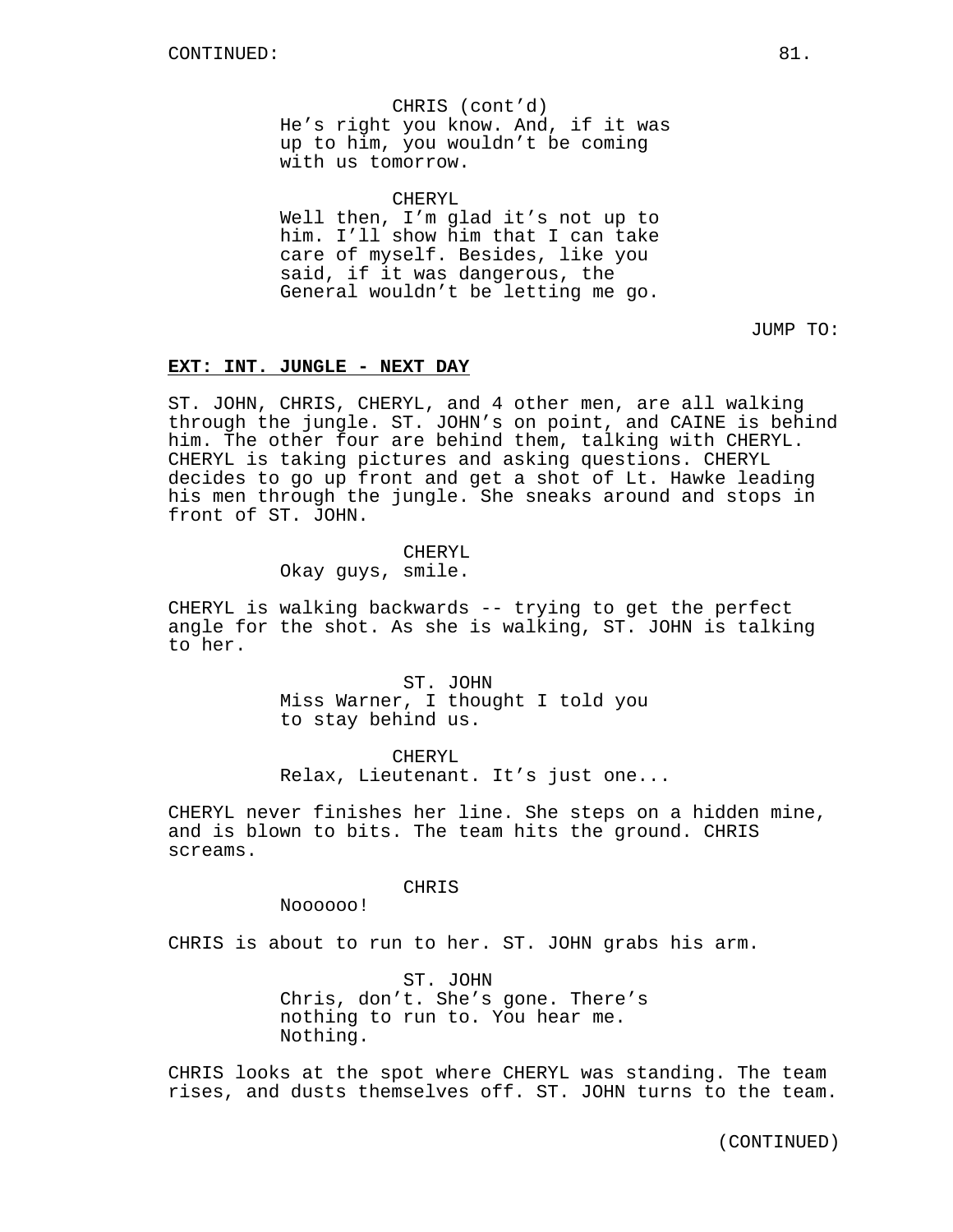ST. JOHN Come on men, let's keep on moving.

ST. JOHN and the other 4 men head off. CHRIS stays put, staring at the spot where CHERYL was standing. ST. JOHN yells back, without turning around.

> ST. JOHN Move it, Sergeant.

CHRIS looks to ST. JOHN. He has a look of rage and hatred in his eyes.

> CHRIS (mutter) One day, Hawke. (heading to team) One day...

> > FADE TO:

### **THURSDAY OCTOBER 14th 1993**

102 EXT: ST. JOHN'S BUILDING (7:15AM) 102

CHRIS is standing on the opposite side of the road. He sees ST. JOHN's jeep exit the parking garage, and drive off. CHRIS crosses the street and enters the building.

CONTINUE TO:

103 INT: ST. JOHN'S BUILDING - LOBBY 103

CHRIS enters and walks over to the Tenant Listing Board. He looks up ST. JOHN HAWKE and finds out his apartment number. He heads for the apartment. (NOTE: The security desk is unmanned.)

JUMP TO:

104 INT: ST. JOHN'S 2008 2010 104

DEBBIE is sitting on the couch, reading the newspaper. There is half a glass of orange juice on the coffee table in front of her. Knock on door.

> DEBBIE I wonder who that could be.

DEBBIE puts down the paper and goes to the door. Another knock.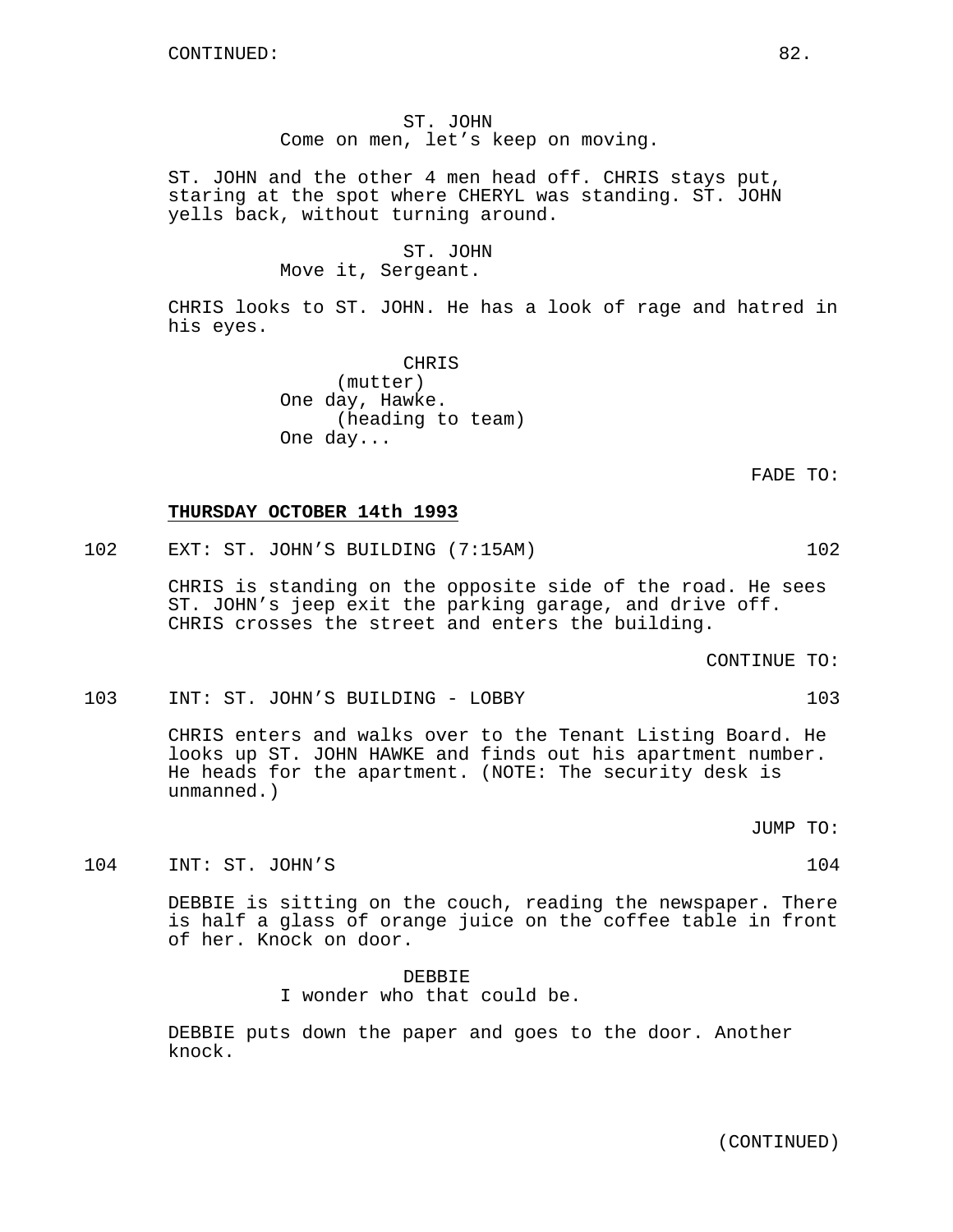DEBBIE Coming. DEBBIE reaches the door, and opens it. It's CHRIS. DEBBIE Yes? CHRIS pretends to double check the room number. CHRIS I'm sorry, I was looking for St. John Hawke. I... DEBBIE He's not here right now. In fact, you just missed him, Mr... CHRIS Caine. Chris Caine. DEBBIE Can I give him a message or... something? CHRIS You his wife? DEBBIE (raise eyebrow) Wife? No. Just his girlfriend. CHRIS Oh. (beat) Well, I was just in the area, and I thought I'd say hi. DEBBIE You an old friend or something? CHRIS You could say that. We served together in Nam. DEBBIE Nam? Really. Come on in.

CHRIS

Thanks.

CHRIS enters. DEBBIE closes the door.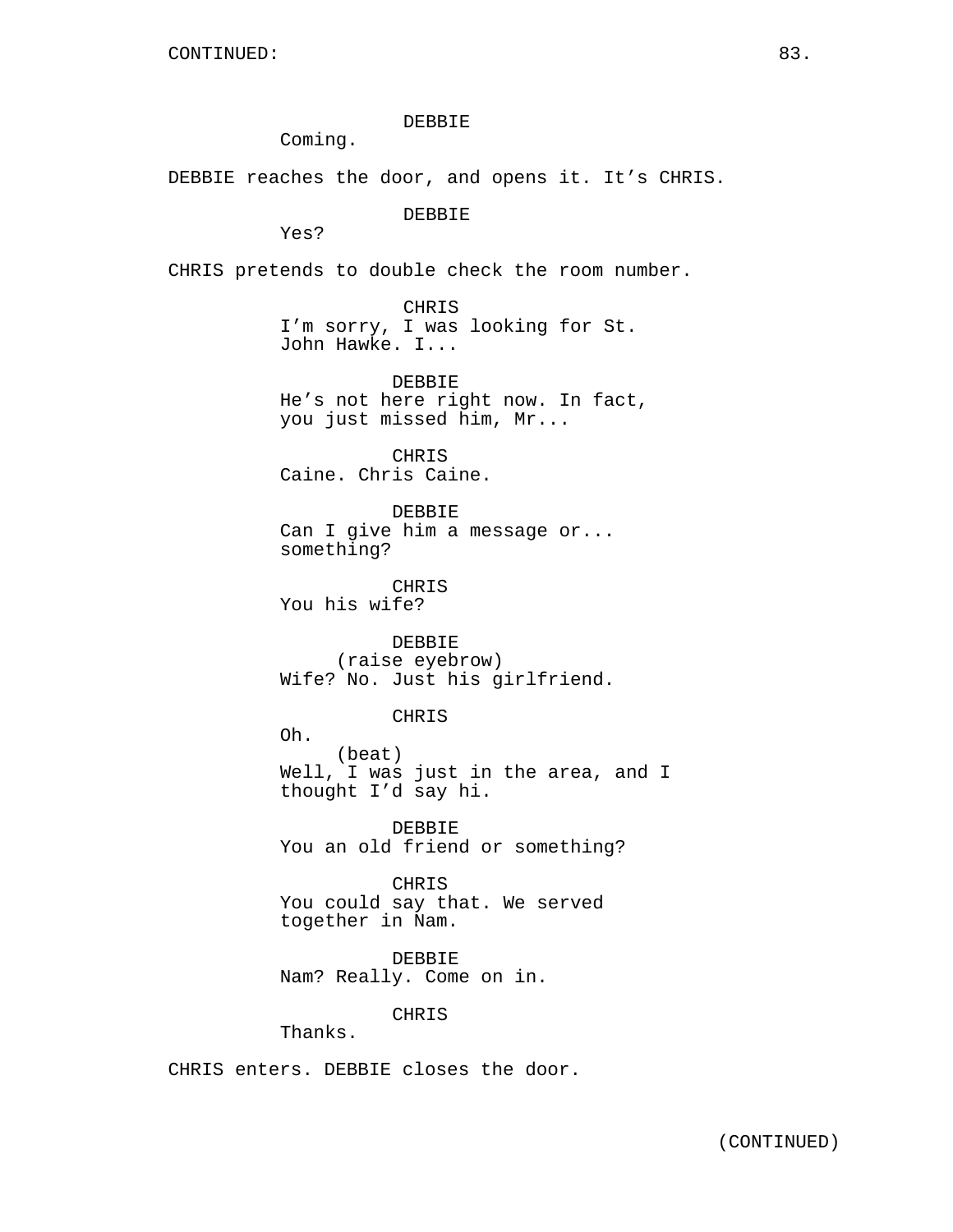DEBBIE Can I get you something to drink? Coffee, tea, juice?

CHRIS spots the glass of OJ on the table.

CHRIS

Juice, please.

### DEBBIE

Sure. (beat) Why don't you take a seat and I'll go to the kitchen and get it.

CHRIS

Thanks.

CHRIS walks over to couch and sits. DEBBIE goes to the kitchen.

CONTINUE TO:

105 FOCUS ON CHRIS 105

He removes a small vial from his pocket.

CHRIS (mutter) This is gonna be easier than I thought.

CHRIS pours the contents of the vial into the glass. CHRIS then picks up a magazine, and flicks through it. DEBBIE returns, and offers CHRIS his glass.

> DEBBIE Here you are, Mr. Caine.

CHRIS puts down the magazine and takes the glass from her.

**CHRIS** Thanks, and please, call me Chris.

DEBBIE

Chris. (sit and pick up glass) So, you served with St. John?

DEBBIE takes a drink.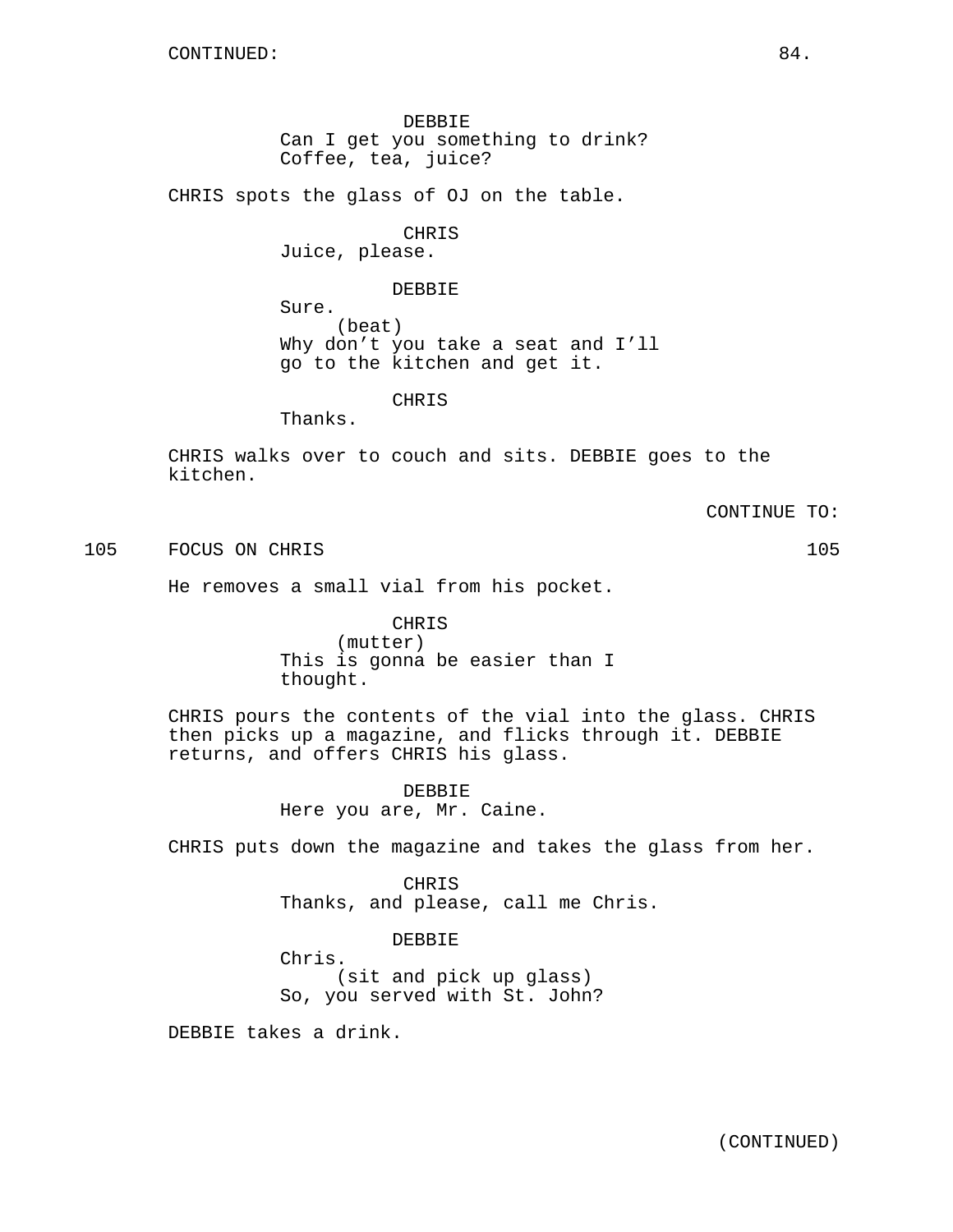CHRIS (take a drink) Yes. DEBBIE (take a drink) Tell me, what was he like then? CHRIS The Lieutenant? DEBBIE He's a Major now. CHRIS Really? A Major? DEBBIE Yep. CHRIS He was a real lady killer, he was. Both take another drink. DEBBIE A lady killer? Really? I... DEBBIE's vision starts to get blurry. She shakes her head, trying to clear it. CHRIS You okay? DEBBIE I... I'm not... CHRIS

Why don't you finish your juice, maybe it'll help.

DEBBIE

Maybe.

DEBBIE drains her glass. The room feels like it's spinning. She raises her hands to her head, dropping the glass. It rolls under the couch.

CHRIS

Better?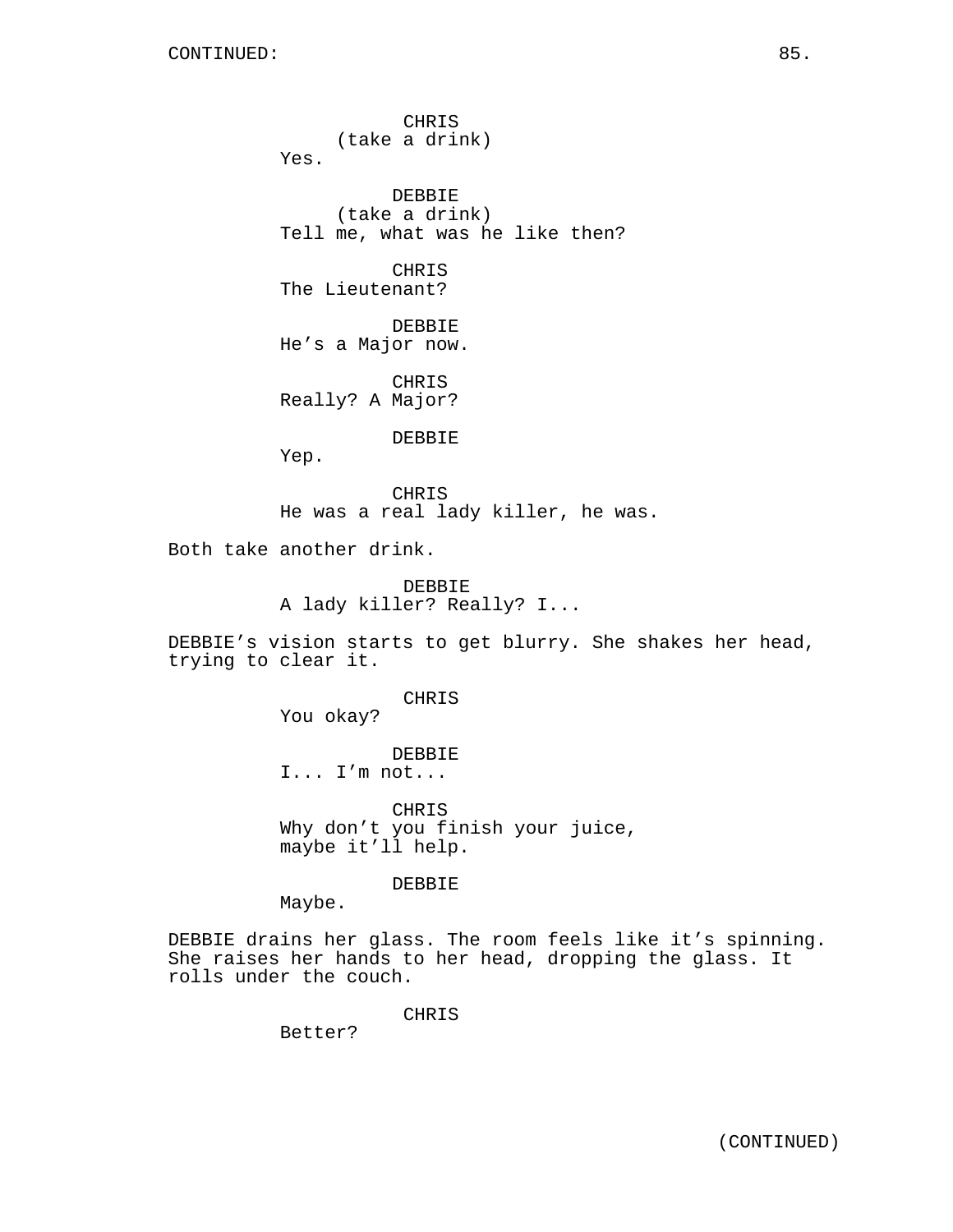DEBBIE No... I... feel... dizzy. I...

She faints.

JUMP TO:

106 INT: PARKING GARAGE (7:20AM) 106

CHRIS exits the elevator carrying DEBBIE. He walks over to his car and opens the trunk. He places her inside the trunk and closes it. He gets into the car, starts it up, and drives out.

CONTINUE TO:

107 INT: CAR 107

CHRIS stops the car outside ST. JOHN's building. He picks up an envelope that is on the front seat. The envelope is addressed to ST. JOHN HAWKE. CHRIS writes the apartment number under the name, then removes the letter from the envelope. He picks up a pen, and unfolds the letter.

CONTINUE TO:

108 EXT: CAR 108 EXT: CAR 108

CHRIS can be seen adding something to the letter. BUT, the letter cannot be seen. CHRIS puts the letter back in the envelope, and seals it. He then exits the car, and walks to the building.

PAN TO:

109 INT: ST. JOHN'S BUILDING - LOBBY 109

CHRIS walks over to the security desk. The guard on duty, is GEORGE WILLIAMSON. He is wearing a name tag that says so.

CHRIS

Excuse me?

GEORGE (turn to Chris) Yeh.

CHRIS I was wondering if you could do me a favor.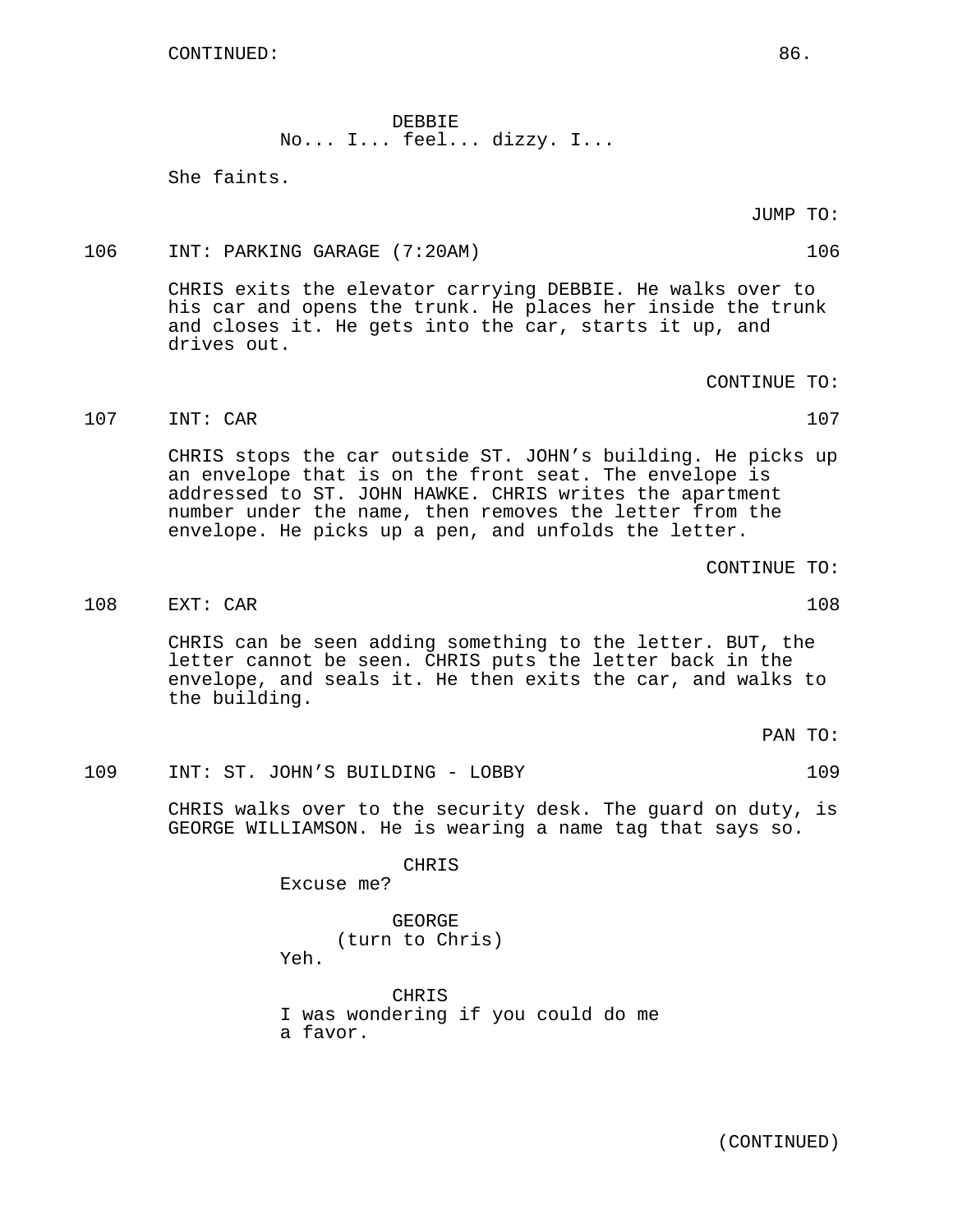GEORGE (walk over to Chris) Such as? CHRIS I have a letter here for St. John Hawke. (place letter on counter) But it is imperative that he not get it before 8:00pm. GEORGE (curious) Oh? And why's that? CHRIS can tell the guard is suspicious. CHRIS places a twenty dollar bill on top o the letter. CHRIS It's a surprise. GEORGE takes the letter, and the \$20. GEORGE I'll make sure he gets it. CHRIS After 8:00. GEORGE After 8:00.

> CHRIS (exiting) Thanks.

> > JUMP TO:

110 INT: CHRIS'S PLACE (7:35AM) 110

DEBBIE is sitting in a chair in the center of an otherwise empty room. CHRIS is, at the moment, standing behind her. He has her hypnotized. The drug he poured into her orange juice, was a hypnotic inducer -- a very, very, strong hypnotic inducer. (NOTE: As CHRIS carries on the following conversation, he is pacing back and forth, and walking around the chair.)

> CHRIS Now, listen to me. I want you to think back. Think back to the first time you met St. John Hawke.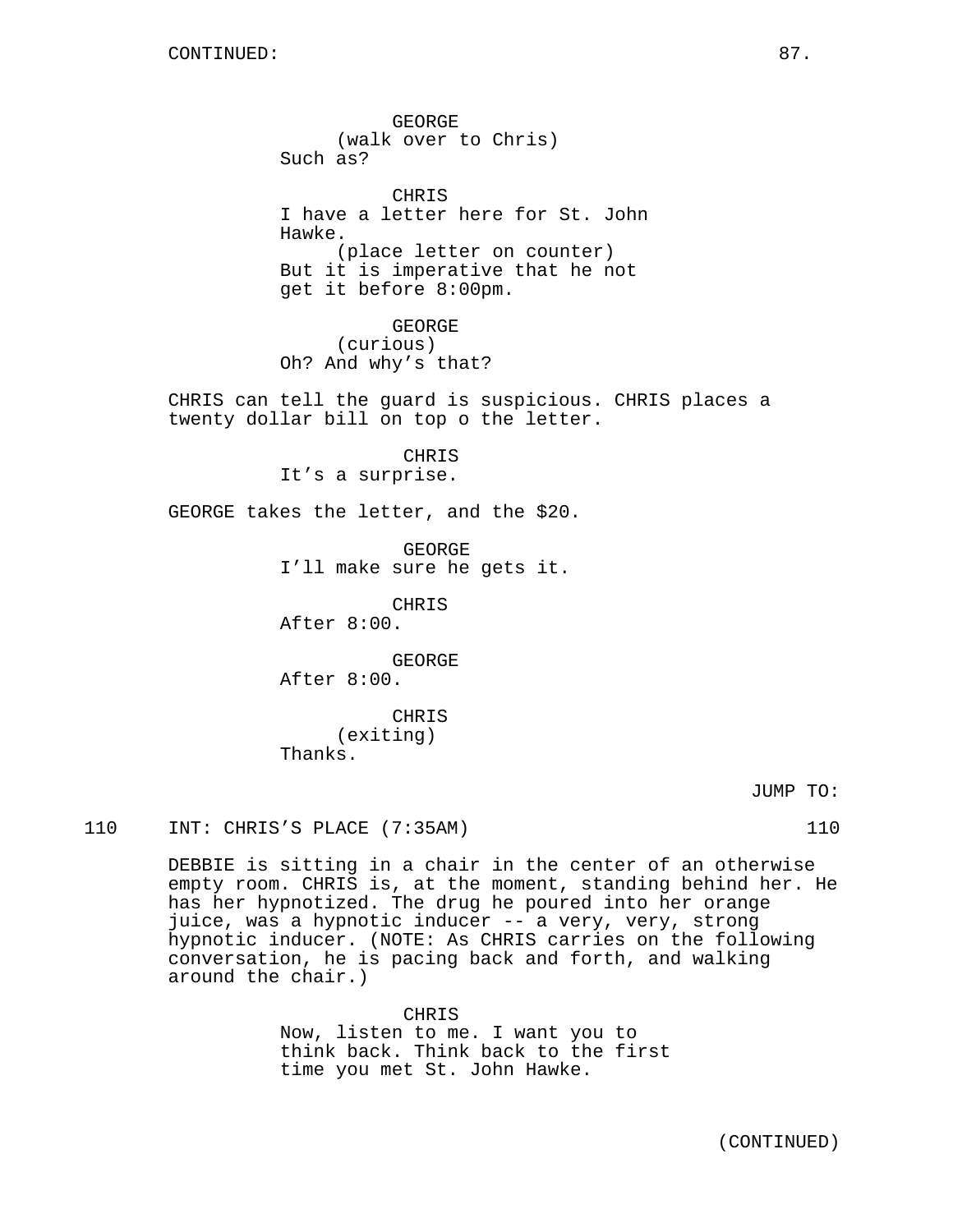DEBBIE First time. Think back. First time. CHRIS Yes. (beat) Are you there? DEBBIE Yes. CHRIS What date is it? DEBBIE October 31st. 1992. CHRIS Good. Good. (beat) Now, pretend your mind is a VCR. DEBBIE VCR. CHRIS Yes. Transfer all memories from that day till now, to a tape. DEBBIE Transfer. Memories. Tape. CHRIS Yes. (beat) Now, I want you to lock that tape in a corner of your mind. DEBBIE Lock tape. Corner. CHRIS The tape will stay locked away forever. DEBBIE Forever. CHRIS

Unless, or until, you hear the word Bluesmoke.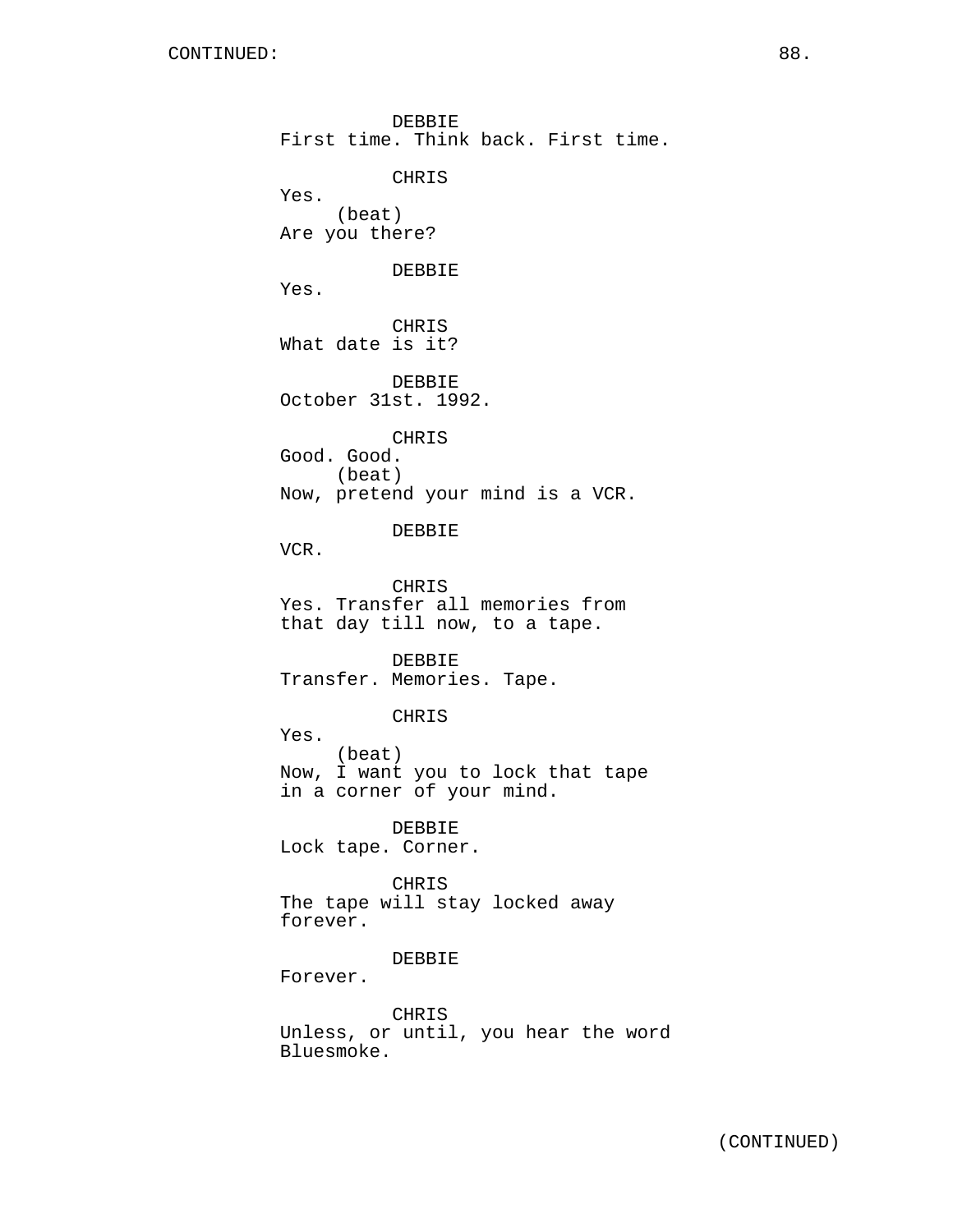DEBBIE Bluesmoke. **CHRIS** Yes. When you hear that word, you will remember everything. (beat) Do you understand? DEBBIE Yes. Everything. CHRIS Good. (beat) Now, to fill your mind with what you've been doing in the last year. (beat) You are a... photo-journalist... You've been traveling around the world taking pictures. You've just completed your world tour, and are vacationing in Paris. (beat) When we get on the plane to Paris, you will be filled in, in detail, on your adventures. (beat) When asked, you will say you arrived last night. You've rented an apartment. All your photographs, and everything you could possibly need, you will find in the apartment. (idea)(evil smile) You shall fall head over heals in love with the first man... no, wait, make that American man... to touch you. Do you understand? DEBBIE Paris. Vacation. Love. American. CHRIS (smile) Good. You shall sleep now. But you will still be able to hear the sound of my voice. (beat) Anything that is said from this point on, you shall remember as actually happening. (beat)

(CONTINUED)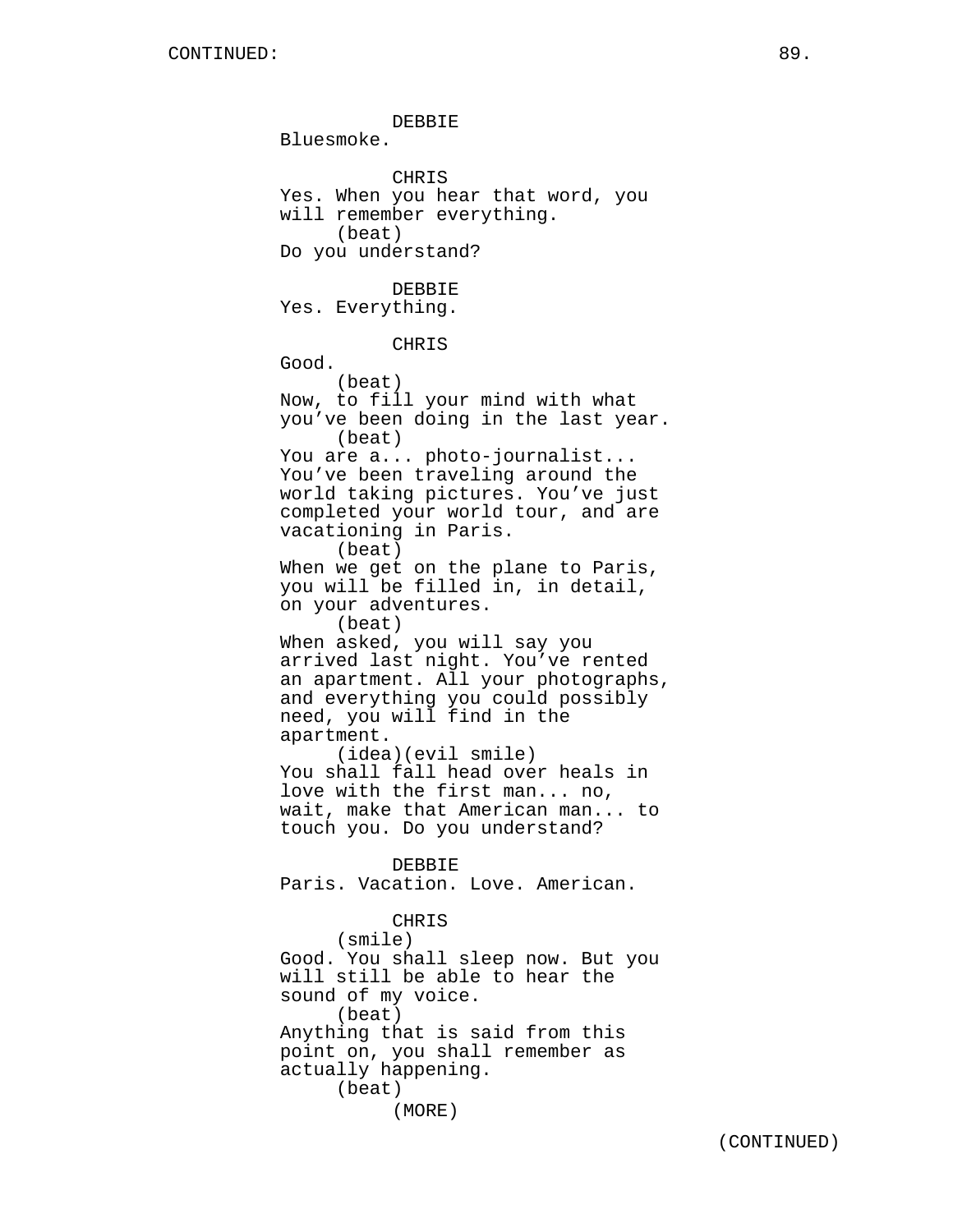CHRIS (cont'd) Do you understand?

DEBBIE

Yes.

DEBBIE falls asleep.

CONTINUE TO:

111 TIME FLIES 111 2012 112

CHRIS takes DEBBIE to the roof. A chopper is waiting. They get on chopper. Chopper takes them to the airport. The pilot helps CHRIS take DEBBIE to the plane. The pilot gets in the plane. CHRIS fills DEBBIE in on what she's been doing in the last year.

CUT TO:

112 INT: SANTINI AIR - OFFICE (9:00AM) 112

MIKE and JO are seated in the office. ST. JOHN enters holding a box.

> ST. JOHN Morning guys.

> > MIKE

Morning. (notice box) What's in the box?

ST. JOHN Ah... nothing...

ST. JOHN tries to put the box in his jacket pocket, but JO grabs it. ST. JOHN runs his hand through his hair as JO opens the box. It's a ring. JO looks at ST. JOHN.

> JO Is this what I think it is?

ST. JOHN Ah... Yeh... It is... Look, I... haven't asked her yet. I was planning on doing it tonight. So... don't let on okay?

JO (hug him) Congratulations St. John.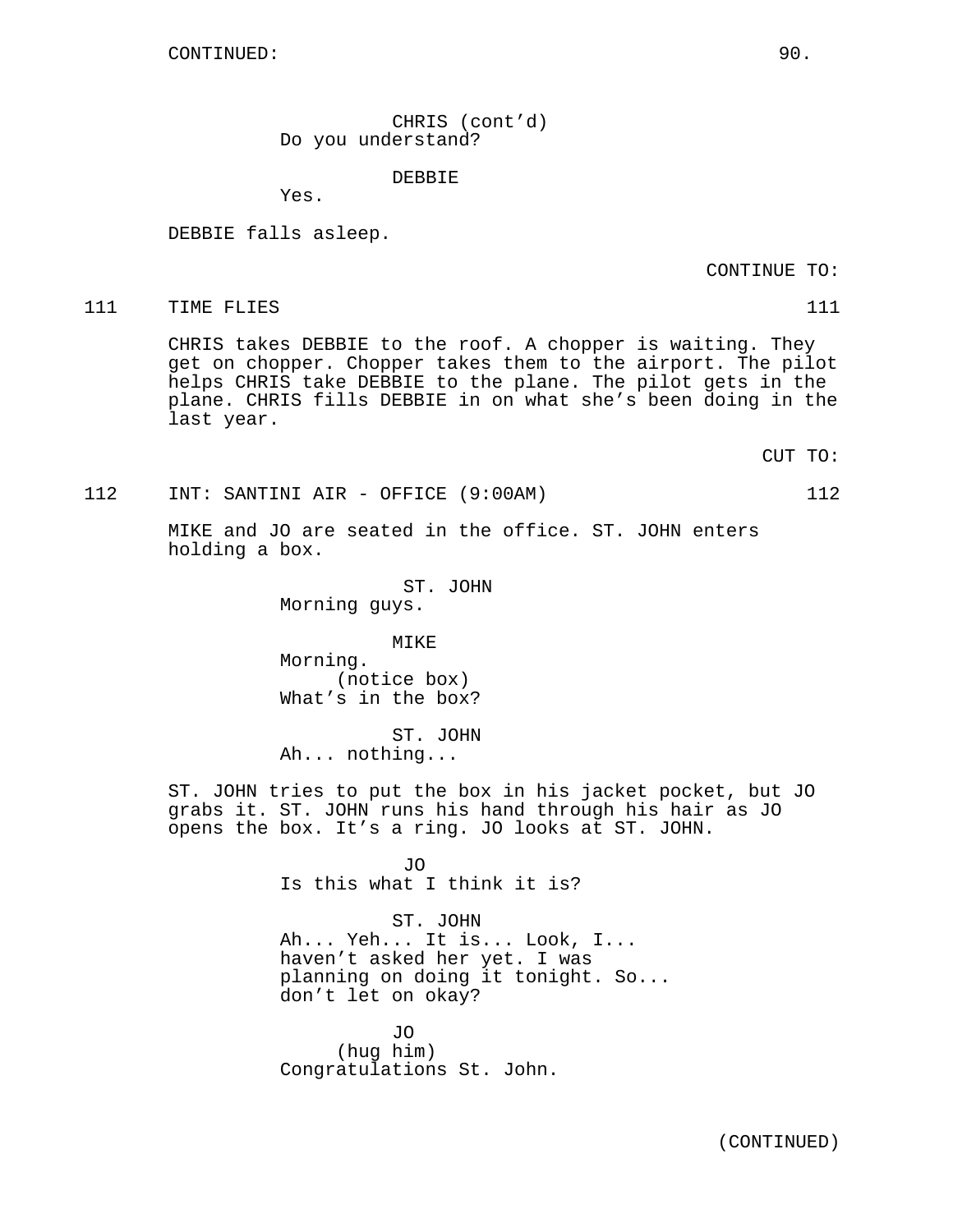ST. JOHN Thanks. But, she hasn't said yes yet. JO Don't worry. She will. Right Mike? MIKE looks a million miles away. JO Mike? ST. JOHN Hey, you okay buddy? MTK<sub>E</sub> What? Oh, I'm fine. MIKE rises and goes over to ST. JOHN. He clasps his hand. MIKE Congratulations buddy. ST. JOHN Thanks. CUT TO: **FRIDAY OCTOBER 15th 1993** 113 EXT: AIRPORT - PARIS (2:00AM PARIS TIME) 113 The plane lands in PARIS. CHRIS has a car waiting. DEBBIE and CHRIS get in the car. CONTINUE TO: 114 TIME FLIES 114 The car takes them to DEBBIE's apartment. CONTINUE TO:

115 TIME RESUMES 115

They enter the building. The door to the apartment opens. CHRIS enters carrying DEBBIE. He takes her to the bedroom, and lays her on the bed.

> CHRIS Can you hear me?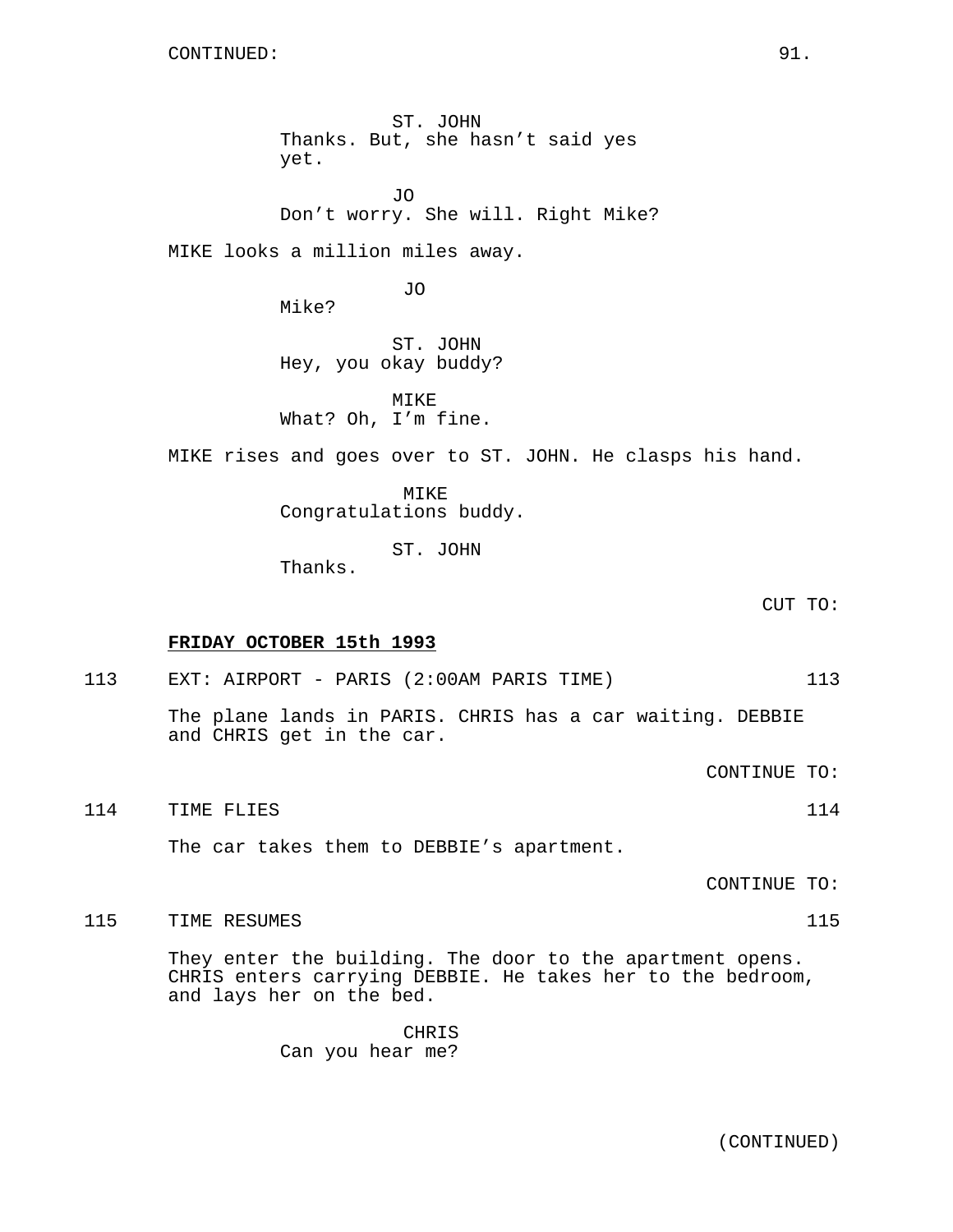#### DEBBIE

Yes.

CHRIS

You will remain asleep for four more hours. Then you shall awaken and go for a walk. You will not remember me. Do you understand?

### DEBBIE

Yes.

## CHRIS

Good.

CHRIS removes an envelope from his jacket pocket, and places it on the dresser. (In the envelope is \$30,000 US.) CHRIS exits.

CUT TO:

### **THURSDAY OCTOBER 14th 1993**

116 INT: ST. JOHN'S (7:58PM MST) 116

ST. JOHN is on the phone with MIKE.

ST. JOHN That's right. Are you sure you don't know where she is, Mike?

MIKE (VO) Positive. Look buddy, I've been with you all day. How could she have told me anything without you knowing?

ST. JOHN You're right. It's just that, it's not like her to just up and leave. She would've left a note or something.

MIKE (VO) When was the last time you spoke to her?

ST. JOHN This morning. She was here when I left, and she wasn't planning on going anywhere.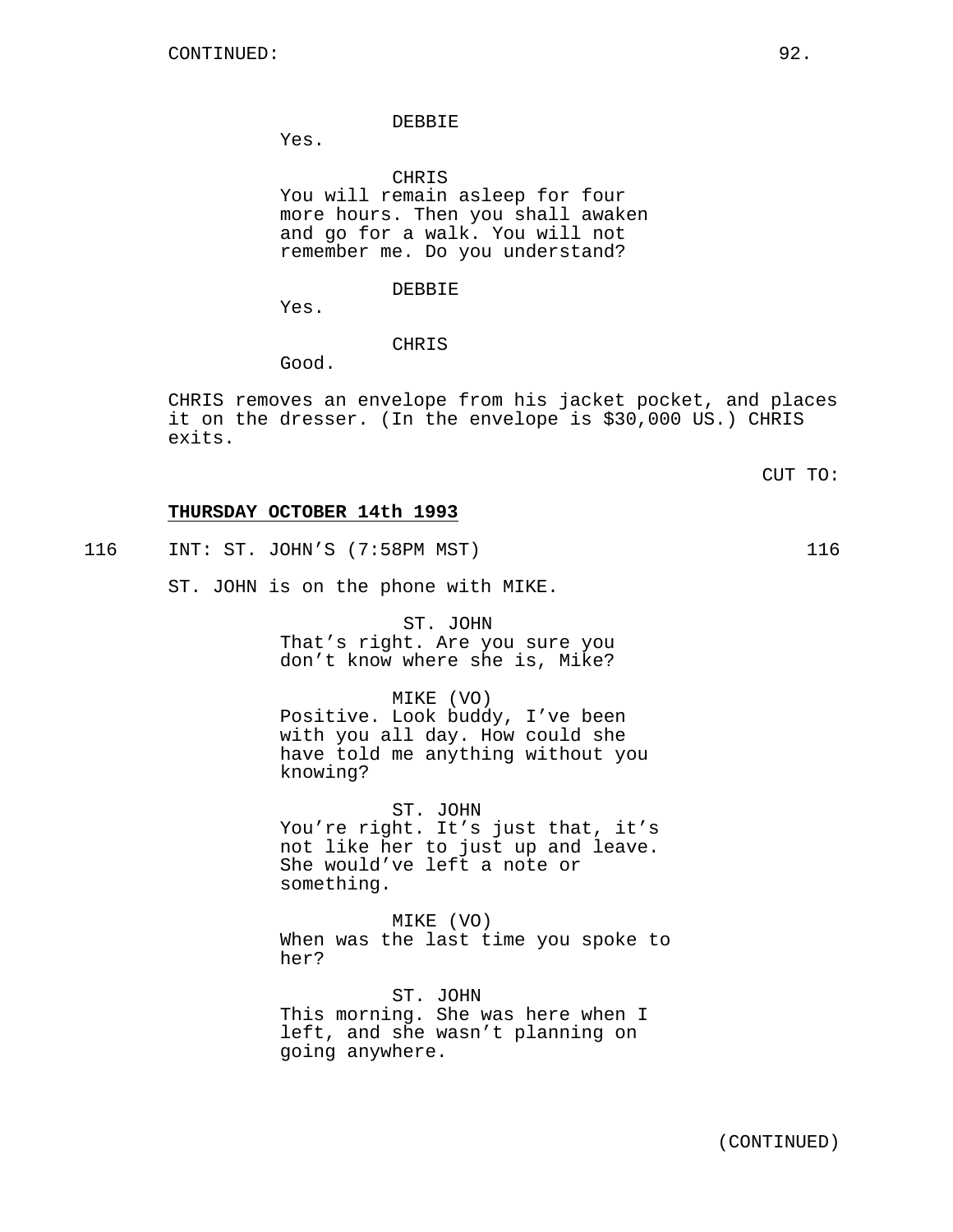MIKE (VO) Look St. John, I...

There is a knock on door.

ST. JOHN Hang on Mike. Someone's at the door.

### MIKE (VO)

Sure.

ST. JOHN puts down the receiver, and goes to the door. He opens it. It's GEORGE.

ST. JOHN

Yes George?

GEORGE Good evening Mr. Hawke. Some guy left this...

GEORGE offers ST. JOHN the letter.

GEORGE ...for you this morning. He asked me not to give it to you till after 8:00.

ST. JOHN takes the letter.

GEORGE But, I'm on my way out, and I figured a few seconds can't hurt.

ST. JOHN Thanks George. Any idea who he was?

GEORGE He never said, and I've never seen him around before.

ST. JOHN Okay. Night George.

GEORGE Night Mr. Hawke.

ST. JOHN closes the door, and walks back over to the phone. He's starring at the letter all the way back. He picks up the receiver. (NOTE: MIKE hears him pick it up.)

(CONTINUED)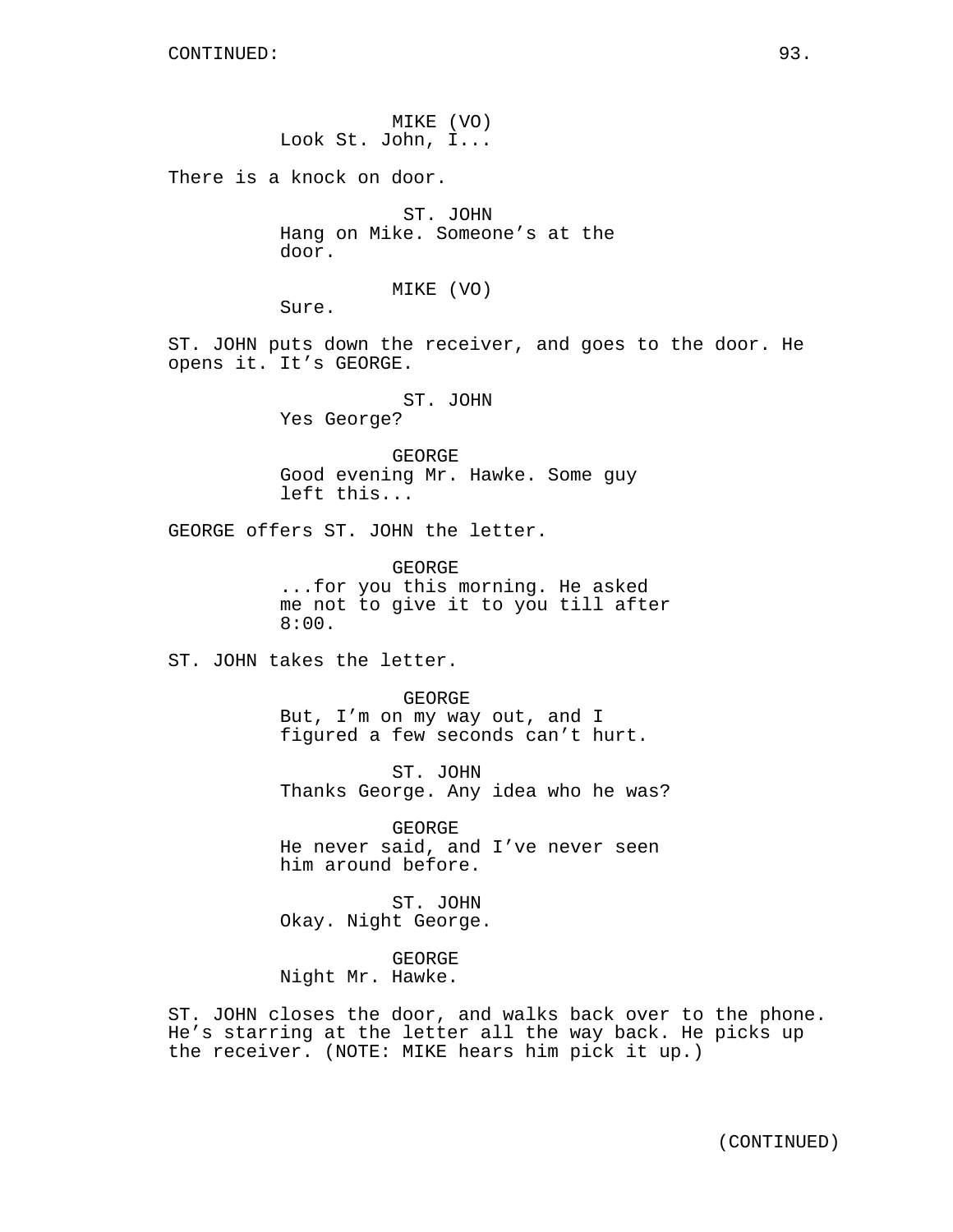MIKE (VO) Well, who was it? (beat) St. John? ST. JOHN George. MIKE (VO) George? What did he... ST. JOHN He had a letter for me. MIKE (VO) Who's it from? ST. JOHN Don't know. The envelope doesn't say. MIKE (VO) Don't you think you should open it? ST. JOHN I'm not sure. MIKE (VO) It could be from Deb. ST. JOHN That's what I'm afraid of. MIKE (VO) What? ST. JOHN Maybe she really has up and left. Maybe it's over. Maybe... MIKE (VO) Oh come on now St. John. Don't you think you're getting just a little mellow dramatic? ST. JOHN You're right. I am, aren't I? MIKE (VO) Sounds like it.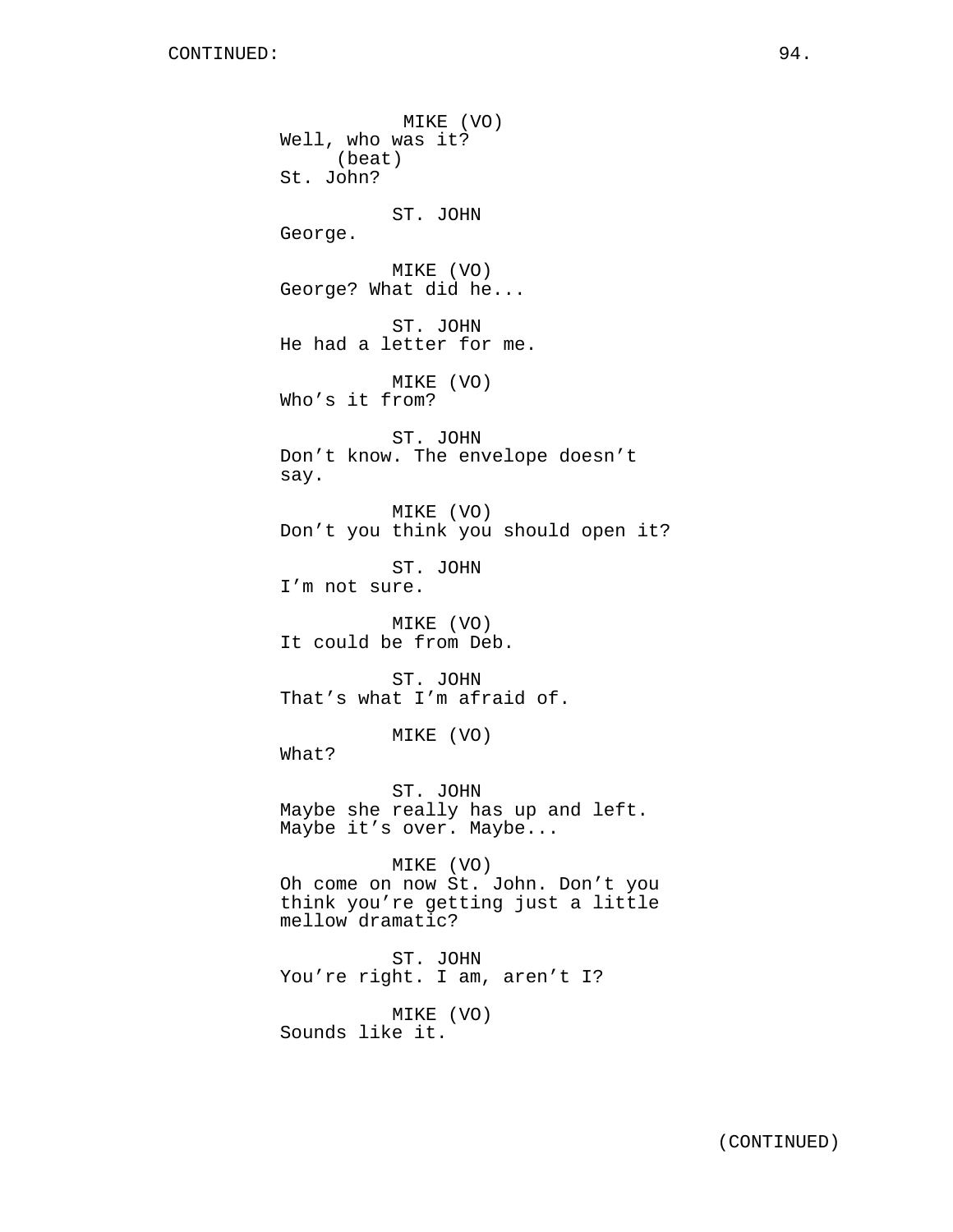ST. JOHN (look at letter) Besides George says it was left by a man. (beat) and the writing on the envelope, isn't even her handwriting. (beat) Well, here goes nothing.

ST. JOHN rests the receiver on his shoulder, and opens the letter. He reads it, to himself. Here's what it says:

> LETTER I've taken your true love away from you. Just like you took mine, from me. Don't worry, she's not dead. But, as far as you're concerned, she might as well be. Because right now, she has no memory of you. They say that love conquers all. Shall we put it to the test? First, you have to find her. Then you have to make her remember you. I'll give you a hint: The key to unlocking her memories, and making her remember, can be found in our past. Good hunting Lieutenant Hawke. Sorry, it's Major now, isn't it?

ST. JOHN is very quiet. MIKE is getting concerned. He clears his throat, trying to get ST. JOHN's attention.

> MIKE (VO) St. John? (beat) St. John, you there? (beat) St. John? ST. JOHN Sorry. What... MIKE (VO) What is it? What did it say? ST. JOHN Someone's taken her. MIKE (VO) Who?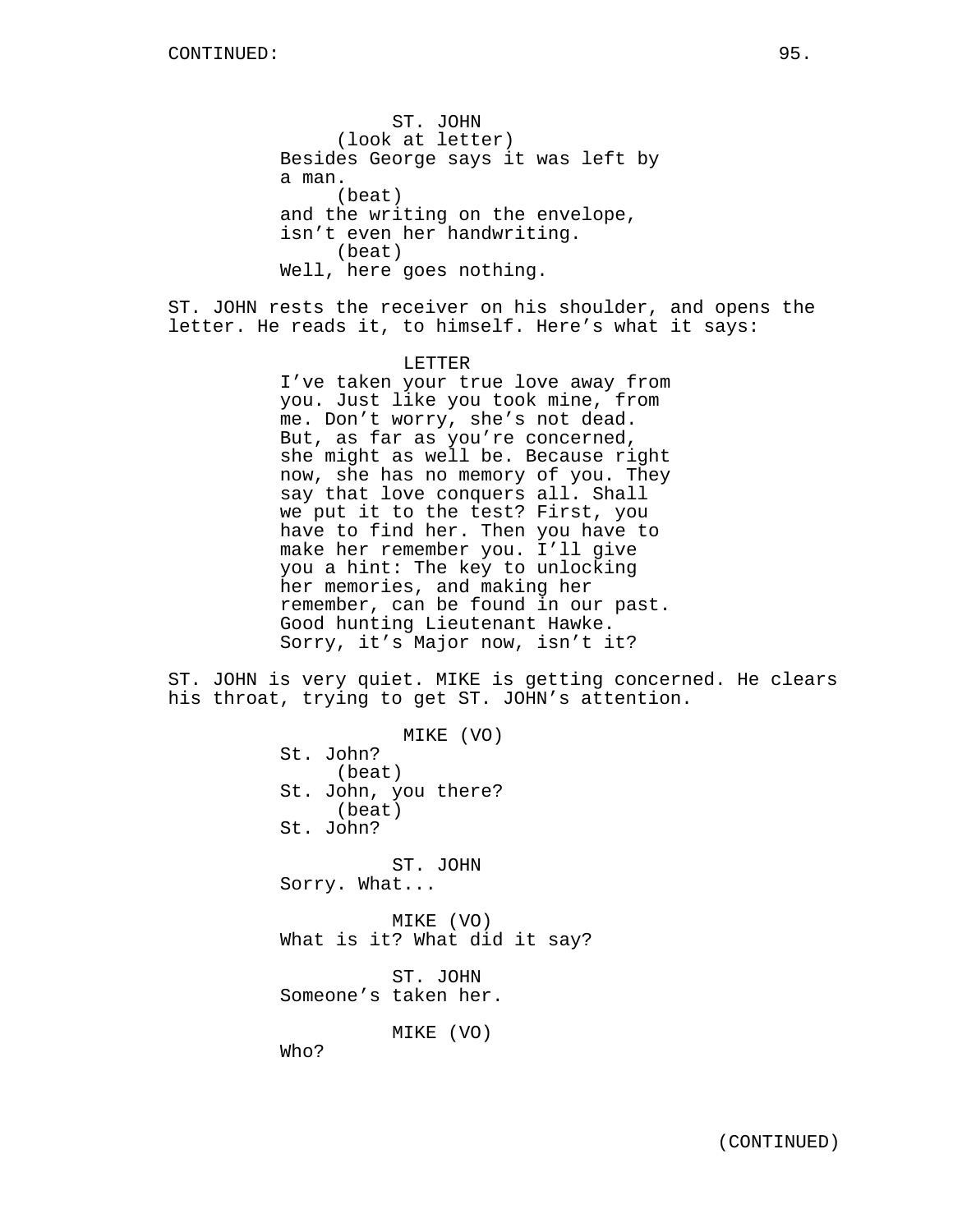ST. JOHN Debbie. MIKE (VO) No, I mean, who's taken her? ST. JOHN I don't know. (beat) Call Jason and Jo. We'll meet at the Lair. MIKE (VO) Right. ST. JOHN hangs up and runs out of the apartment. JUMP TO: 117 INT: LOBBY 117 ST. JOHN goes to the security desk. ST. JOHN Peter. PETER turns and comes over. ST. JOHN I need copies of the Building Security tapes from today. PETER Why, Mr. Hawke? ST. JOHN Someone's kidnapped Deb. PETER Really? I'm so sorry. I really liked her. She... ST. JOHN Peter, the tapes? PETER Right. I'll go get them. PETER walks off.

JUMP TO: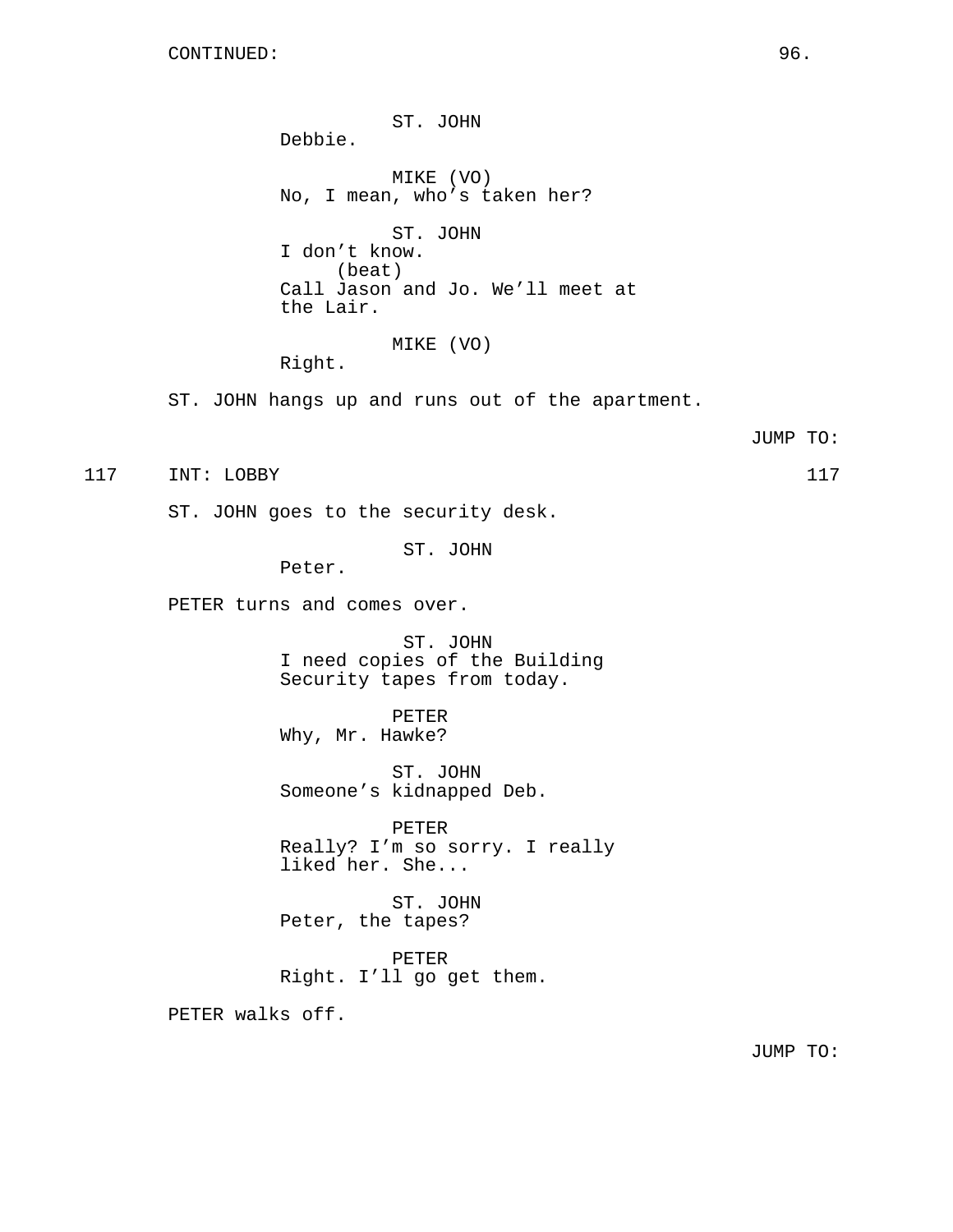118 INT: THE LAIR (10:30PM) 118 JO is sitting at the computer. MIKE, ST. JOHN, and JASON, are standing behind her. JO is running the security tapes through the computer. ST. JOHN sees CAINE enter building for the second time. CAINE is heading to security desk. ST. JOHN Wait. Stop. JO stops the tape. ST. JOHN Backup. JO rewinds the tape to the point where CAINE re-enters. ST. JOHN There. Freeze that. JO pauses the tape. ST. JOHN That guy came in earlier. But he didn't exit. (beat) He looks familiar. (beat) Jo, go in closer. JO uses the computer to go in for a close up. ST. JOHN Closer. JO goes in closer. ST. JOHN recognizes CAINE. FADE TO: 119 FLASHBACK #2: NAM 119 **EXT: CHOPPER** HAWKE and CAINE board the chopper. The chopper takes off, and flies back to base. JUMP TO:

# **EXT: INSIDE BASE**

The chopper lands. A woman runs to the chopper.

PAN TO:

(CONTINUED)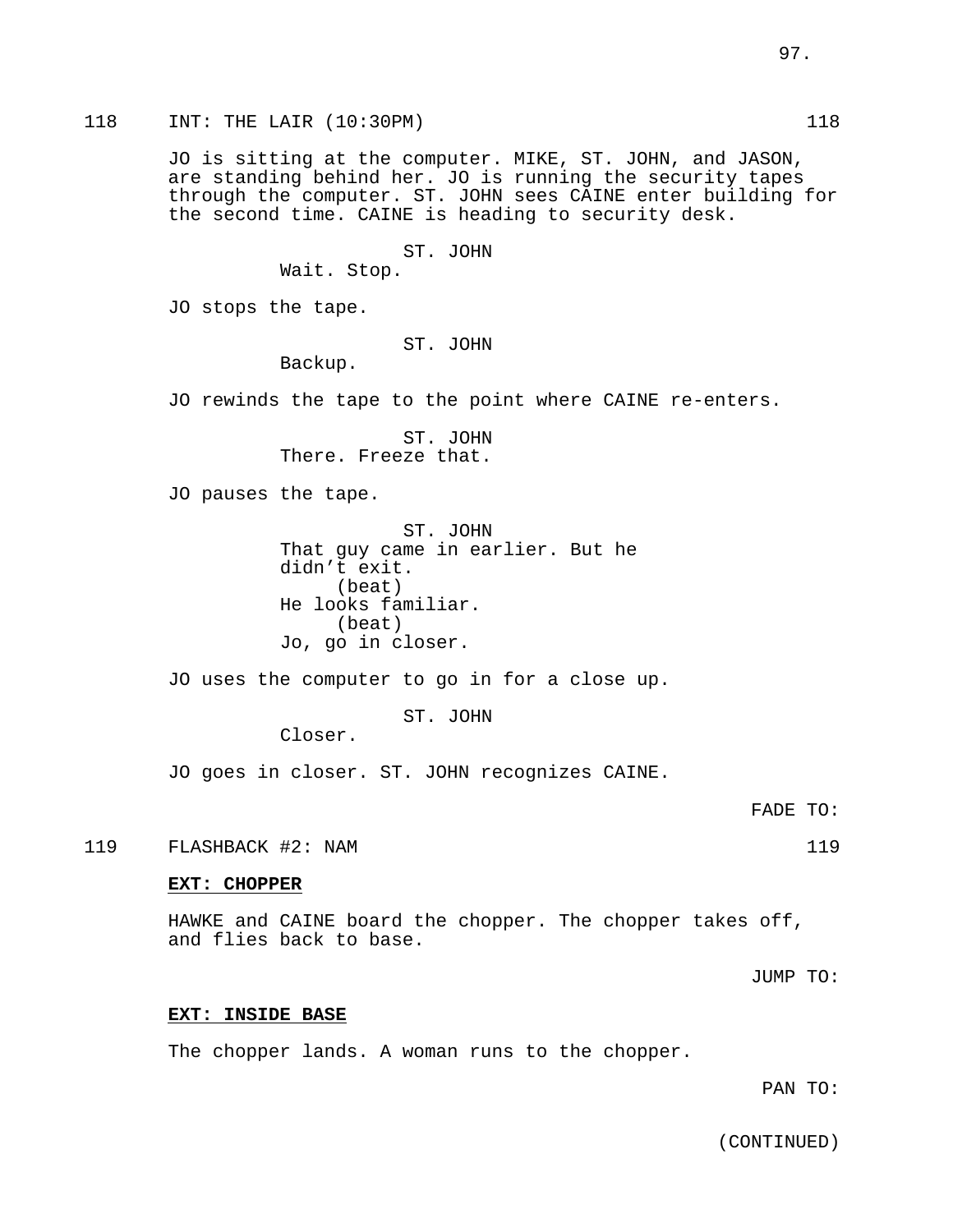#### **EXT: CHOPPER**

The woman, is CHERYL-LYNN WARNER. She is a photo-journalist, and CAINE's girlfriend. CAINE and HAWKE get off the chopper. CHERYL runs into CHRIS's arms and gives him a big kiss. HAWKE goes to see the Colonel.

PAN TO:

### **INT: COLONEL'S QUARTERS**

The COLONEL is sitting at his desk. HAWKE is standing in front of said desk.

> COLONEL Here are your new orders, Lieutenant.

COLONEL hands HAWKE a file labeled BLUESMOKE.

COLONEL Except for the names on the list inside, you can hand pick your team.

ST. JOHN Thank you sir.

ST. JOHN opens the file and looks at the list. There is only one name -- Cheryl-Lynn Warner.

> ST. JOHN (mutter) There has to be a mistake.

COLONEL What was that Lieutenant?

ST. JOHN The only name on the list sir, is Cheryl-Lynn Warner.

COLONEL

Correct.

ST. JOHN But sir, the jungle is no place for a civilian. She could very easily get herself killed.

COLONEL Orders are orders, Lieutenant. And these orders come from the top.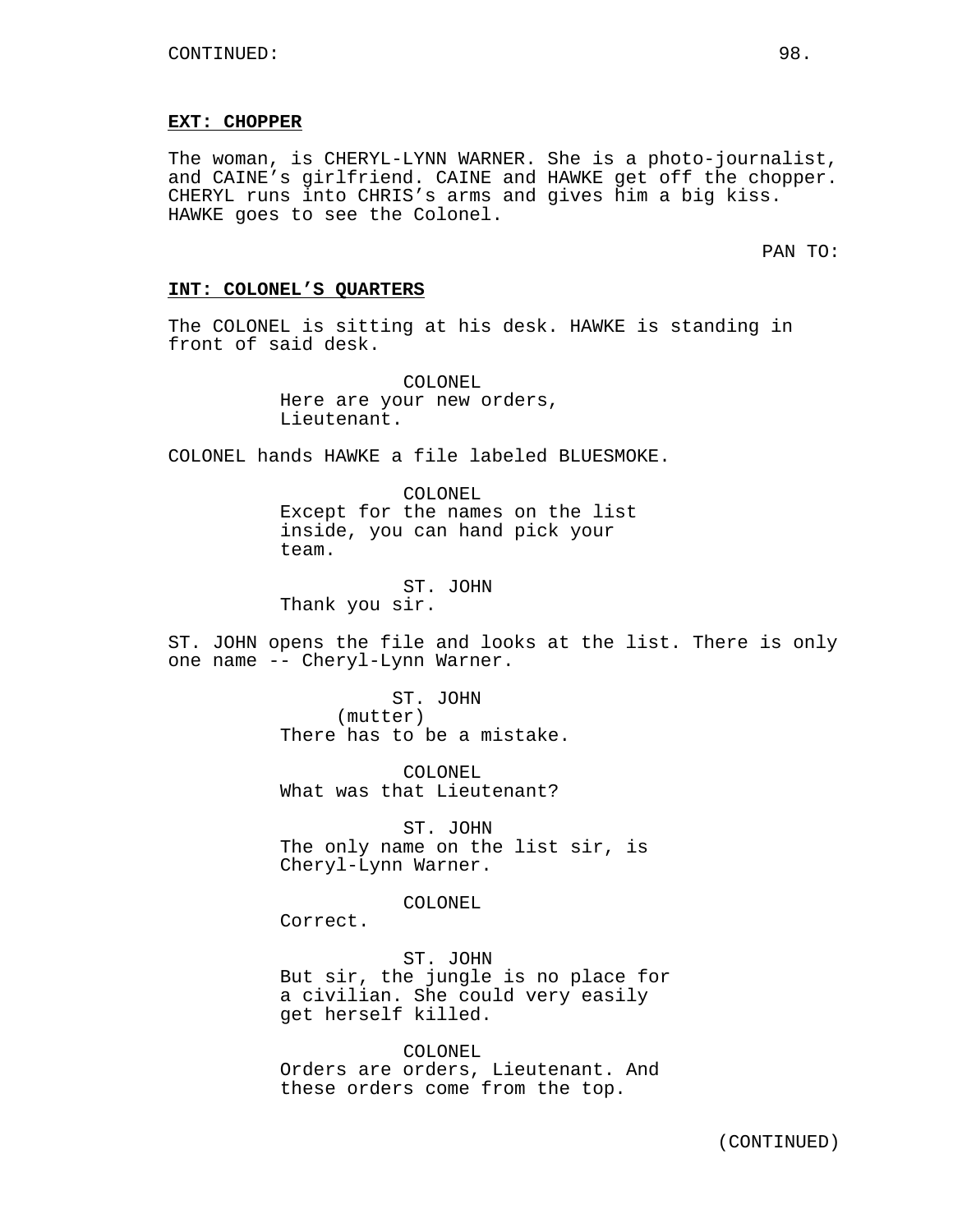(beat) Her job is to take pictures of the men in action for the politicians, and general public, back home.

ST. JOHN

But sir...

### COLONEL

She's been here six months Lieutenant. Six months. She's never been outside these walls, unless it's been a safe trip to town with Sergeant Caine.

ST. JOHN With all due respect sir, she could get herself killed. She doesn't know the jungle. It's bad enough teaching the new kids the ropes,

COLONEL I'll say it again, Lieutenant. Orders are Orders. And I expect you to follow them. Understood?

ST. JOHN

but a PJ? Sir, that's...

Yes sir.

COLONEL

Dismissed.

ST. JOHN exits.

CONTINUE TO:

### **EXT: INT. BASE**

ST. JOHN walks over to CAINE's quarters.

CONTINUE TO:

### **EXT: CAINE's QUARTERS**

ST. JOHN knocks on the door. CAINE answers the door with a bed sheet wrapped around his waist. Over CAINE's shoulder, ST. JOHN can see CHERYL in the bed. She has another bed sheet pulled up around her shoulders.

> CHRIS Ah, Lieutenant. I, uh...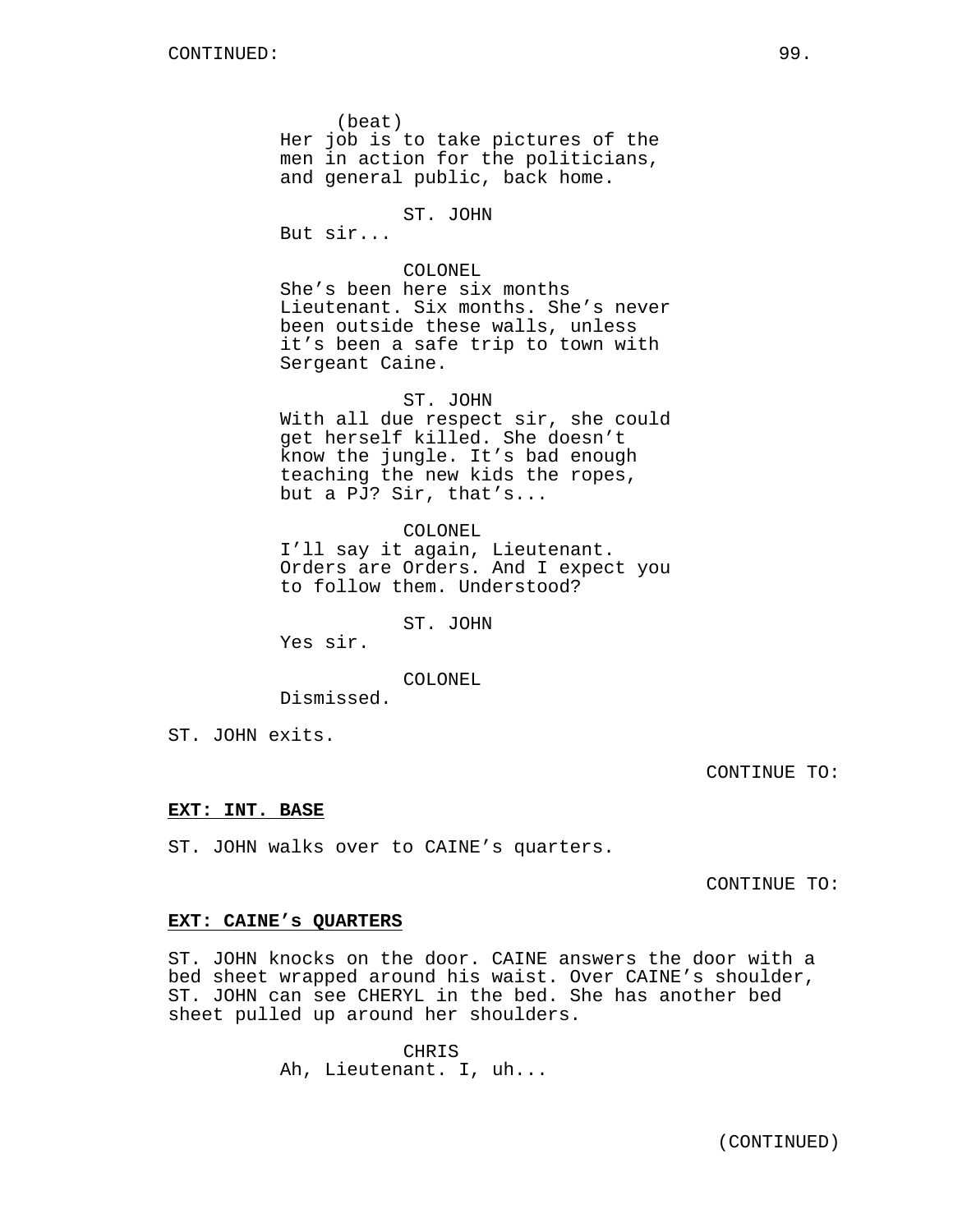ST. JOHN Sorry to interrupt Caine, but... I just got our new orders. I'll need your help in selecting 4 men to accompany us on Operation Bluesmoke. CHRIS Bluesmoke, sir? ST. JOHN Yes. CHRIS I'll be right with you. ST. JOHN Oh, and Miss Warner? CHERYL Yes, Lieutenant? ST. JOHN Our orders say that you'll be accompanying us. CHERYL (smile excitedly) I know. ST. JOHN Don't get too excited Miss Warner. The jungle is no place for... CHERYL (cut him off) A woman? ST. JOHN That's not what I was gonna say. CHERYL Oh? And just what were you gonna say, Lieutenant? ST. JOHN A civilian. (beat) The jungle is crawling with booby traps, and trip wires. Everyone has to look out for themselves. I don't want to have to baby-sit you. There are enough problems out there as it is.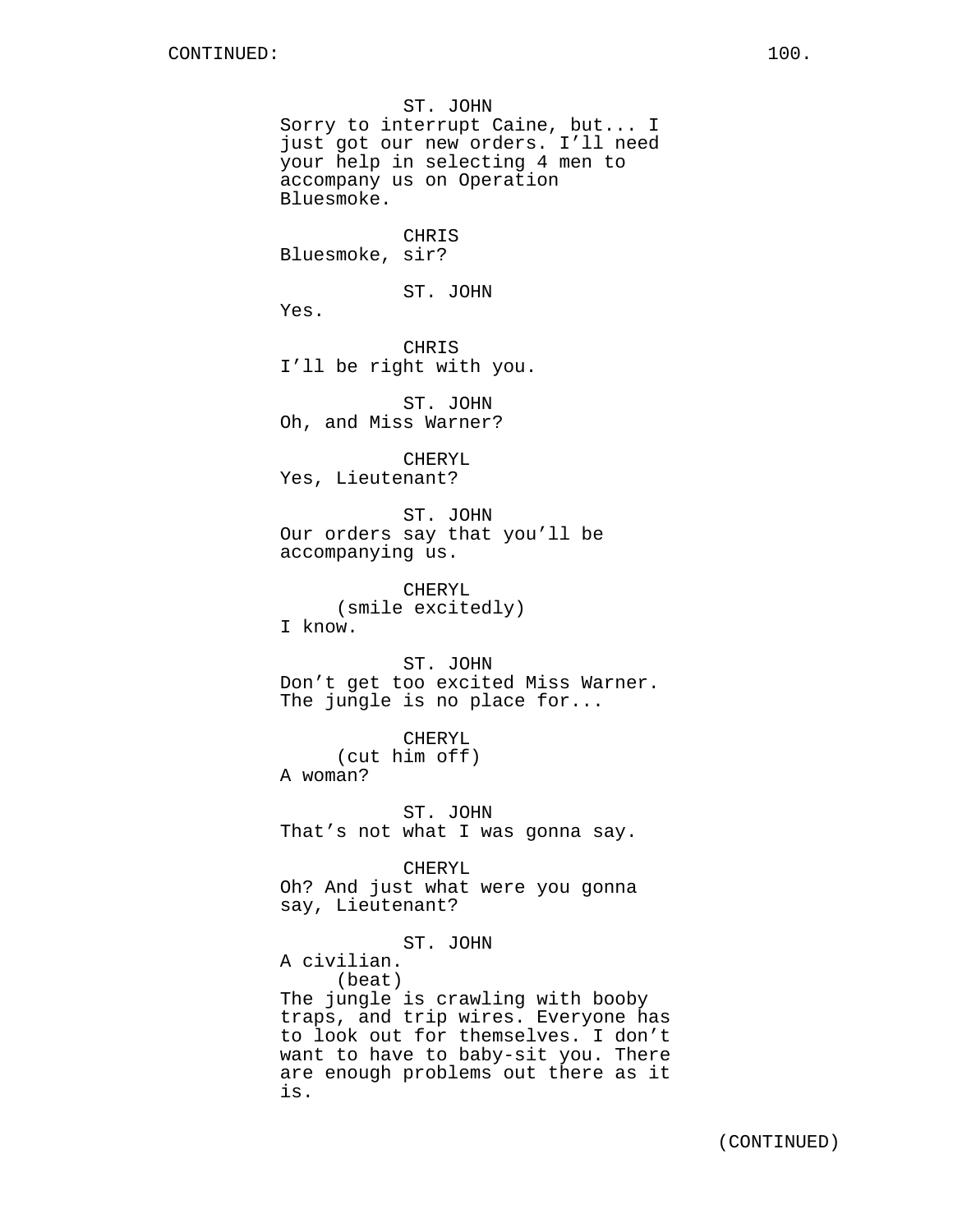CHERYL I can take care of myself, Lieutenant.

ST. JOHN

Good. (turn to Caine) Get dressed and be in the Mess Hall in five.

CHRIS Yes Lieutenant.

ST. JOHN walks off. CHRIS closes the door.

JUMP TO:

## **EXT: INT. JUNGLE - NEXT DAY**

ST. JOHN, CHRIS, CHERYL, and 4 other men, are all walking through the jungle. ST. JOHN's on point, and CAINE is behind him. The other four are behind them, talking with CHERYL. CHERYL is taking pictures and asking questions. CHERYL decides to go up front and get a shot of Lt. Hawke leading his men through the jungle. She sneaks around and stops in front of ST. JOHN.

> CHERYL Okay guys, smile.

CHERYL is walking backwards -- trying to get the perfect angle for the shot. As she is walking, ST. JOHN is talking to her.

> ST. JOHN Miss Warner, I thought I told you to stay behind us.

CHERYL Relax, Lieutenant. It's just one...

CHERYL never finishes her line. She steps on a hidden mine, and is blown to bits. The team hits the ground. CHRIS screams.

CHRIS

Noooooo!

CHRIS is about to run to her. ST. JOHN grabs his arm.

ST. JOHN Chris, don't. She's gone. There's nothing to run to. You hear me. Nothing.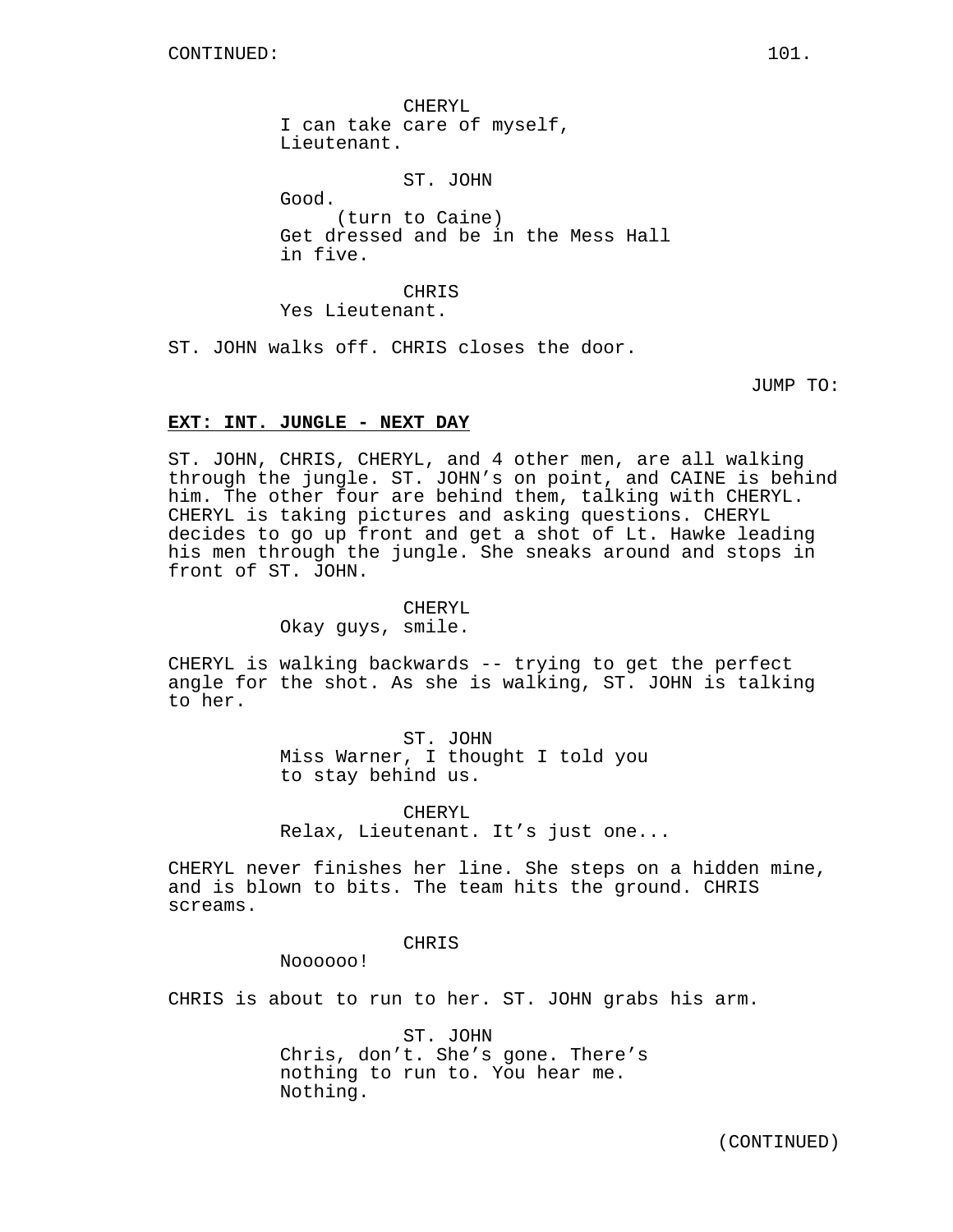CHRIS looks at the spot where CHERYL was standing. The team rises, and dusts themselves off. ST. JOHN turns to the team.

> ST. JOHN Come on men, let's keep on moving.

ST. JOHN and the other 4 men head off. CHRIS stays put, staring at the spot where CHERYL was standing. ST. JOHN yells back, without turning around.

> ST. JOHN Move it, Sergeant.

> > FADE TO:

120 INT: THE LAIR 120 120

ST. JOHN (mutter) Caine.

JASON Wait, if he came in, then came in again, how'd he get out?

ST. JOHN The parking garage. (beat) Jo, is the garage tape there?

JO Hang on. (look for it)(find it) Yep.

ST. JOHN Load it in.

JO

Right.

JO changes the tape and plays it. They see CAINE exit the elevator carrying DEBBIE. They watch him put her in the trunk, close the trunk, get in the car, and drive off.

ST. JOHN

Stop.

JO pauses the tape on CAINE's retreating car.

ST. JOHN Zoom in on the plate and run it through DMV.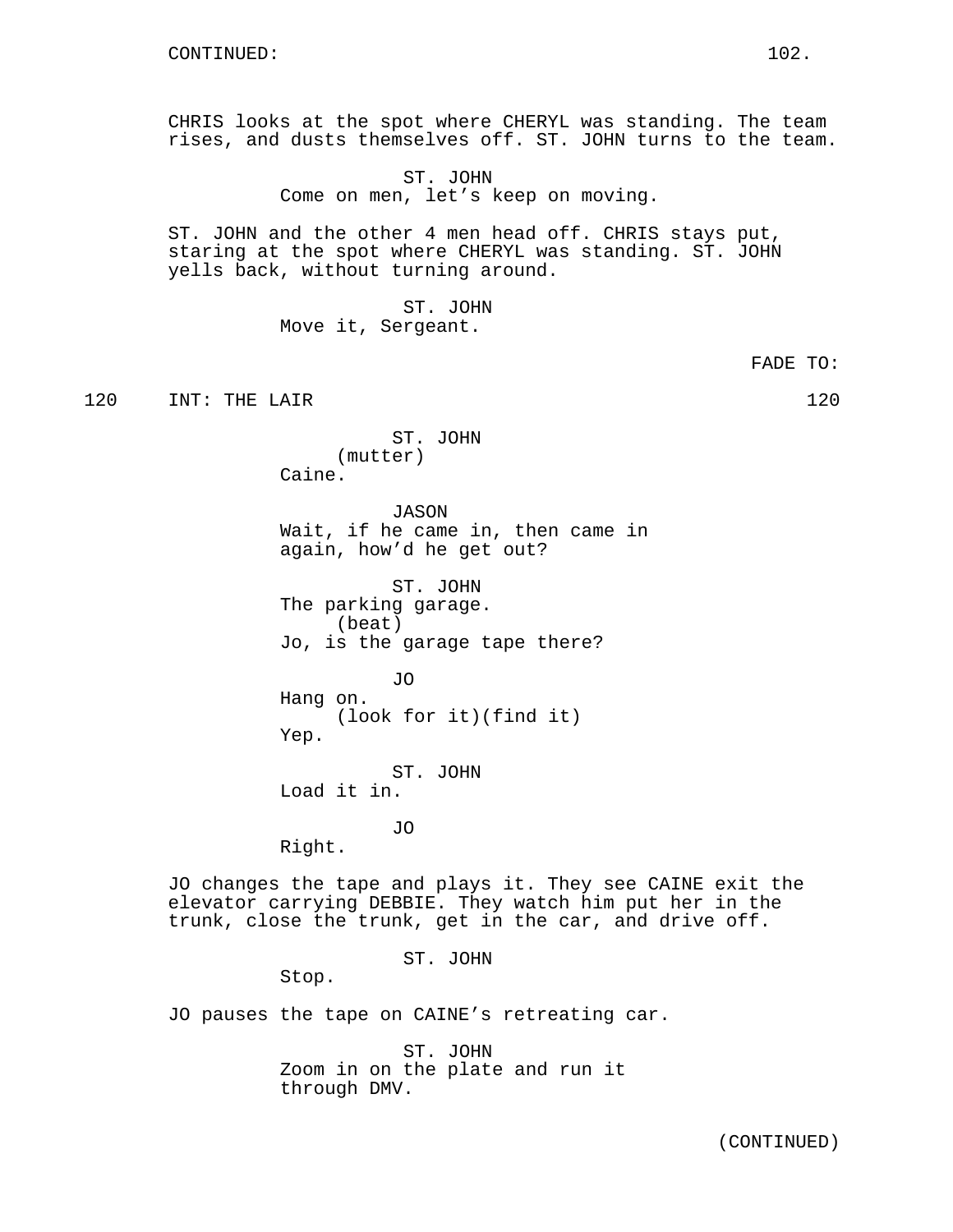JO nods. MIKE turns to ST. JOHN.

MIKE So, who is this guy, and how do you know him?

ST. JOHN His name is Christopher Caine. We served together in Nam.

MIKE

Nam? (beat) What did he mean when he said you took his true love from him?

ST. JOHN She was a PJ. She...

JO

PJ?

ST. JOHN Photo-journalist. She was covering the war for Washington.

MIKE What happened?

ST. JOHN

I was ordered to take her along on a routine recon assignment. She disobeyed my order to stay behind us, and... stepped on a mine.

MIKE So Caine blames you? It wasn't your fault.

ST. JOHN I know that. I objected to her being there, and she knew that. But...

MIKE Orders are orders.

ST. JOHN Caine believed that she wanted to prove something to me.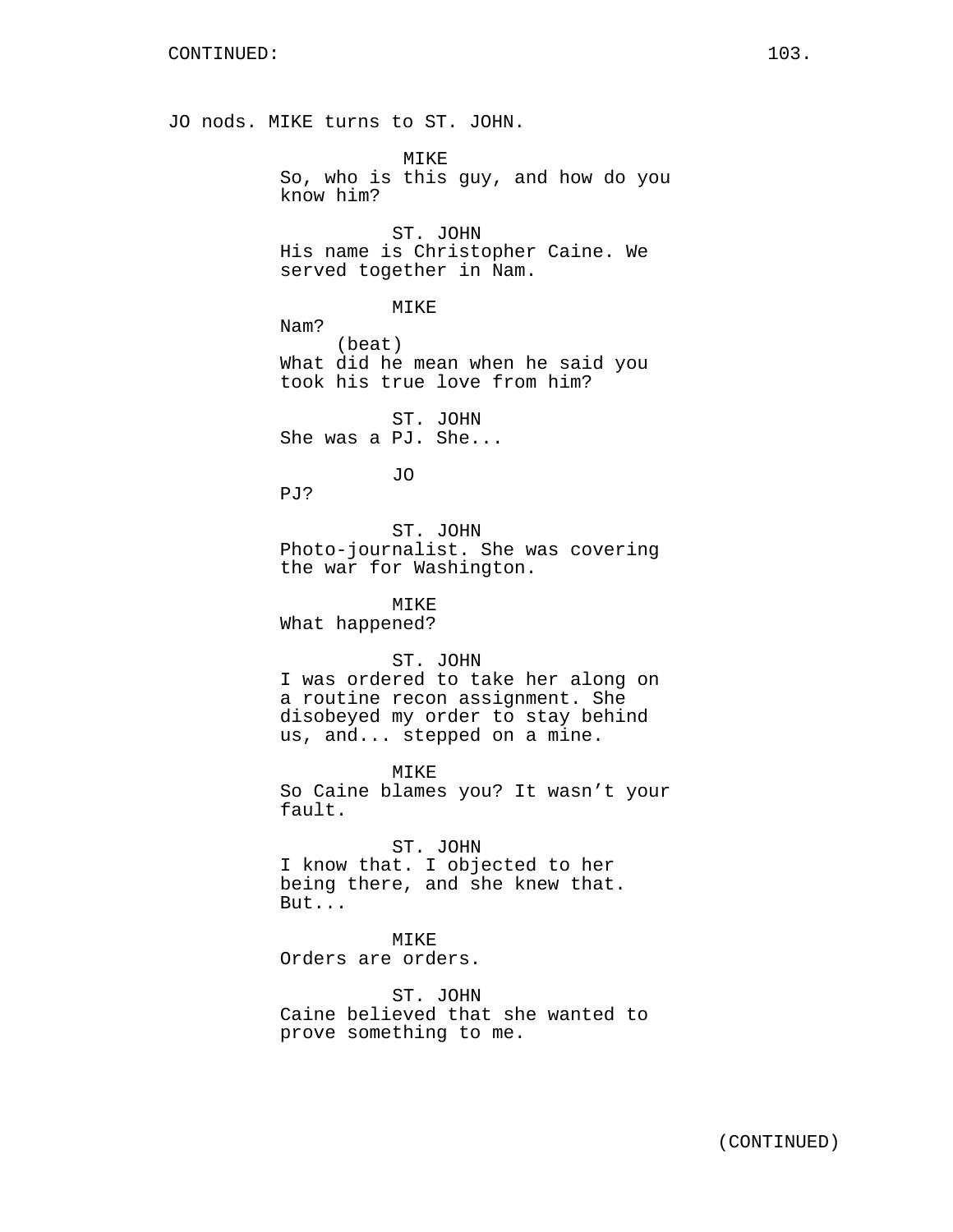JO (receives DMV info) Got it.

All eyes turn to the screen. ST. JOHN recognizes the street name.

> ST. JOHN That's right around the corner from my place. Let's go.

They all exit the Lair.

JUMP TO:

### 121 INT: CAINE'S APARTMENT 121 121

The apartment is in darkness. The door swings open, and ST. JOHN and MIKE enter with their guns drawn. MIKE turns on the light. Both of them, lower their guns. The apartment is completely empty. Not a single thing is in it. ST. JOHN turns to MIKE.

> ST. JOHN Great! Now what? (beat) I have to find her, Mike.

ST. JOHN exits. MIKE turns off the light.

MIKE St. John, wait!

MIKE closes the door.

JUMP TO:

### **FRIDAY OCTOBER 15th 1993**

| 122 |  |  | EXT: THE STREETS OF PARIS (9:00AM PARIS TIME) |  |  |  |  |  |  | 122 |
|-----|--|--|-----------------------------------------------|--|--|--|--|--|--|-----|
|-----|--|--|-----------------------------------------------|--|--|--|--|--|--|-----|

DEBBIE is walking down a street. She sees a small cafe, and realizes she is hungry. She enters it.

PAN TO:

### 123 INT: CAFE 123 123

DEBBIE sits at the counter, and orders breakfast. In the corner, is a tall, drop-dead gorgeous, guy. (Black hair and brown eyes.) He is watching her. He rises from his table, and walks towards her. He bumps into her, and pretends it was an accident.

(CONTINUED)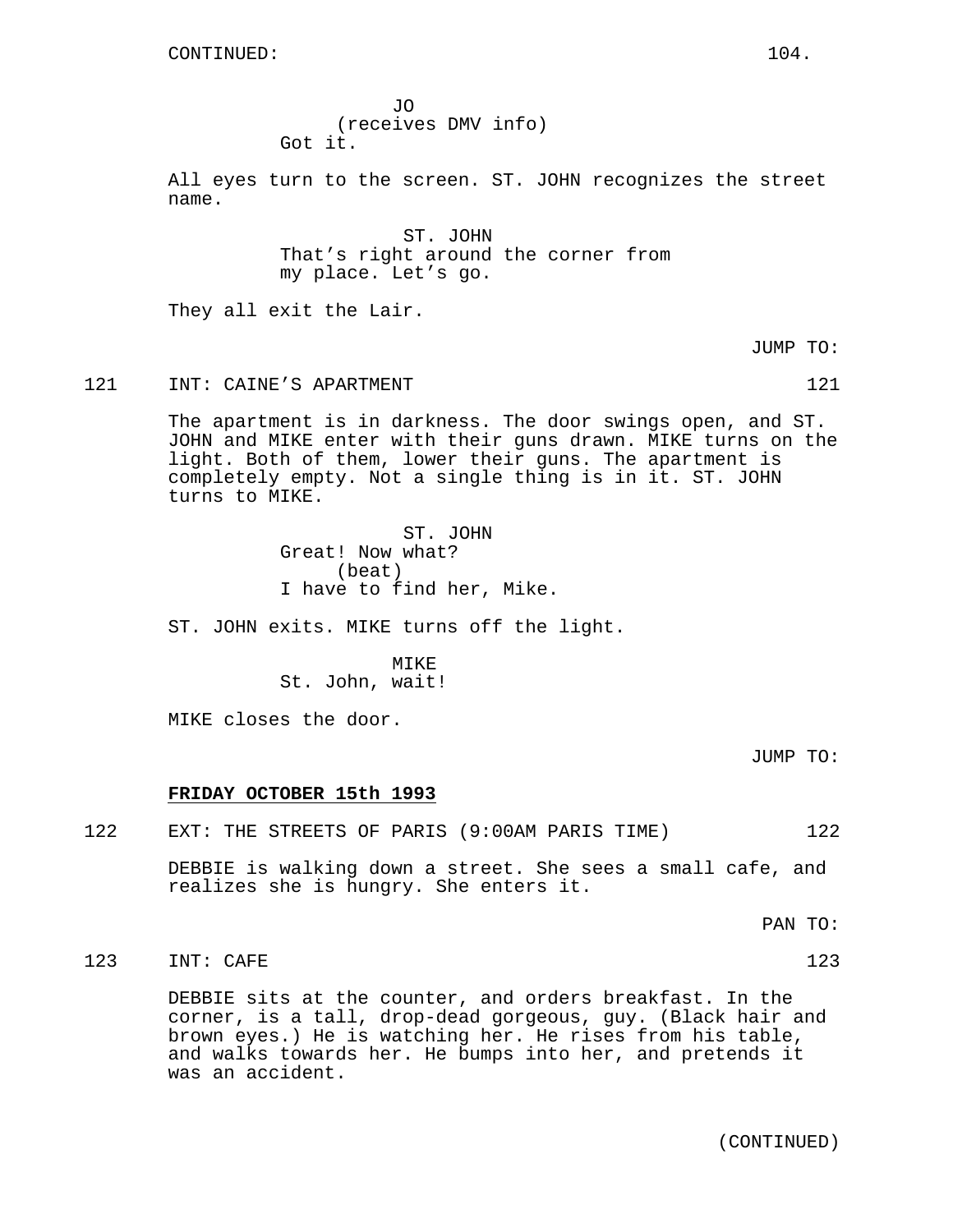DALE I'm sorry Miss, I... The man, DALE LAMBERT, is an American. She is hooked. DEBBIE That's all right. No harm done. Would you like to join me? DALE (smile) Thanks, I'd love to. (sit beside her) My name is Dale. Dale Lambert. DEBBIE Deborah. Roche. Nice to meet you. You been here long? DALE Here, as in the cafe? DEBBIE (laugh) No. Paris. DALE (smile) I moved here last month on business. You? DEBBIE Got in last night. DALE You vacationing, or staying? DEBBIE (smile) That depends. DALE (curious) Oh? On what? DEBBIE You. DALE Me?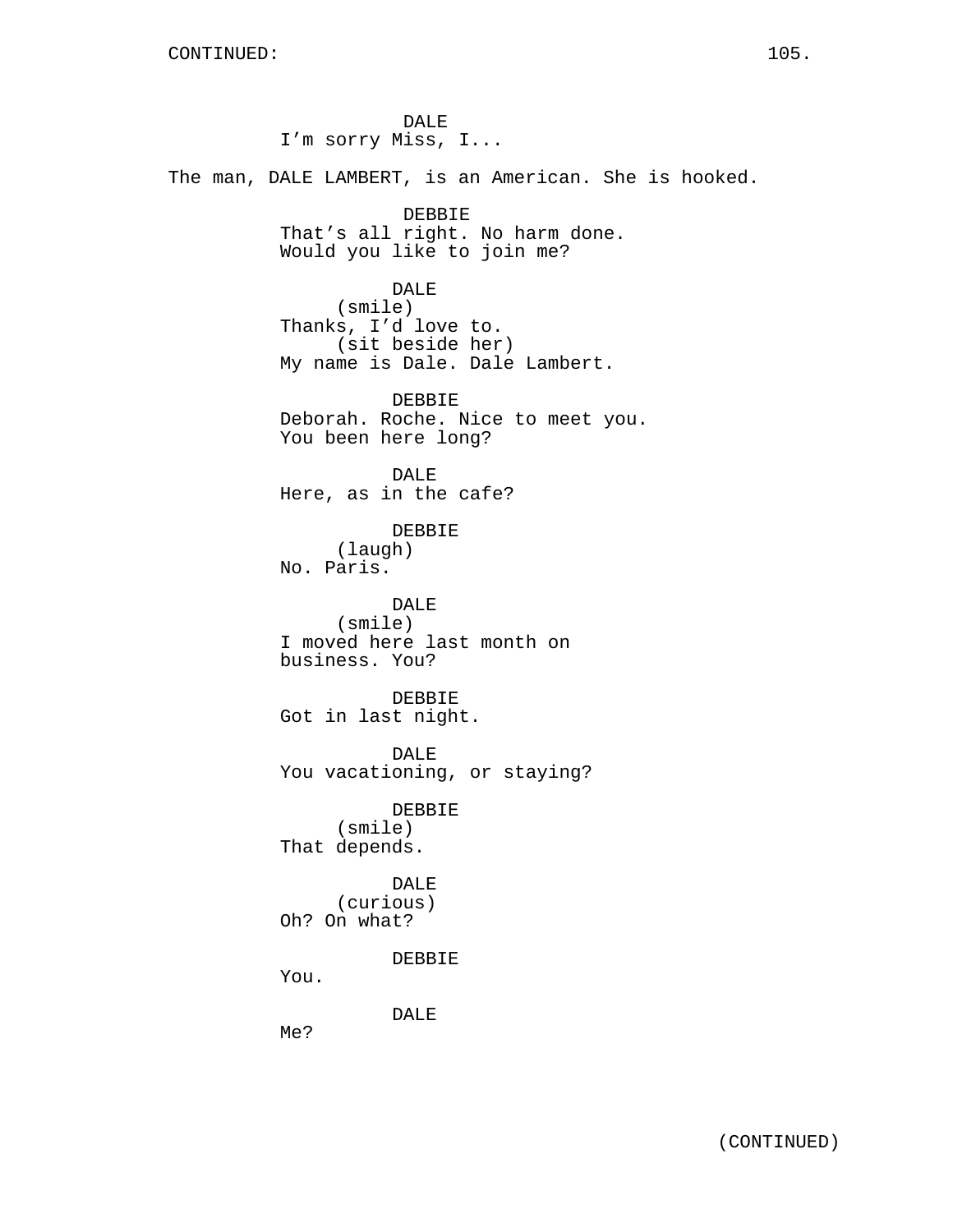DEBBIE Yeh, you. (beat) You know, I've never been to Paris before. DALE First time? DEBBIE Yep. DALE (smile) Well then, let me be your guide. DEBBIE (smile) I'd like that. (breakfast arrives) But first, I'm starving. DALE Hey, the city isn't going anywhere. They laugh. CONTINUE TO: 124 TIME FLIES 124 DEBBIE finishes breakfast, then they exit. They go to the Tower, and look down at the city. Then they head back to DEBBIE's apartment. CONTINUE TO: 125 TIME RESUMES (4:00PM) 125 The door to the apartment opens. DALE and DEBBIE enter. DEBBIE Have a seat. I'll be right back.

Okay.

DEBBIE goes to the bedroom to change, and DALE heads to living room.

DALE

PAN TO: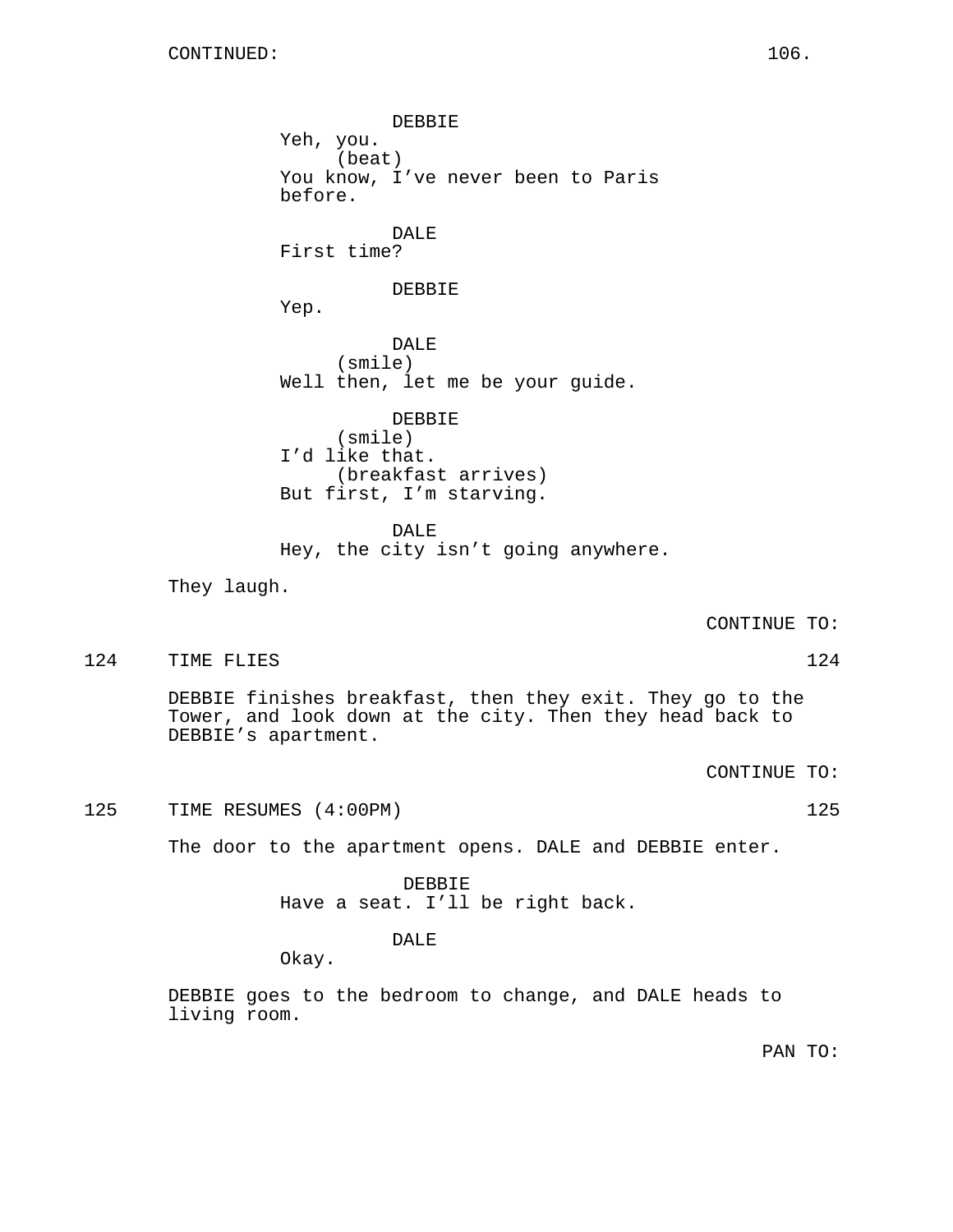# 126 LIVING ROOM 126

DALE sits on the sofa.

DEBBIE (VO) So, you never said, where are we going?

DALE It's a surprise.

DEBBIE (VO) At least give me a hint?

DALE

Nope.

DEBBIE (VO) But I don't know what I should wear? C'mer and help me pick out something.

CONTINUE TO:

127 BEDROOM 127

DALE rises and goes to the bedroom. He enters. She is lying in the bed, naked. She smiles at him. He smiles back, and leans in the doorway.

> DALE I thought...

DEBBIE Like you said before, the city isn't going anywhere. (motion him to come over) C'mer.

DALE goes to her, undressing on his way over. He slides into bed beside her. She wraps her arms around his neck, and kisses him. She pulls him to herself. He rolls forward. He is on top of her. He breaks the kiss and looks down at her.

### DEBBIE

What's wrong?

DALE Nothing. I was just wondering who to thank for bringing you to me.

She smiles. He kisses her again. His hands explore her body. He breaks the kiss, and kisses her neck. His hands cup her

(CONTINUED)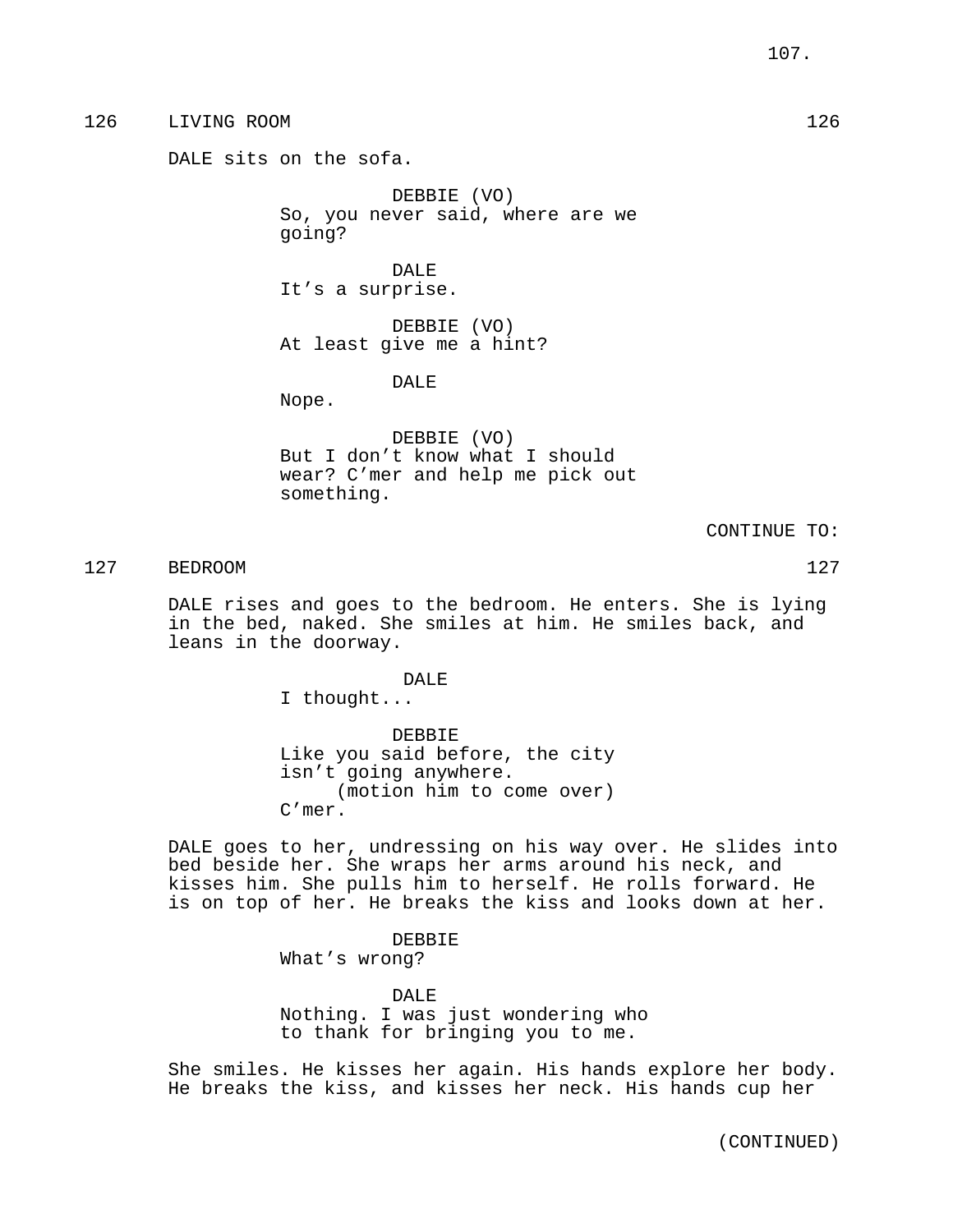breasts. He kisses down her neck and throat. He suckles her breasts, while his hands work their way down her body, and rest between her legs. He massages the inside of her thighs. She kisses his neck. He inserts his hand, preparing her for entry. When her body is ready, he kisses her neck, and inserts himself. She gasps his name. He pushes himself inside. He brings his lips to hers, and kisses her. He pushes himself in deeper. She arches her back, to allow him to penetrate deeper. He pushes again. She breaks the kiss. He buries his head in her neck, and pushes again. This time, he holds it for as long as he can. She cries out his name. He start to pump her up. She moans. Every push in is bringing him closer and closer. He holds out for as long as he can. He wants to enjoy every moment inside her. When he can hold it no longer, he erupts inside of her. He buries his head in her breasts. Trying to catch his breath. She holds him tightly. He can still feel her walls holding him inside. He looks at her, slowly withdraws from her. His hands caress her body as he withdraws. Their eyes lock.

DEBBIE

Dale, I...

DALE

Sh.

He kisses her.

FADE TO:

128 TIME FLIES 128 128

DEBBIE and DALE, go all over the city. They are falling more and more in love with each other every day. One day, while they are walking along a street, a man, on the opposite side of the street spots them. He sees DALE kiss DEBBIE, and watches as DEBBIE melts in DALE's arms. CAMERA zooms in the man. It's ARKOV.

JUMP TO:

### **WEDNESDAY OCTOBER 27th 1993**

129 TIME RESUMES (6:00PM PARIS TIME) 129

DEBBIE and DALE, are at a restaurant. They have just finished dinner, and DALE has paid the bill. DALE looks at her.

DALE

Deb?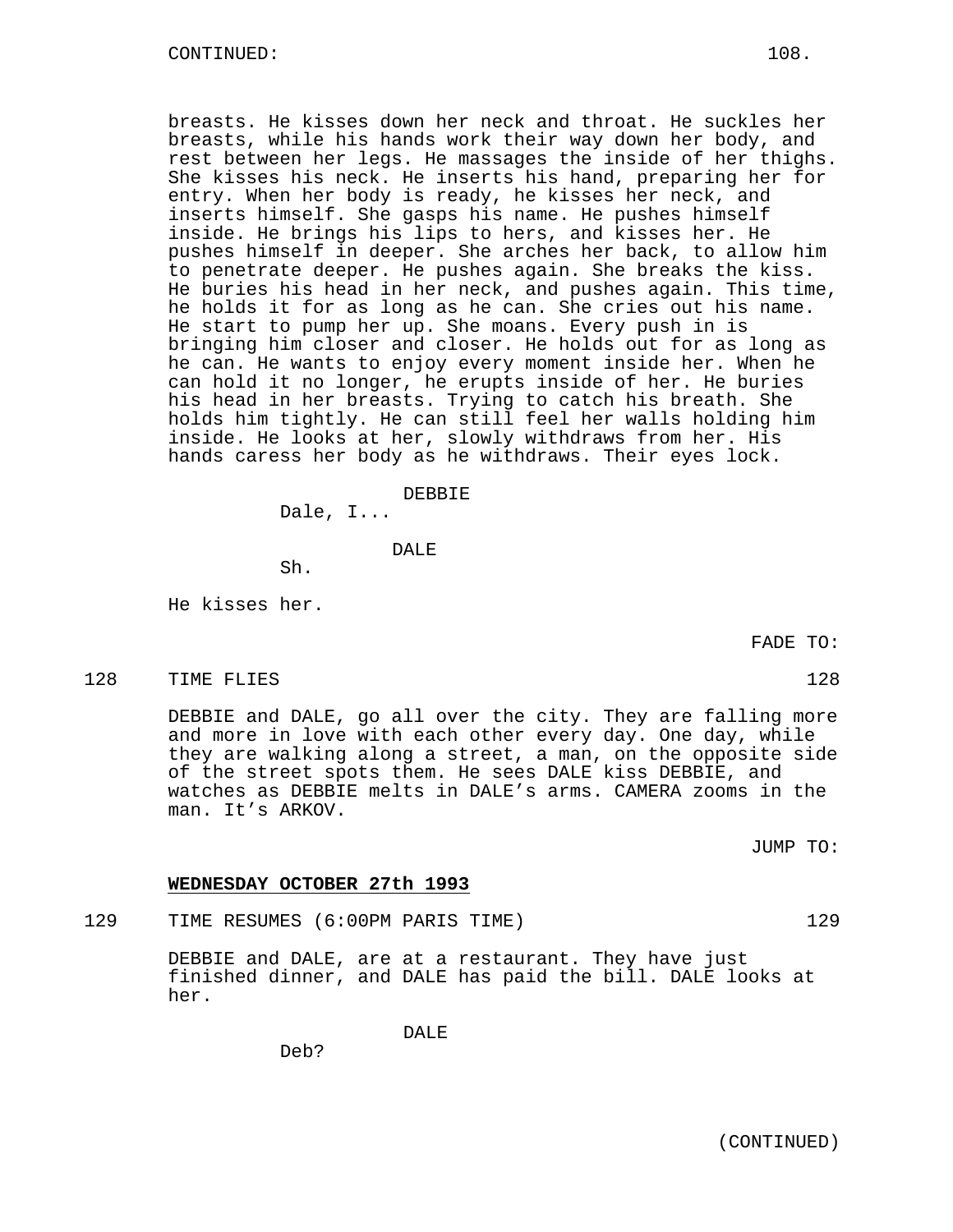DEBBIE

Yeh?

DALE I know we haven't known each other long, but, I've got to ask you something.

DEBBIE

What?

DALE

I love you.

DEBBIE I love you too, Dale. But what...

DALE puts his hand in his pocket, and pulls out a small ring box. He opens the box, and shows her the ring.

> DALE Will you marry me?

DEBBIE looks at ring, then DALE.

DEBBIE (smile)

DALE's not sure he heard right.

Yes.

DALE

Did you say...

DEBBIE Yes. Yes, I'll marry you. I knew I loved you the first moment I saw you.

DALE leans over the table and kisses her. They break the kiss. DALE puts the ring on her finger.

DEBBIE

(smile) Let's get out of here. Let's... (beat) ...go back to your place.

DALE and DEBBIE rise.

JUMP TO: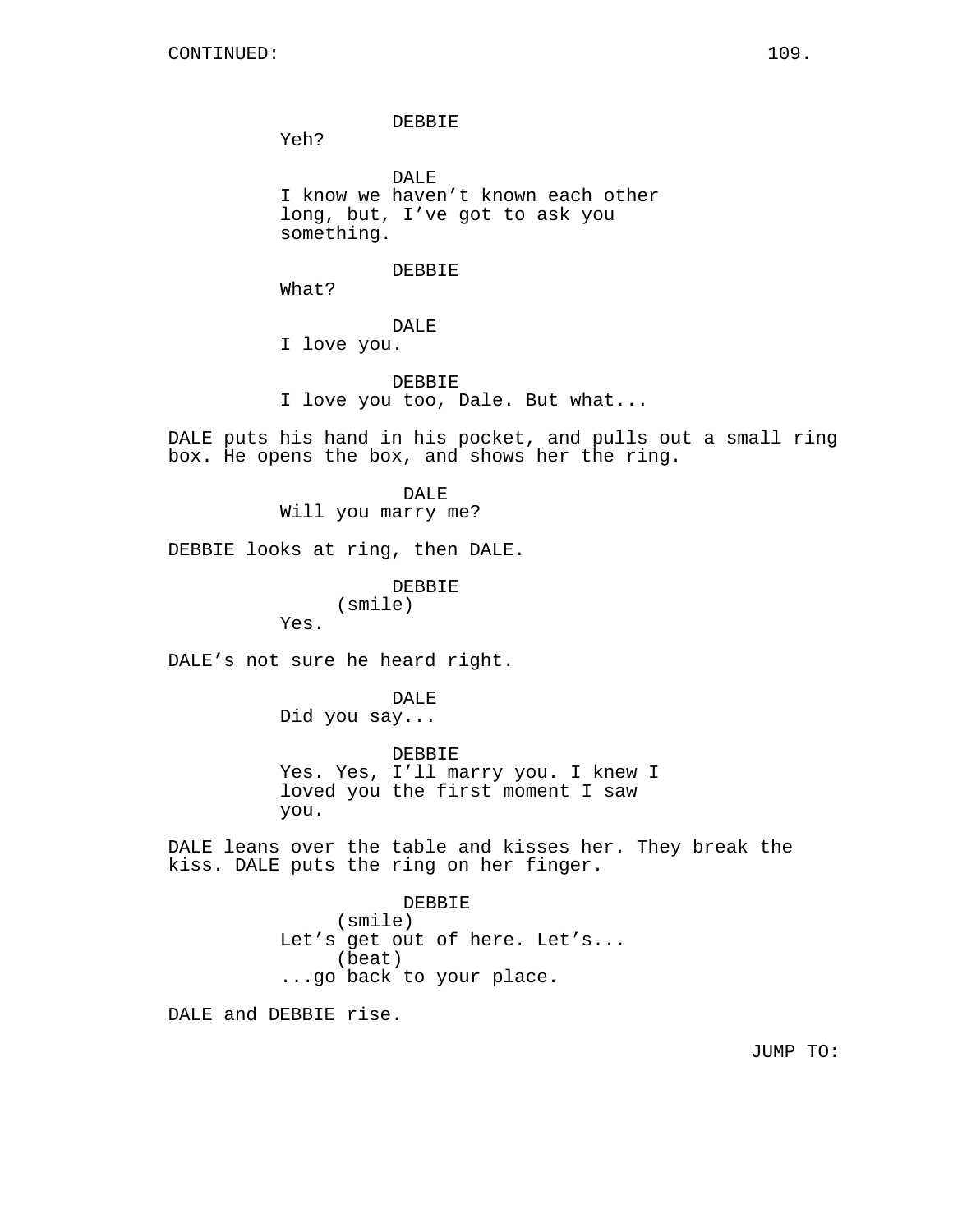# 130 INT: DALE'S APARTMENT (7:00PM) 130

The door opens. DALE and DEBBIE enter, locked in an embrace. DALE closes the door, without breaking the kiss.

CONTINUE TO:

# 131 EN-ROUTE TO BEDROOM 131

They make their way to the bedroom, undressing on the way.

CONTINUE TO:

132 BEDROOM 132

By the time they reach the bed, they are naked. DALE pulls her close, and lays her on the bed. They make love. DEBBIE rolls him over, and looks down at him.

> DEBBIE So, when do you want to do it?

> > DALE

Do what?

DEBBIE Get married?

DALE looks at her, and moves the hair away from her eyes.

DALE. How about, Friday?

DEBBIE

Friday? (beat) This Friday?

DALE What, too soon?

**DEBBIE** No, it's perfect.

DEBBIE smiles and kisses him.

DEBBIE

I love you.

## DALE

And I you.

He kisses her. They make love again.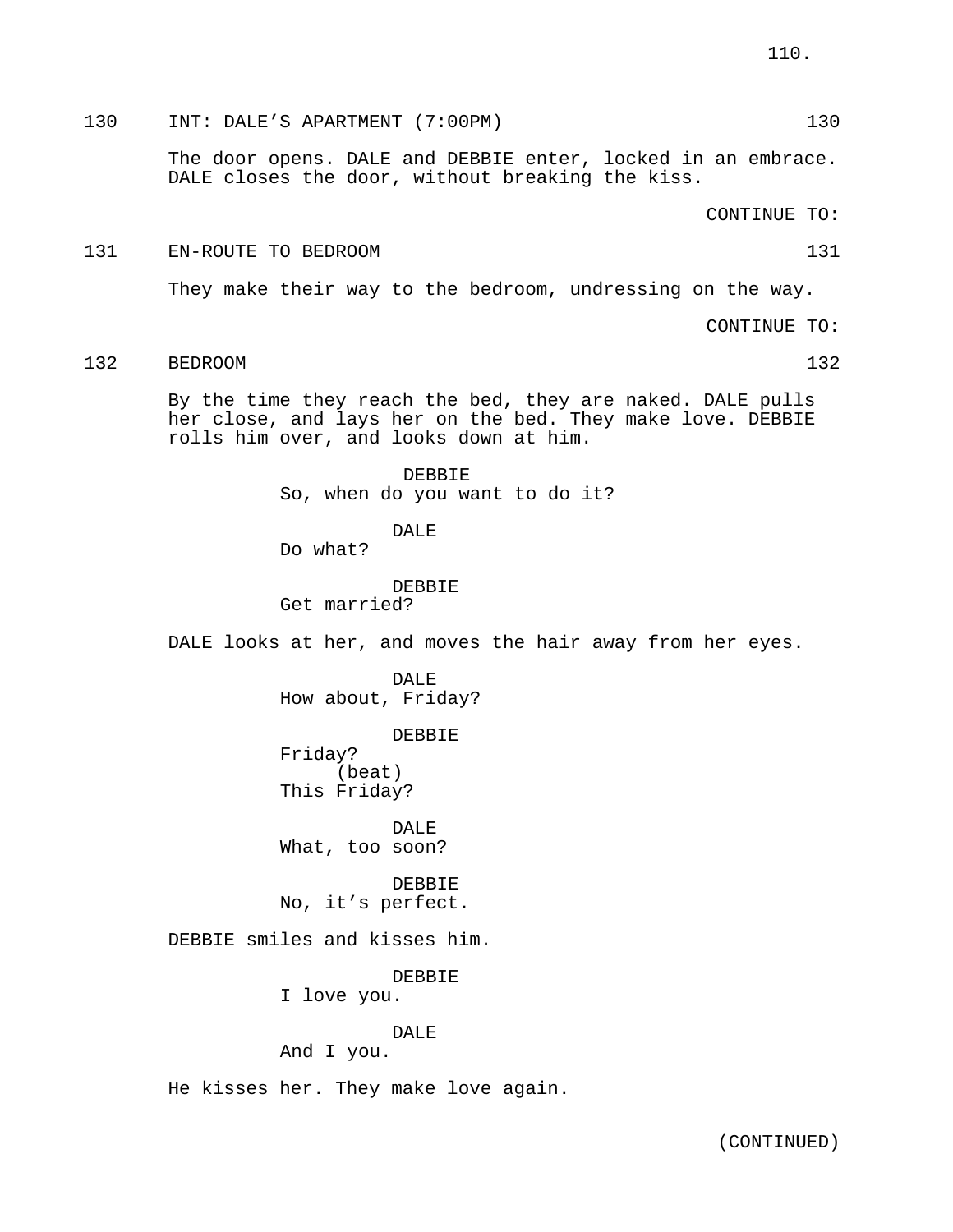JUMP TO:

### **THURSDAY OCTOBER 28th 1993**

133 INT: SANTINI AIR - OFFICE (10:30AM MST) 133

JASON and MIKE are sitting on the couch. JO is sitting at the desk. ST. JOHN is pacing.

> ST. JOHN Come on, it's been two weeks. There has to be a trace of her somewhere.

JASON We've checked everything. Nothing.

ST. JOHN She didn't just fall off the face of the planet. She...

MIKE (go to him) We'll find her, buddy. We'll find her.

The phone rings. ST. JOHN answers it.

ST. JOHN Santini Air.

ARKOV (VO) St. John. It's been a while.

ST. JOHN Arkov? What...

ARKOV (VO) I was just wondering if you were... all right.

ST. JOHN I'm fine. What's...

ARKOV (VO) It is sad that you and Deborah are no longer a couple. I...

ST. JOHN Arkov. Slow down. What are you talking about? We haven't...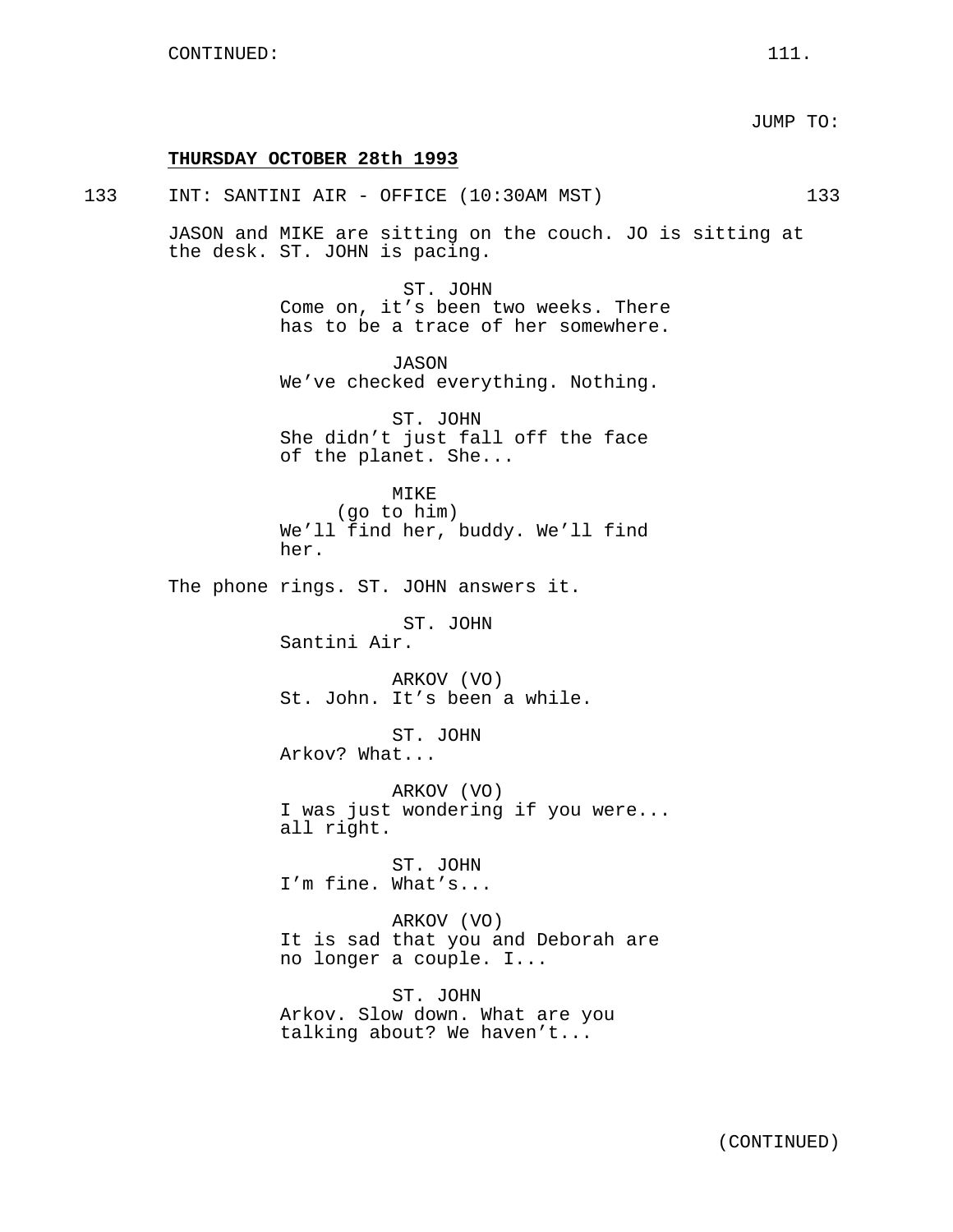ARKOV (VO) Oh, I am sorry. I just assumed that when I saw her with... ST. JOHN You saw her? Where? When? ARKOV (VO) Paris. Two days ago. ST. JOHN Paris? ARKOV (VO) Yes. ST. JOHN Is she okay? ARKOV (VO) She looked fine. ST. JOHN Did she see you? ARKOV (VO) No I don't think so. Her attention was... somewhere else. ST. JOHN Wait, what made you think that we'd... ARKOV (VO) Split-up? ST. JOHN Yeh. ARKOV (VO) She was with a very handsome American, and they looked very much... in love. I am sorry Hawke. I thought... ST. JOHN Paris. ARKOV (VO) Yes Paris.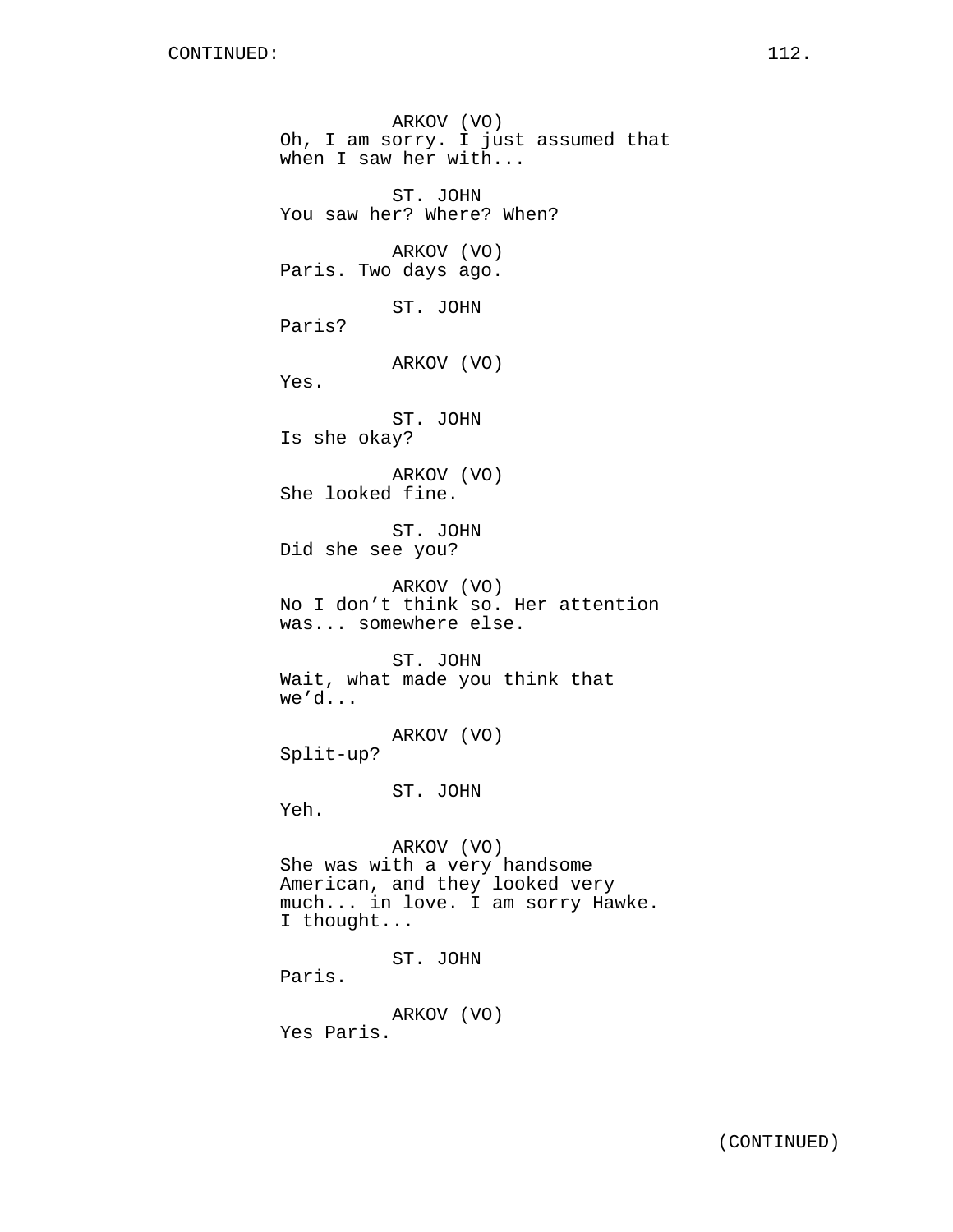ST. JOHN Thanks Arkov. I owe you one. (Hang up) Arkov spotted Debbie. In Paris two days ago. Let's go bring her home.

JASON Wait, we can't take Airwolf to Paris. We'll have to fly commercial.

ST. JOHN Well, let's get a move on.

JASON I'll stay here and, hold down the fort.

ST. JOHN

Okay.

ST. JOHN, MIKE, and JO exit the office.

CONTINUE TO:

134 TIME FLIES 134

They fly a chopper to the airport. They board a flight to Paris. They fly to Paris. They land at the Airport. ST. JOHN goes to a pay phone, and picks up the local phone book. He looks up ROCHE, D. He finds a listing for a ROCHE, DEBORAH. They exit airport, and hail a cab. They take the cab to the address that was in the phone book. They reach the apartment building.

CONTINUE TO:

# **FRIDAY OCTOBER 29th 1993**

135 TIME RESUMES (9:30AM PARIS TIME) 135

They enter the building, and look up DEBBIE's name on the Tenant Listing board. They find her apartment number, and go to it. ST. JOHN knocks on the door. No answer.

> JO I'll go see if the manager has an extra key.

MTK<sub>E</sub> No, wait. That won't be necessary.

MIKE takes out a credit card and tries to open the door.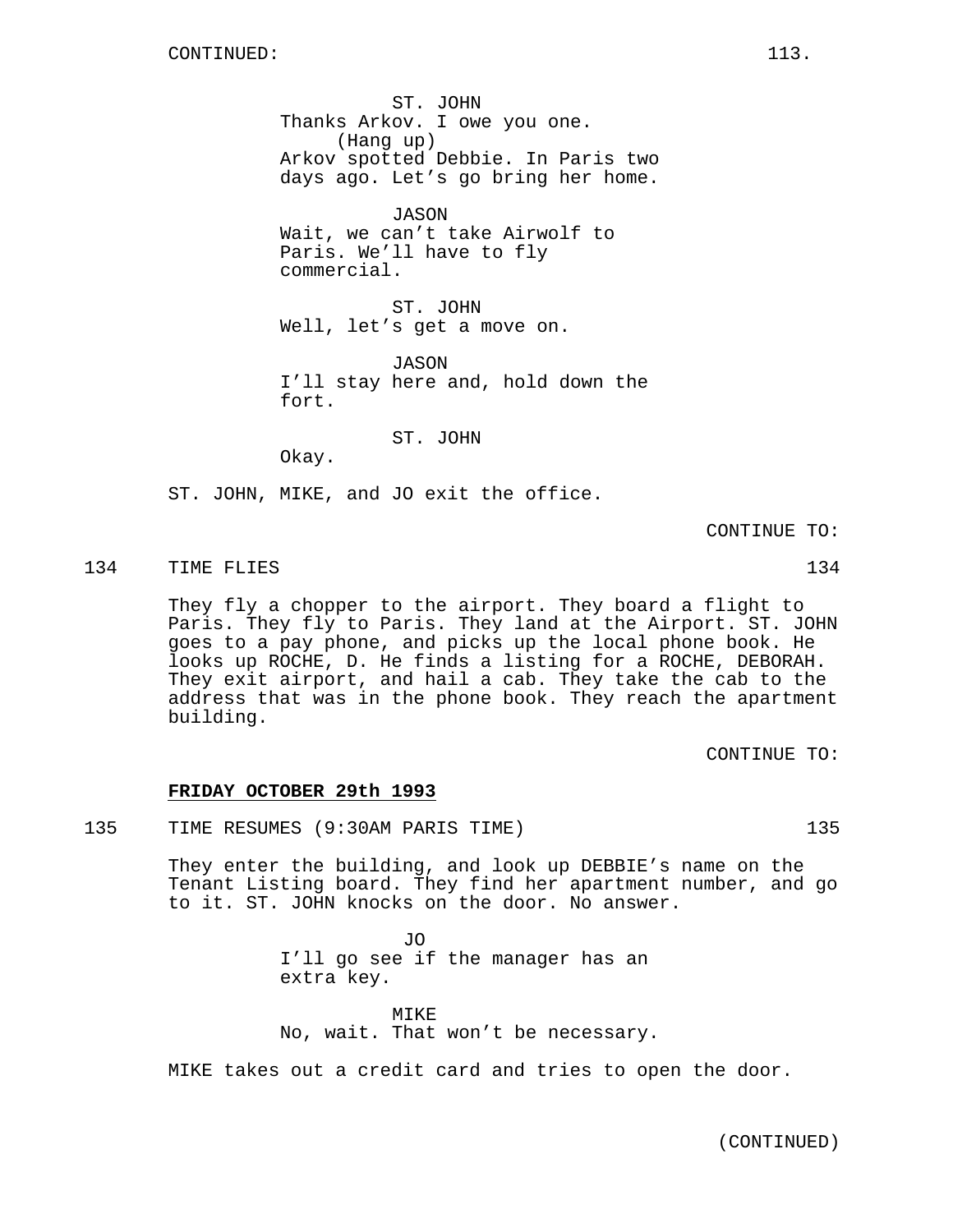JO As if that's gonna...

The door opens and ST. JOHN enters. MIKE and JO follow. MIKE closes the door behind him. ST. JOHN looks around the apartment. Checking out all the rooms as he says following line.

> ST. JOHN Debbie? Deb? (beat) Honey, you here?

JO is looking around the living room. She sees an open newspaper on the table. Something about the paper attracts her attention. She goes to it, and picks it up. The paper is opened to a picture. The picture is of DEBBIE and DALE, and under the picture, is written: DALE LAMBERT and DEBORAH ROCHE, announce their plans to be married tomorrow at 10:00am at ST. MIKE's.

JO

Oh no.

MIKE / ST. JOHN

What?

JO walks over to them with the newspaper.

JO Look at this?

JO shows them the paper.

ST. JOHN Great! Well, I guess we'll just have to find them before 10:00am tomorrow, and stop that wedding. Mike, pass me that phone book.

MIKE picks it up and passes it to him.

ST. JOHN What are you looking for?

ST. JOHN Lambert's address.

ST. JOHN starts looking through book, for LAMBERT. JO drops the paper on the table. MIKE looks at it again, and notices the date.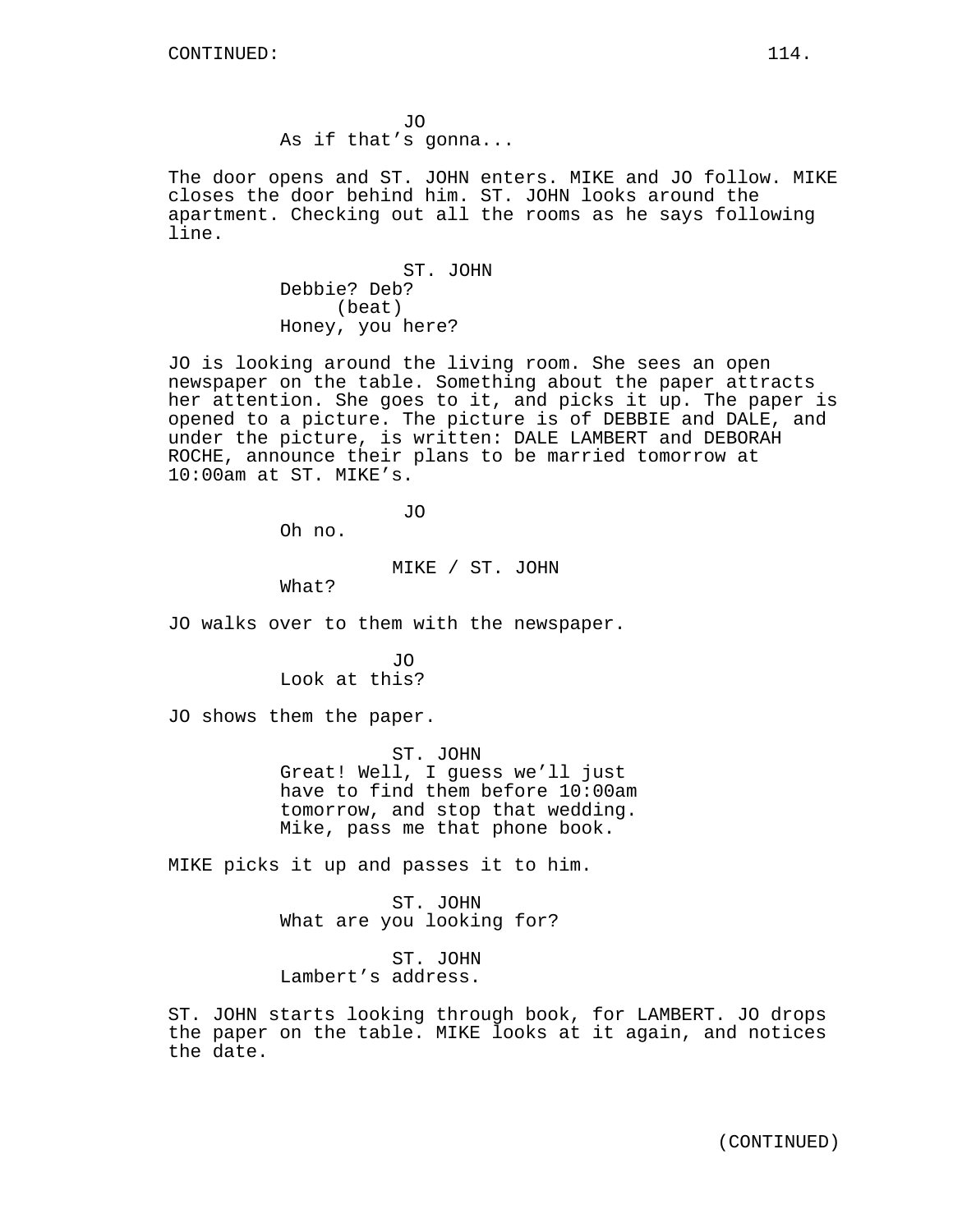MIKE Ah, St. John? I think you should try looking up St. Mike's instead. ST. JOHN Why? MIKE This is yesterday's newspaper. The wedding's... (look at the clock) ...in 1/2 an hour. ST. JOHN (look up St. Mike's) Great! Just our luck. There are 4 St. Mike's. JO We could split up and search three, and all meet at the fourth. MIKE I got a better idea. We'll call all 4 and see which one is the right one. It'll save a lot of time.

JUMP TO:

136 INT: ST. MIKE'S (10:35AM) 136

DALE and DEBBIE are standing beside each other at the altar. The minister is in front of them.

> MINISTER If there is anyone here, who sees just cause why these two, should not be joined in holy matrimony... speak now, or forever, hold your peace...

ST. JOHN and MIKE barge in, and stop in the door way.

ST. JOHN

Stop!

All eyes turn to them. ST. JOHN runs up to DEBBIE.

DALE Who the hell... (look at minister) Sorry father.

MINISTER nods. DALE turns back to ST. JOHN

(CONTINUED)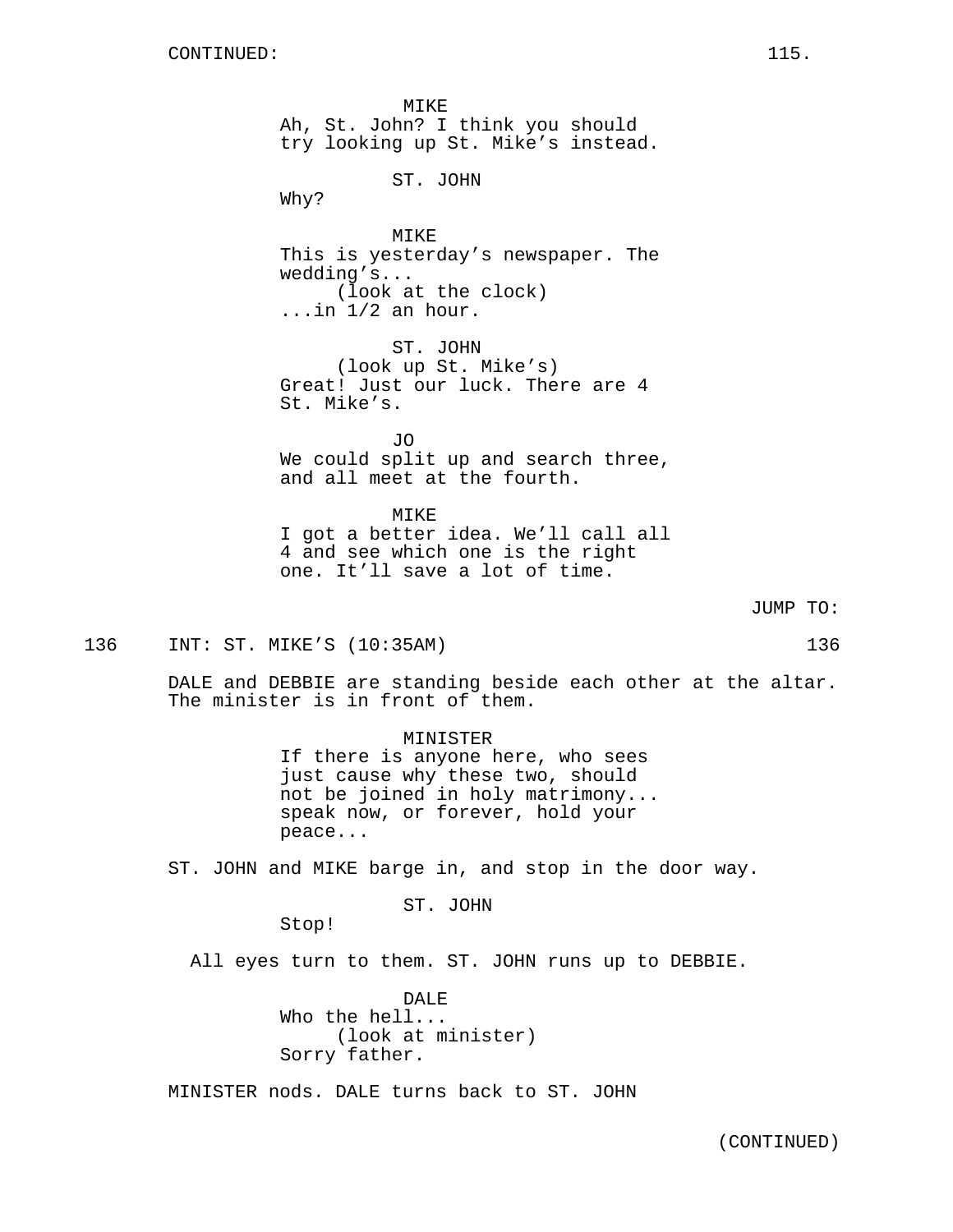DALE ...do you think you are?

ST. JOHN ignores DALE and look at DEBBIE.

ST. JOHN Deb, honey? Don't you recognize me?

DALE looks from ST. JOHN to DEBBIE.

DALE You know this guy?

DEBBIE I've never seen him before, Dale.

ST. JOHN What? It's me Deb. St. John. St. John Hawke. Remember.

DEBBIE

I'm sorry. I don't know you.

ST. JOHN looks hurt. As DALE says the following line, ST. JOHN thinks of CAINE's letter. "The key to unlocking her memories, and making her remember, can be found in our past."

> DALE You heard her. She doesn't know you. You... ST. JOHN (mutter) Past. (beat) Bluesmoke.

DEBBIE Wh... what did you say?

ST. JOHN (louder) Bluesmoke.

DEBBIE raises a hand to her head. She has a small memory flash, then another. The flashes are of St. John, Mike, Airwolf, The Lair, etc. She shakes her head. DALE places his hand on her shoulder, to steady her.

DALE

You okay?

DEBBIE looks at ST. JOHN with a look of partial recognition.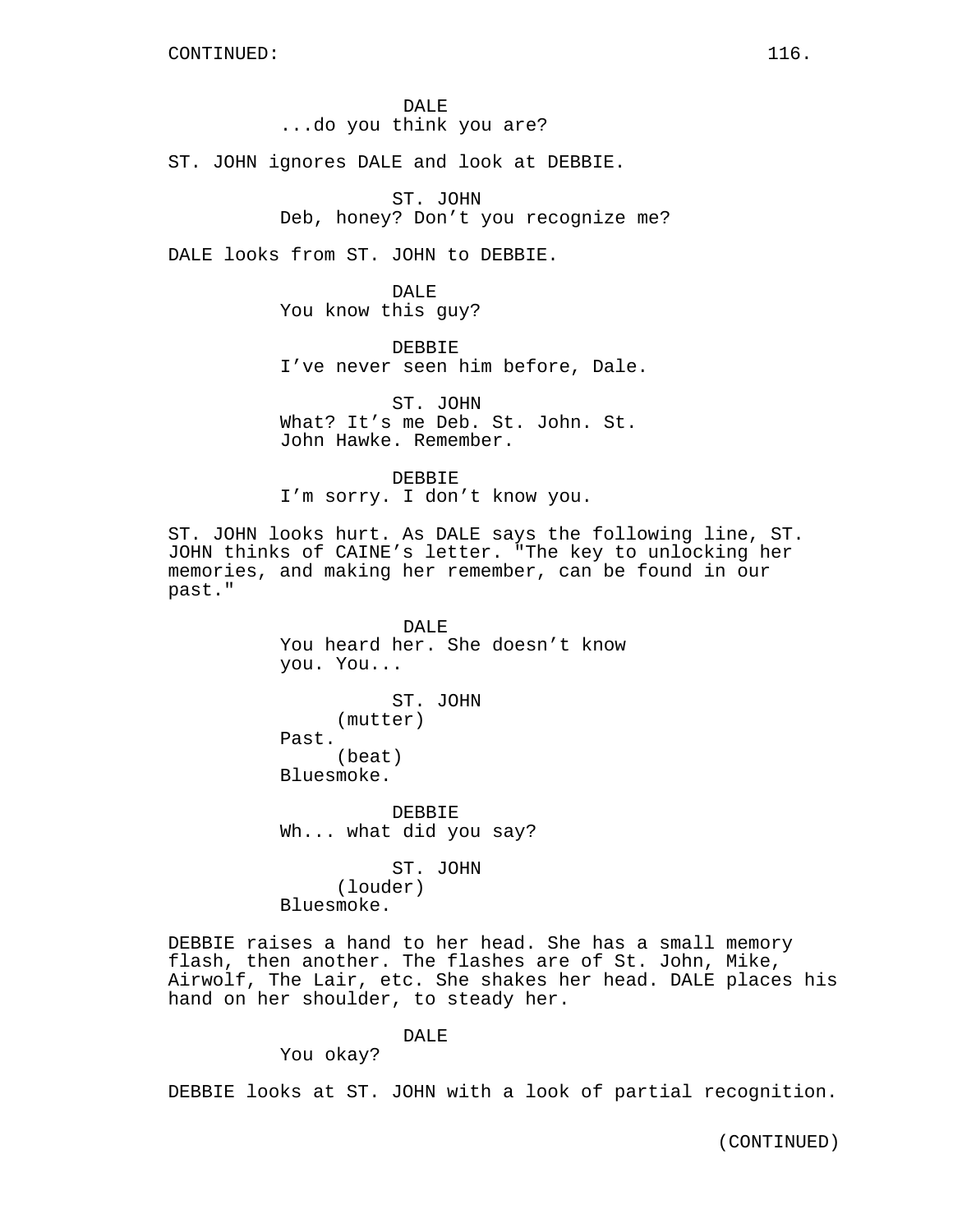DEBBIE Stj? I... The force of her memories awakening, is too much. She faints, and falls into DALE's arms. DALE Deb? Honey? Wake up. ST. JOHN feels her wrist for a pulse. DALE looks at him. DALE What did you do to her? Wh... ST. JOHN She's fine. She just fainted. I... DALE Look, I don't know who the hell you are, buddy. But you've got a lot of explaining to do. ST. JOHN I know. I'll... MIKE Why don't we get out of here, and talk at the apartment? ST. JOHN (to Mike) Good idea. (look at DALE) Help me carry her to the car. ST. JOHN and DALE carry DEBBIE out. 137 INT: DEBBIE'S APARTMENT (11:00AM) 137

> JO is sitting on the couch. The door opens. MIKE, ST. JOHN, DEBBIE, and DALE, enter.

> > ST. JOHN Jo, you and Mike take Deb to the bedroom. Help her with her memory. I have to talk to Mr. Lambert.

DALE (look at St. John) Mr. Lambert is my father. Please, call me Dale.

JUMP TO: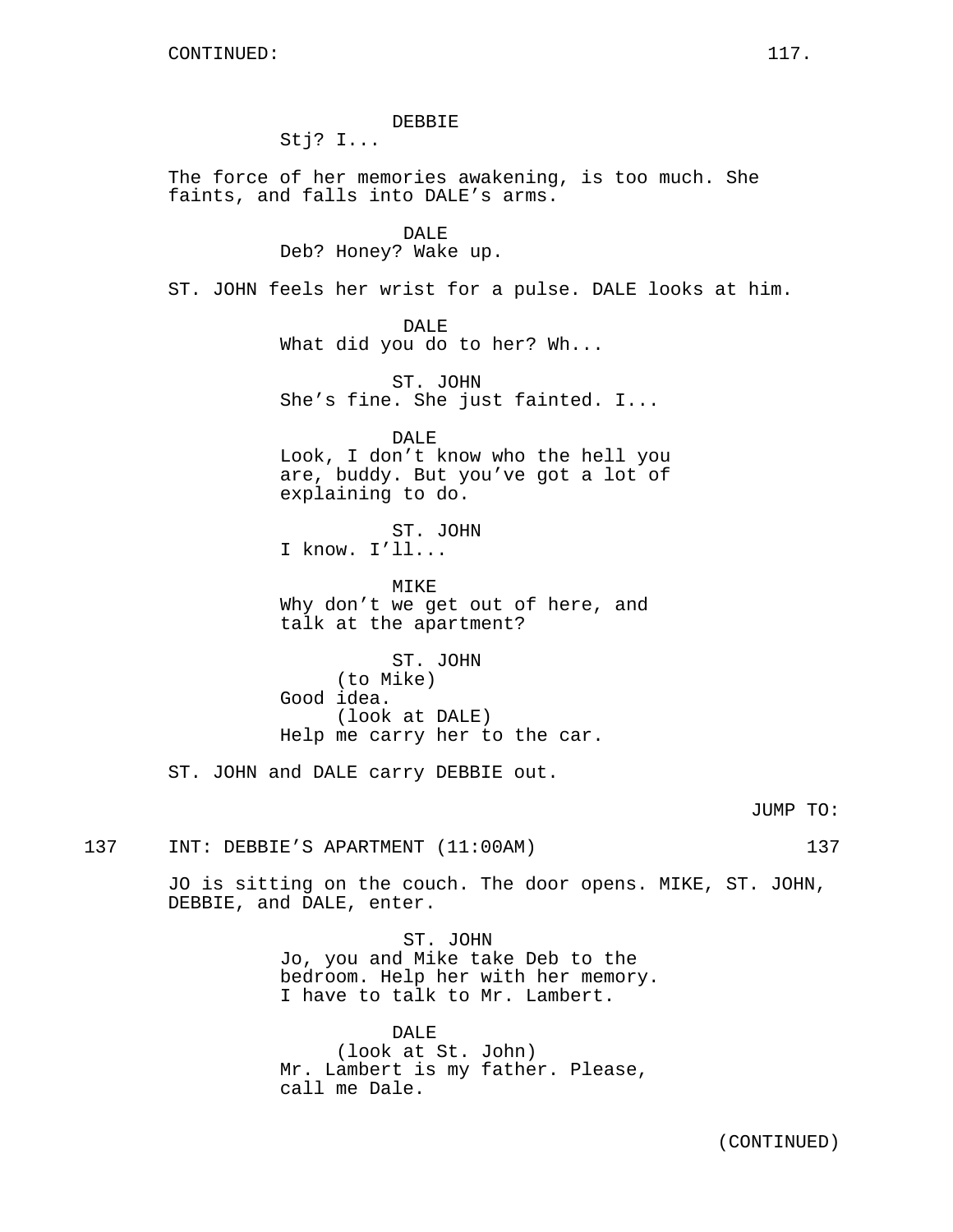CONTINUED: 118. JO and MIKE take DEBBIE from ST. JOHN and DALE. ST. JOHN Dale. (look at Mike) The key phrase, is Bluesmoke. Use it if you have to. MIKE Right. JO and MIKE take DEBBIE to the bedroom. ST. JOHN (look at Dale) We, have to talk. DALE I know that Mr. Hawke. I... ST. JOHN It's St. John. DALE Right. St. John. ST. JOHN (walk to couch)(Sitting) I'll start at the beginning. DALE. That's always a good place to start. ST. JOHN You might want to sit down for this. DALE walks over, and sits. 138 INT: BEDROOM 138 DEBBIE wakes up and looks around. She sees MIKE and JO. DEBBIE Mike! Jo! Where's... She tries to sit up when she says "where's" and then remembers DALE. She lies back down as she says his name.

PAN TO: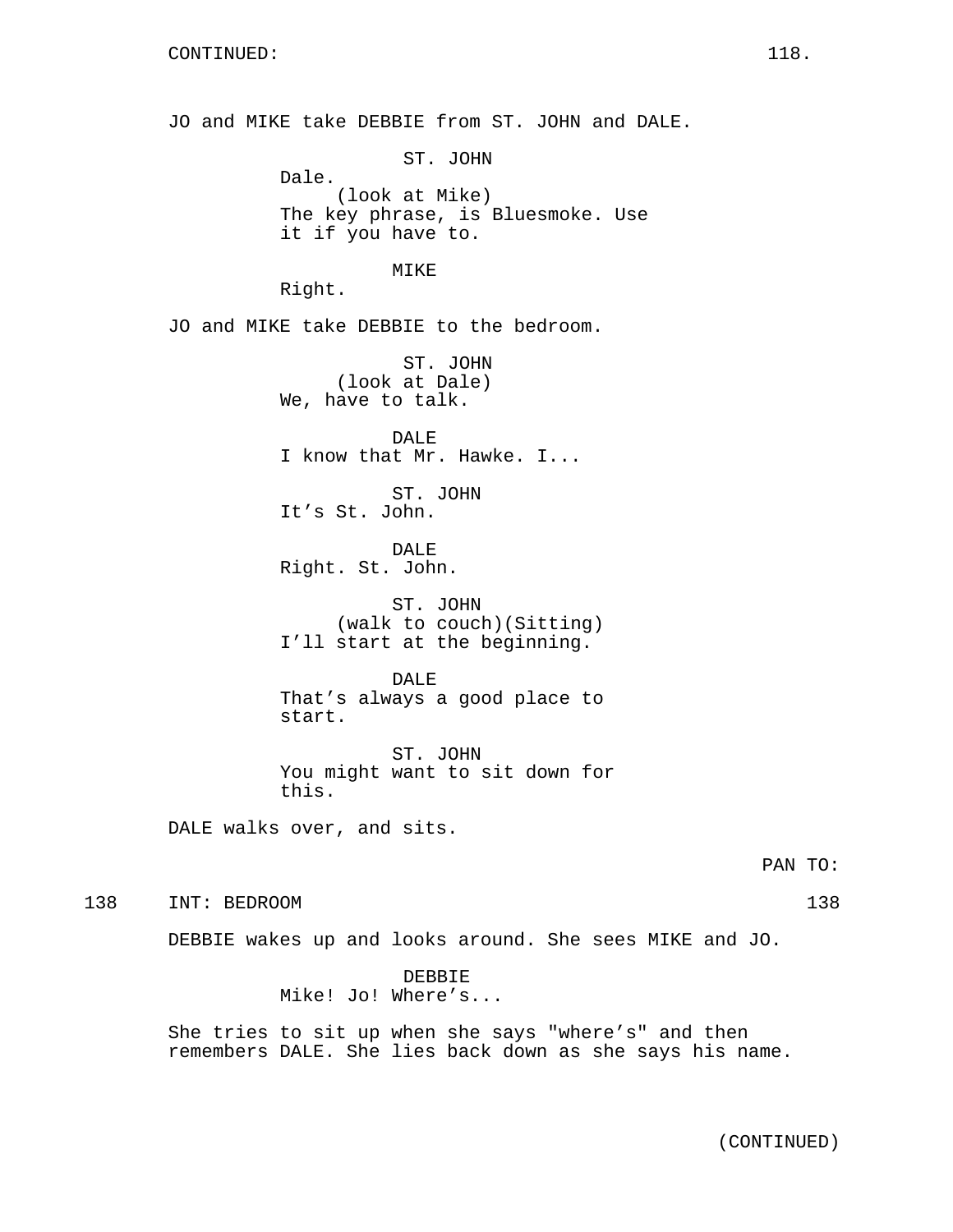JO.

DEBBIE Dale. MIKE You okay, Deb? DEBBIE Yeh. JO How's your memory? DEBBIE Fine. I remember everything now. Everything. (beat) Where's Dale? MIKE He's... (beat) ...outside. Talking to St. John. DEBBIE St. John. (beat) Boy, I've really done it this time. Haven't I? MIKE I'll go tell them you're okay. MIKE and JO exchange a look. MIKE leaves. DEBBIE looks at DEBBIE What am I gonna do, Jo? JO What do you mean? DEBBIE Dale and St. John. I love them both so much. Now I have to choose and hurt one of them. I don't want to have to choose between them. JO I wish I could help you, but... DEBBIE I know. I have to decide for myself.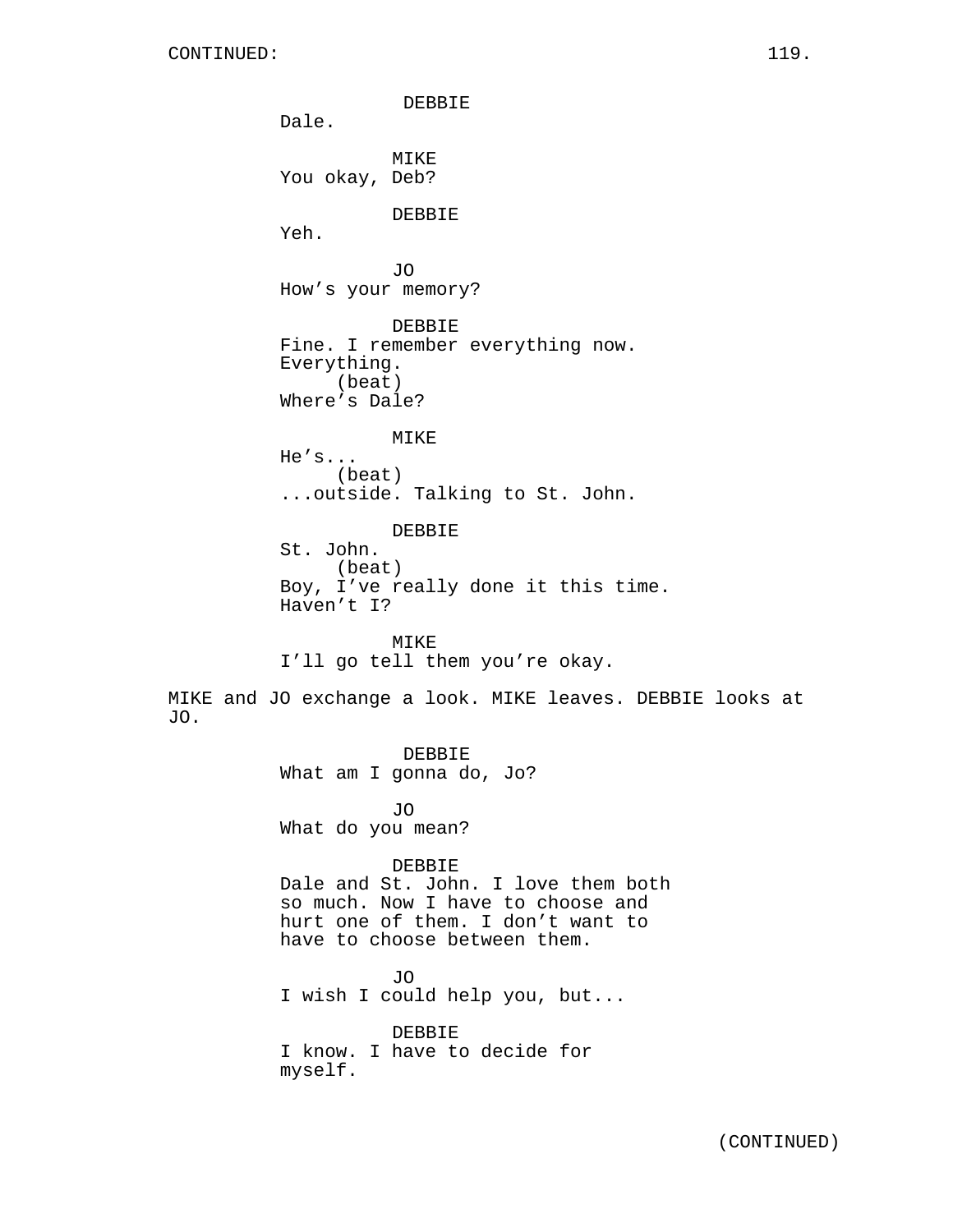JO (nod and rise) I'll leave you alone.

JO heads for the door.

DEBBIE

Jo?

JO turns back.

DEBBIE Any news on Frank?

JO

Not yet.

JO exits. DEBBIE just stares at the ceiling.

DEBBIE

I wish I didn't have to choose.

CUT TO:

139 INT: LIVING ROOM (1:30PM) 139

MIKE and JO are standing by the kitchen counter. ST. JOHN and DALE, are still talking. DALE rises and exits. ST. JOHN watches the door close, then rises and goes over to MIKE and JO.

> MIKE Where's Dale going?

> > ST. JOHN

He...

The bedroom door opens and DEBBIE walks out. ST. JOHN starts to walk towards her. She starts talking as she is exiting.

> DEBBIE St. John, Dale, I...

DEBBIE realizes that DALE isn't there. DEBBIE looks at ST. JOHN.

> DEBBIE Where's Dale?

ST. JOHN places his hands on her shoulders.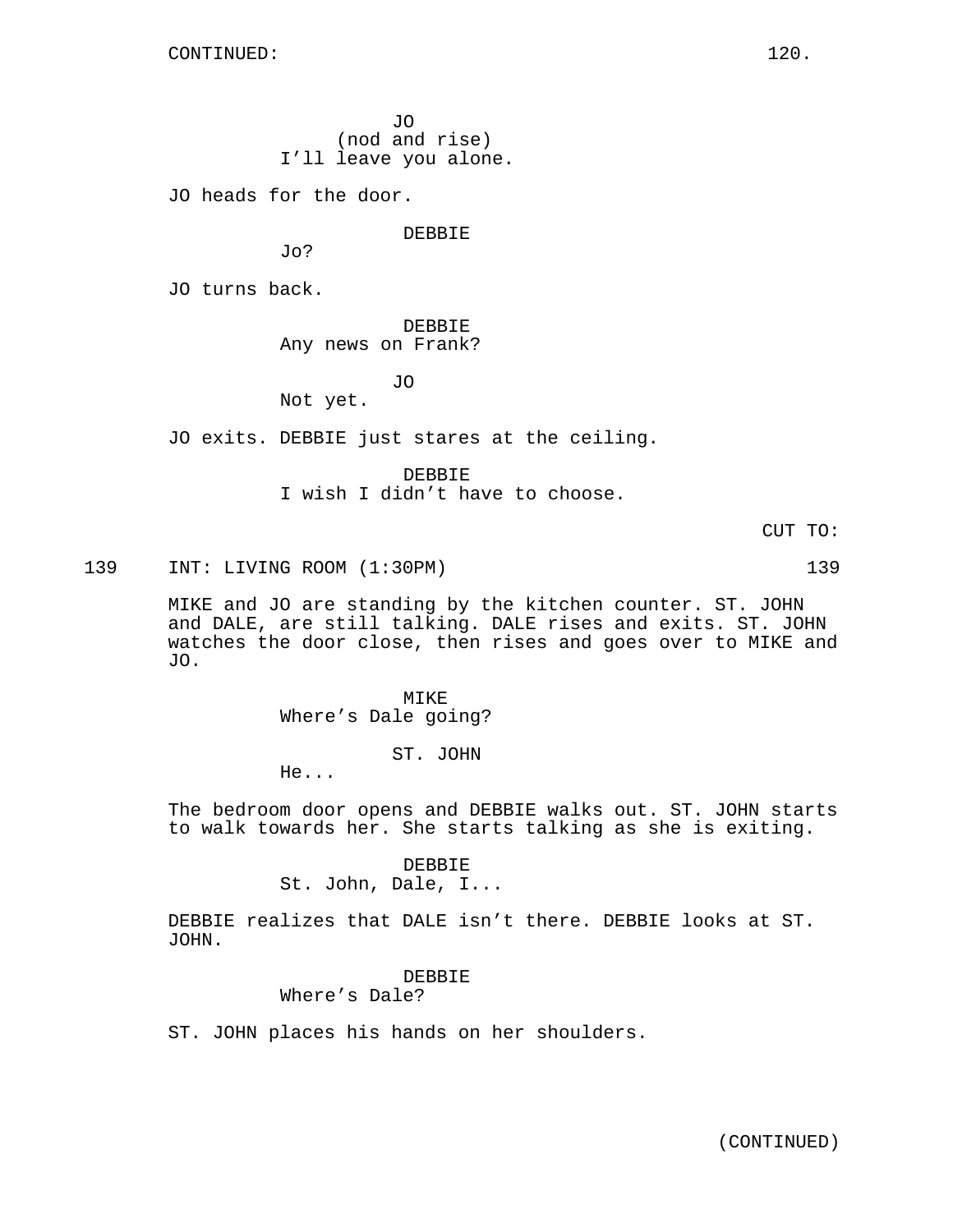CONTINUED: 121.

ST. JOHN He left.

DEBBIE Left? When?

Dale?

ST. JOHN Just now. I...

DEBBIE pushes him away and runs to the door. She opens it.

CONTINUE TO:

140 INT: HALLWAY 140

DEBBIE

She sees the elevator door close and runs to the stairs.

PAN TO:

141 INT: LOBBY 141

DEBBIE reaches the lobby and sees DALE walking towards the door.

> DEBBIE DALE! Stop! Please.

DALE stops and turns to her. She runs to him.

DEBBIE Where are you going?

DALE I'm leaving. I...

DEBBIE Dale, I love you. I don't want to lose you. Not now. Not like this.

She wraps her arms around him.

DALE

But I...

DEBBIE

But nothing.

She kisses him.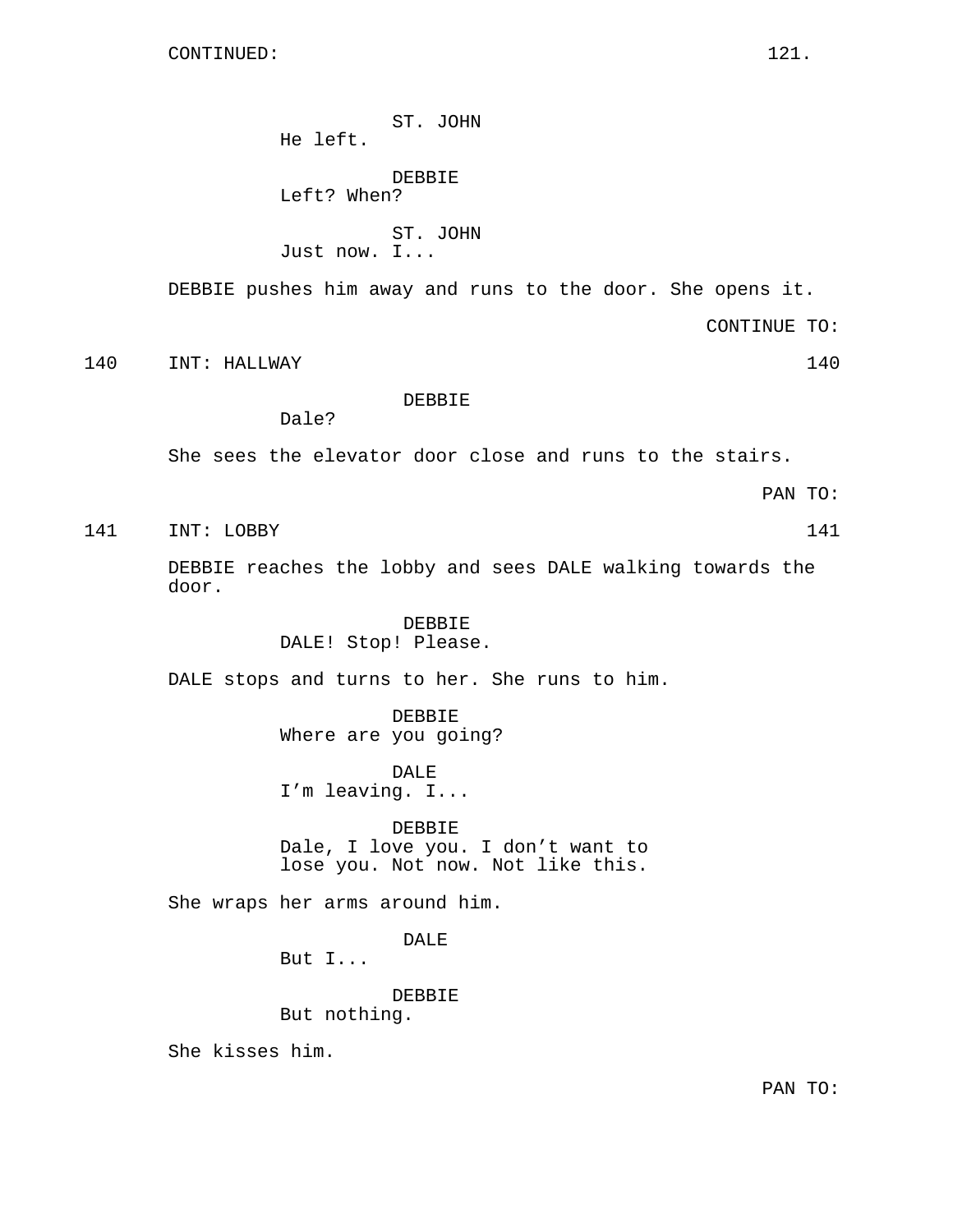# 142 ELEVATOR 142

The elevator door opens. ST. JOHN and MIKE, exit. They see DEBBIE kissing DALE. ST. JOHN turns to MIKE.

> ST. JOHN I've lost her Mike. I've really lost her.

MIKE Maybe it's just a good-bye kiss.

ST. JOHN gives him an "I don't think so" look.

PAN TO:

# 143 DALE AND DEBBIE 143 143

DALE breaks the kiss. He places his hands on her shoulders, and looks her in the eyes.

DALE

No. As much as I love you, and want to stay with you, we can't go back. We can't pick up where we left off. Your place is with him.

DEBBIE's eyes start to water and tears start to fall.

### DALE

Trust me, Deb. If you stay with me, you might one day regret it. Maybe not today, or tomorrow, but one day...

DEBBIE

Dale, don't.

### DALE

I mean it Deb. I do love you. I'll always love you. But, he loves you too. He's gone through hell the last few weeks trying to find you. You mean everything to him. (beat) Hey kid, well always have Paris.

He raises her head, bring her lips to his, and kisses her. He breaks the kiss and looks at her.

DALE

Goodbye.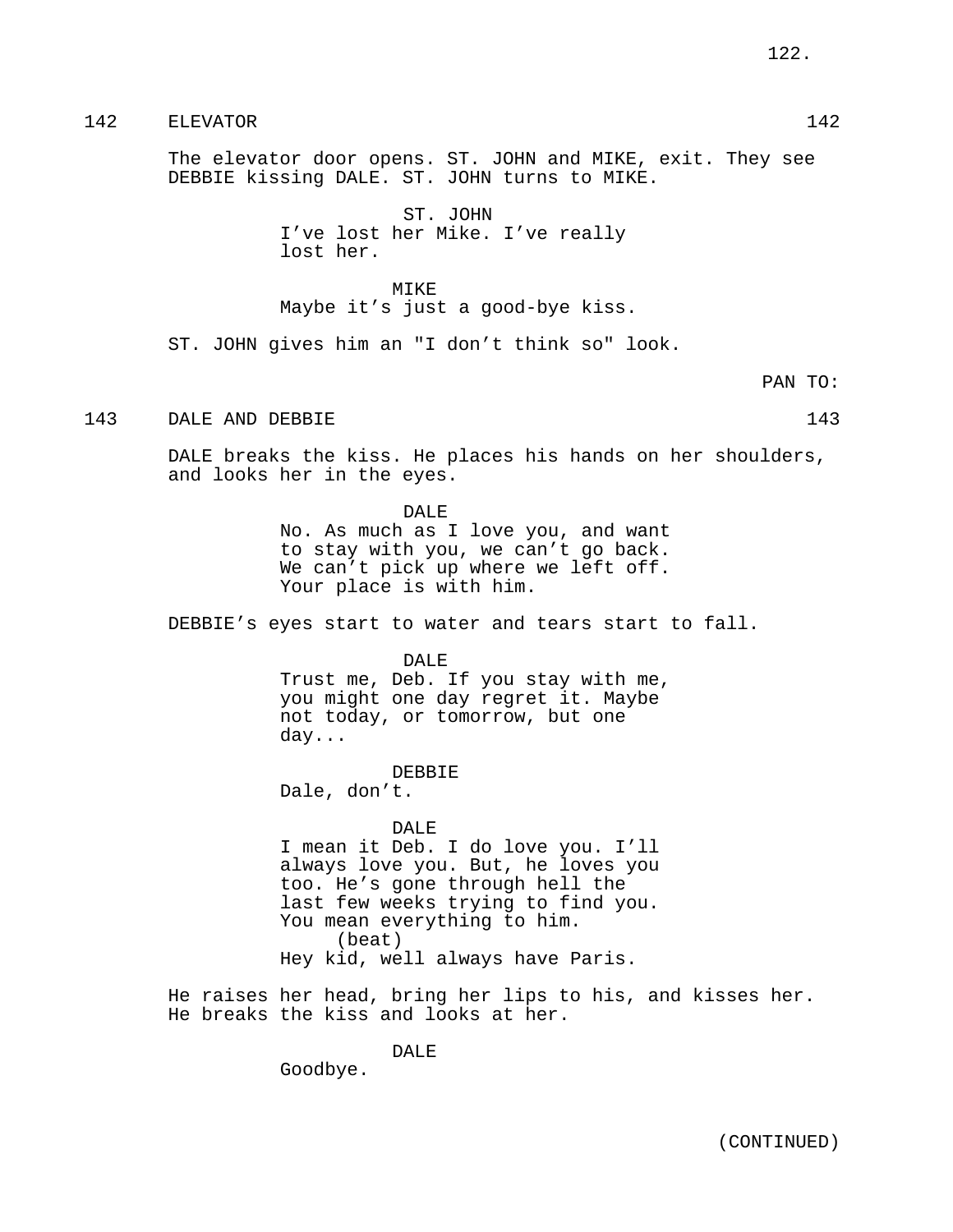He turns to walk off. DEBBIE grabs his arm, and turns him back to her.

> DEBBIE Dale. Don't go. Please. I want to stay with you. I want to be your wife. I... DALE No. DEBBIE Why? DALE You belong with St. John. You always did. (beat) I'm a big believer in destiny, Deb. If Caine hadn't have interfered, you'd still be with him, right? (beat) And we, we never would have met. We

never should have met. I...

DEBBIE I've always been told, that things happen for a reason. (beat) Maybe Caine was only playing the part that destiny wanted, and needed him to play. Maybe we were supposed to be together. Maybe...

DALE If we were supposed to be together, St. John wouldn't have shown up when he did.

DEBBIE

But...

DALE wipes a tear from her eye and places his hand under her chin.

> DALE Hey, don't cry, okay?

DEBBIE I can't help it. I love you.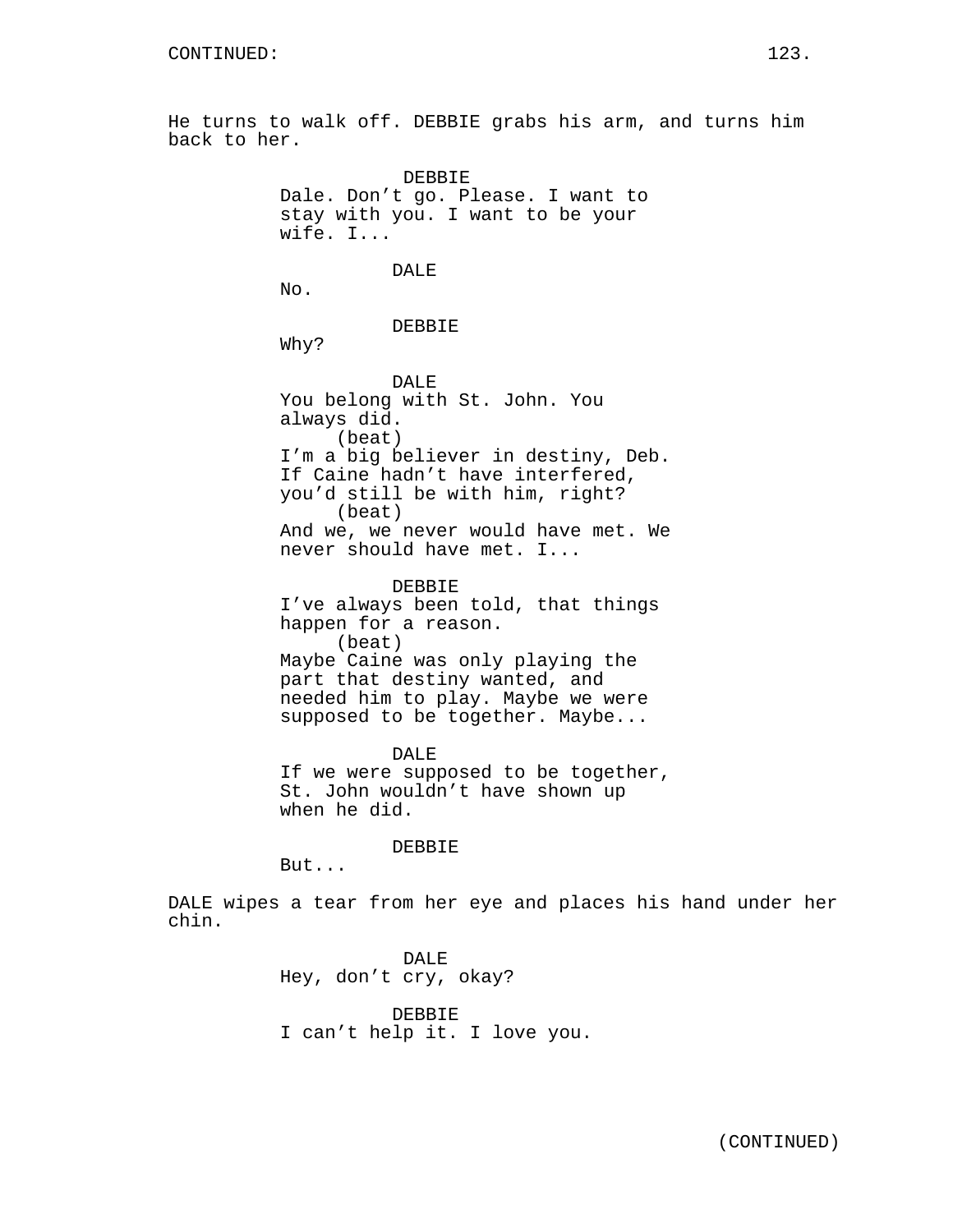DALE

And I you.

He hugs her closely for a few moments, then releases her.

DALE

Goodbye, Deb.

DALE walks off.

DEBBIE

Dale!

He keeps walking.

DEBBIE

(louder) Dale!

He keeps walking. ST. JOHN and MIKE walk over.

DEBBIE

(louder) Daaaaaale!

DALE exits the building. ST. JOHN comes up behind DEBBIE, and places his hands on her shoulders. She turns and looks at him. She's crying. ST. JOHN pulls her to him. She rests her head on his chest and lets it all out. He strokes her hair trying to comfort her. MIKE gives ST. JOHN an "I'm going upstairs" look. ST. JOHN gives him an "okay" nod. MIKE leaves. ST. JOHN just stands there, holding DEBBIE in his arms as she cries over DALE.

CUT TO:

144 INT: ST. JOHN'S - LIVING ROOM (11:00PM MST) 144

ST. JOHN and DEBBIE are sitting on the sofa.

DEBBIE I'm sorry... I...

ST. JOHN Hey, there's nothing to be sorry about. You...

DEBBIE

But I...

ST. JOHN Look, I understand. Really, I do. I love you, and if time is what you want. You got it.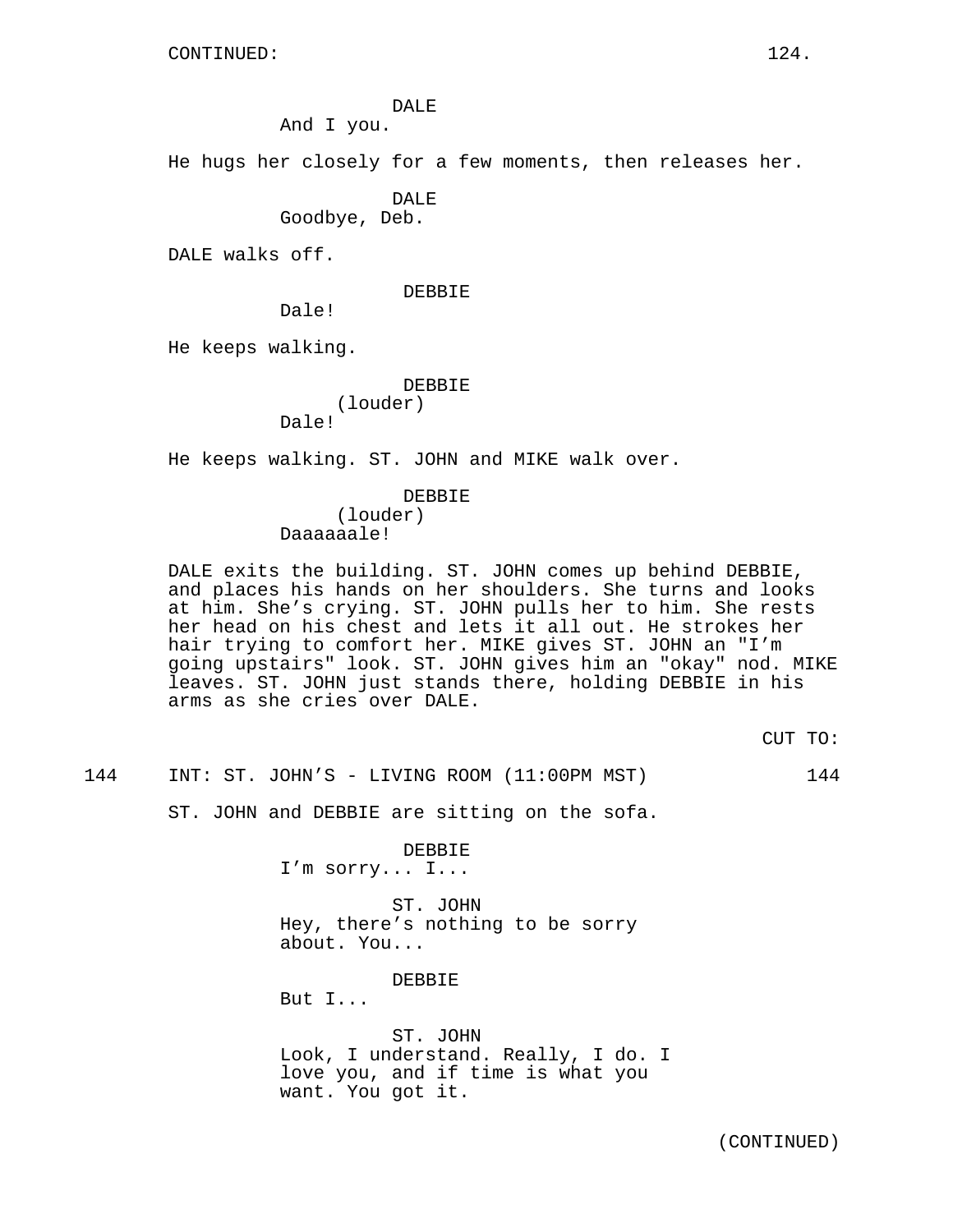DEBBIE (smile) Thanks. (lean over, kiss him) It won't be forever. I promise. I just... I just need some time to... sort things out. ST. JOHN I know. DEBBIE

(rise) Goodnight St. John.

ST. JOHN Night Deb.

DEBBIE heads for the guest room. ST. JOHN watches her walk to, enter, and close the door. ST. JOHN rises off the couch and heads to his room.

PAN TO:

145 INT: ST. JOHN'S ROOM 145

ST. JOHN enters and walks over to the closet. He takes out a box that has a lock on it. He walks over to the bed. He sits on the bed, and places the box on the night table. He opens the drawer in the night table, removes a key. He inserts the key in the lock on the box, and opens the box. He removes the ring box from the box. He opens the ring box, and stares at the ring.

> ST. JOHN I can't ask you now, Deb. I love you so much, and one day, when this is behind us, and the time is right, I shall ask you.

ST. JOHN closes the ring box and puts it back in the lock box. He locks the box and puts it back in the closet.

PAN TO:

146 INT: ST. JOHN'S - GUEST ROOM 146

DEBBIE is sitting on the bed. She is twisting Dale's ring on her finger. She is starring at the ring. She is trying not to cry. She isn't succeeding.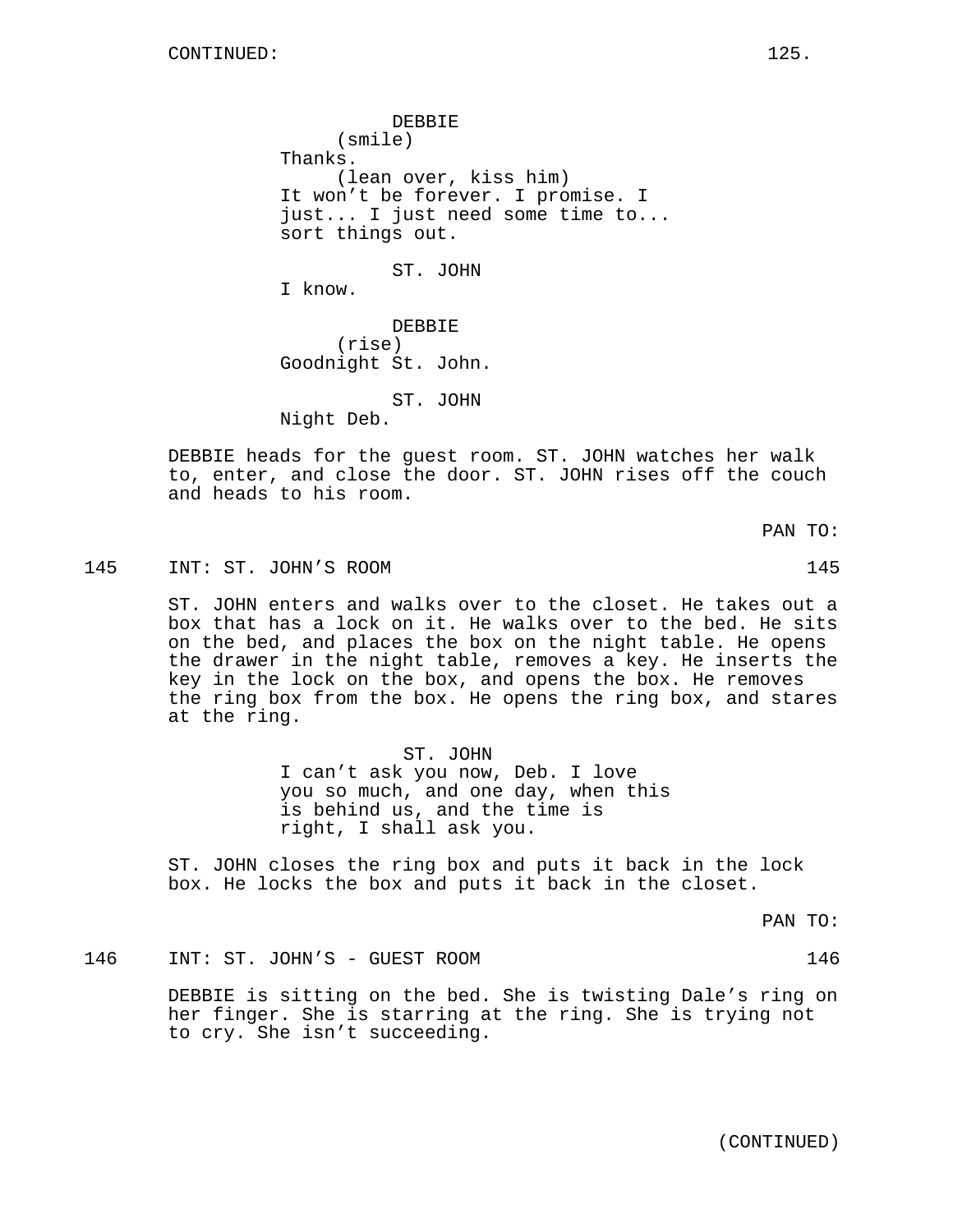DEBBIE Oh Dale. Why did things... (beat) I'm so sorry. I... (beat) I'll never forget what we shared. Never. (beat) And, I'll never forget you either.

DEBBIE removes his ring from her finger, and places it on a different finger.

> DEBBIE I wonder where you are, right now? Maybe one day we can...

DEBBIE lies down on the bed and starts to cry.

JUMP TO:

## **SATURDAY OCTOBER 30th 1993**

147 INT: FRANK'S - BEDROOM (10:00AM) 147

JO is asleep. The telephone rings. JO semi-awakens, and answers the phone.

JO

Hello?

JASON (VO) They've found him.

JO Where is he? Is he...?

JASON (VO) He's fine. He's being debriefed at HQ.

JO When can I...

JASON (VO) He'll be home when he's finished here.

JO Where was he? I mean...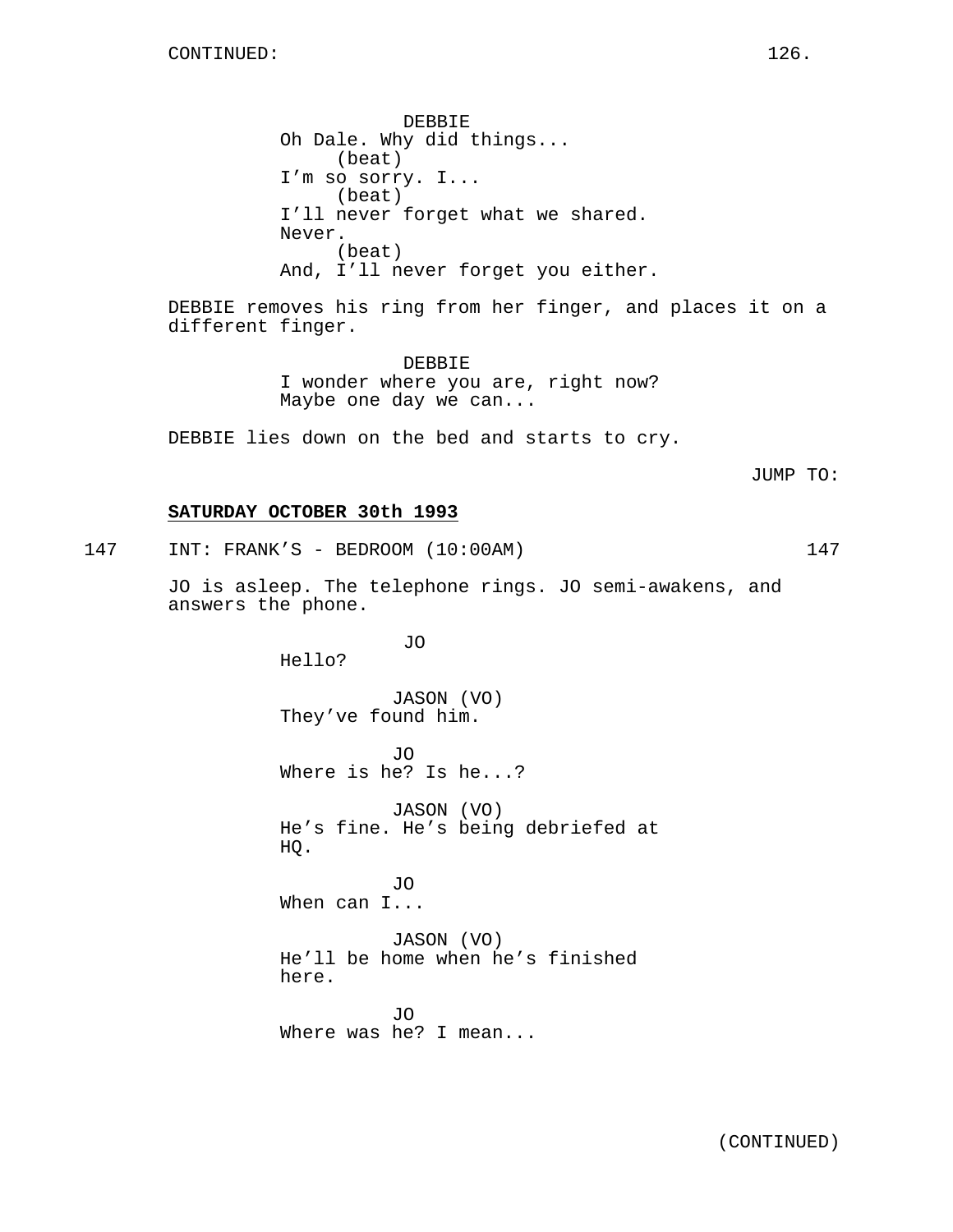JO hangs up the phone.

Bye.

JUMP TO:

148 INT: LIVING ROOM (3:00PM) 148

JO is sitting reading a book. FRANK enters and stops in the doorway. He looks at her.

FRANK

JASON (VO) Jo, you know I can't tell...

Thanks for calling Jason. Bye.

JASON (VO)

JO

Yeh. Right.

(beat)

Jo.

JO (look up) Frank!

JO drops the book and runs to him. He wraps his arms around her and swings her. He puts her down and kisses her. JO breaks the kiss.

> JO I'm so glad to see you. I thought...

FRANK (change the subject) So, tell me, did I miss much?

JO (confused) What?

FRANK Well, I was talking to St. John before I left, and he wanted my advice on something.

JO (raise eyebrow) Oh? Like what?

(CONTINUED)